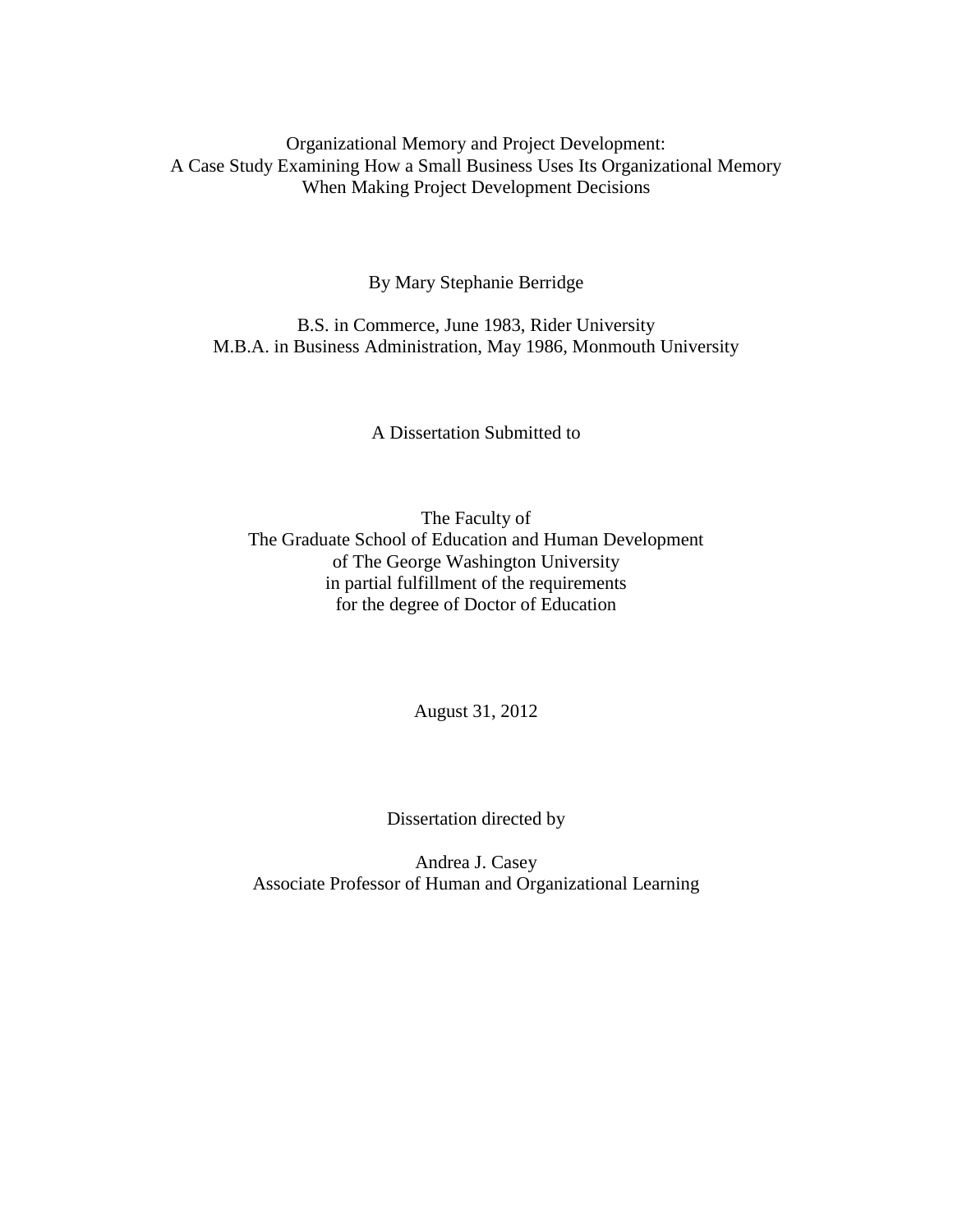The Graduate School of Education and Human Development of the George Washington University certifies that Mary Stephanie Berridge has passed the final examination for the degree of Doctor of Education as of June 8, 2012. This is the final and approved form of the dissertation.

Organizational Memory and Project Development: A Case Study Examining How a Small Business Uses Its Organizational Memory When Making Project Development Decisions

Mary Stephanie Berridge

Dissertation Research Committee:

Andrea J. Casey, Associate Professor of Human and Organizational Learning, Dissertation Director Ozgur Ekmekci, Professor of Clinical Management and Leadership, Committee Member Fernando Olivera, Associate Professor of Organizational Behavior, The University of Western Ontario, Committee Member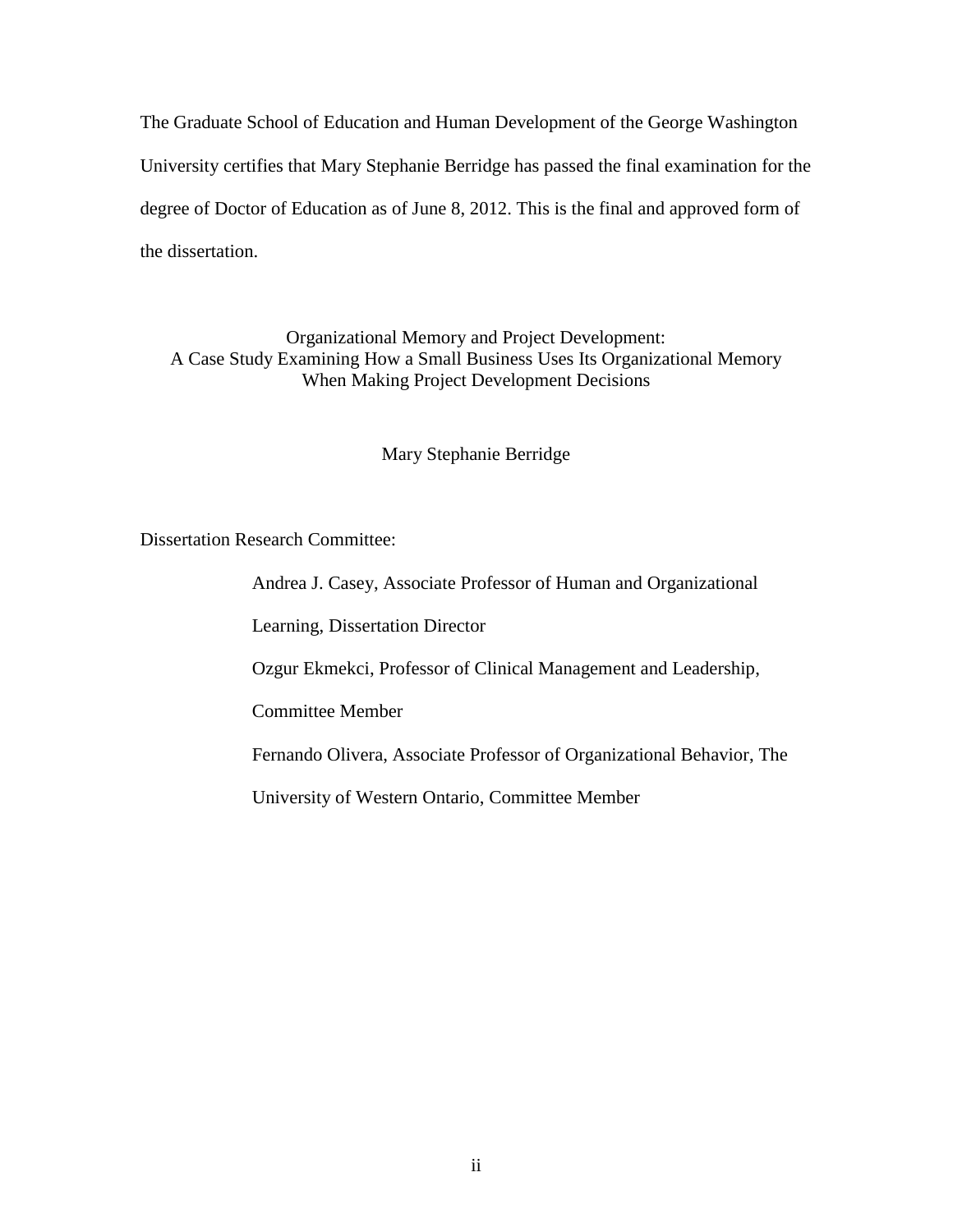# **Dedication**

<span id="page-2-0"></span>**To Ed - You are truly my better half. I love and admire you. This degree is as much yours as it is mine.** 

**To the Berridge cats - You saw the whole thing and loved me anyway. Thank you, my furry supervisors.**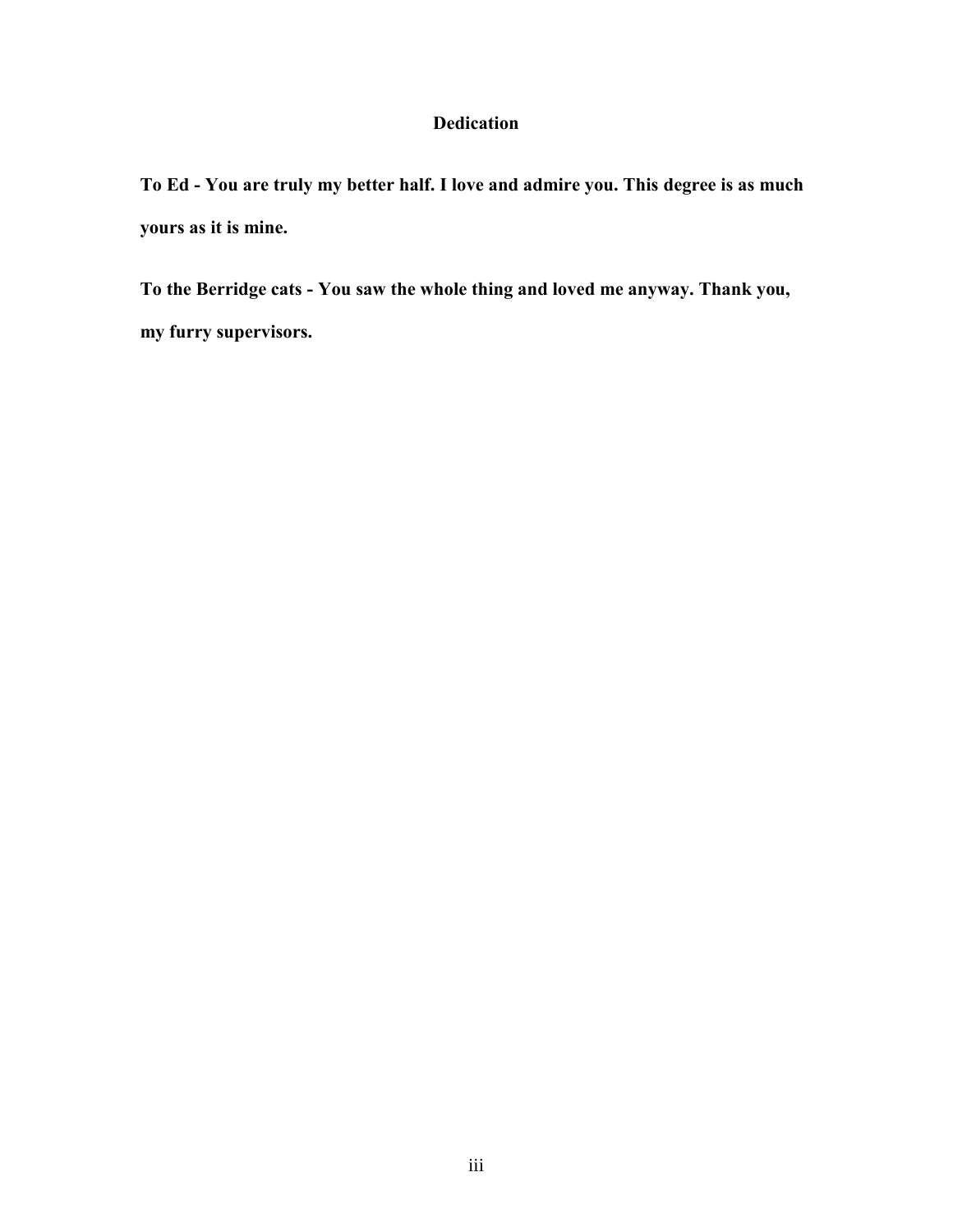## **Acknowledgments**

<span id="page-3-0"></span>I once heard a researcher say that the best site for research is the one that allows you in. My research site did much more than just allow me in; they welcomed me and helped me in any way that they could. Without them, this research would not have been possible. I am very grateful for their support.

My thanks to my dissertation committee, chaired by Andrea Casey, and to the committee members, Fernando Olivera and Ozgur Ekmekci. Thank you for your feedback and many, many suggestions and ideas. Thank you for your patience.

Thank you to my outside examiners, Margaret Gorman-Kirchoff and Suzanne Geigle, for being so willing to help me and so generous with your knowledge.

The staff of the Executive Leadership Program always smoothed the path and made all things administrative effortless for me. For that I am very grateful. My special thanks to Nancy McGuire who never failed to help me and point me in the right direction.

Elizabeth Gaffney transcribed my interviews quickly, accurately, and efficiently, and was a pleasure to work with. Thank you, Elizabeth.

I met Cindy Orticio when Dr. Casey told me it was time to work with an editor. Cindy's talent is remarkable; she never changed what I wrote, just found a way to make it sound like I would I have made it sound if my stress level had been much lower. Thank you, Cindy.

Several of my colleagues provided words of support and encouragement when they were needed most. Thank you to Chris Trowbridge, Sheila Sharbaugh, Jim Walsh, and Mike Czarkowski.

Special thanks to my colleague and friend, Johanna Bishop. Thank you for the giving me the opportunity to change careers that led to the space I needed to complete

iv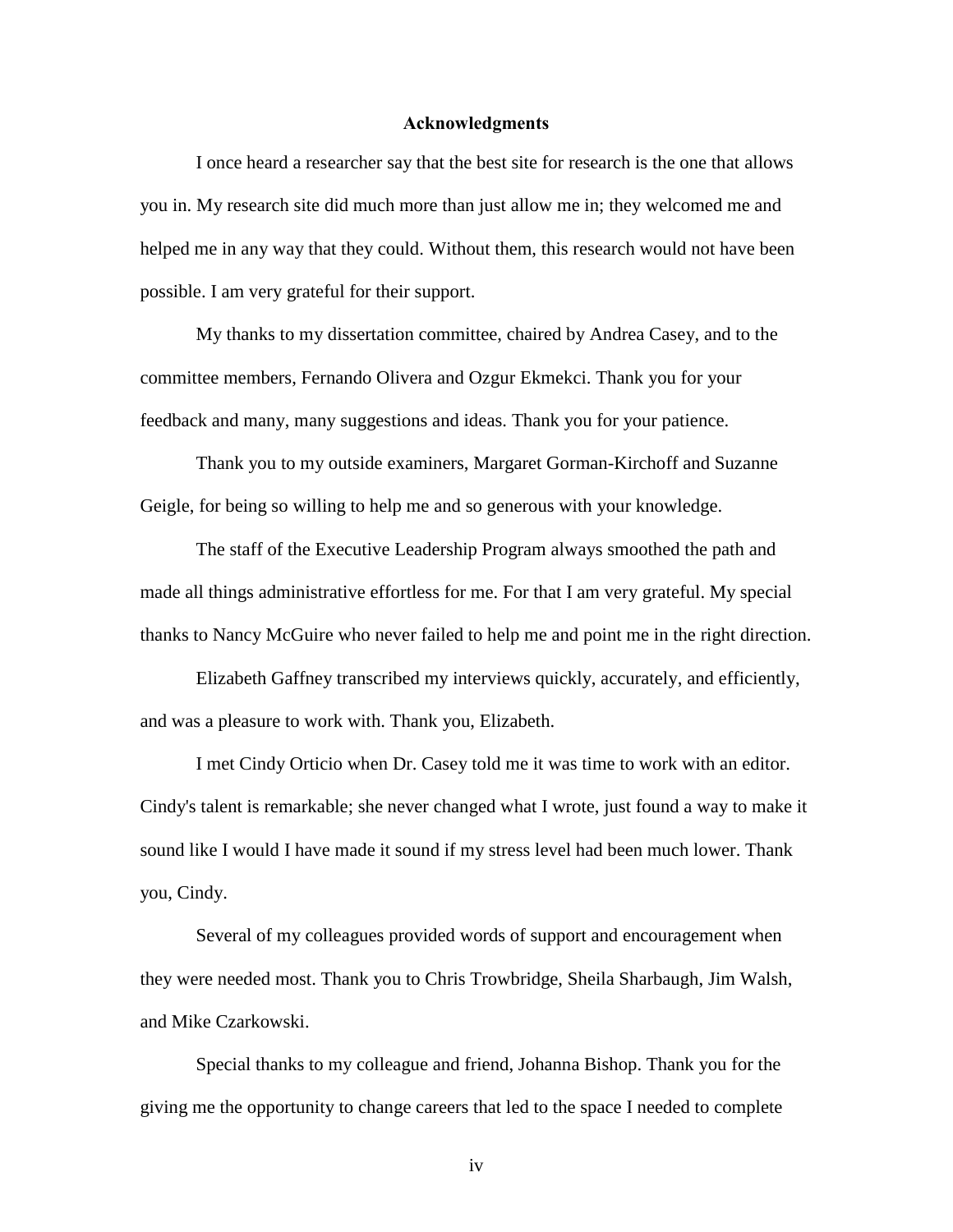this dissertation. Thank you for your support while I made my way through the last few months of the project and for sitting with me while I waited for the verdict. I do not know how you managed to be so patient, but I am grateful that you found a way.

My mother, Alice, paid for most of this adventure, removing the financial stress. She and my late father, Sam, have always been life-long learners and instilled this value in me at a very young age.

The brunt of family things not done fell upon my husband as I worked to complete this dissertation. Although our discussions were sometimes heated, I never doubted that I could count on his love and support. Thank you is inadequate, Ed. I owe you - big time.

My final thank you is for my feline research assistants. Most of writing a dissertation is a very solitary experience that takes place at all hours. Many times my only companions were the Berridge cats, a motley but beautiful bunch of strays who knew that laying across whatever I was working on, keyboard included, would make me pause for a few minutes and would get them the attention they required. Their efforts had the added effect of helping me not to take the entire dissertation process too seriously and did wonders for my blood pressure.

v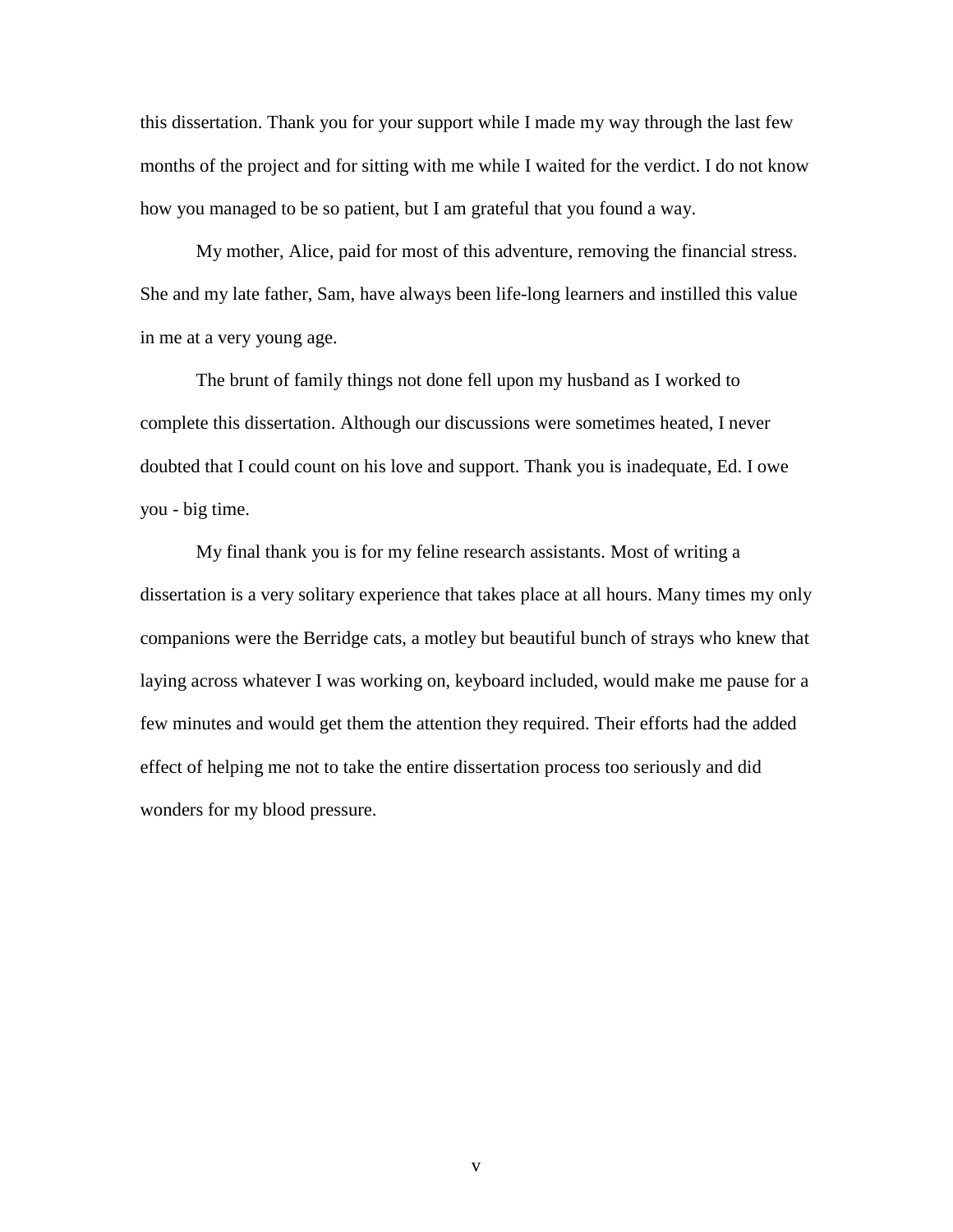## **Abstract of the Dissertation**

<span id="page-5-0"></span>Organizational Memory and Project Development: A Case Study Examining How a Small Business Uses Its Organizational Memory When Making Project Development Decisions

The goal of this research was to explore the structure and functions of the organizational memory of a small, privately held, for-profit energy consulting and engineering firm, focusing on the use of organizational memory in project development decisions. A secondary focus was the role of technology in this process. At the time of this study, the company had been in business for over 25 years and had begun to contemplate its future without its founder.

Using a case study design, the structure of organizational memory was analyzed based on frameworks developed by Walsh and Ungson (1991) and Olivera (1999, 2000). The Walsh and Ungson (1991) framework, with its emphasis on the storage of organizational memory, provided a starting point for the analysis of the structure of organizational memory. The Olivera (1999, 2000) framework expanded the organizational memory structure discussion by suggesting a dynamic, evolving system of organizational memory, as opposed to the static, separate storage bins proposed by Walsh and Ungson (1991). Olivera's organizational memory systems framework (1999, 2000) was also used to understand the functions of organizational memory.

Through this study, practitioners may gain an appreciation of how, why, and when the past influences the present (Birkinshaw & Sheehan, 2002; Brown & Duguid, 2000; Fisher & White, 2000; Hansen, Nohria, & Tierney, 1999; Kantrow et al., 1986; Storck & Hill, 2000; Swan, Scarborough, & Newell, 2010) in a small business setting. This may include an increased understanding of the influence of organizational memory

vi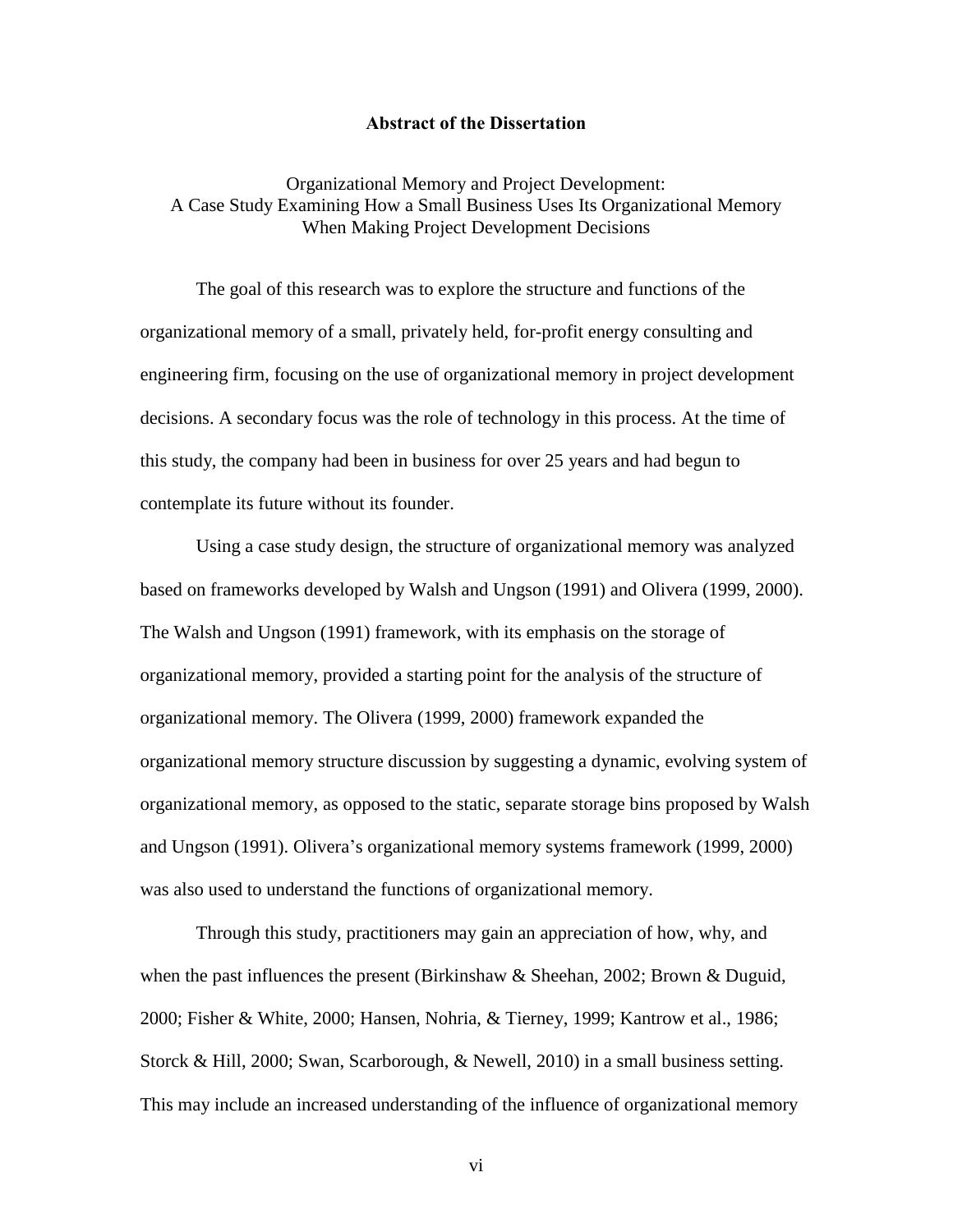on the day-to-day life of a small business as it makes decisions (Brown & Duguid, 2000; Fiedler & Welpe, 2010; Hansen et al., 1999; Kantrow et al., 1986). Practitioners may also gain a better understanding of what is lost to an organization and its memory when employees leave, either voluntarily or involuntarily, taking not only their experiential knowledge (Aiman-Smith, Bergey, Cantwell, & Doran, 2006; Martin de Holan, Phillips, & Lawrence, 2004; Myers & Dreachslin, 2007), but also disrupting unseen social networks (Aiman-Smith et al., 2006; Fisher & White, 2000; Parise, Cross, & Davenport, 2006) and the flow of social capital (Massingham, 2008).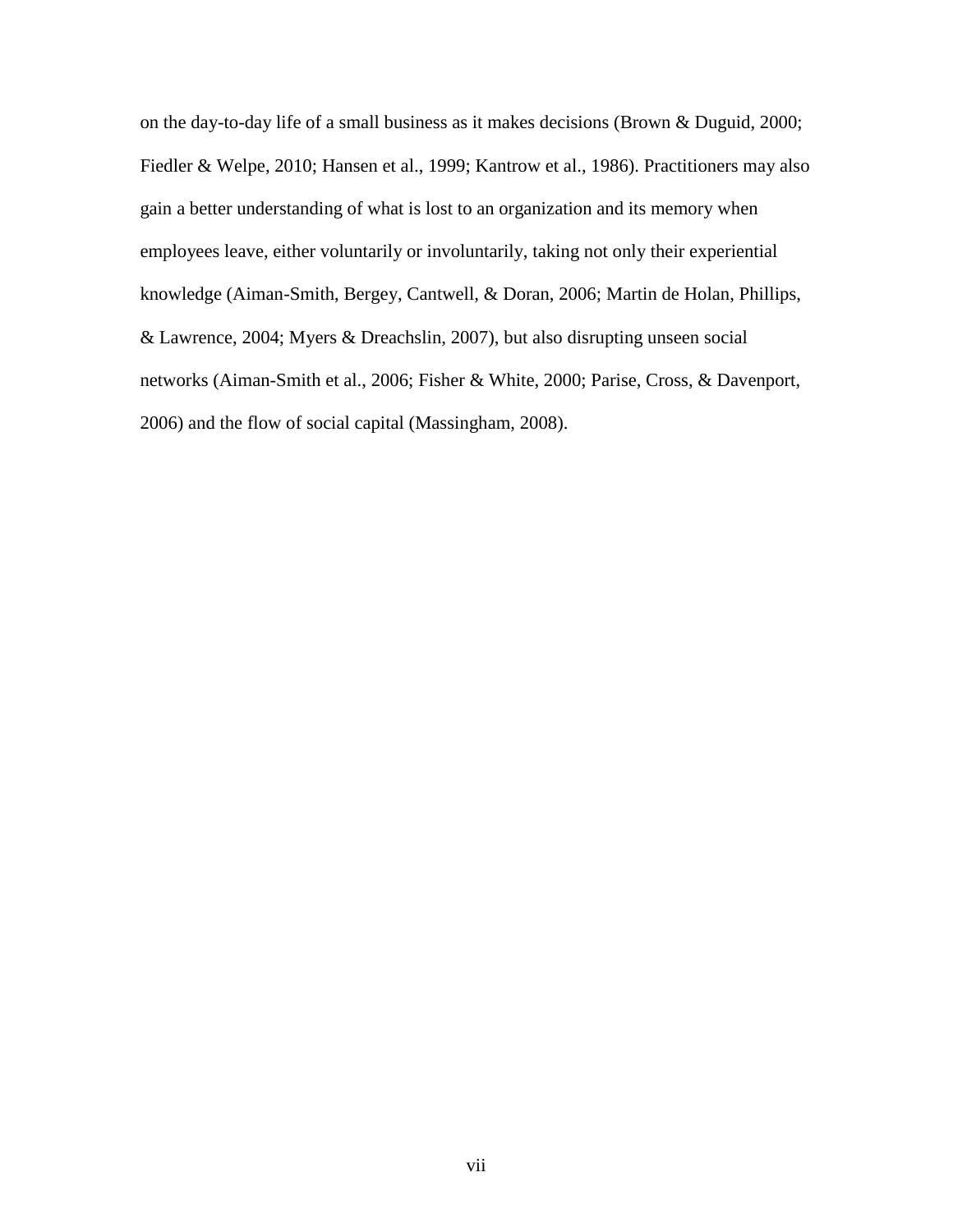# **Table of Contents**

| Page |
|------|
|      |
|      |
|      |
|      |
|      |
|      |
|      |
|      |
|      |
|      |
|      |
|      |
|      |
|      |
|      |
|      |
|      |
|      |
|      |
|      |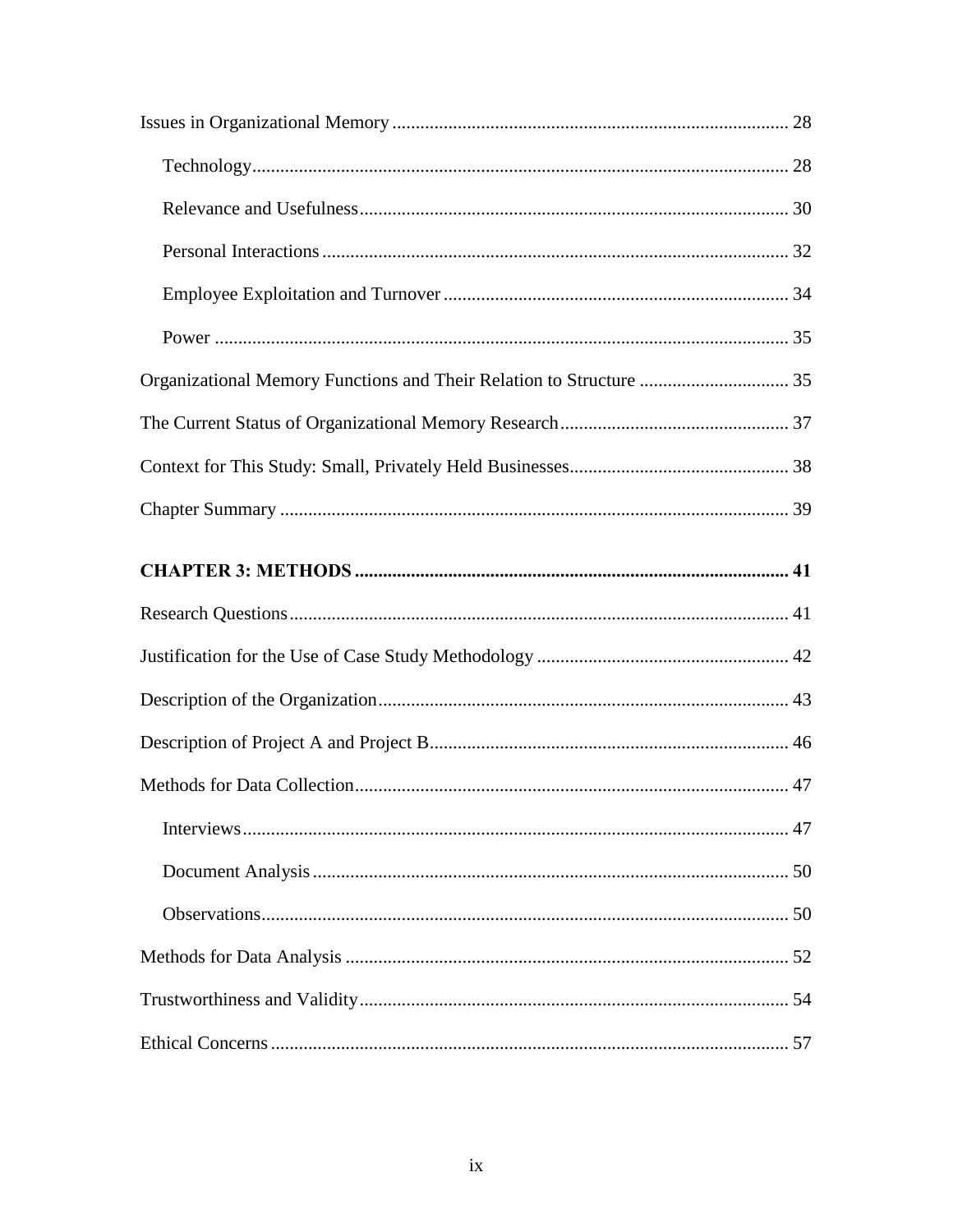| Brief Review of the Purpose of the Research and Conceptual Framework 59      |  |
|------------------------------------------------------------------------------|--|
|                                                                              |  |
|                                                                              |  |
|                                                                              |  |
|                                                                              |  |
|                                                                              |  |
|                                                                              |  |
|                                                                              |  |
|                                                                              |  |
|                                                                              |  |
|                                                                              |  |
|                                                                              |  |
|                                                                              |  |
|                                                                              |  |
| Other Examples of Storage and Retrieval of Project Development Knowledge  87 |  |
|                                                                              |  |
|                                                                              |  |
|                                                                              |  |
|                                                                              |  |
|                                                                              |  |
|                                                                              |  |
|                                                                              |  |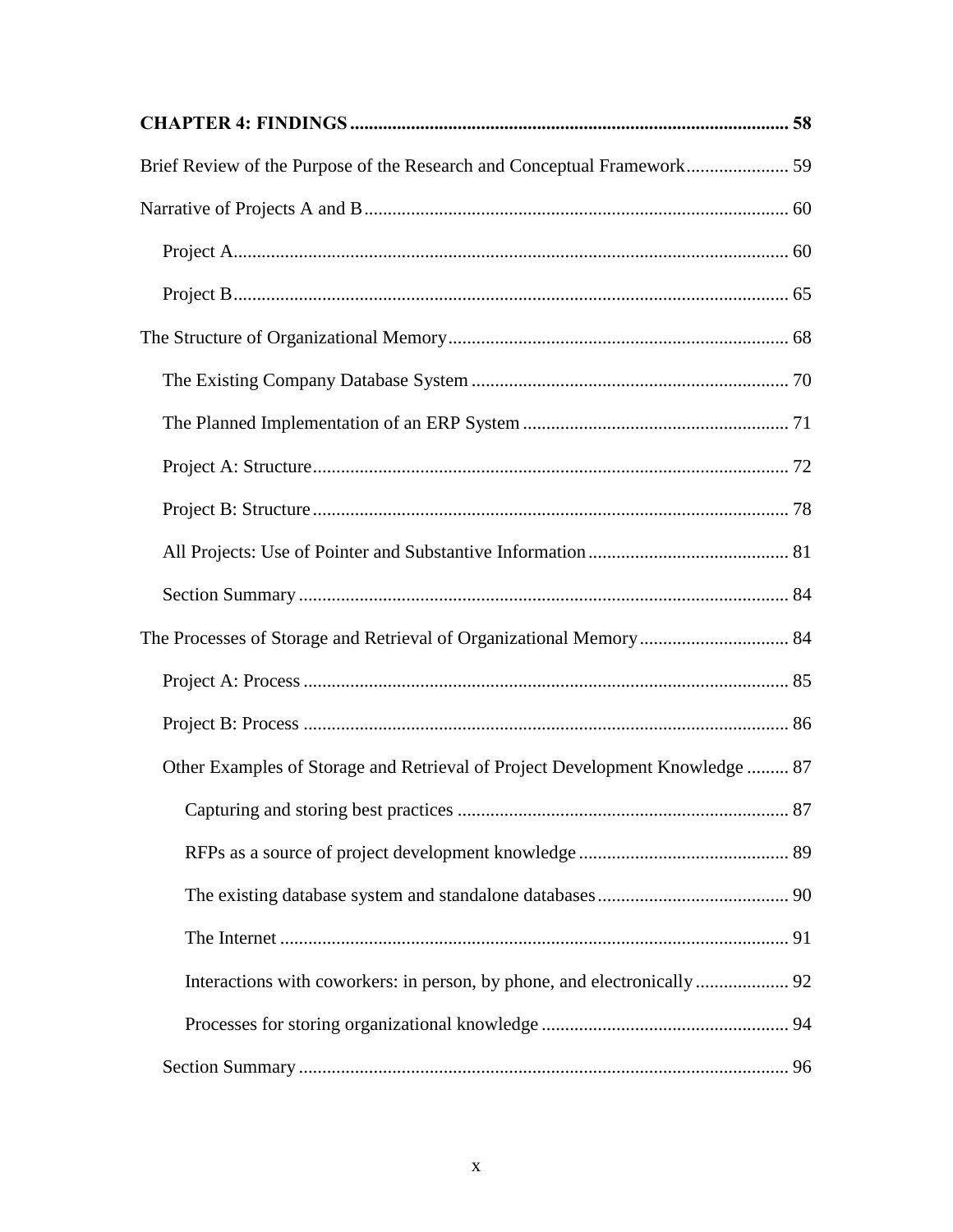| The Functions of Organizational Memory in Project Development Decision-Making 96 |  |
|----------------------------------------------------------------------------------|--|
| Relationship Between Structure and Functions of Organizational Memory  98        |  |
|                                                                                  |  |
|                                                                                  |  |
|                                                                                  |  |

# **[CHAPTER 5: INTERPRETATIONS, RECOMMENDATIONS, AND](#page-122-0)**

| Technology and the interaction of organization members with technology  113       |
|-----------------------------------------------------------------------------------|
| Processes for the Storage and Retrieval of Organizational Memory During Project   |
|                                                                                   |
| The Relationship Between the Structure and Functions of Organizational Memory 120 |
|                                                                                   |
|                                                                                   |
|                                                                                   |
|                                                                                   |
|                                                                                   |
|                                                                                   |
|                                                                                   |
|                                                                                   |
|                                                                                   |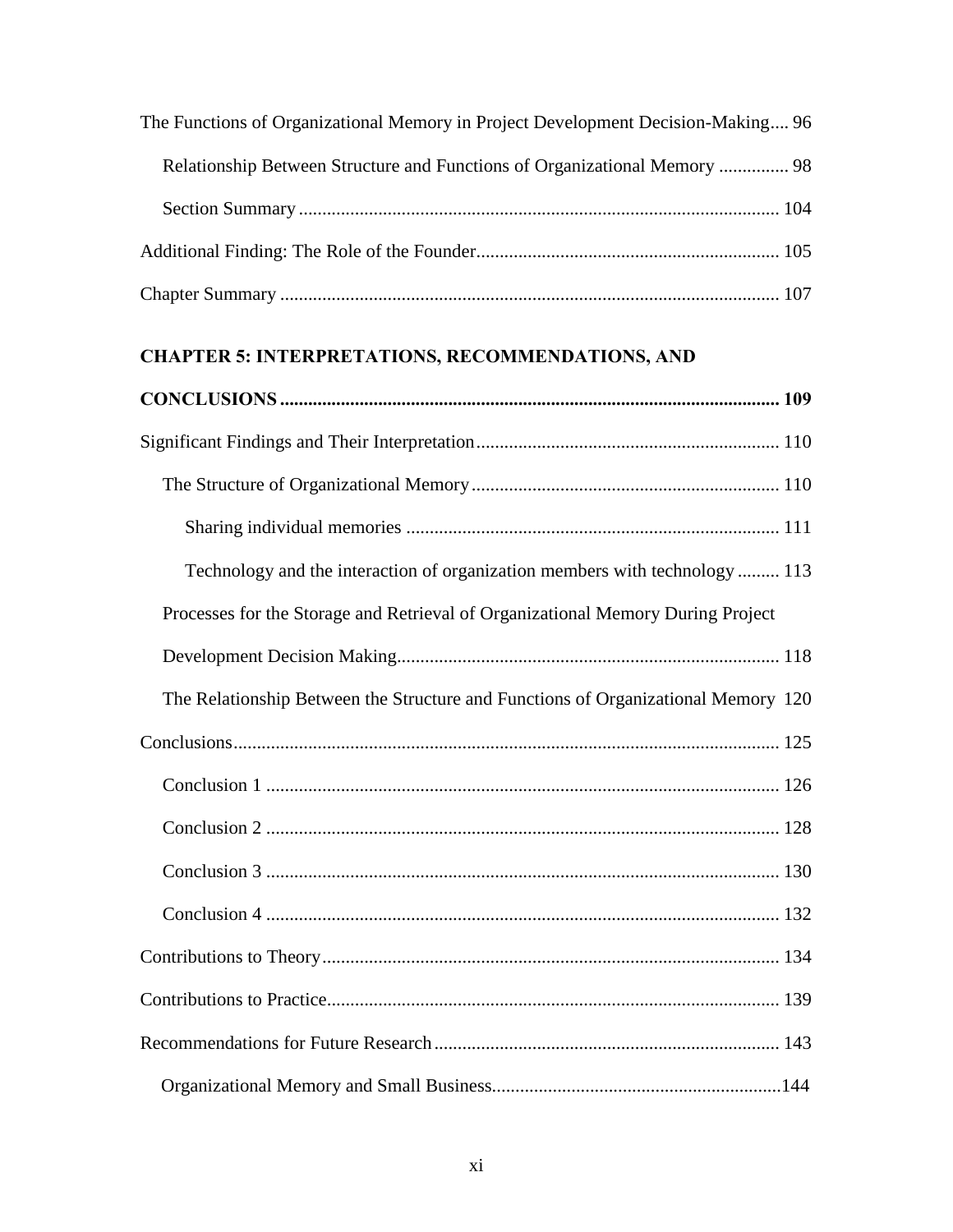| Project Choice and Its Possible Influence on the |  |
|--------------------------------------------------|--|
| <b>Consideration of a Different Research</b>     |  |
|                                                  |  |
|                                                  |  |
|                                                  |  |
|                                                  |  |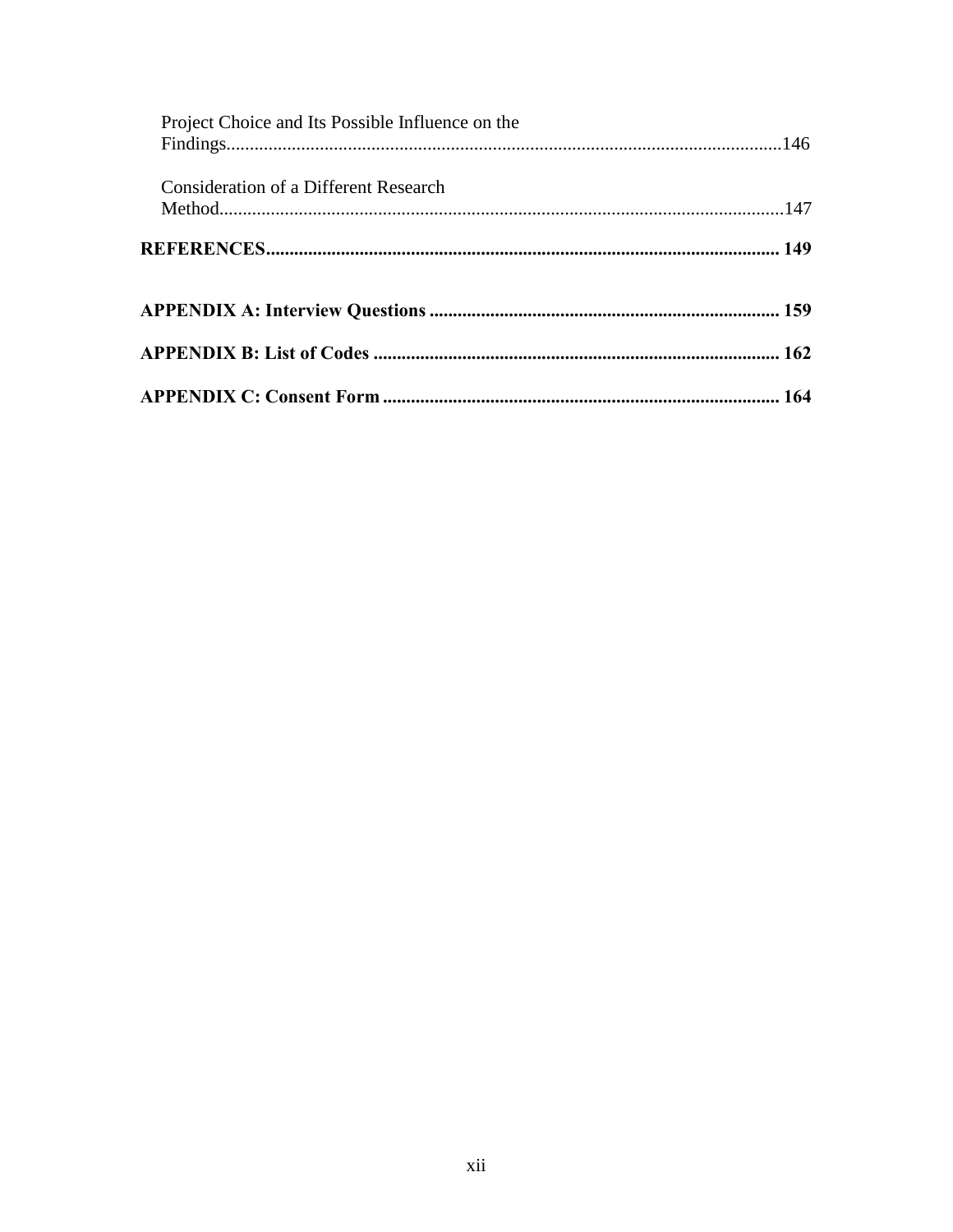# **List of Figures**

<span id="page-12-0"></span>

| Page                                                                            |
|---------------------------------------------------------------------------------|
| Integration of the Models of Walsh and Ungson (1991) and Olivera (1999,<br>1.1. |
| 2000) to Illustrate the Transfer of Organizational Knowledge and Information15  |
| How Project Development Tasks for Project A Were Created,<br>4.1.               |
|                                                                                 |
| 4.2.<br>Identification of Sources of Pointer and Substantive Information and    |
| Organizational Knowledge and How These Are Shared Within the                    |
|                                                                                 |
| 4.3.<br>How a Manager Accessed Stored Knowledge to Assist with Current          |
|                                                                                 |
| 4.4.<br>The Process Used by the Management Team When Deciding Whether to        |
|                                                                                 |
| 4.5.                                                                            |
| Revised Conceptual Framework Based on this Research, Morgeson &<br>5.1.         |
| Hofmann (1999), Olivera (1999, 2000), and Walsh and Ungson (1991) 140           |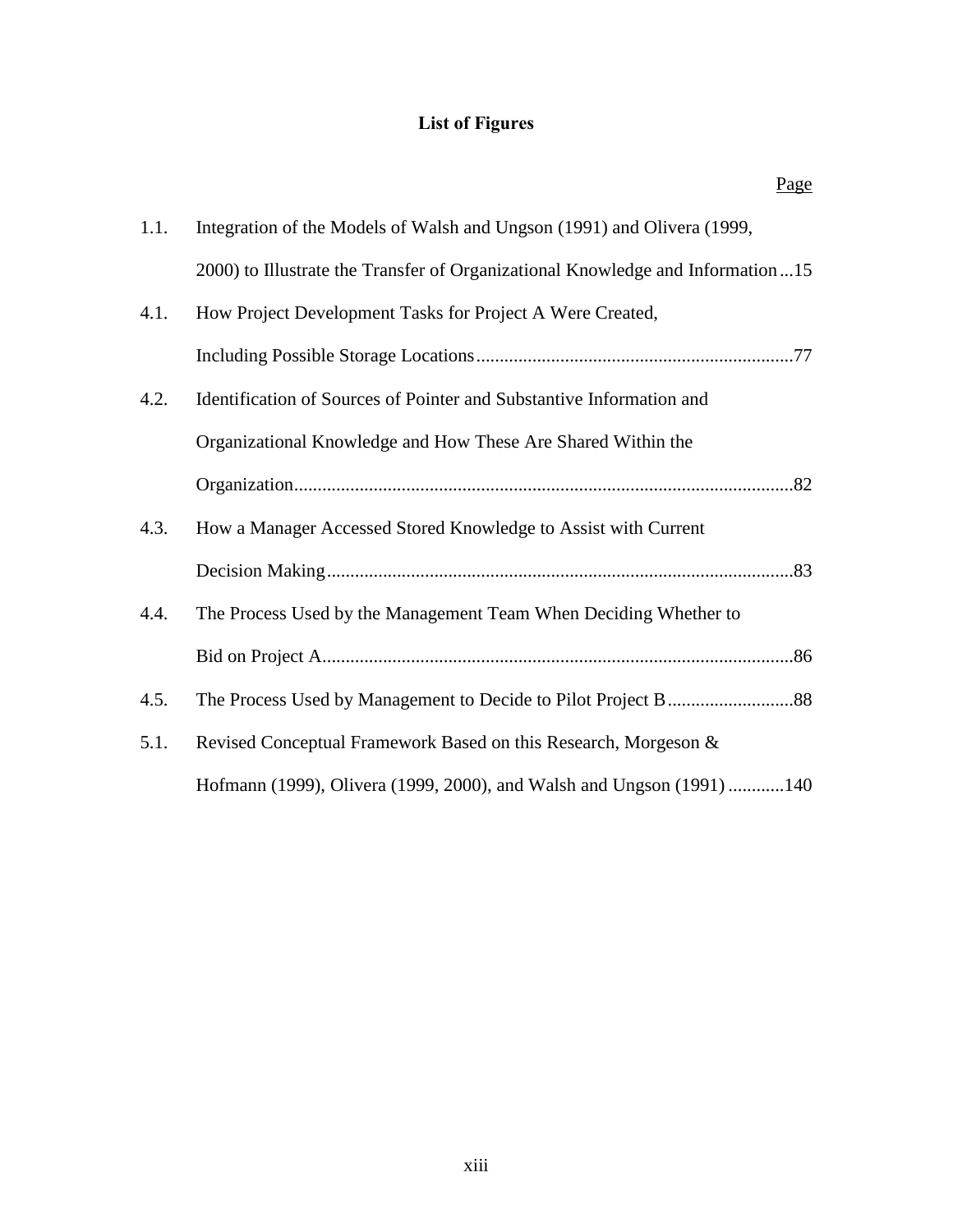# **List of Tables**

<span id="page-13-0"></span>

|      | Page                                                                          |
|------|-------------------------------------------------------------------------------|
| 2.1. | Organizational Memory Functions and Their Relation to Structure 36            |
| 3.1. | Research Participants' Titles and Tenure with the Organization at Time        |
|      |                                                                               |
| 4.1. |                                                                               |
| 4.2. |                                                                               |
| 4.3. | Project Development Tasks for Project A Completed at the Time of Data         |
|      | Collection and Their Relationship to the Structure of Organizational Memory78 |
| 4.4. | The Structure of Organizational Memory Used by the Company When               |
|      |                                                                               |
| 4.5. |                                                                               |
| 4.6. |                                                                               |
| 4.7. | How the Structure and Functions of Organizational Memory Were                 |
|      | Accessed and Applied when Making Project Development Decisions99              |
| 4.8. | How Organizational Memory Helps and Hinders Project Development               |
|      |                                                                               |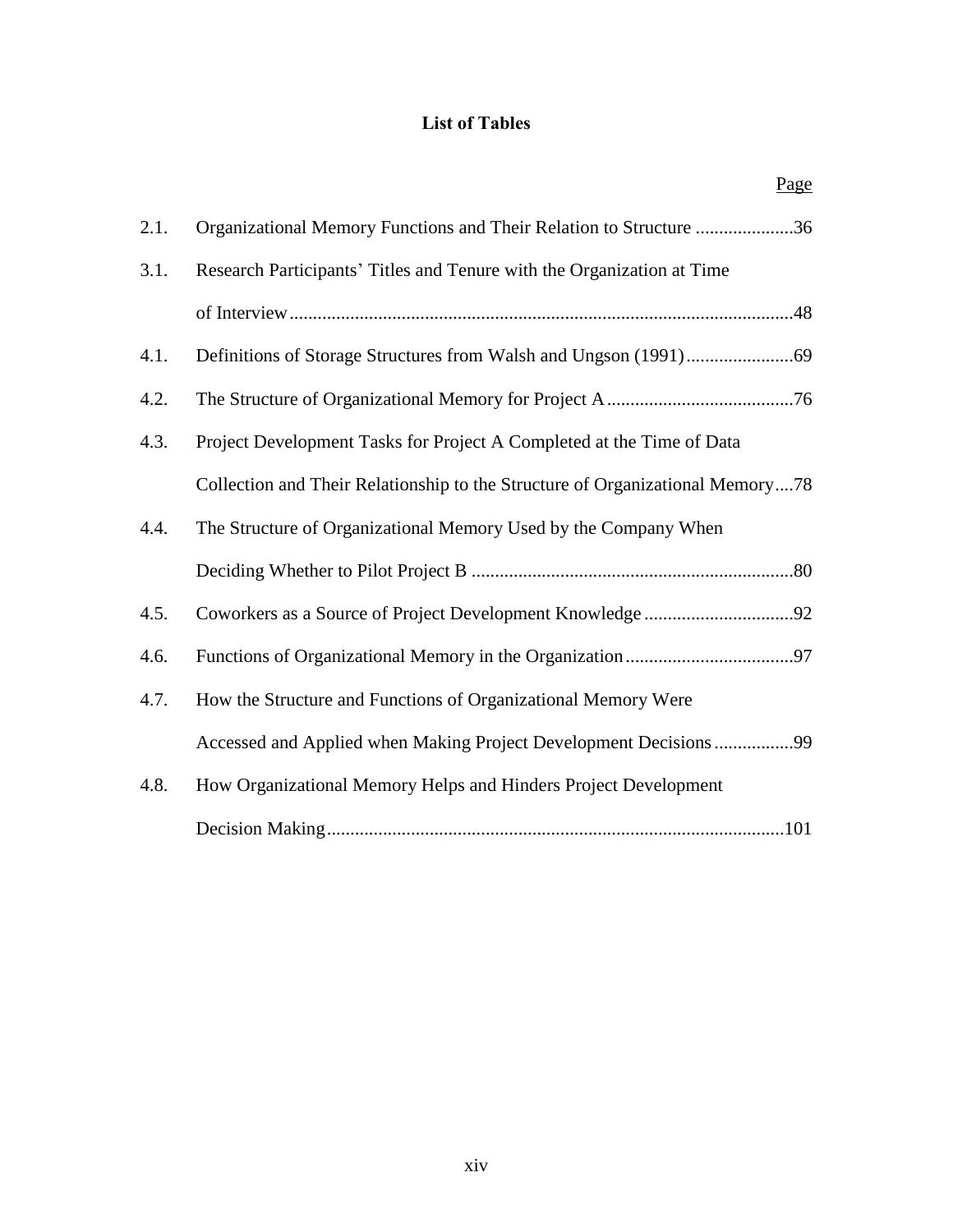#### **CHAPTER 1:**

## **INTRODUCTION**

<span id="page-14-0"></span>The National Bureau of Economic Research (NBER) met in late November 2008 and announced to the world that the U.S. economy was in a recession. The NBER report (2008) noted that the employment estimates derived from its ongoing national survey of employers had peaked in December 2007 and declined every month since then. At an engineering and energy consulting firm in New Jersey, the NBER announcement was not news. While NBER had reviewed economic data to determine if it met the standards for declaring that the economy was in a recession, the small business was already living with the economic crisis that had resulted in the layoffs of roughly half of its employees and postponed the retirement of the company's founder.

As NBER navigated the macroeconomic evidence of the recession, the small business navigated its microeconomic effects. In addition to the layoffs, the company found itself in need of the lifeblood of any small business: customers. Finding these customers was not an easy task. The company's customers for more than the 25-plus years it had been in business were also affected by the recession, and many were financially unable to enter into new contracts with this company. The company needed a new approach. Given the economic conditions, the new approach had to make use of the employee skill sets and talents that remained with the company after the layoffs, while allowing the company to locate and bid successfully on projects it might not have considered before the recession. This strategy meant that the company would be leaving its project development comfort zone in very uncertain economic times.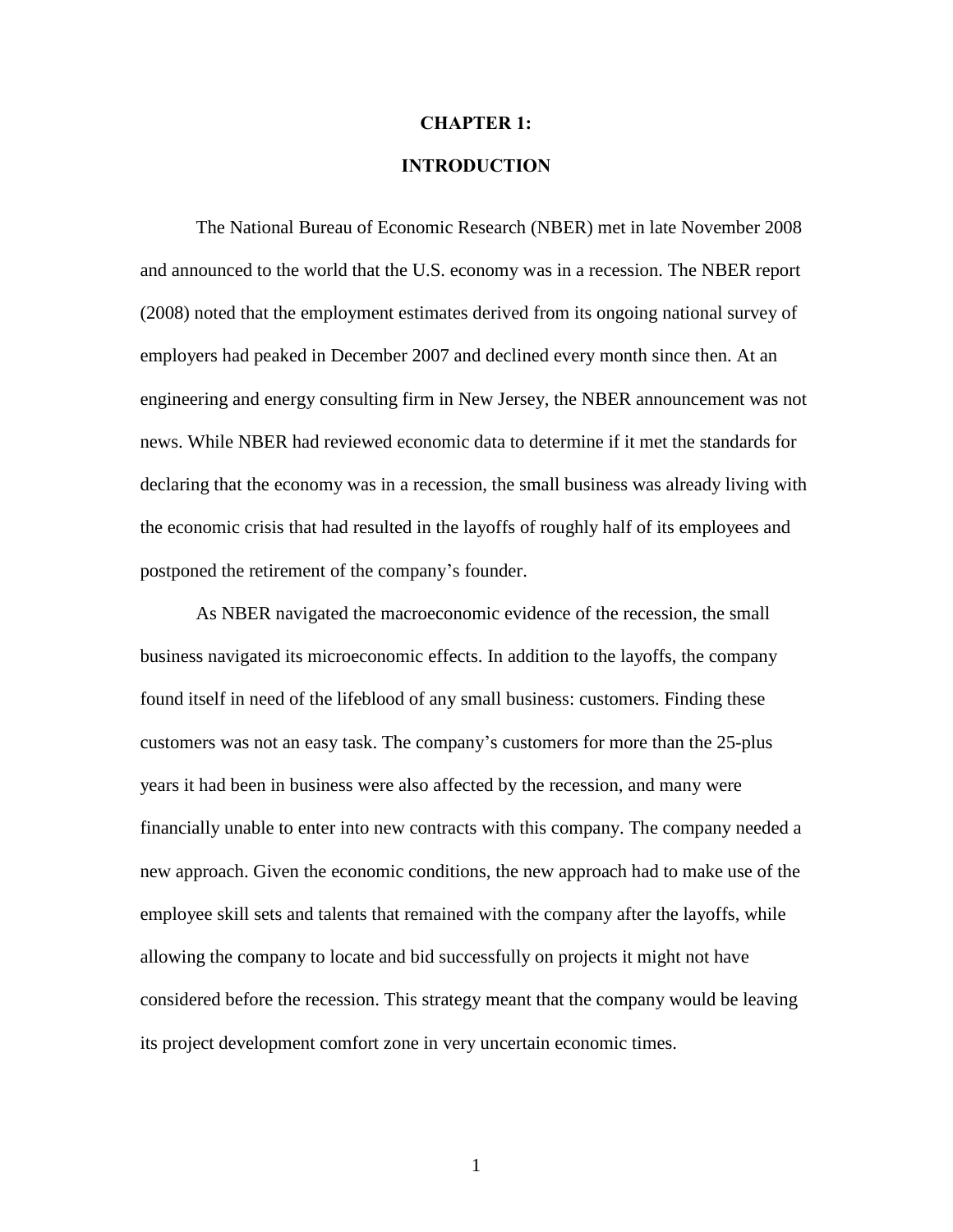To find these customers, the company would have to reinvent itself, drawing on both the individual memory of its remaining employees and its organizational memory, and applying this individual and organizational memory to new types of projects. The company drew on its organizational memory, reliving and reinterpreting both successes and failures, to build the new foundation that might ensure its survival. This research tells the story of how the organizational memory of a small business influenced project development decisions, and the role of the structure and functions of the company's organizational memory in the process.

Organizational memory was defined based on Walsh and Ungson's 1991 study: "stored information from an organization's past that can be brought to bear on present decisions" (p. 61). Technology was used throughout the company and included common office technologies, such as computers, electronic mail, voicemail, the Internet, cellular phones, telephones, and smartphones (i.e., Blackberry, iPhones). The company also had two databases that held the general policies and procedures that the company used to operate, as well as some project development knowledge. Also included as part of the company's technology were the standalone databases created and maintained by some organizational members, the planned enterprise resource planning system, and the process used to archive organizational knowledge.

The next section presents the problem statement, followed by a discussion of the purpose of the study. This is followed by the research questions and a section describing the possible significance of the research. The last sections of this chapter outline the conceptual framework, present the methodology, and provide definitions of key words and phrases used throughout this dissertation.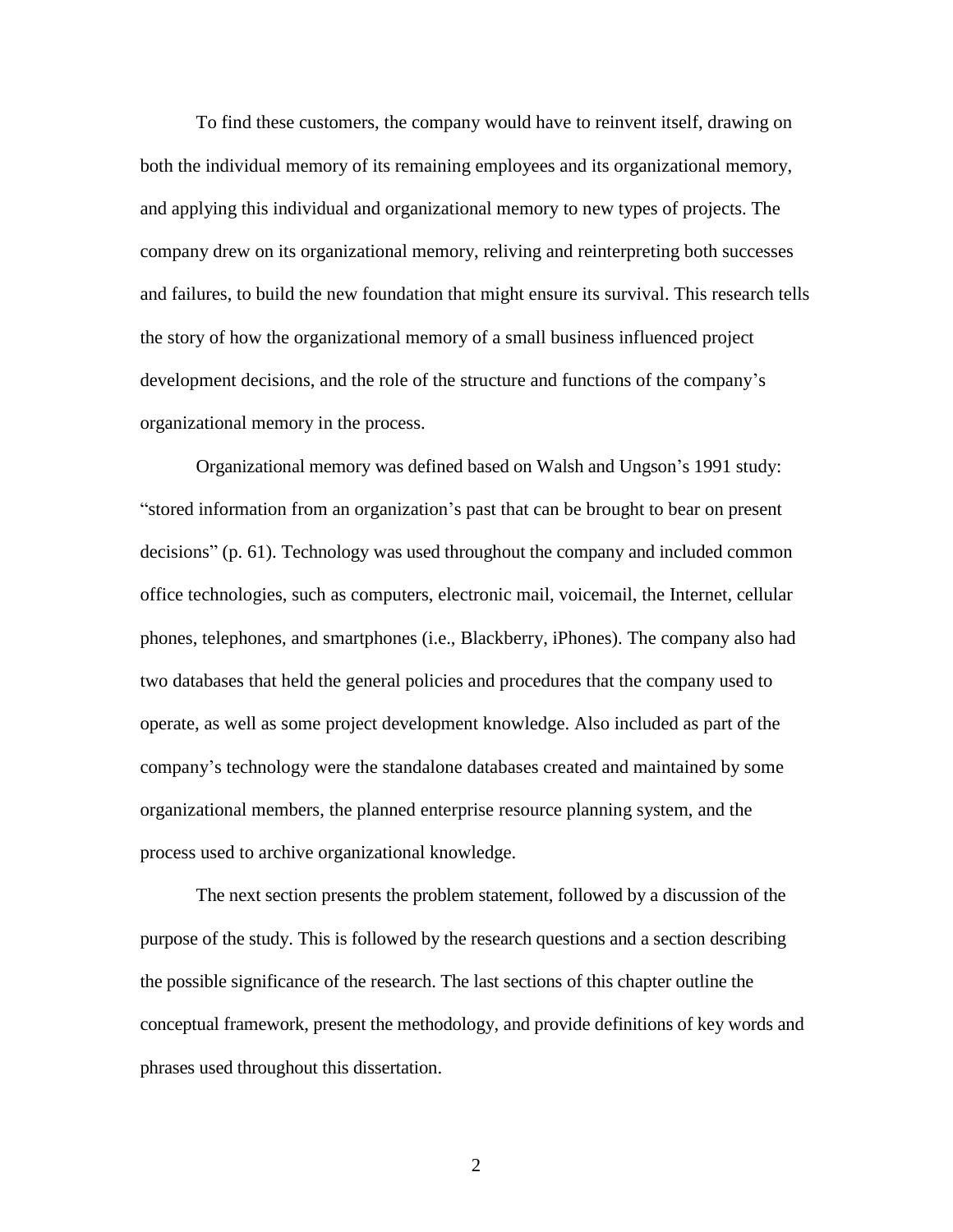## **Problem Statement**

<span id="page-16-0"></span>Although an understanding of the relationship between the structure and functions of organizational memory could provide an enhanced understanding of organizational learning and processes, this relationship is underdeveloped in the literature. This research attempted to add to our understanding of the relationship between the structure and functions of organizational memory in the context of project development decisions within a small business, with a secondary emphasis on the utility of technology in the decision-making process.

The idea that an organization might have a memory and that the memory might be more than the sum of the individual memories of its employees is an accepted concept in organizational learning literature, whether stated implicitly (Crossan, Lane, & White, 1999; Fiol & Lyles, 1985) or explicitly (Casey, 1997; Schwandt, 1995; Schwandt & Marquardt, 2000; Walsh & Ungson, 1991; Weick & Roberts, 1993). Researchers have viewed organizational memory as part of processes that involve the creation, retention, and use of organizational knowledge (Schwandt, 1995; Schwandt & Marquardt, 2000; Walsh & Ungson, 1991; Weick & Roberts, 1993).

If one accepts the idea that an organization can learn, it is important to determine the structure of an organization's memory through an understanding of how and what knowledge is retained and stored, as well as how organizational memory functions and is retrieved for use in key organizational decisions. It is also important to understand the relationship between the structure and functions of organizational memory and how they work together to facilitate organizational learning and the creation of organizational memory.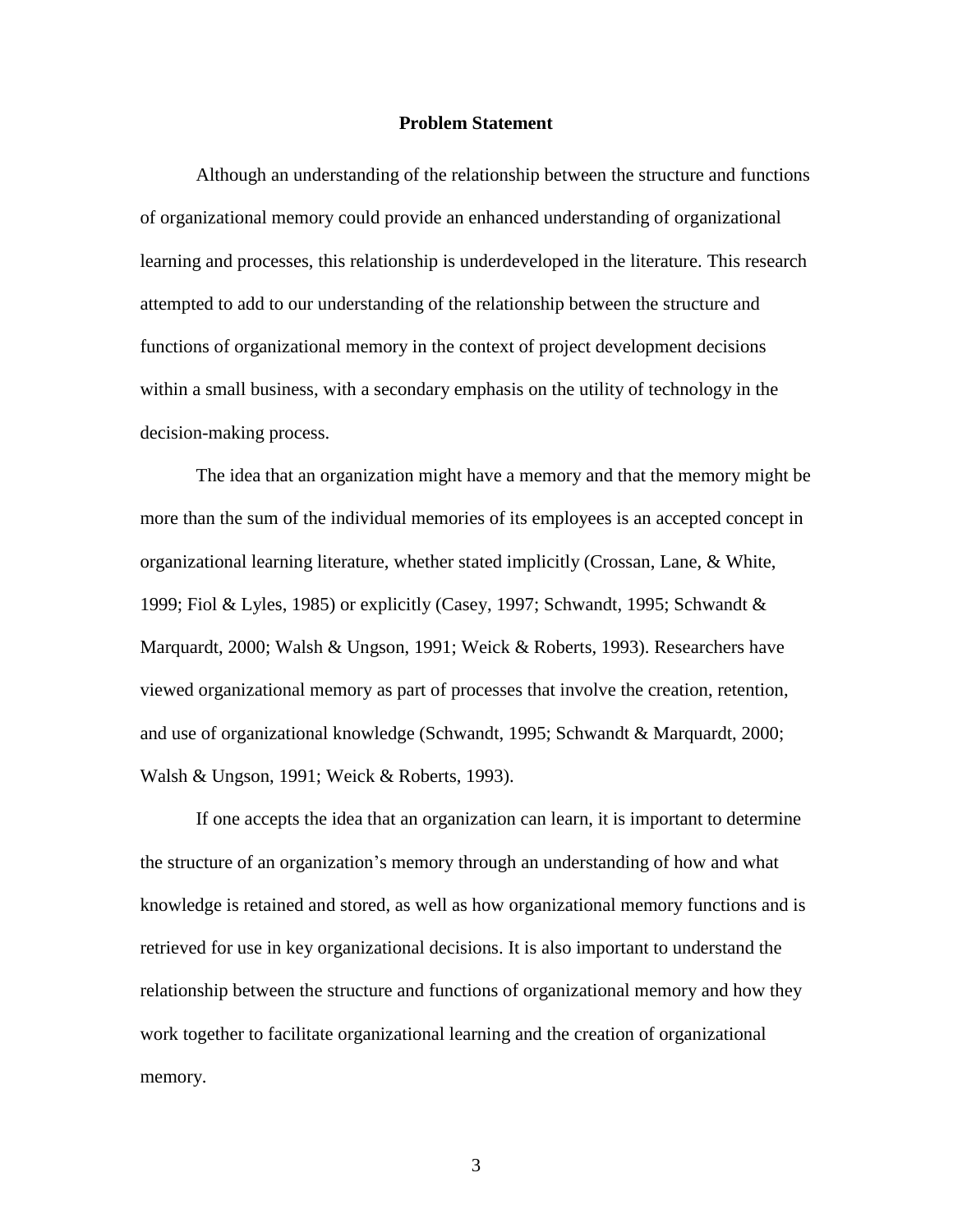There are common themes in the extant literature on the structure and functions of organizational memory and their interrelationship. Both Walsh and Ungson (1991) and Olivera (1999, 2000) recognized that organizational knowledge was rarely confined to one location or bin and was often dispersed throughout an organization. Olivera's (1999, 2000) conceptualization of organizational memory as a system, as compared to the static bins described by Walsh and Ungson, added the dynamic, fluid, evolving quality lacking in the Walsh and Ungson framework. Olivera's conceptualization also implied a link between organizational memory's structure and functions, but did not address how structure and functions are related.

Olivera's (1999, 2000) research also addressed the importance of technology in the formation and use of organizational memory and provided insight into the link between organizational members and technology. Although his research was conducted in a company that was very technologically adept, he found that the employees still preferred to obtain information and organizational knowledge from other people, instead of using extensive and readily available technology resources.

Nonaka (1994) defined information as a commodity, or "flow of messages" (p. 15), that may or may not become knowledge based upon how organizational members use the information. Organizational knowledge results from the continuous individual knowledge sharing process (Nonaka, 1994). The process of creating organizational knowledge is ongoing and managed by the organization so that it benefits both the "established organizational vision and the newly-created concept" (Nonaka, 1994, p. 27).

When considering the types of information people sought from each other, Olivera categorized the information as either substantive or pointer. Substantive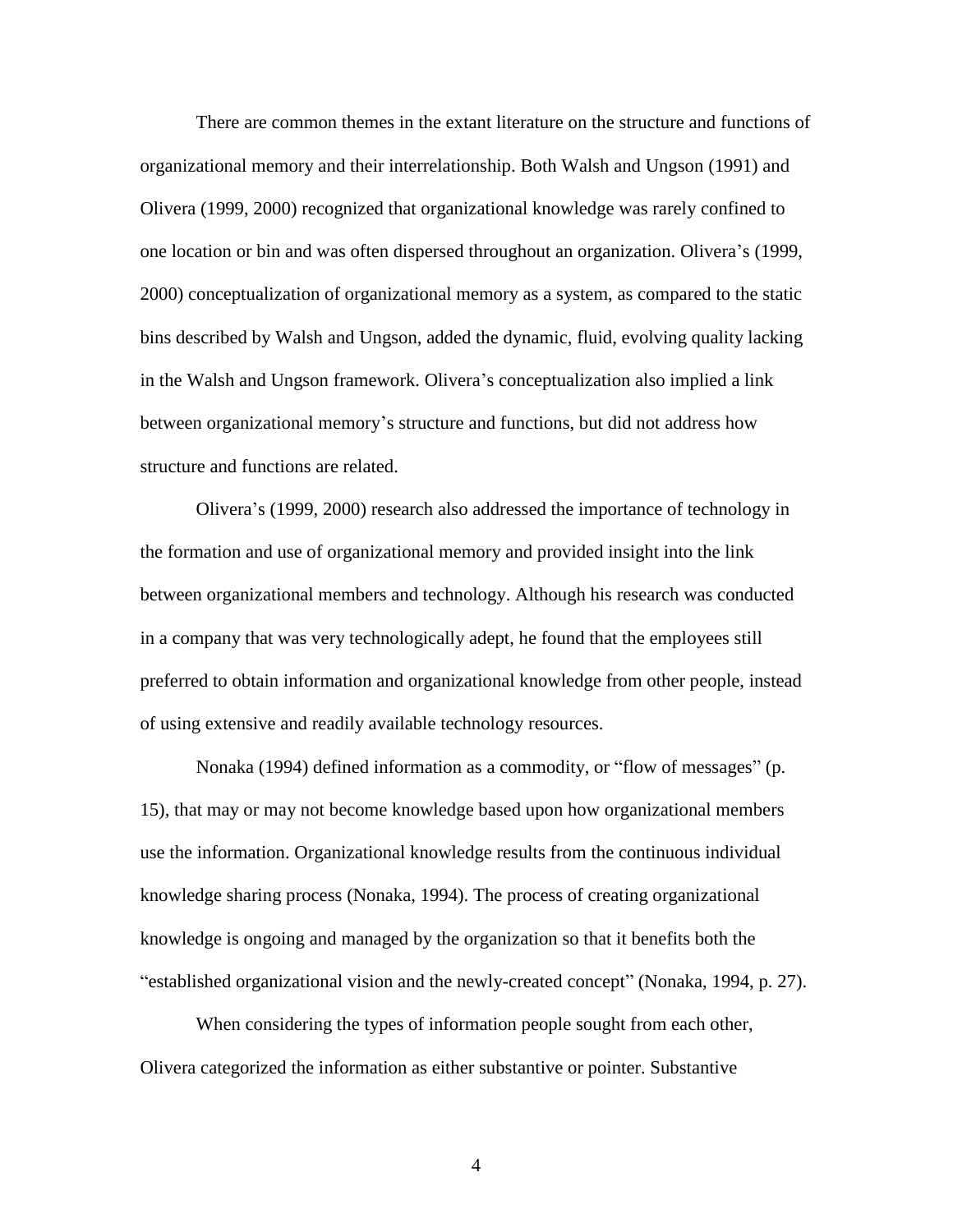information was an actual answer to the question asked, while pointer information, as the name implies, pointed the questioner to someone who might have the information needed (Olivera, 1999, 2000).

In the years since Olivera's research was completed, the use of computer-based technology in the business world has expanded rapidly. For example, at the time of his 1999 research, the Internet was not yet widely used as a primary information-gathering tool in organizations. Since then, researchers have found that organizations rely on both computer-based technology and people-based organizational memory to create, store, and access organizational knowledge and information (Anderson & Sun, 2010; Chou, 2005; Corbett, 2000; Croasdell, 2001; Cross & Baird, 2000; Gammelgaard & Ritter, 2005; Gold, Malhotra, & Segars, 2001; Nilakanta, Miller, & Zhu, 2006). Researchers have also noted the link between computer-based technology and social processes in the formation and use of organizational memory (Ackerman & Halverson, 2000; Anand, Manz, & Glick, 1998; Anderson & Sun, 2010; Croasdell, 2001). Researchers found that the balance between computer-based technology and social processes in organizational members' search for organizational knowledge was not the same for every organization (Corbett, 2000; Croasdell, 2001; Cross & Baird, 2000). Finding and implementing the organizational memory structure that suited the organization's needs was an ongoing effort requiring constant evaluation (Stein & Zwass, 1995).

The definition of organizational memory structure used in this research reinforces the link between people and technology and was based on Morgeson and Hofmann's (1999) work on collective constructs: the ongoing actions and interactions of organizational members with each other, with individuals outside of the organization, and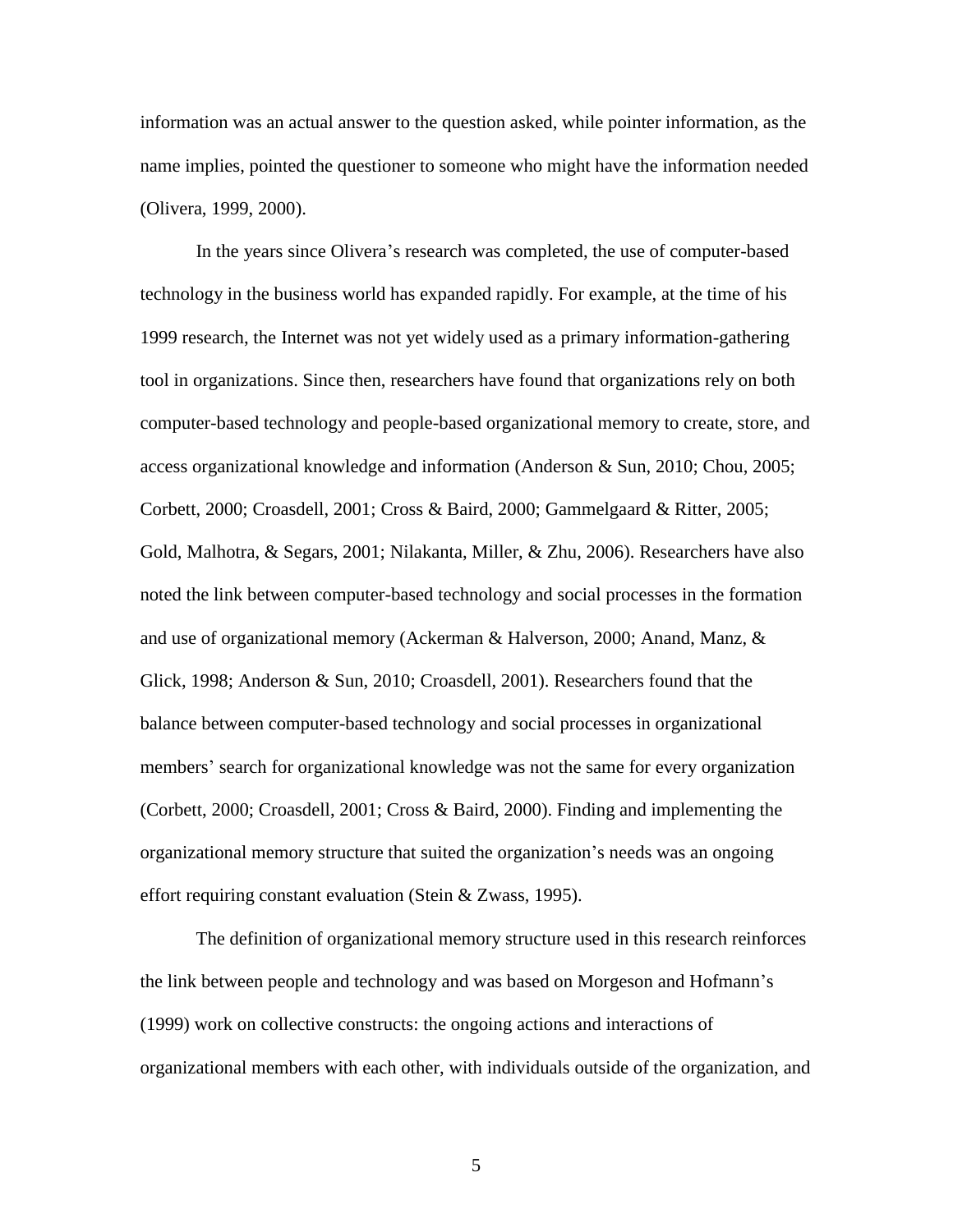with technology that lead to the emergence and formation of organizational memory. This definition includes both Walsh and Ungson's (1991) conceptualization of organizational memory as a place for storage of organizational knowledge, as well as Olivera's (1999, 2000) thinking that the structure of organizational memory must allow for the dispersion of knowledge as memories are formed, retrieved, and used.

Olivera's framework for viewing organizational memory as a system (1999, 2000) also added to the understanding of the functions of organizational memory, as did his later work with Casey (Casey & Olivera, 2003). Casey and Olivera described the primary functions of organizational memory as informing decision making and supporting organizational learning. The Casey and Olivera definition of the functions of organizational memory was used in this research.

Much of the organizational memory literature is in agreement with Olivera's (1999, 2000) and Casey and Olivera's (2003) stated functions of organizational memory, but disagreement remains on how functions and structure are related. For example, Cross and Baird (2000) echoed Olivera's idea of organizational memory as providing pointer knowledge, but did not discuss how this functions of organizational memory might be related to specific memory structures, such as the bins suggested by Walsh and Ungson (1991). Ackerman and Halverson (2000) acknowledged the necessary integration of human and computer-based memories for the appropriate functioning of organizational memory, but took this integration at face value. Corbett (2000) discussed the inseparability of people and computer-based technology in the functioning of organizational memory, but offered few specifics as to how organizational memory might be structured to capitalize on this inextricable link.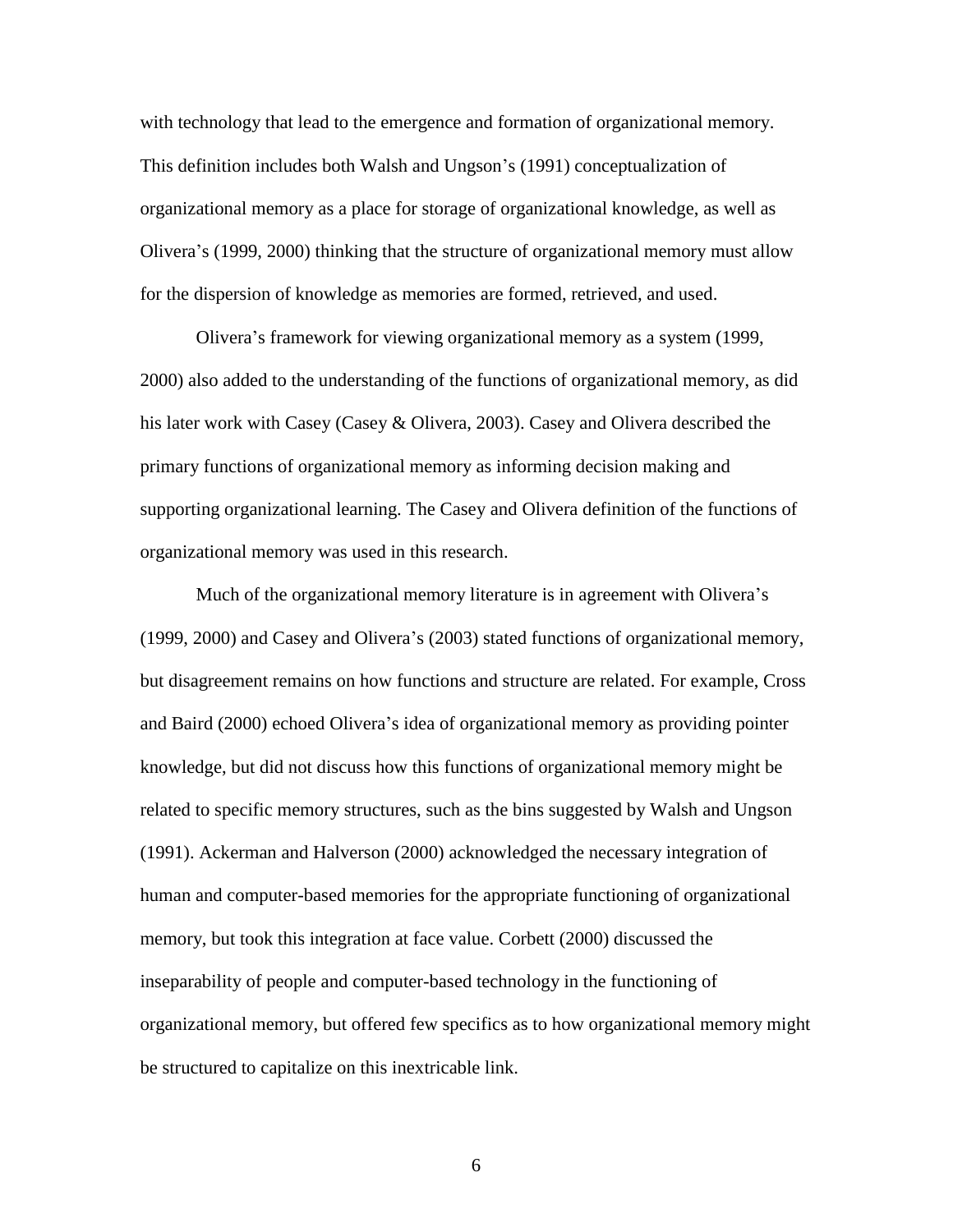Fiedler and Welpe (2010) suggested that the link between organizational memory structure and functions developed through the ongoing implementation and use of standardization in the organization's policies and procedures. In his examination of a specific type of computer-based organizational memory system, Ackerman (1996) came closest to offering a viable strategy for linking the structure and functions of organizational memory. He posited that organizational memory was best structured so that it allowed for the retrieval of recorded organizational knowledge while permitting access to people who retain organizational knowledge.

Using in-depth interviews, on-site observation, and examination of organizational artifacts, this research attempted to understand and explain the link between the organizational memory structure and functions in a small, for-profit company. Specifically, this research examined how the relationship between the structure and functions of the company's organizational memory assisted the company when making project development decisions and the role of technology in the decision-making process.

## **Purpose of the Study**

<span id="page-20-0"></span>Casey and Olivera (2003) noted that although Olivera (1999, 2000) categorized the structure of organizational memory as fluid and dynamic, additional research was needed to explore his findings and how the type of structure influences and is influenced by organizational memory functions.

Using Walsh and Ungson's (1991) organizational memory model and Olivera's (1999, 2000) organizational memory systems model as its theoretical framework, this research described the structure and functions of the organizational memory system of a small business and the relationship between the structure and functions. The research also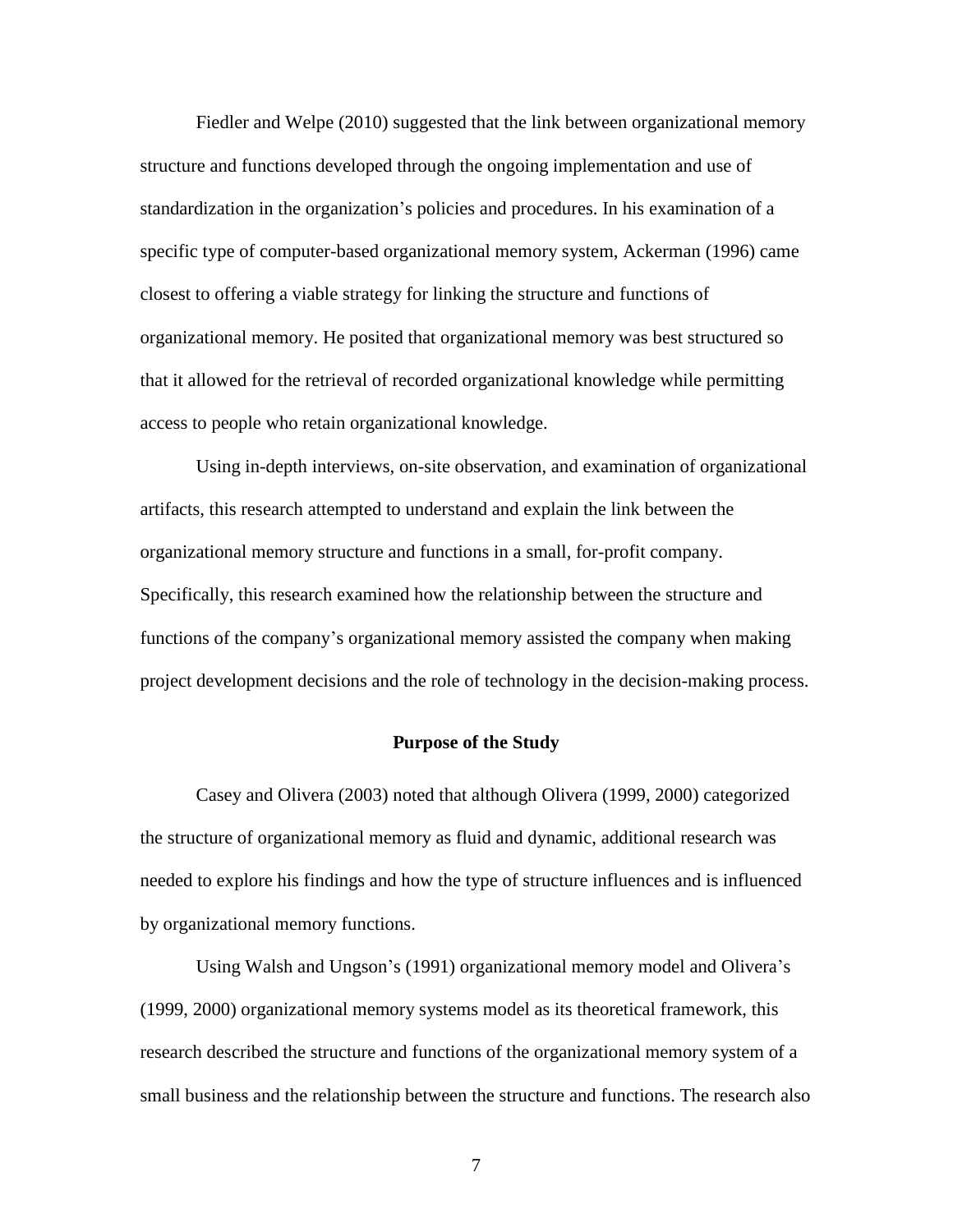examined how organizational memory was stored, accessed, retrieved, and used in the daily life of the organization, specifically addressing the primary function of organizational memory, informing decision making (Casey & Olivera, 2003), with a focus on project development decision making.

Decision making on many issues occurs at all levels in an organization. Project development decisions were chosen as a focus of this dissertation because successfully completed projects are the lifeblood of the company studied. Focusing on this type of decision also allowed for a detailed investigation of a key process for this company. Without the profits from successful projects and the concurrent enhancement of the company's reputation that leads to additional work, the company would not survive. The company has survived unsuccessful work proposals in its more than 25-year history, but the cumulative negative impact on company finances that would result from a series of unsuccessful proposals might eventually lead to the company's demise. By focusing on project development decisions and their relationship to the structure and functions of organizational memory, this dissertation addressed how organizational memory influenced the primary function that keeps this organization in business.

The research also examined how organizational members used technology, what types of technology they found most useful, and what types of technology they avoided as they navigated the organizational memory system (Olivera, 1999, 2000). Technology was chosen as a focal point because it is pervasive, unavoidable, and required to complete day-to-day job requirements in most modern organizations. Olivera (1999, 2000) found that computer-based technology and people-based organizational memory systems had an interactive relationship. The systems competed with and complemented each other, but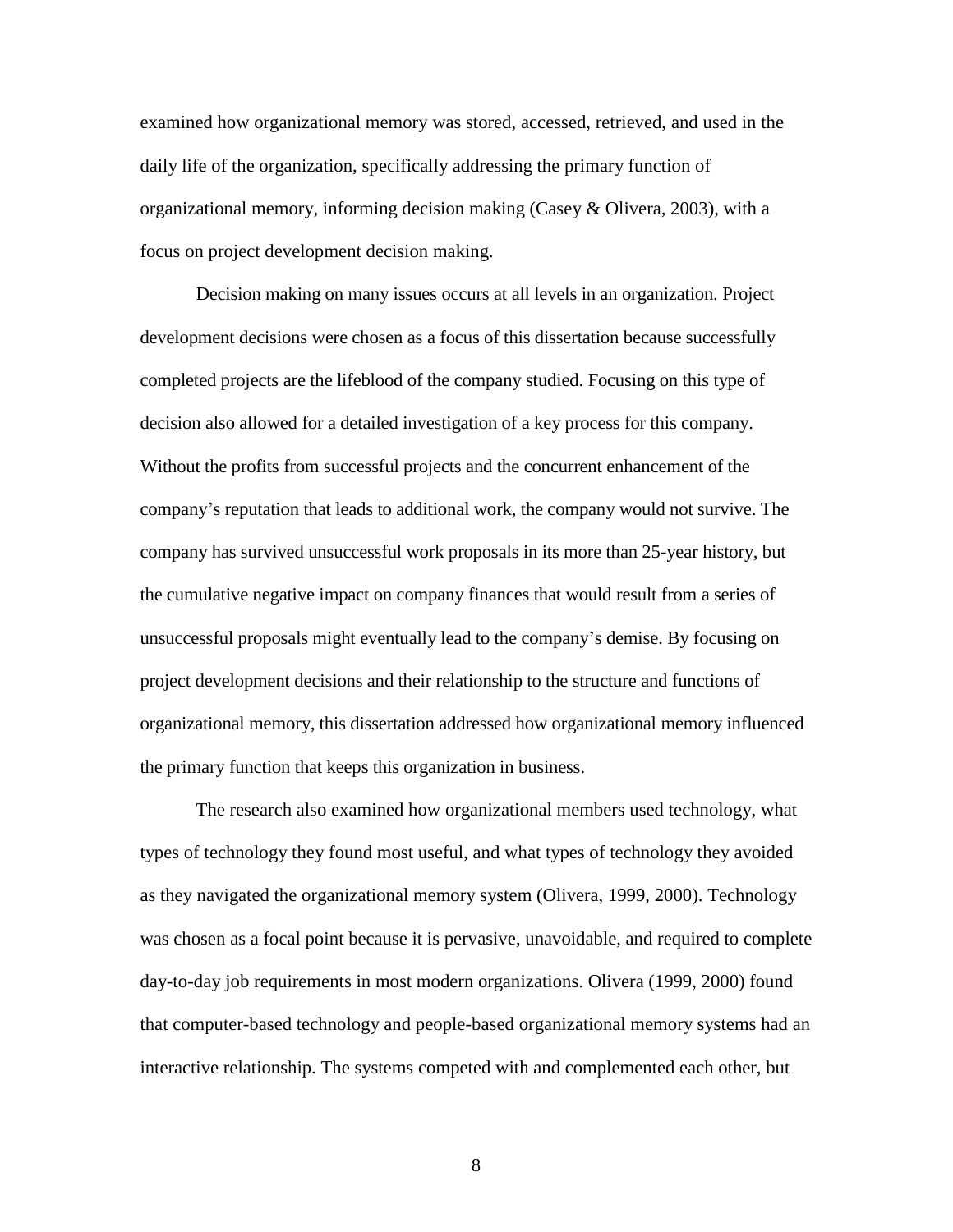neither could serve as a substitute for the other. Overall, employees preferred to obtain organizational knowledge from other employees, but often used the computer-based systems as a way to obtain pointer information that led the employee to the desired organizational knowledge. Using Olivera's (1999, 2000) findings as a guide, the research addressed the interaction of the different types of technology found in the organization and how organizational memory structures emerged from this interaction.

## **Research Questions**

<span id="page-22-0"></span>The research questions, based on an integration of the frameworks of organizational memory proposed by Walsh and Ungson (1991) and Olivera (1999, 2000), were as follows:

- 1. What is the structure of organizational memory used by this organization to make decisions on project development matters?
	- What role does technology play in the way organizational memory is used during decisions involving project development matters?
- 2. What are the processes the organization uses to store and retrieve the knowledge needed to make project development decisions?
	- What is the role of technology in these processes?
- 3. What function does organizational memory serve in helping the organization make project development decisions?
- 4. What is the relationship between the structure and functions of the organizational memory used to make project development decisions in this organization?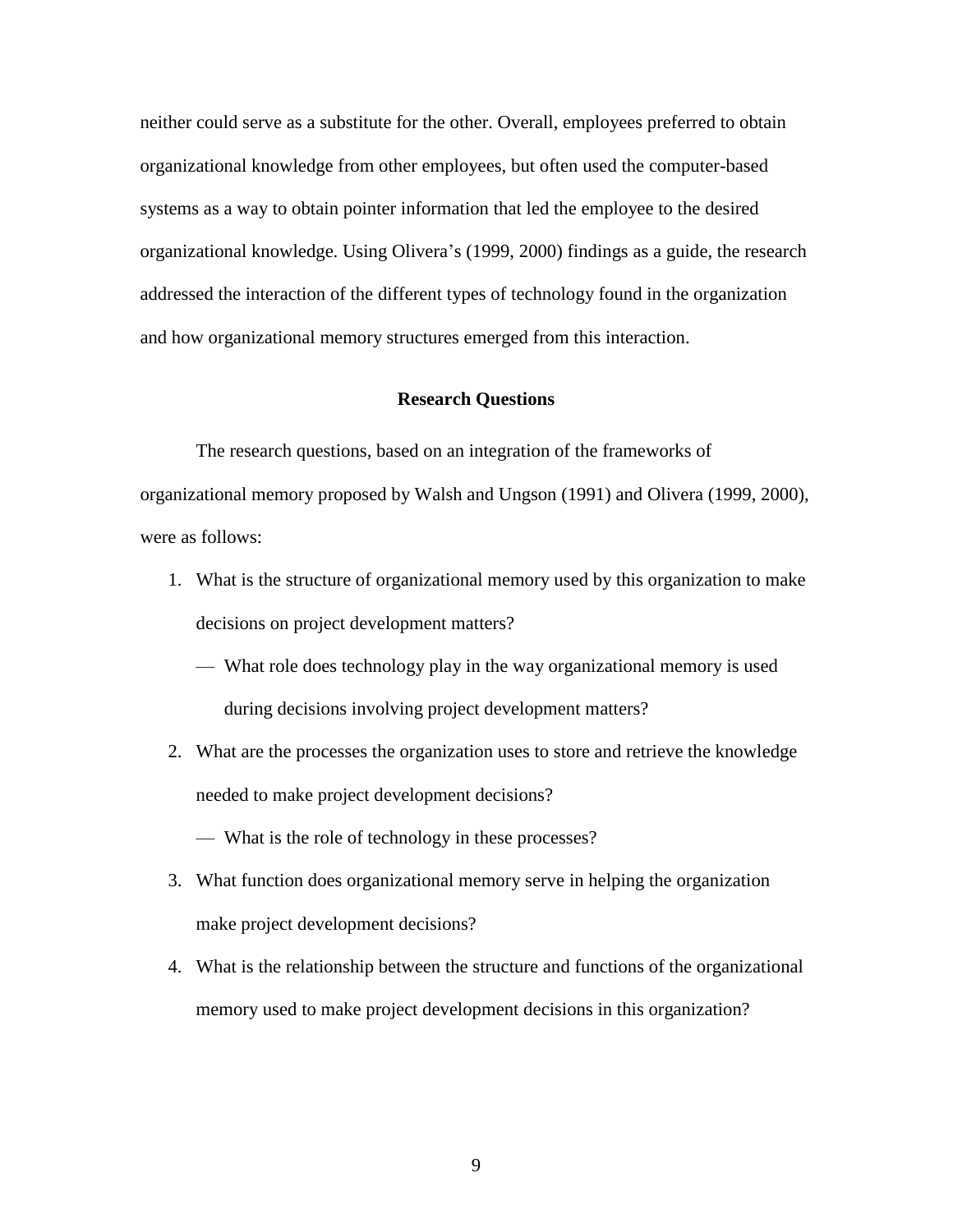#### **Significance of the Research**

<span id="page-23-0"></span>This research added to the growing body of empirical studies that explored the structure and functions of organizational memory, guided by Walsh and Ungson's (1991) characterization of the structure of organizational memory and Olivera's (1999, 2000) description of the structure and functions of organizational memory systems.

This study added to the scholarly conversation on organizational memory by using the rich, detailed descriptions gained through a case study to understand and describe the structure and functions of organizational memory and the relationships between them in a small business. Special emphasis was placed on how the company used its organizational memory to make project development decisions and how the company used technology as a component of its organizational memory. An understanding of the relationship between organizational memory structure and functions may add to our understanding of how organizations learn, how organizations decide what learning will be retained for future use, and how and why organizational members decide to seek and retrieve knowledge from organizational memory.

Practitioners may revisit how organizations manage organizational knowledge and the impact of organizational memory on decision making (Birkinshaw & Sheehan, 2002; Brown & Duguid, 2000; Fisher & White, 2000; Hansen, Nohria, & Tierney, 1999; Kantrow et al., 1986; Storck & Hill, 2000, Swan, Scarbrough, & Newell, 2010). The discussion of the influence of organizational memory on the day-to-day life of the organization may also be of benefit to practitioners, helping them to become more discriminating users of organizational knowledge, especially when considering the past in current decisions (Brown & Duguid, 2000; Fiedler & Welpe, 2010; Hansen et al., 1999;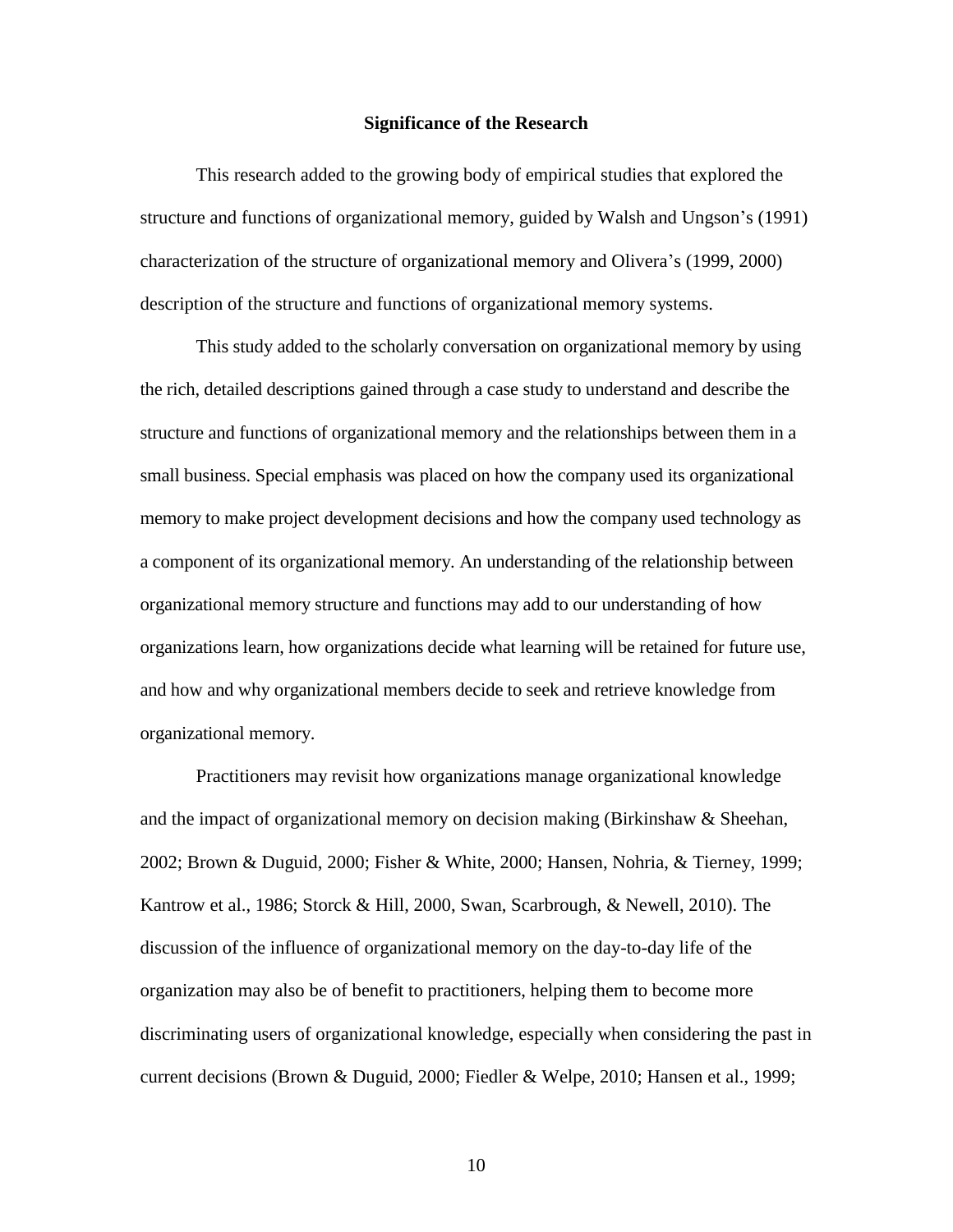Kantrow et al., 1986; Massingham, 2008). Practitioners may also consider what the organization forgets or loses when the workforce changes due to retirements (Myers & Dreachslin, 2007) or when an employee leaves an organization, along with his or her tacit or experiential knowledge, unseen social networks, and accumulated social capital (Aiman-Smith, Bergey, Cantwell, & Doran, 2006; Martin de Holan, Phillips, & Lawrence, 2004; Fisher & White, 2000; Massingham, 2008; Parise, Cross, and Davenport, 2006). The overall benefit to practitioners may be an increased appreciation of how, why, and when the past should and does influence the present.

#### **Conceptual Framework**

<span id="page-24-0"></span>The goal of this research was to assess and understand the structure and functions of the organizational memory of a small, for-profit energy consulting and engineering company with a focus on how the company used its memory to make project development decisions. This goal included gaining an understanding of the role of technology in this process. Organizational memory was viewed as one of the many factors that influence and are influenced by organizational learning (Crossan et al., 1999; Schwandt, 1995; Schwandt & Marquardt, 2000). The structure provided by Walsh and Ungson's (1991) organizational memory bins framework, combined with the dynamic qualities of Olivera's (1999, 2000) organizational memory systems framework, with its emphasis on the need for the combination of human and technology-based memory, formed the theoretical foundation for understanding organizational memory structure. Olivera's (1999, 2000) organizational memory systems framework also facilitated an understanding of the functions of organizational memory.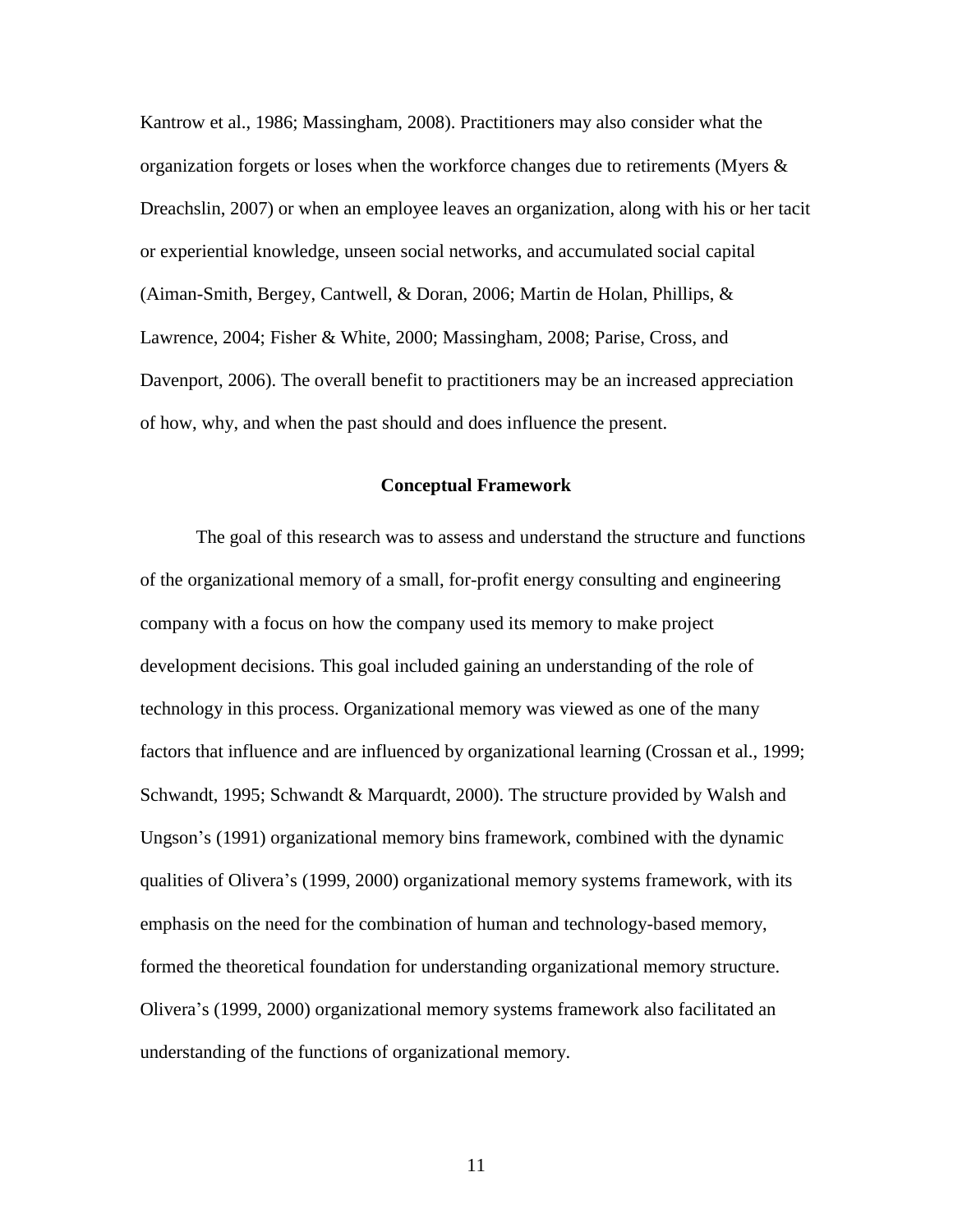If an organization is to make good decisions and learn, it must understand and manage its knowledge creation, storage, and retrieval processes. These processes include the creation and management of organizational memory. As the literature shows, organizational memory can be people-based, computer-based, or process-based, and will likely incorporate all three approaches (Ackerman & Halverson, 2000; Carlile & Rebentisch, 2003; Corbett, 2000; Cross & Baird, 2000; Fiedler & Welpe, 2010; Olivera, 1999, 2000; Rodan, 2008). For purposes of delimiting the scope of this research, organizational memory was viewed as part of an organization's knowledge creation system within the domain of organizational learning.

Walsh and Ungson (1991) posited that the core of an organization's memory lies in what it chooses to store, which they described as information about "decisions made and problems solved" (p. 62), but they acknowledged that it was sometimes difficult to determine why information was chosen for storage. The information may also take on a malleable nature as it makes its way to storage and is subsequently retrieved, examined, modified, perhaps deleted, reformulated, and stored again. Walsh and Ungson (1991) referenced Weick's (1979) ideas of information equivocality to describe these aspects of organizational memory. Information retrieved from organizational memory may provide little direction for decision makers and may only serve to cloud the decision-making picture, especially if it was retrieved without a recognizable context (Anderson & Sun; 2010; Carlile & Rebentisch, 2003; Corbett, 2000).

Despite these potential impediments, the decision that some piece of organizational knowledge needed to be stored in organizational memory served as the starting point for Walsh and Ungson's (1991) framework, although they did not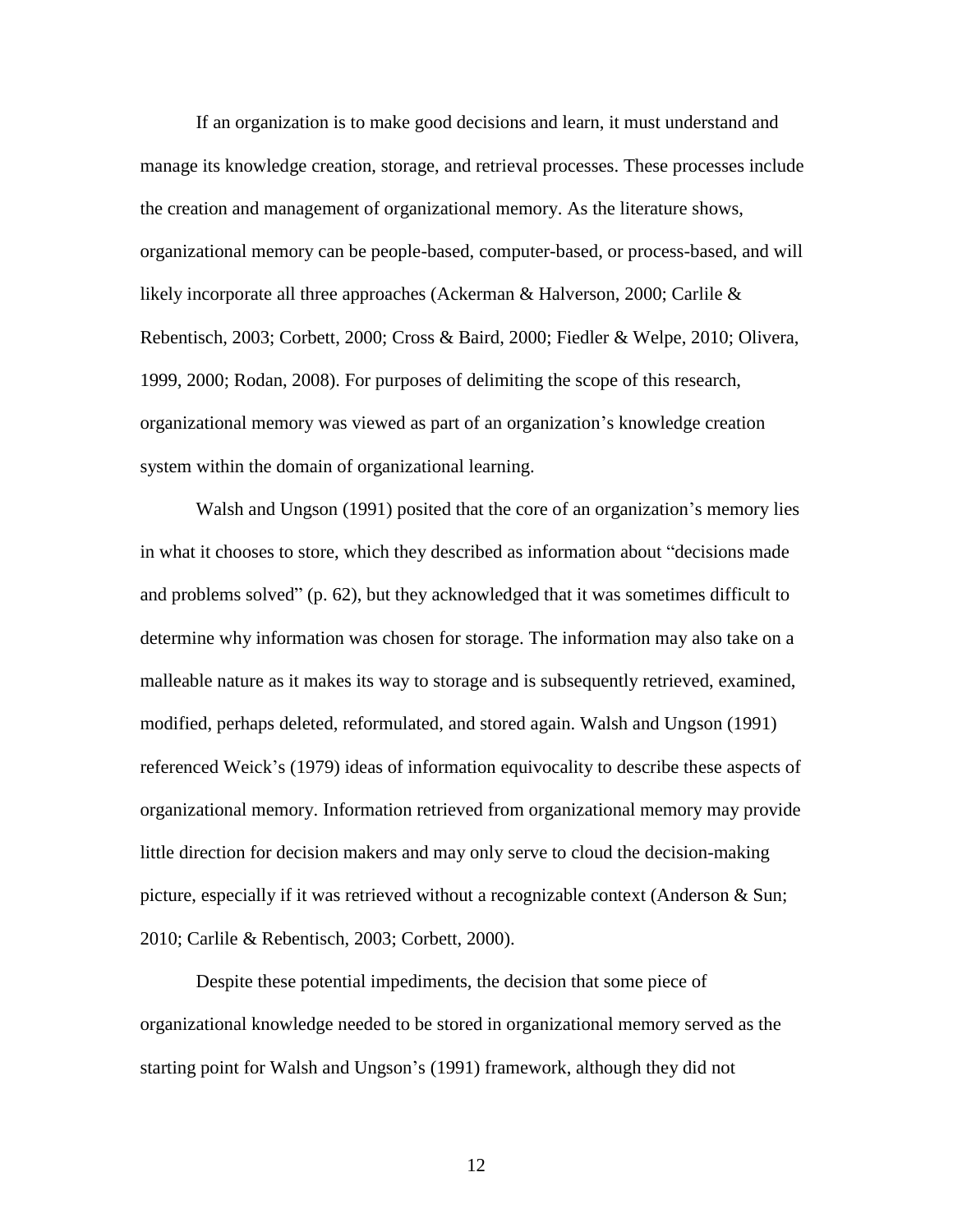specifically address how the item was chosen for storage. Once organizational knowledge was targeted for storage, it was placed in one or more of five internal bins and one external bin. From there, in any, some, or all of these bins, the memory was available for retrieval by the organization.

Walsh and Ungson (1991) did not provide specific details describing how organizational memory should function, but did suggest three possible roles or functions for organizational memory within any organization. First, organizational memory serves an "informational role" (p. 73) by providing information that can influence decision makers for better or worse. Second, organizational memory "fulfills a control function" (p. 73) and may also save the organization time and money by providing a repository for organizational knowledge. Third, through control of the information, organizational memory plays a "political role" (p. 73), since those with desired organizational knowledge may be able to influence those seeking the organizational knowledge, thereby gaining organizational power.

Olivera's model (1999, 2000) also allowed for the retrieval and use of organizational memory. The addition of his work to the conceptual framework and its emphasis on organizational memory as a dynamic system added the flexibility needed to understand the themes that emerged from this case study. Olivera's conceptualization of organizational memory as a system allowed for a more realistic understanding of how organizational members chose and used the resources needed to complete information and knowledge processing tasks. The addition of Olivera's organizational memory systems framework also provided the ability to seek information as pointer or substantive. Olivera's (1999) framework had several advantages when compared to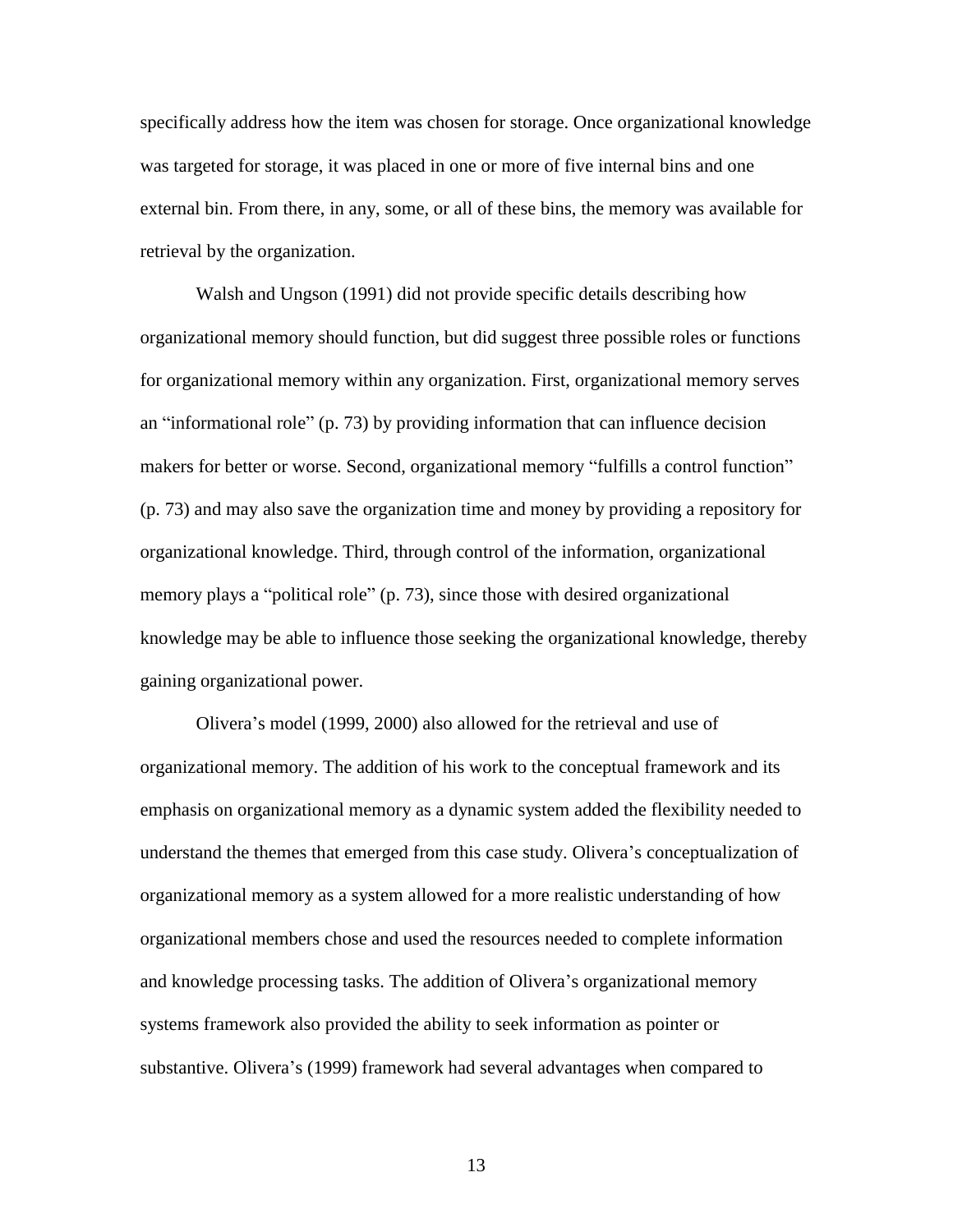Walsh and Ungson's (1991) framework. First, it had the dynamic, evolving quality lacking in the Walsh and Ungson framework. Second, the places available for memory storage were not limited to a specific set of locations, as was the case with Walsh and Ungson's bins. Third, Olivera's model allowed for the extensive use of technology in the storage and retrieval of organizational memory, as well as the integration of people and technology in this process. Finally, as noted above, the Olivera model allowed for the use of organizational memory to uncover and utilize both substantive and pointer information and organizational knowledge. Figure 1.1 illustrates the integration of the two models that formed the conceptual framework for this research.

#### **Methodology**

<span id="page-27-0"></span>The research used a single-site case study design. Case studies provide rich, detailed descriptions of phenomena, making this research method particularly suited for understanding processes in organizations. Creswell included case study as one of the five "qualitative traditions of inquiry" (1998, p. 47), giving much credit for his thinking to Lincoln and Guba (1985), who more broadly defined case study as one of many types of naturalistic inquiry. Gall, Gall, and Borg (2005) noted that case studies are particularly appropriate when studying "a phenomenon by focusing on specific instances, or cases" (p. 308) or when studying "a phenomenon in its natural context" (p. 308). Siggelkow (2007) suggested that case studies are best used to motivate, inspire, and illustrate.

There was significant precedent for the use of case studies in organizational memory research. Some of the settings previously chosen for case studies of organizational memory or some aspect of organizational memory were computer-based technology companies (Ackermann & Halverson, 2000; Anand, 1999), consultancies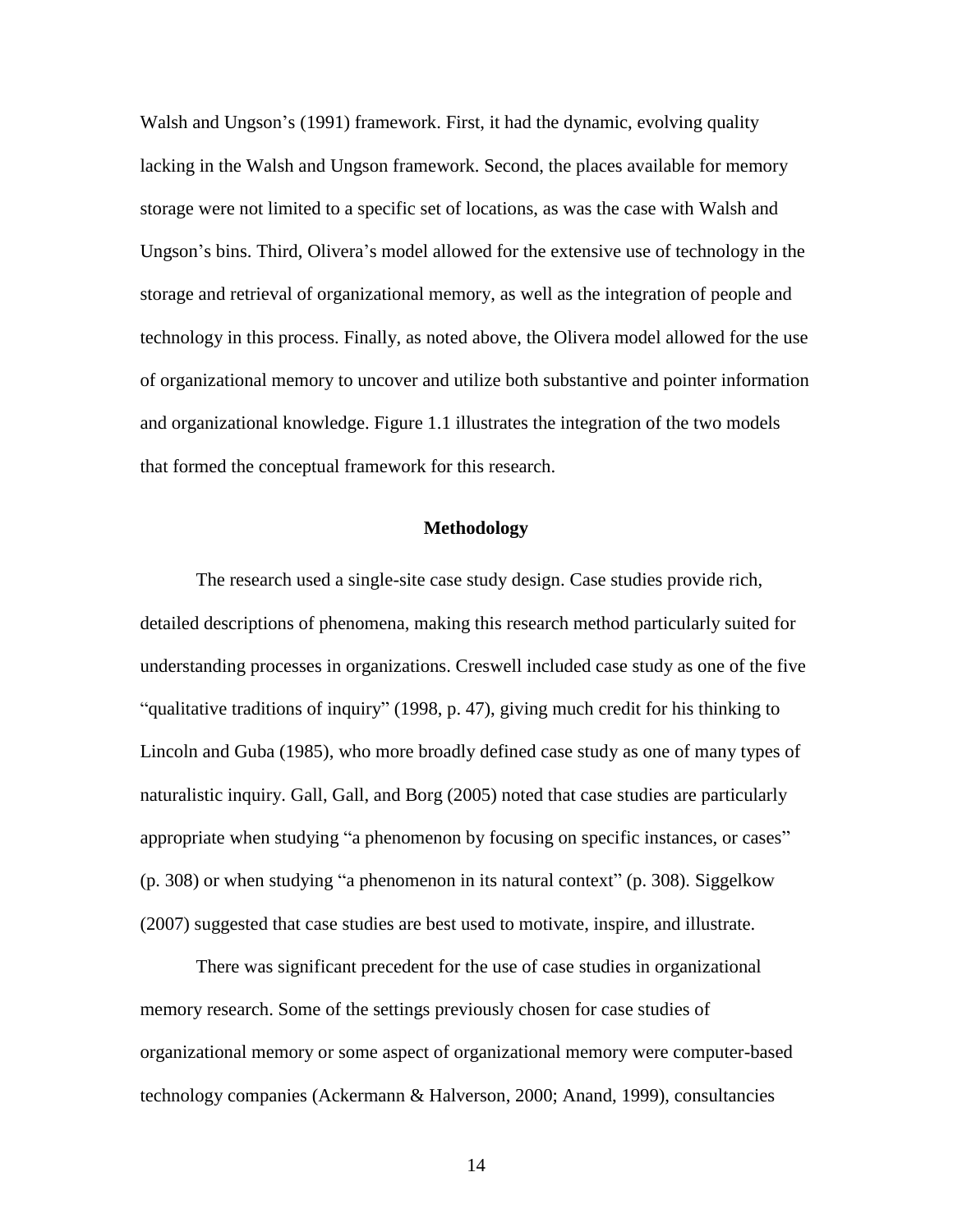

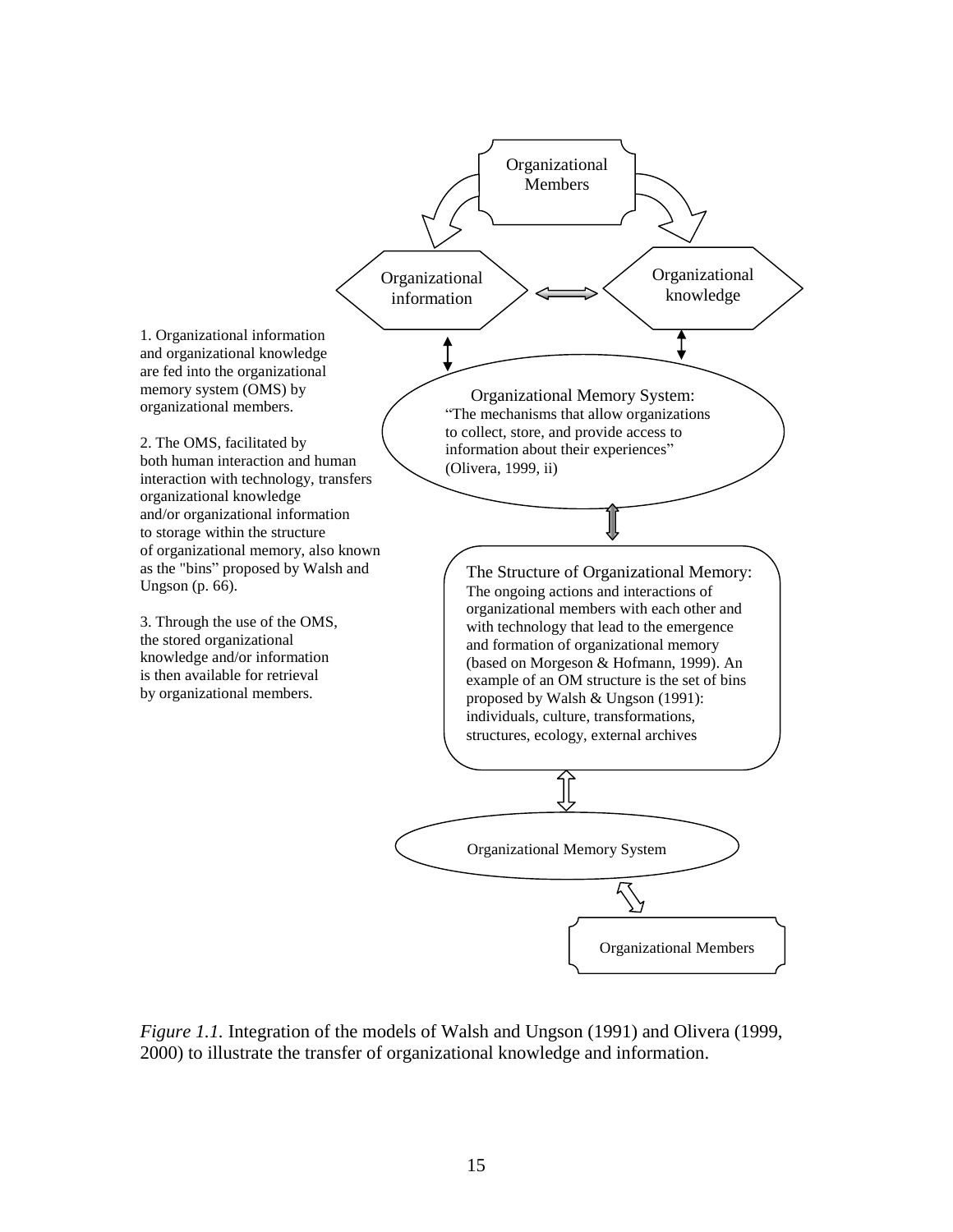(Olivera, 1999, 2000), a drug treatment and rehabilitation organization (Casey, 1994), a government agency (Campbell-Kelly, 1996), the military (Adler & Zirger, 1998), large corporations (Fiedler & Welpe, 2010; Moorman & Miner, 1997, 1998a, 1998b), and large project-driven organizations (Swan et al., 2010).

The organization that was the subject of this research is an energy consulting and engineering company that employs 35 to 40 people in two divisions. The program services division provides large-scale energy conservation consulting to government agencies, including states and municipalities, while the consulting services division provides consulting on individual commercial and residential construction projects. Since its founding in 1982, the overall vision, direction, and strategy of the organization has been guided by one individual. He is now in his late 50s and plans to retire in 5 to 7 years. The founder has built a management team that has allowed him to step back from some of the day-to-day duties of business ownership.

The data collection methods used in this case study were interviews, observations, and artifact reviews. I conducted one-on-one interviews with nine key employees involved in project development decision making to answer the questions outlined in Appendix A. The key employees were identified with the help of the company owner, his designee, and existing verbal job descriptions (written job descriptions were not available). These employees were senior and middle managers. Patton (2002) described this type of interview as a "general interview guide approach" (p. 342). In this approach, certain topics must be explored during the interview, but the researcher can expand or modify the questions to clarify and further understand a topic.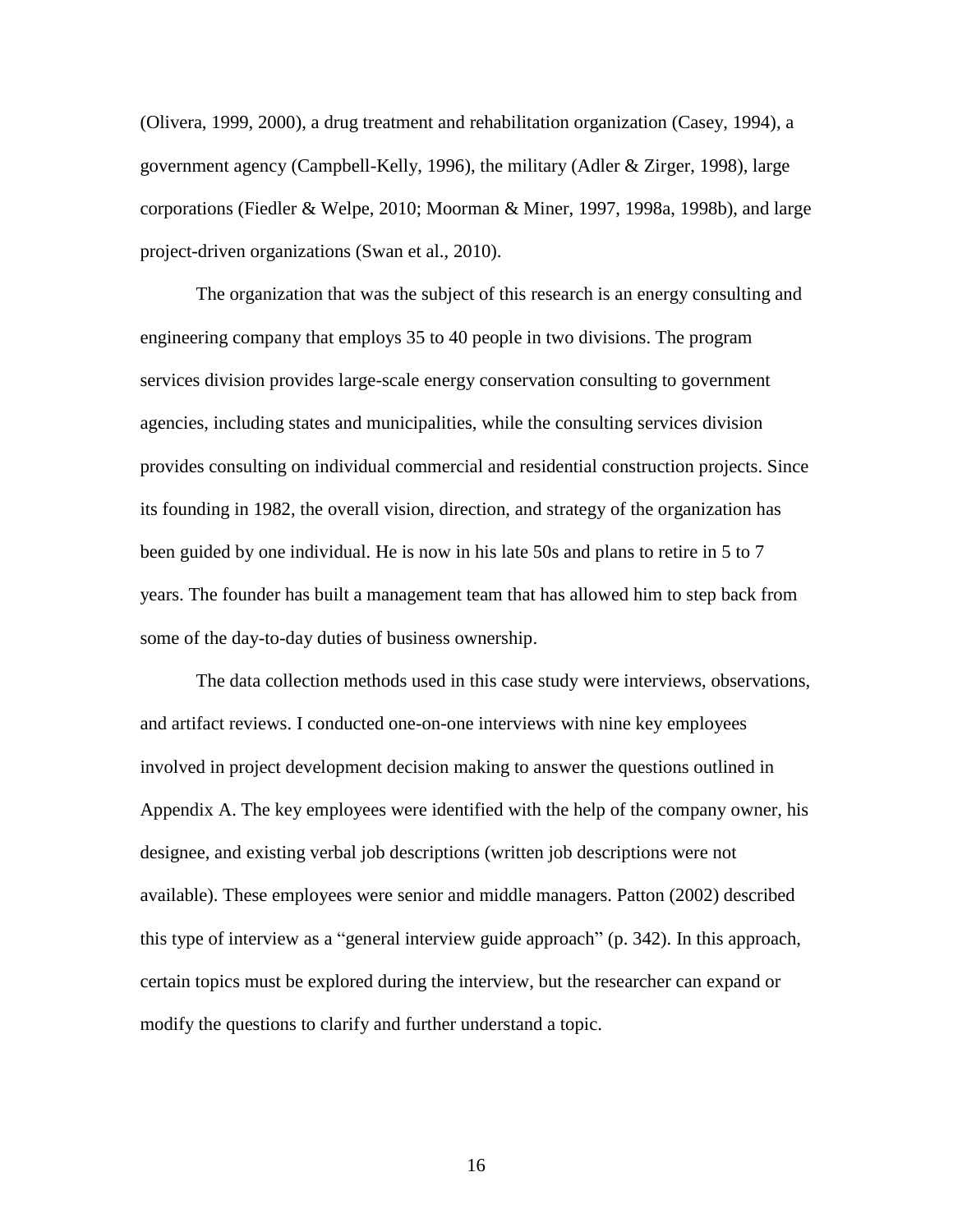I also gained an understanding of the company's day-to-day operations through informal observations in the organization. Due to the small size of the organization, formal meetings were kept to a minimum, so the observations were completed by simply spending time at the organization. I arrived early for interview appointments and, when more than one interview was scheduled on the same day, also had time between interviews to observe employee interactions. I also received a tour of the offices and attended a trade show as part of the observations.

During the preliminary planning phase, the founder and his designee assisted me in identifying projects that suited the nature of this case study. These projects, labeled Project A and Project B, are described in more detail in chapter 4. The projects were discussed with the research participants. Since the company was still feeling the economic effects of the recession at the time of the interviews, the number of projects planned and under way was limited. Both Project A and Project B represented new types of projects for the company that were pursued due to economic conditions and the company's need to reinvent itself due to the recession.

## **Limitations of the Study**

<span id="page-30-0"></span>The reliability of the research was limited by the use of only one organization to study the structure and functions of organizational memory, as well as by the small size of the organization and the industry type. Research on similar-sized organizations in different industries may have yielded different findings. Another possible limitation of the research was the two projects chosen as its focus. These were the only significant projects at this site at the time of data collection.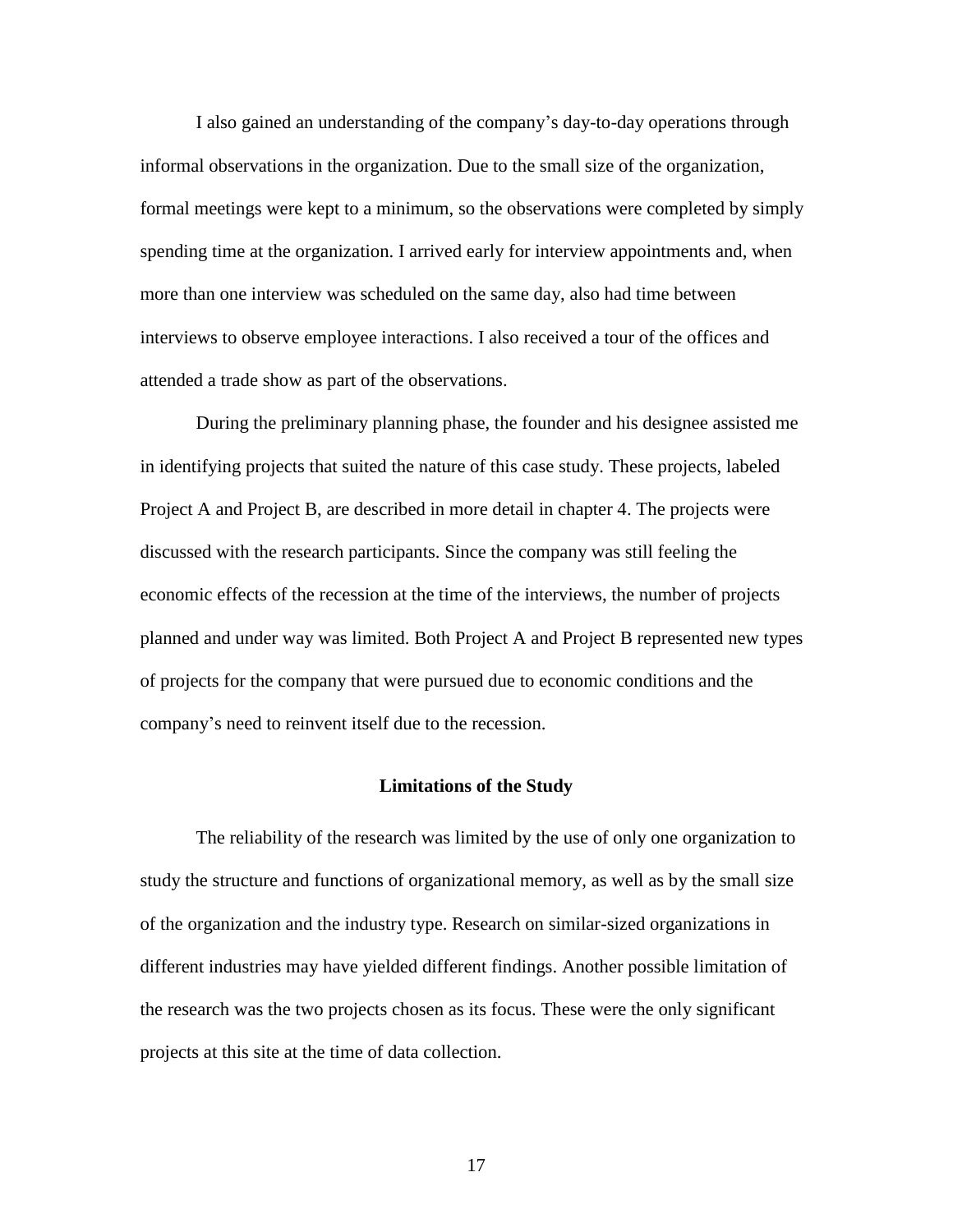The long tenure of many of the participants with the organization may also have been a limitation of the research. Tenure may have influenced organizational members perception of Projects A and B, their perception of the severity of the economic conditions, and their overall perception of the organization.

Although future researchers will be not be able to replicate this research exactly, they may be able to use its findings to support or contradict their own work. In addition, the questionnaire that was used for the interviews may be useful in future qualitative organizational memory research.

#### **Definitions**

<span id="page-31-0"></span>Definitions of key terms used throughout this research are as follows:

- *Decision:* A choice among considered alternatives that includes reflection on the potential outcomes of the choice (based on March & Heath, 1994).
- *Information*: A commodity, or "flow of messages" (Nonaka, 1994, p. 15), that may or may not become knowledge based upon how organizational members use the information.
- *Organizational knowledge*: A result of the continuous individual knowledge sharing process. Nonaka (1994) defined knowledge as a "justified true belief" (p. 15). He described the creation of organizational knowledge as beginning on the individual level with the "mobilizing" (p. 16) of tacit knowledge and formal transmission of explicit or codified knowledge. The sharing of their knowledge allows individuals to develop "common perspectives" (p. 24) and builds trust within the group. The ongoing process of organizational knowledge creation is then managed by the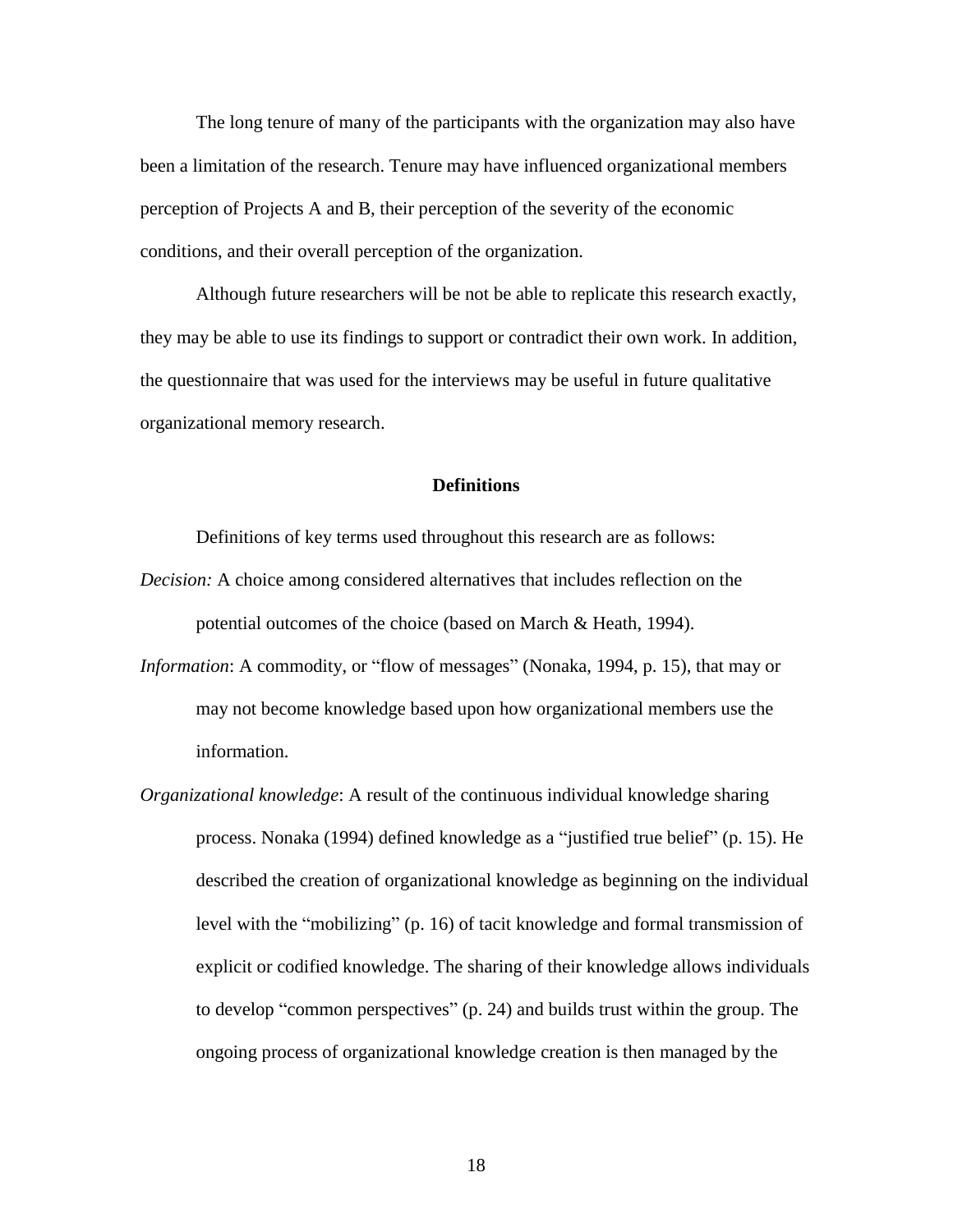organization so that it benefits both the "established organizational vision and the newly-created concept" (p. 27).

- *Organizational learning*: "A system of actions, actors, symbols, and processes that enables an organization to transform information into valued knowledge which in turn increases its long-run adaptive capacity" (Schwandt, 1995, p. 370).
- *Organizational memory*: "Stored information from an organization's past that can be brought to bear on present decisions" (Walsh & Ungson, 1991, p. 61).
- *Organizational memory functions*: Functions such as informing decision making, helping the organization to learn by integrating dispersed knowledge, providing a stable framework for the retention and storage of existing knowledge, assisting in the decoding of knowledge so that it can be used by the organization, assisting in organizational innovation, and assisting in organizational improvisation by helping the organization recombine existing knowledge in new ways (Casey  $\&$ Olivera, 2003).
- *Organizational memory structure*: The ongoing actions and interactions of organizational members with each other, with individuals outside of the company, and with technology that lead to the emergence and formation of organizational memory (based on Morgeson & Hofmann, 1999). The organizational memory structure proposed by Walsh and Ungson (1991) consisted of six locations, or bins, used to store organizational memory: individual memory, culture, transformations, structures, ecology, and external archives.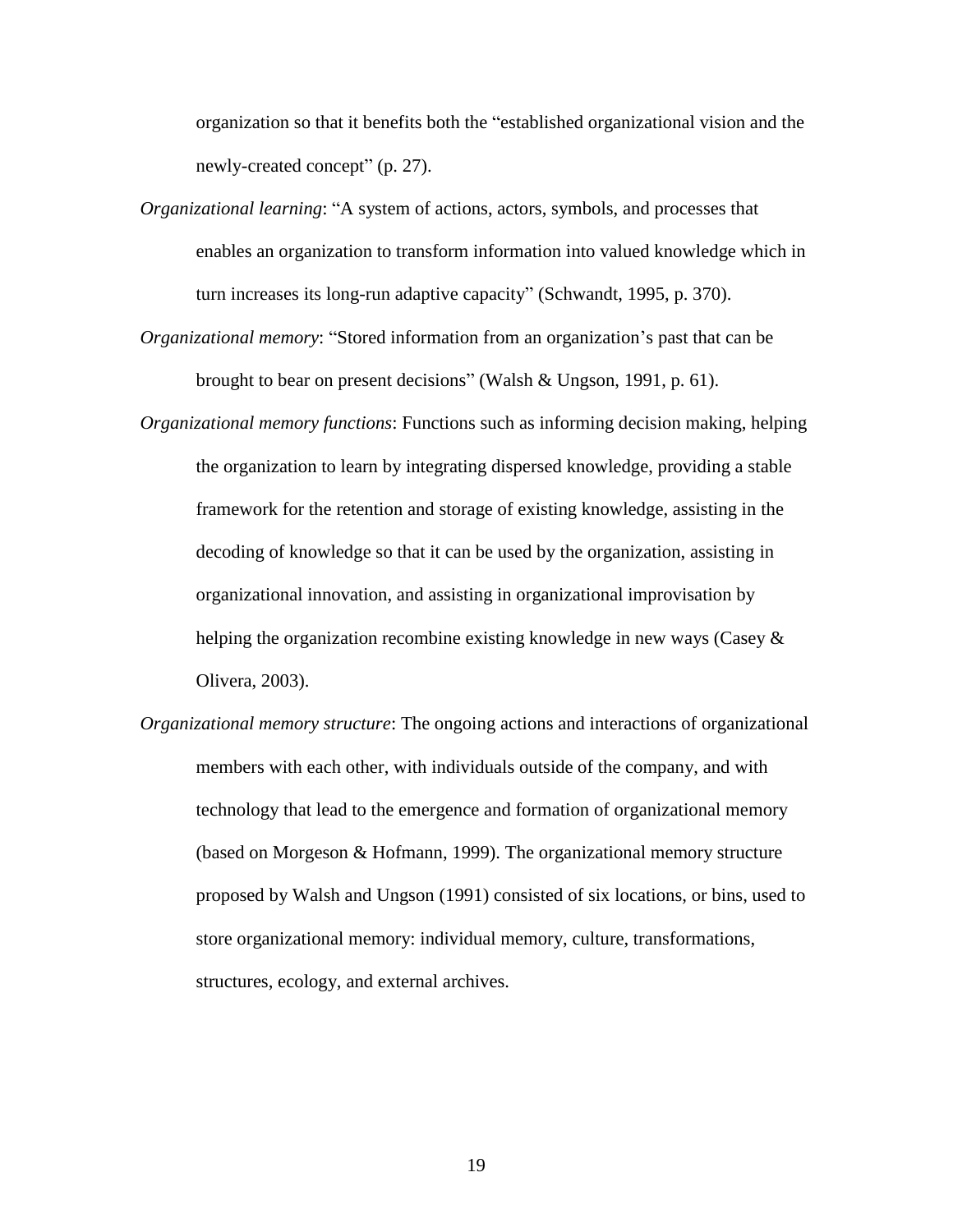*Organizational memory system*: A system that provides "the mechanisms that allow organizations to collect, store, and provide access to information about their experiences" (Olivera, 1999, p. ii).

*Project:* "Any series of activities and tasks that:

- Have a specific objective to be completed within certain specifications
- Have a defined start and end dates
- Have funding limits (if applicable)
- Consume human and nonhuman resources (i.e., money, people, equipment)
- Are multifunctional (i.e., cut across several functional lines)" (Kerzner, 2006,

p. 2).

*Project development:* A process having five steps:

"Phase 1 - Identify and assess business opportunity

Phase 2 - Select from alternatives

Phase 3 - Develop preferred alternatives for full funding

Phase 4 - Execute (detail design, procurement, and construction)

Phase 5 - Operate and evaluate" (Lavingia, 2006)

Project development was the primary unit of analysis for this case study. At the time data were collected, steps 1-3 had been completed for both Project A and Project B and both projects had entered Stage 4 - Execute. Neither project had reached Stage 5 at the time of data collection.

*Technology:* Includes the common office technologies used by the company, such as computers, electronic mail, voicemail, the Internet, cellular phones, telephones, and smartphones (i.e., Blackberry, iPhone). The company also had two databases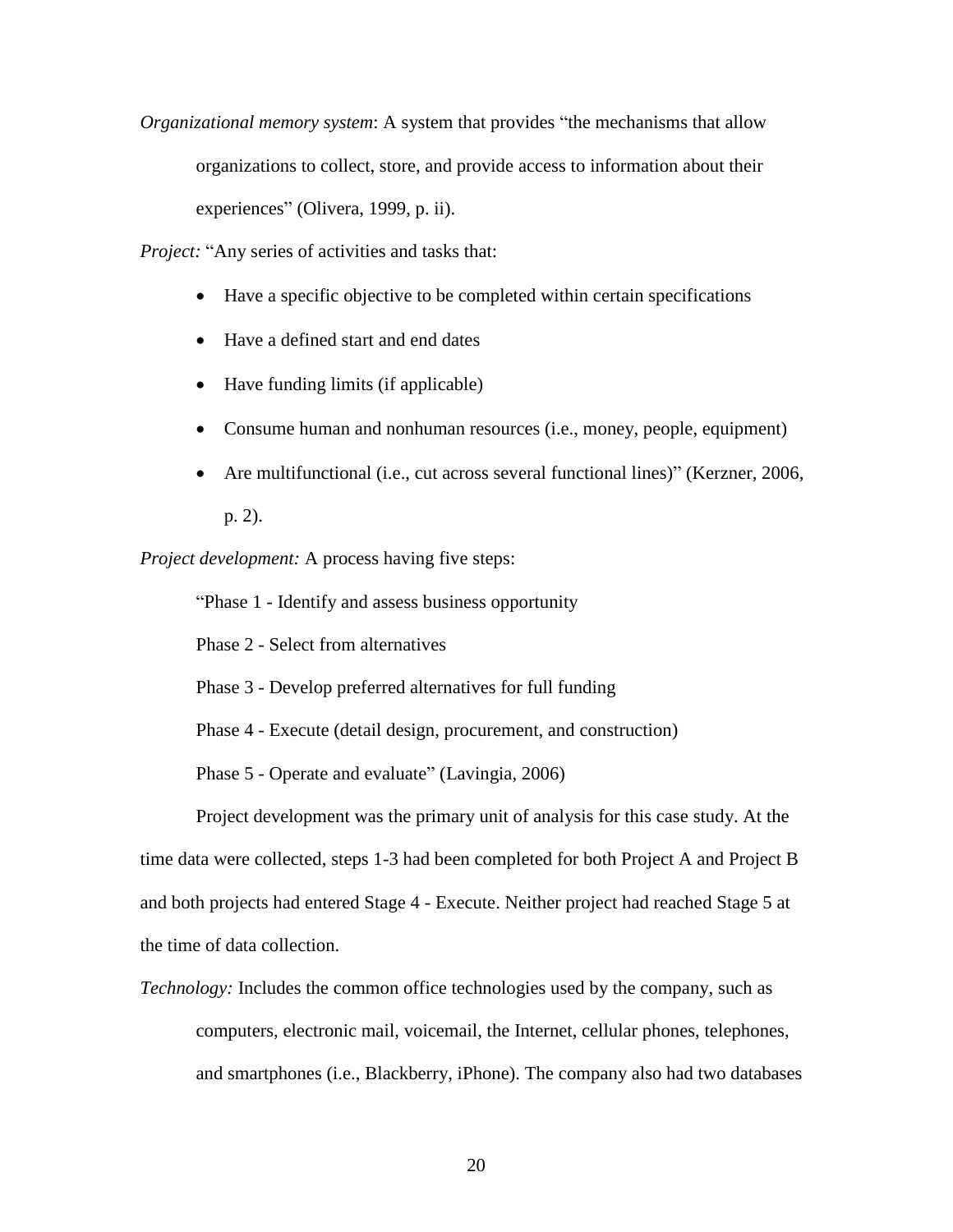that held the general policies and procedures that the company used to operate, as well as some project development knowledge. Also included are the standalone databases created and maintained by some organizational members, the planned enterprise resource planning system, and the process used to archive organizational knowledge.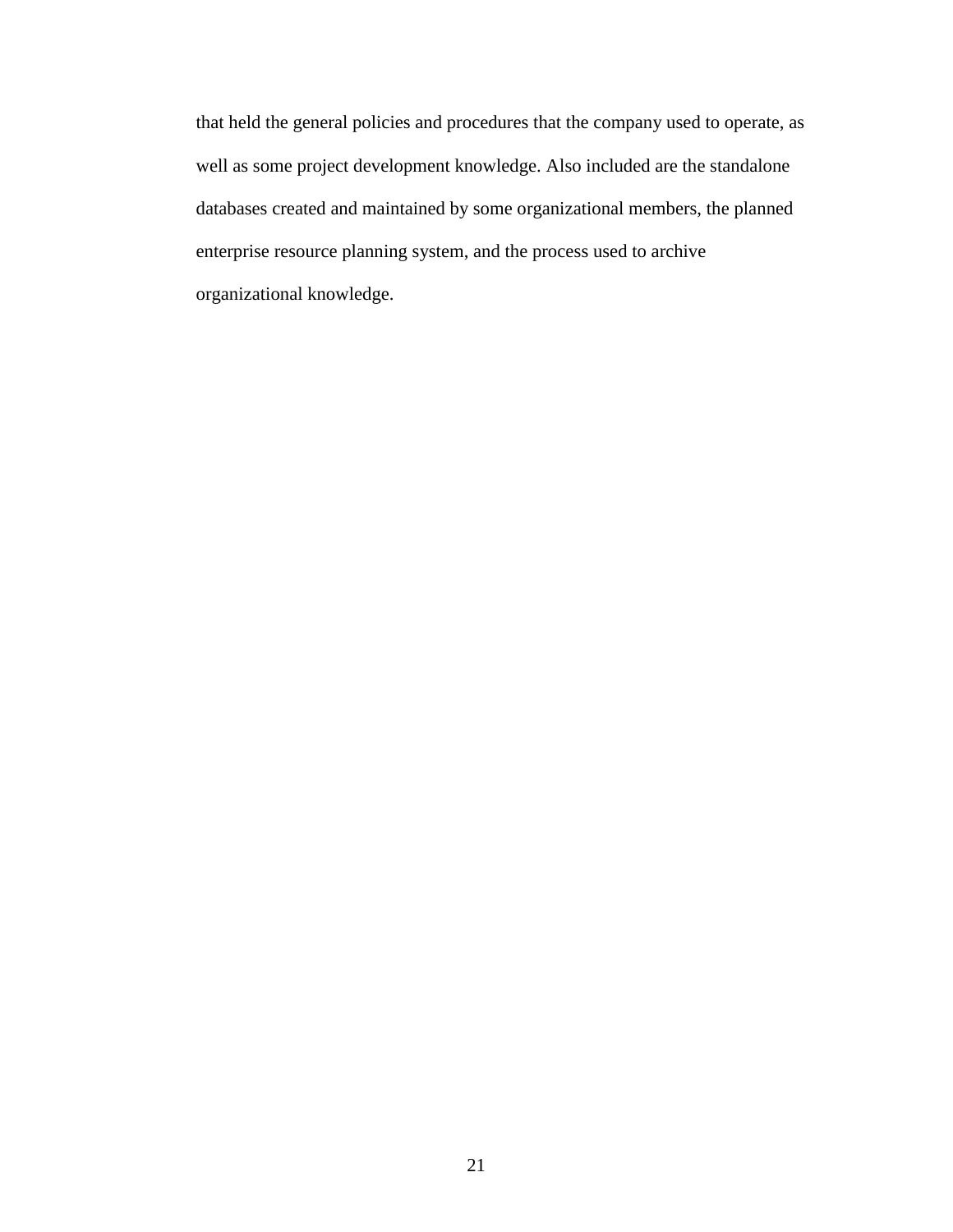#### **CHAPTER 2:**

# **LITERATURE REVIEW**

<span id="page-35-0"></span>This chapter reviews the literature relevant to this study on the relationship between the structure and functions of organizational memory through a case study of a small business. Database searches, primarily using Proquest and EBSCO, were conducted throughout 2008 and were updated in 2009, 2010, and 2011. Search terms included various combinations of organizational memory, organizational memory structure, and organizational memory function, as well as other names for organizational memory, such as institutional memory, group memory, public memory, and collective memory. Through these searches, additional information sources emerged and were pursued. Other significant sources of information on the organizational memory literature were Casey and Olivera's (2003) literature review and its subsequent updates, as well as Anderson and Sun's (2010) citation context analysis of Walsh and Ungson (1991).

The chapter begins by briefly discussing organizational learning, which relies on organizational memory, and then reviews Walsh and Ungson's model of organizational memory, its use by other scholars, and its critics. Olivera's (1999, 2000) model is then discussed, followed by a variety of issues related to organizational memory. The interlocking and often inseparable nature of organizational memory structure and functions emerged as a key construct in the literature review and is highlighted in this chapter. The remaining sections note the current status of research on organizational memory and provide context for this research through a discussion of small businesses.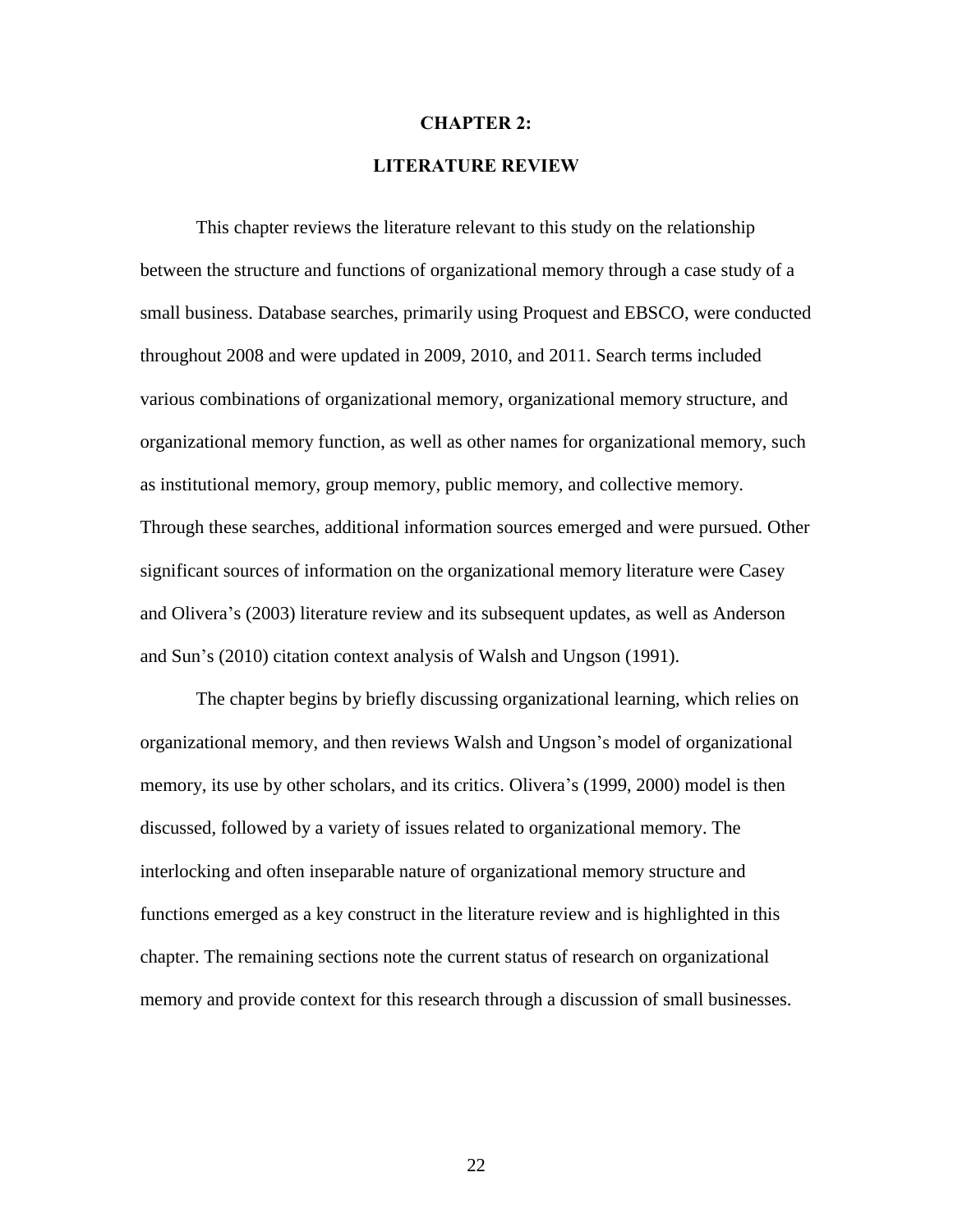#### **Theoretical Foundation: Organizational Learning**

The theoretical foundation for this research was provided by the Schwandt organizational learning systems model (OLSM) (Schwandt, 1995; Schwandt & Marquardt, 2000) and the Crossan et al. (1999) 4Is model. The explicit inclusion of organizational memory in the OLSM model and the implicit inclusion of organizational memory in the 4Is model provided an interesting juxtaposition of perspectives from which to view the construct of organizational memory.

Schwandt's OLSM (Schwandt, 1995; Schwandt & Marquardt, 2000) stressed the transformative and dynamic nature of organizational learning and explicitly relied on organizational memory and organizational memory processes as the core or heart of the organization's learning process. In the OLSM, the organizational memory subsystem served as the primary storage location for what was learned and must be retained by the organization. Schwandt did not specifically advocate a particular type of communication method or storage mechanism, but as with the 4Is model (Crossan et al., 1999), organizational learning implied a variety and combination of various technology-based and people-based methods for knowledge creation, storage, and retrieval.

The emphasis on reflection and communication inherent in the Crossan et al. 4Is model (1999) implied that organizational members must continually communicate and share knowledge from their individual and collective memories for organizational learning to occur (Swan et al., 2010). The form of this communication was not specified, but given the variety of communication methods available to an organizational member, a number of methods might be employed, including some combination of human interaction and human interaction with technology.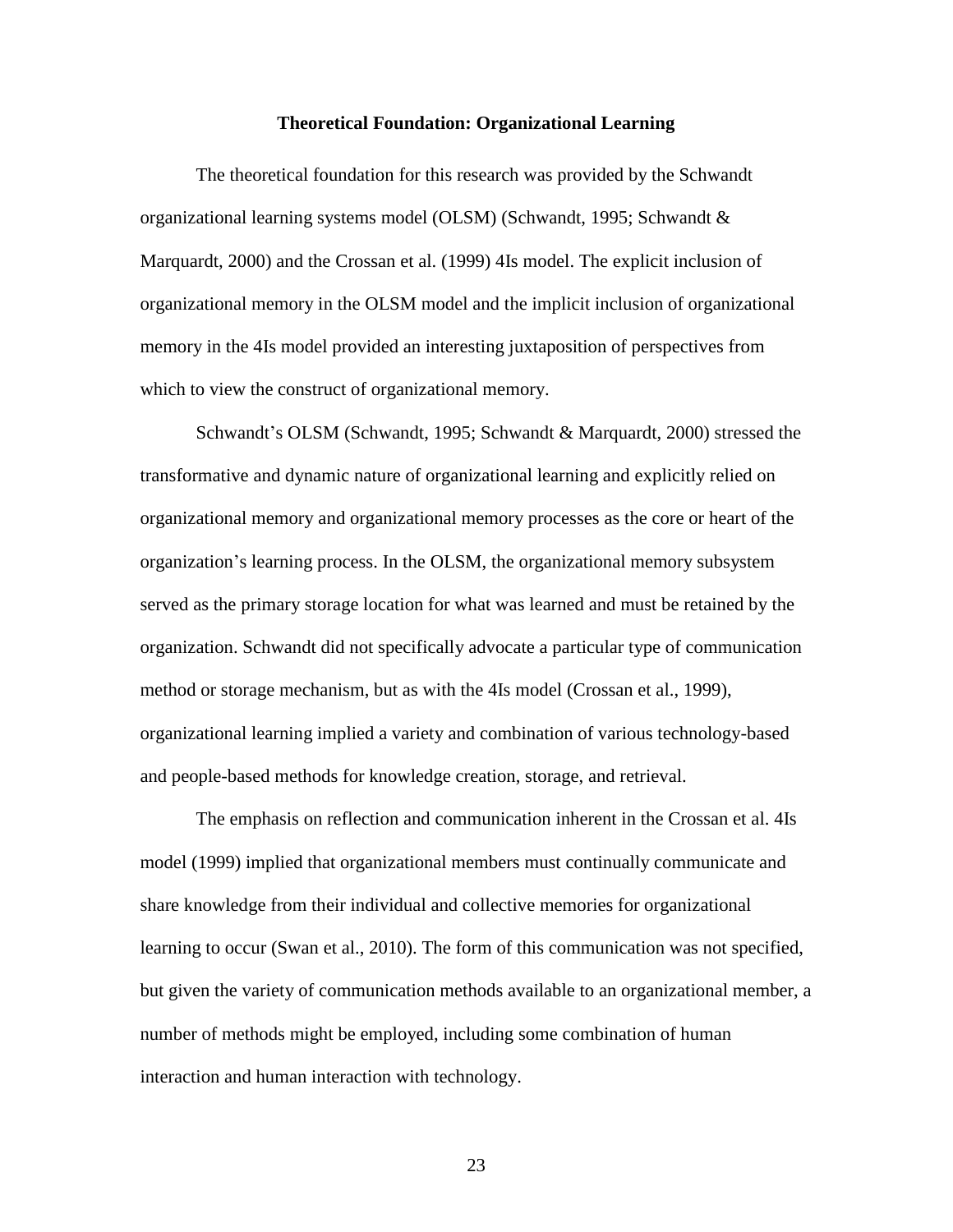#### **Organizational Memory: Walsh and Ungson's Model**

One of the first articles to review research about organizational memory, define the concept, and offer a model of its structure was published by Walsh and Ungson in 1991. Walsh and Ungson defined organizational memory as "stored information from an organization's history that can be brought to bear on present decisions" (p. 61). In their discussion of the construction of this definition, Walsh and Ungson (1991) acknowledged their concerns and the concerns of some of their colleagues that the underlying processes and concepts of individual memory formation cannot be generalized to organizational memory. They also discussed the debate among organizational scholars as to whether organizational memory exists at all, and if the idea of organizational memory was merely an anthropomorphizing of individual memory. They concluded that the debate comparing and contrasting individual and organizational memory was a moot point: "Organizational memory is both an individual and organizational level construct" (1991, p. 61).

Walsh and Ungson (1991) viewed organizations as entities that are constantly processing information, creating organizational knowledge, and storing it in organizational memory. They provided an overarching three-part framework for understanding how this organizational memory was structured. The first step was to determine where organizational memory was stored, or its "retention structure" (p. 61). The second step required an examination of how information and organizational knowledge became part of this retention structure, or how they were "acquired, stored, and retrieved" (p. 61). The third step was to determine the "utility of organizational memory" (p. 62) or why organizational memory was of value to the organization.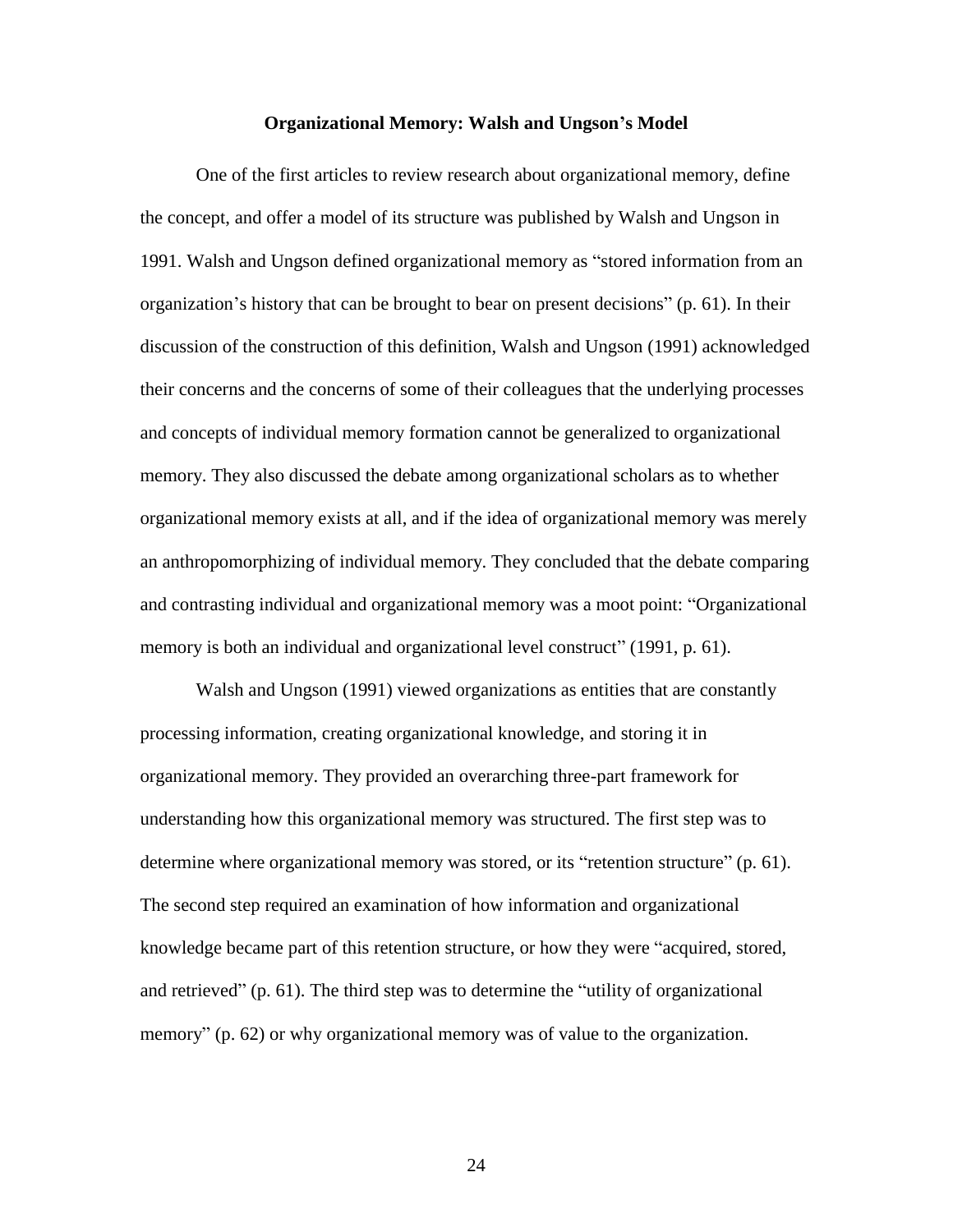In support of their three-part framework to understand the structure of organizational memory, Walsh and Ungson (1991) offered their model of the "storage bins": "We posit the existence of five storage bins or retention facilities that compose the structure of memory within organizations and one source outside of the organization" (p. 63). Walsh and Ungson labeled the six bins individuals, culture, transformations, structures, ecology, and external archives. The first five were internal to the organization and the sixth was outside the organization.

Once information and organizational knowledge were stored in a particular bin or bins, they were then available for retrieval by organizational members for their use in doing their jobs. Walsh and Ungson (1991) saw this storage process as distributed in nature, meaning that stored information and knowledge were rarely confined to one bin and/or one part of an organization. They cited this distributed nature as the factor that makes organizational memory so difficult to measure and recommended that, when assessing organizational memory structure, researchers thoroughly examine all of the organization's memory bins to understand its organizational memory.

Walsh and Ungson (1991) also recommended that organizations actively manage their memory, focusing on both knowing where to look for what has been stored and understanding why a memory was stored in a particular place. This proactive attention to the usefulness of both organizational memory structure and its contents was echoed in the findings of Beis, Loucopoulos, Pyrgiotis, and Zografos (2006), De Weerd-Nederhof, Wouters, Teuns, and Hissel (2007), Fiedler and Welpe (2010), and Nevo and Wand (2005). Fiedler and Welpe noted that when purposeful codification of organizational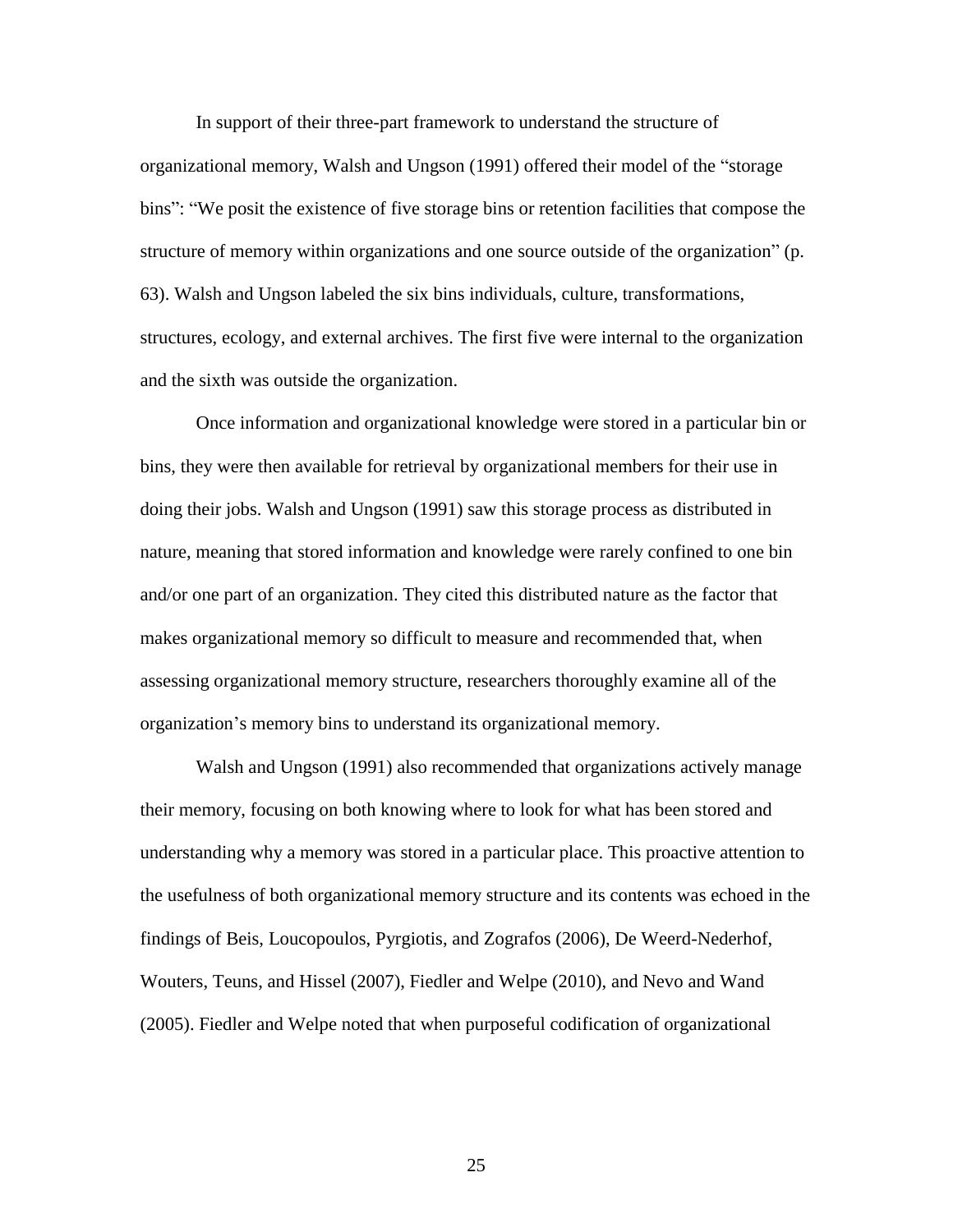knowledge accompanies the active management of organizational memory, the structure of organizational memory is influenced and may change to support the new knowledge.

# **Citation Analysis of Walsh and Ungson's Model**

In 2010, Anderson and Sun reviewed the citations of Walsh and Ungson in the literature, with a goal of understanding how scholars understand the relationship between the interdependent concepts of organizational memory and organizational learning. They found 301 citations of Walsh and Ungson in English-language journals between 1991 and 2006. Their first round of coding resulted in 496 "citation contexts" (p. 135), of which only 17 were critical of Walsh and Ungson. The 496 citation contexts were refined and reduced to 16 codes. After the articles citing Walsh and Ungson were coded using the 16 codes, Anderson and Sun found that the majority of the citations (170) referenced the storage bins that form the structure of organizational memory in the Walsh and Ungson model. The second most prevalent reason for citing Walsh and Ungson (99 citations) was to provide a general description of organizational memory. This reason for citing was followed by 90 citations that cited Walsh and Ungson when describing "the use, misuse, and abuse of organizational memory" (Anderson & Sun, 2010, p. 137). The fourth most common reason for citing Walsh and Ungson was to provide a definition of organizational memory (49 citations). Anderson and Sun concluded that when examined in a citation context model, the Walsh and Ungson article (1991) was a "citation classic" (p. 142).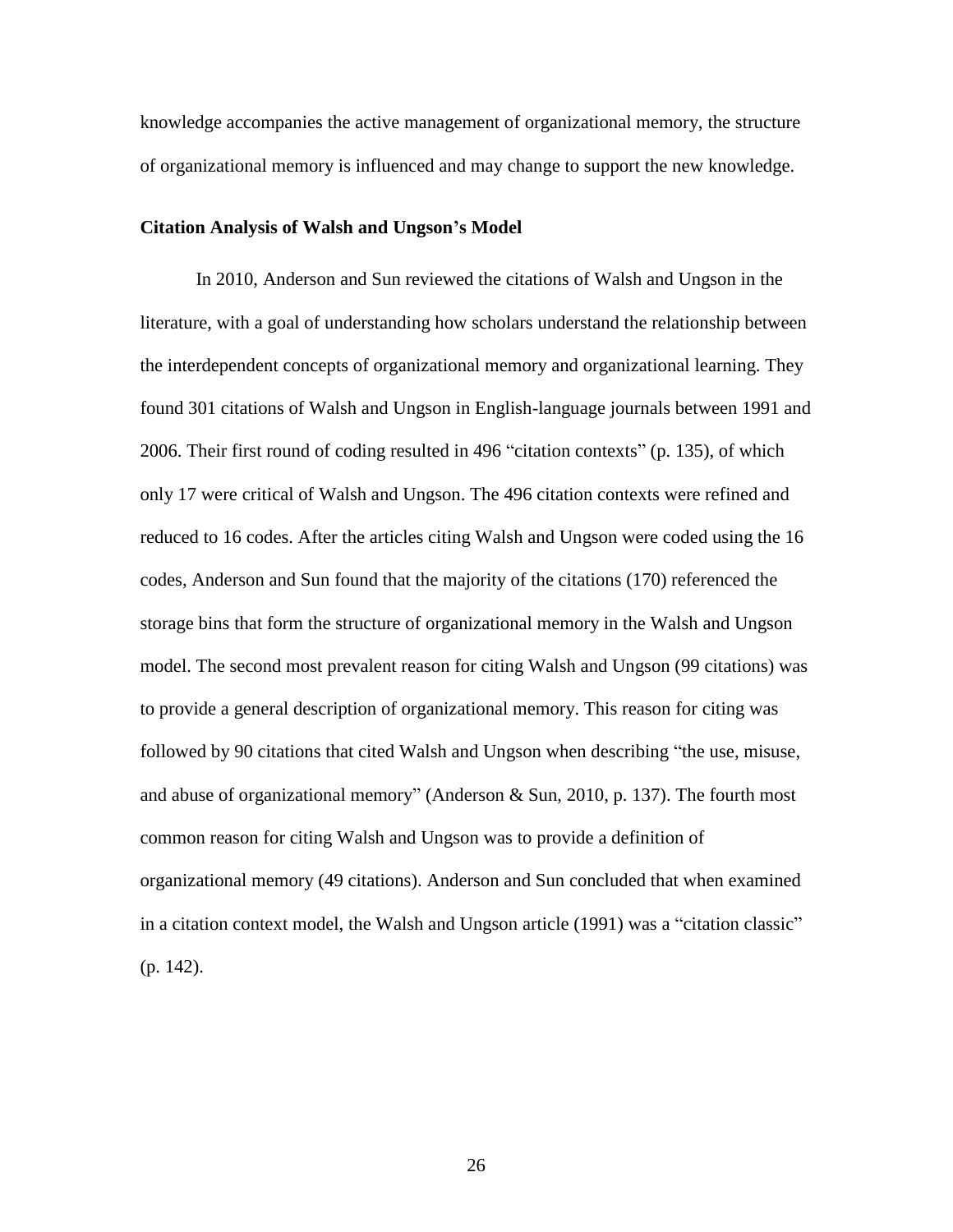#### **Criticism of Walsh and Ungson's Model**

Critics of Walsh and Ungson's (1991) conceptualization of the structure of organizational memory accepted the notion that organizational memory was distributed throughout the organization, but found the idea of a memory stored in a bin as too static a concept to capture the dynamic nature of human interaction (Carlile & Rebentisch, 2003; Corbett, 2000; Olivera, 1999, 2000). Another criticism was that Walsh and Ungson's storage method separated what was stored from the knowledge itself, and then hoped to reunite the knowledge and the organization accurately and appropriately as needed (Spender, 1996). In addition, while Walsh and Ungson (1991) acknowledged the distributive nature of organizational memory and recognized that stored knowledge could be placed in more than one storage bin, they failed to provide a mechanism for choosing what to store and the processes for storage and retrieval.

Anderson and Sun (2010) recognized that Walsh and Ungson (1991) could not have anticipated new organizational forms such as "strategic alliances, collaborative supply chain relationships, and strategic outsourcing" (p. 142) when their seminal work was published. Like Olivera (1999, 2000), they also noted that recent technology has resulted in a dramatic change in how organizations do business. These issues were raised by Anderson and Sun as both criticisms and suggested directions for future organizational memory research. Olivera created an updated model addressing his concerns, as discussed in the next section.

### **Organizational Memory: Olivera's Model**

Olivera (1999, 2000) discussed organizational memory as an interrelated, dynamic, constantly adapting system, with a focus on how organizations store memory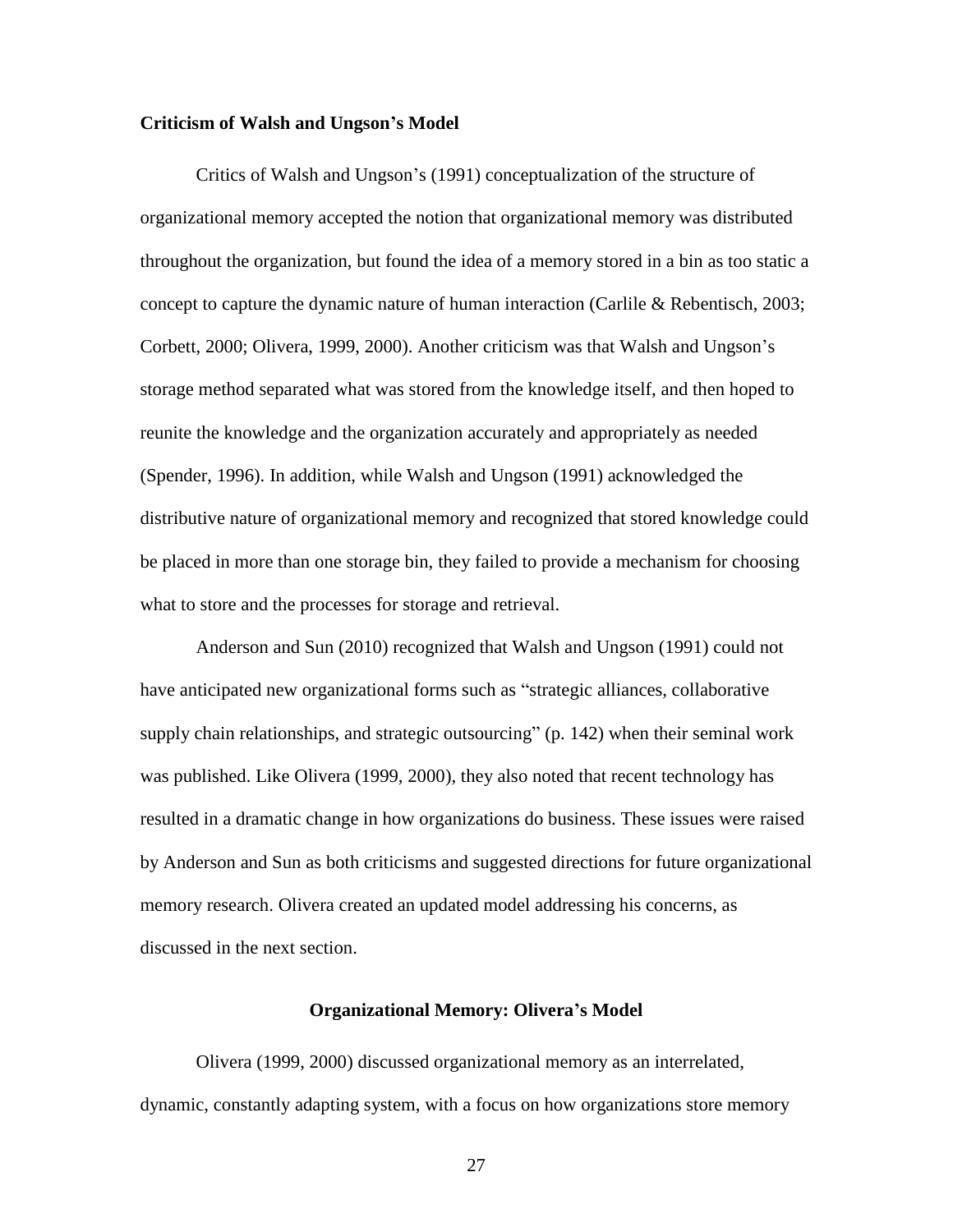and how stored memories were made available to individuals in the organization. Olivera posited that by understanding an organization's methods for storing and retrieving its memory, one could understand if the organization learns and how that learning occurs. Like Walsh and Ungson (1991), Olivera did not focus on the processes an organization used to decide to store knowledge or how the knowledge was added to organizational memory.

Olivera (2000) acknowledged the difficulties of capturing an individual's tacit knowledge in organizational memory and noted the importance of this individual knowledge: "Although no one particular member of an organization is likely to be the sole repository of an organization's memory, *networks* of individuals can be a powerful means of storage and retrieval of the organization's experiential knowledge" (p. 815).

Olivera (2000) was more concerned about what to do with the organizational memory once it was created than with creating the memory itself. His focus on storage systems, whether computer or people based, centralized or decentralized, assumed the existence of something that required storage for use at some future time. Olivera (2000) noted that the success of an organizational memory system depends on how well the different types of technology work together. This has remained one of the major issues in the study of organizational memory.

# **Issues in Organizational Memory**

# **Technology**

The interlocking nature of people and technology in the formation and use of organizational memory has been a recurring theme in the literature. Ackerman's (1996) research began at the point of implementation of computer-based technology to store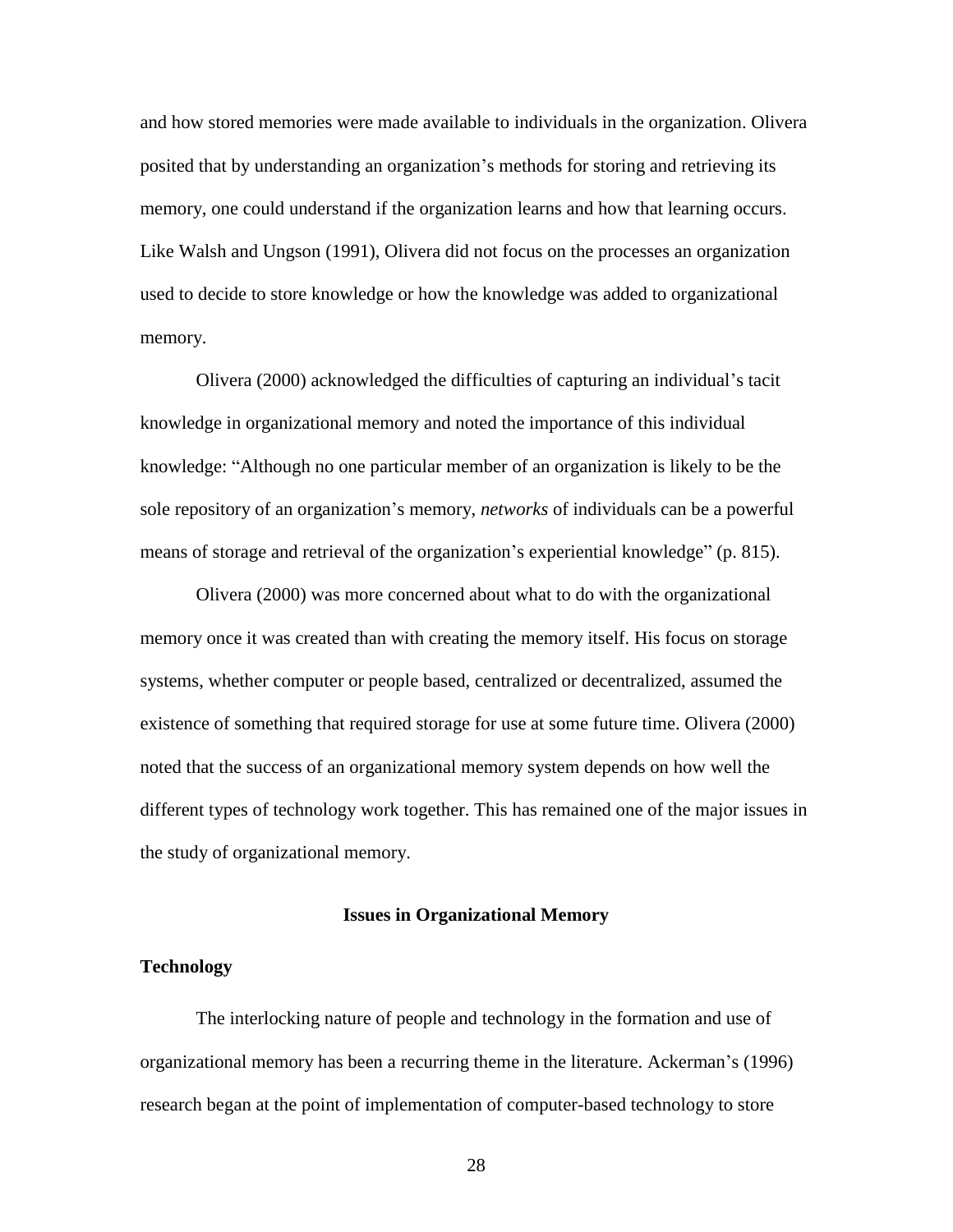organizational memory. Ackerman first examined an organization's expectations when choosing and implementing software designed to capture organizational memory, and specifically what was ideal versus what was obtainable. Ackerman then included the very human aspects of a large-scale organizational change precipitated by the move to computer storage of organizational memory, such as personal conflicts and power and political relationships, and noted the importance of managing these issues as part of the change process. Ackerman and Halverson (2000) referred to an organizational memory that included a reliance on both people and technology as an "interpersonal memory" (p. 59). Their research focused on the social construction of organizational memory as an organizational member retrieved knowledge and used it to answer questions. Ackerman and Halverson's (2000) and Carlile and Rebentisch's (2003) research supported the work of Cross and Baird (2000) on the creation of organizational memory through sharing organizational knowledge.

In his argument in support of using technology to help maintain organizational memory, Corbett (2000) cited the ability of computer storage to make "social organizations more durable" (p. 286). He noted, however, that the durability provided by computer-based technology has a significant potential downside since a computer can only store whatever humans choose to include, with no innate ability to determine appropriateness or accuracy. In addition to the limitations of the computer, the system users can also negatively influence the use and usefulness of the organizational memory system if their expectations are unrealistic and/or unfulfilled (Ackerman, 1996) or if the system used to capture and store the memory does not permit needed access (Croasdell, 2001).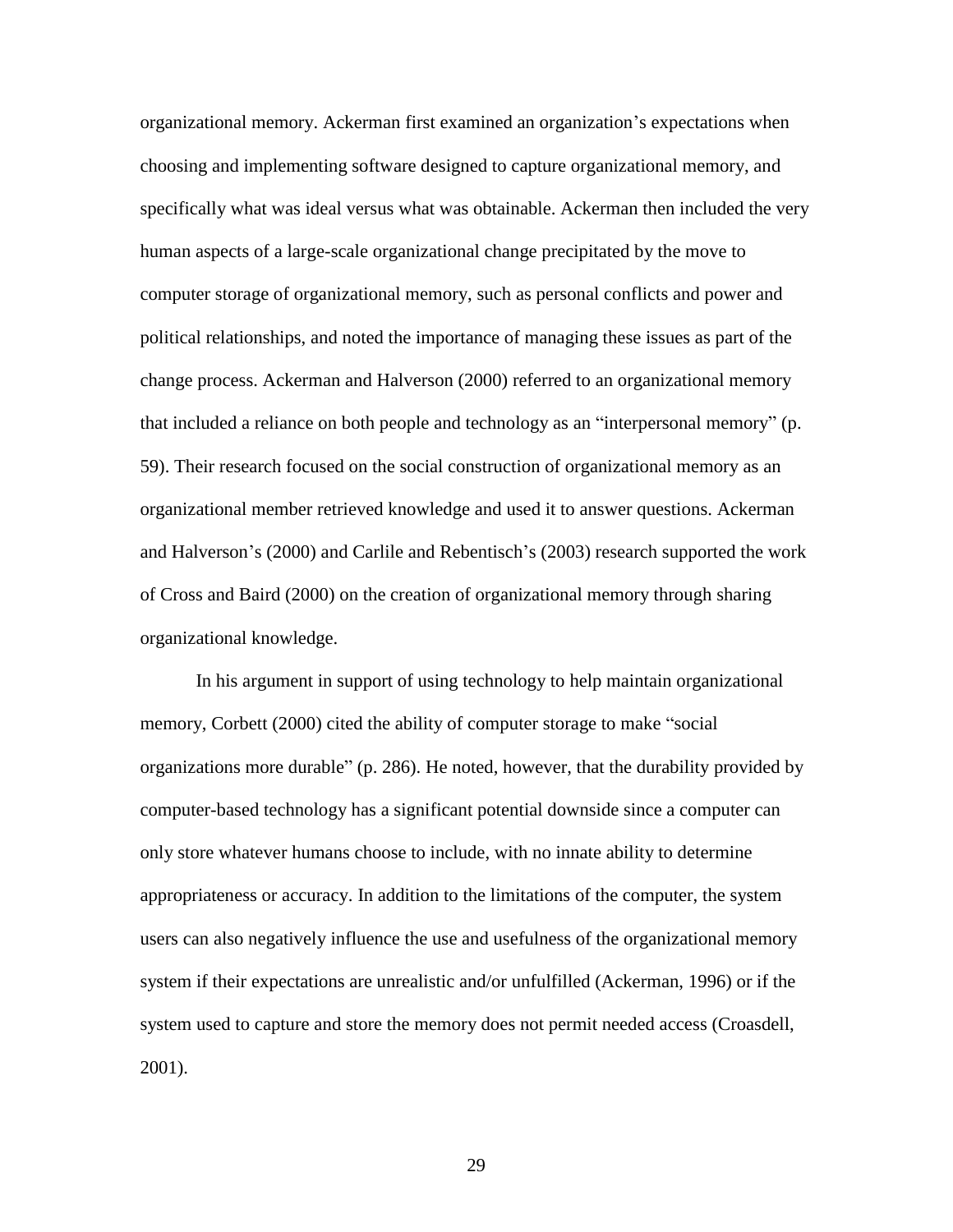Corbett's (2000) conclusion that a computer-based organizational memory system must consider the psychological and social processes of its human users supported the conclusions drawn by Campbell-Kelly's (1996) research into the relationship between the structure and functions of organizational memory in a far more "low-tech" environment, namely the British censuses of 1801 to 1911. Even without today's computer capabilities for organizational knowledge and information storage, Campbell-Kelly (1996) concluded that the British census office was successfully reborn every 10 years because individuals provided the needed "interface" (p. 35) between the memories of a core workforce, the new employees hired for the pending census, and stored history.

#### **Relevance and Usefulness**

Carlile and Rebentisch (2003) noted a potential downside to the organizational memory creation process inherent in the transfer of knowledge between organizational members. As organizational members become increasingly interdependent in their ongoing need to obtain knowledge, the relevance of the knowledge they share with respect to the current situation may be questioned: "Bad choices can . . . be made even from good memories if the circumstances surrounding the original development have changed" (Carlile & Rebentisch, 2003, p. 1181). Carlile and Rebentisch noted that the successful use of organizational memory required knowledge of what is currently relevant, as well as locating the organizational member who possesses and can share that knowledge. De Weerd-Nederhof et al. (2007) noted that even the most conscientious efforts to consider organizational memory in decision making may be unsuccessful if the individual best equipped to explain the memory and its possible relevance to a current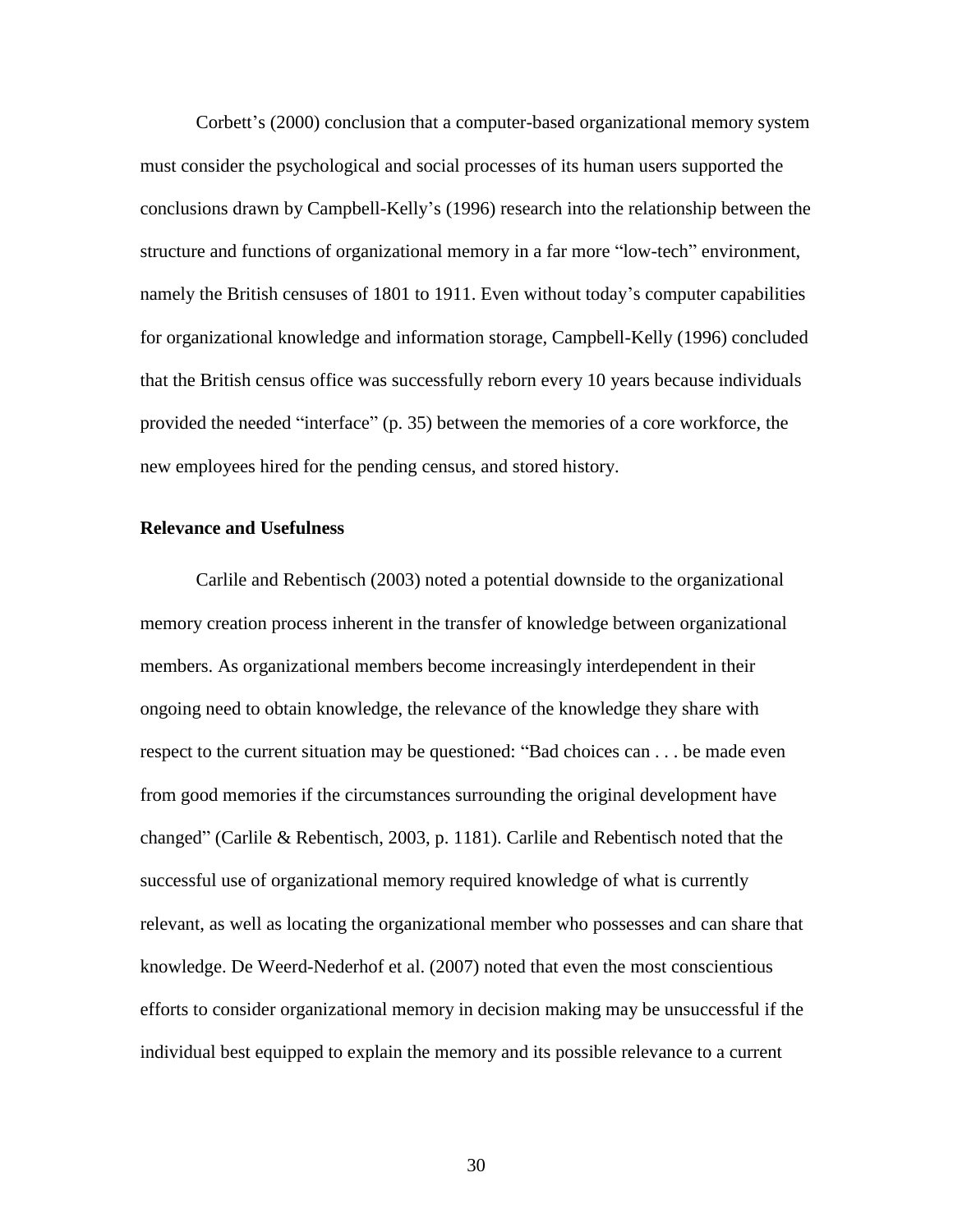situation is no longer part of the organization or no longer recalls the relevance of the memory.

Beis et al. (2006) also noted the dangers of failing to capture organizational memory in a way that would make it useful and available to other potential users. The group they studied, the Olympic Organizing Committee for the 2004 Athens Olympics, had a known finite lifetime and planned to disband once the games were finished. Since the date the committee would disband was known, it was able to engage in the purposeful construction of its organizational memory. The committee made conscious and deliberate decisions about what knowledge was relevant and would be stored, how it would be stored so that the context of the knowledge was appropriate and understandable, and how the knowledge would be made available for retrieval. Despite all of committee's thoughtful and deliberate planning, the committee knew it had no control over how or if its organizational memory would be accessed and used in the future by other Olympic committees or planners of other large-scale events, or if the storage choices it had made would be relevant in the future.

While the relevance and storage context of knowledge found in organizational memory are recurring themes in the literature, so also is a concern that lack of recognizable memory context can lead users of organizational memory to poor or inappropriate decision making (De Weerd-Nederhof et al., 2007; Nevo & Wand, 2005). Schwartz (1998) noted that the language used around an organizational memory may add an additional complication for its users. He referred to this issue as the need for "shared semantics" (p. 434). Organizations must have not only recognizable context attached to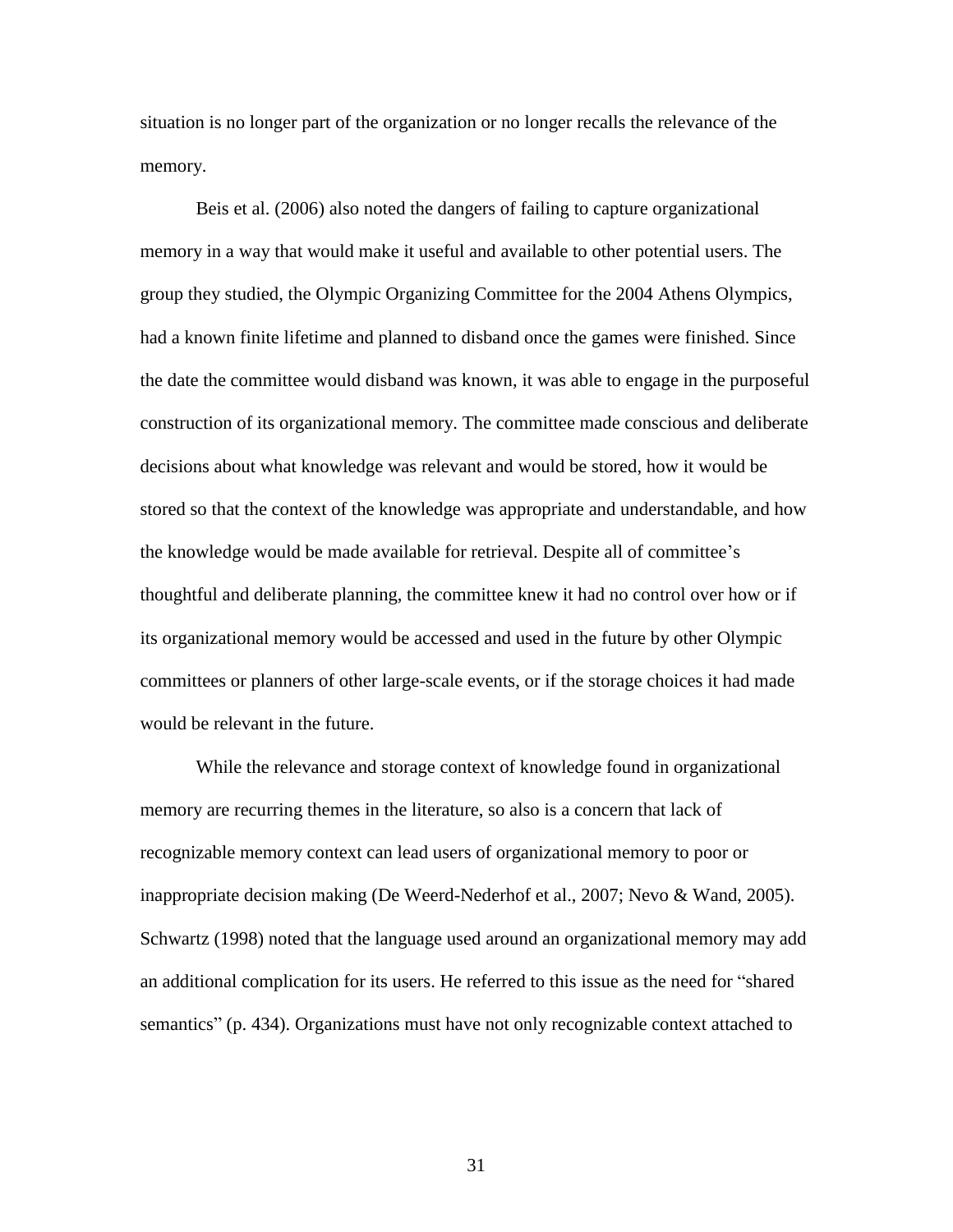an organizational memory, but also a common organizational language to make sense of both what is deposited and what is retrieved.

# **Personal Interactions**

Moorman and Miner (1997, 1998a, 1998b) were also concerned with how human interrelationships and sensemaking influenced and are influenced by organizational memory. In their research on new product development and improvisation in marketingintensive organizations, Moorman and Miner (1997, 1998a, 1998b) found that higher levels of organizational memory produced better financial and interpersonal results. Their research also supported one of Olivera's (1999, 2000) and Casey and Olivera's (2003) findings on the functions of organizational memory: new knowledge may be created through recombining existing knowledge stored in organizational memory.

Adler and Zirger (1998) also examined the functions of organizational memory and its influence on new product development. While Moorman and Miner (1997, 1998a, 1998b) were concerned with the intersection of organizational memory, technology, and financial performance, Adler and Zirger focused on how team structure influenced product development outcomes, providing an example of the interrelationship between the structure and functions of organizational memory. Adler and Zirger concluded that having a team member in a non-leadership role act as the primary repository of organizational memory for that team was essential to product development that successfully met customer needs. Adler and Zirger's findings supported several of the functions of organizational memory noted by Casey and Olivera (2003): integrating dispersed knowledge, providing a stable framework for the retention and storage of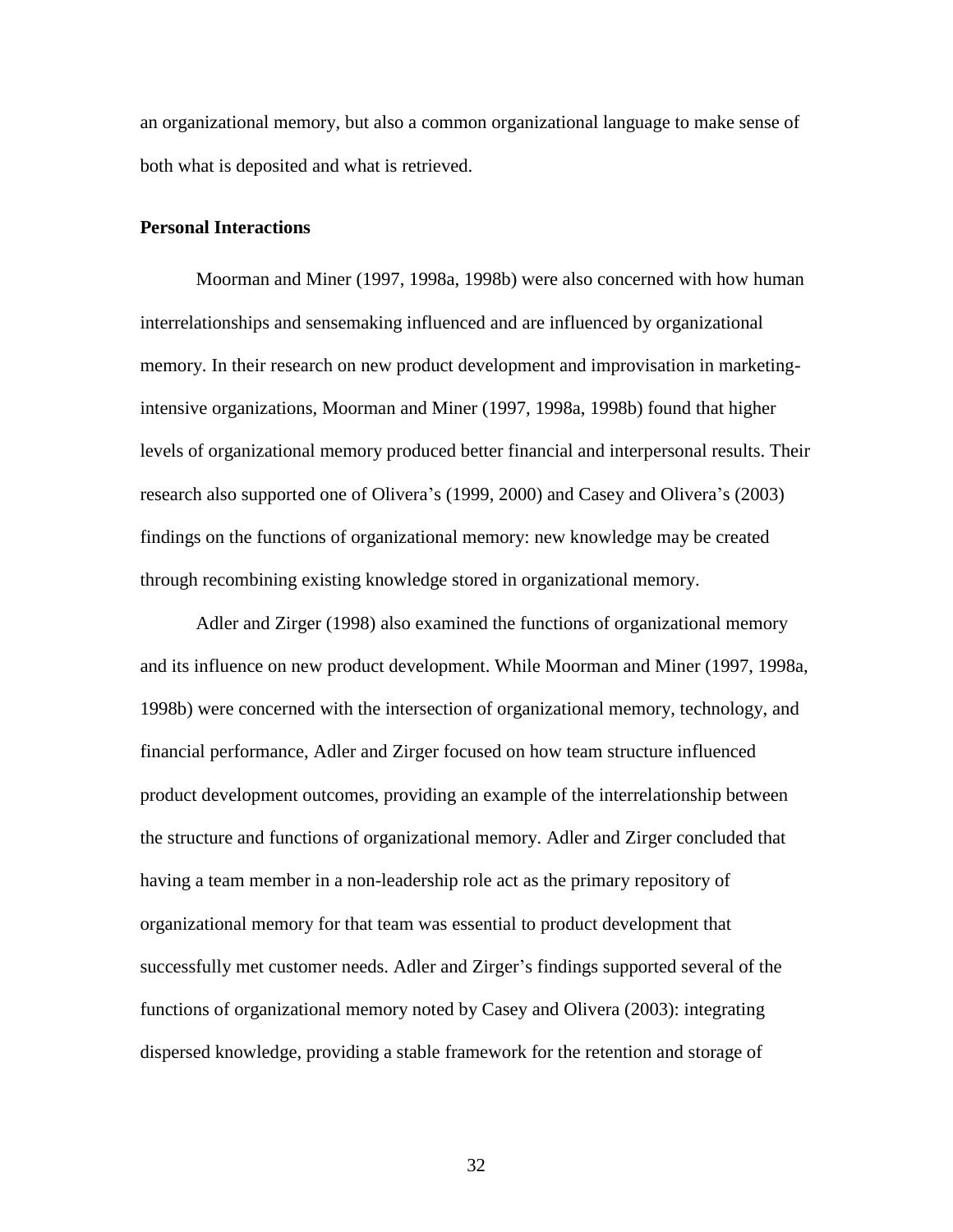existing knowledge, and assisting in the decoding of knowledge for use by the organization.

These functions of organizational memory were echoed in the research of Cross and Baird (2000), who focused on how the interactions between individuals in an organization socially construct and distribute organizational memory. The idea of the social construction of memory has its roots in organizational learning research, which posited that organizational learning occurs when organizational members interact and construct meaning from those interactions (Anand et al., 1998; Crossan et al., 1999; Easterby-Smith, Crossan, & Nicolini, 2000; Massingham, 2008; Rodan, 2008). Rodin further posited that organizational learning will increase even more when managers have the autonomy to act outside of accepted organizational constraints, rules, and regulations. The memory of the learning gained in the interactions can then be stored in the organization's memory.

Cross and Baird (2000) saw the starting point for this cycle of the ongoing formation of organizational memory as the individual, and stressed the relationships between the individuals as an essential component in the organizational memory development process. It was not necessary for an individual to be the repository of all of the needed organizational knowledge or information, but it was necessary for the individual to know where to go to get the needed organizational knowledge or information. It is through the processes of communication and expenditure of social capital that individuals access and use organizational memory (Anand et al., 1998; Cross & Baird, 2000). This theme was echoed in the research of Olivera (1999, 2000), who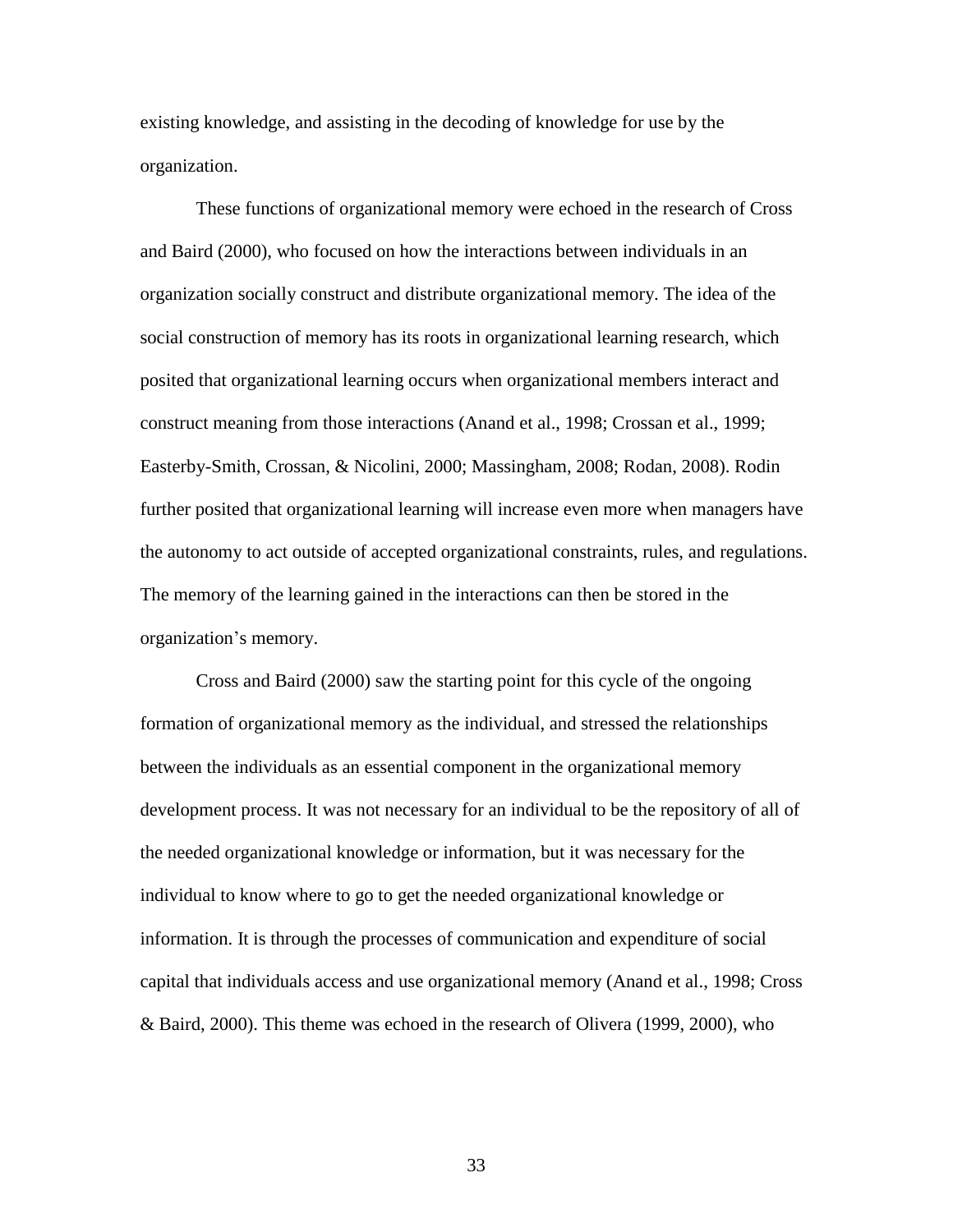stressed the acquisition of pointer information as one of the methods used when searching for organizational knowledge or information in organizational memory.

# **Employee Exploitation and Turnover**

Cross and Baird (2000) noted two challenges associated with the processing of organizational knowledge or information to be stored in organizational memory: employee exploitation and employee turnover. Employee exploitation occurs when an employee is "mined" for his or her organizational expertise, effectively cutting the employee off from opportunities for individual growth. Adler and Zirger (1998) also discussed this issue, noting that the team members in their research who acted as the repository for organizational memory were so entrenched in their particular project that they found it difficult to assimilate other events in the organization.

Employee turnover is also disruptive to the functioning of organizational memory because employee knowledge leaves with the employee (De Weerd-Nederhof et al., 2007; Fisher & White, 2000; Massingham, 2008; Myers & Dreachslin, 2007), especially if organizational memory formation efforts have not captured tacit knowledge (Argote, Beckman, & Epple, 1990; Cross & Baird, 2000; Olivera, 2000). Myers and Dreachslin (2007) noted that as the baby boom generation began to retire in 2008, retirees left the workplace with both their contributions to organizational memory and their contributions to organizational performance, so that unprepared organizations faced an unknown knowledge gap. This involuntary loss of organizational knowledge has been referred to as a form of "organizational forgetting" (Martin de Holan et al., 2004, p. 45).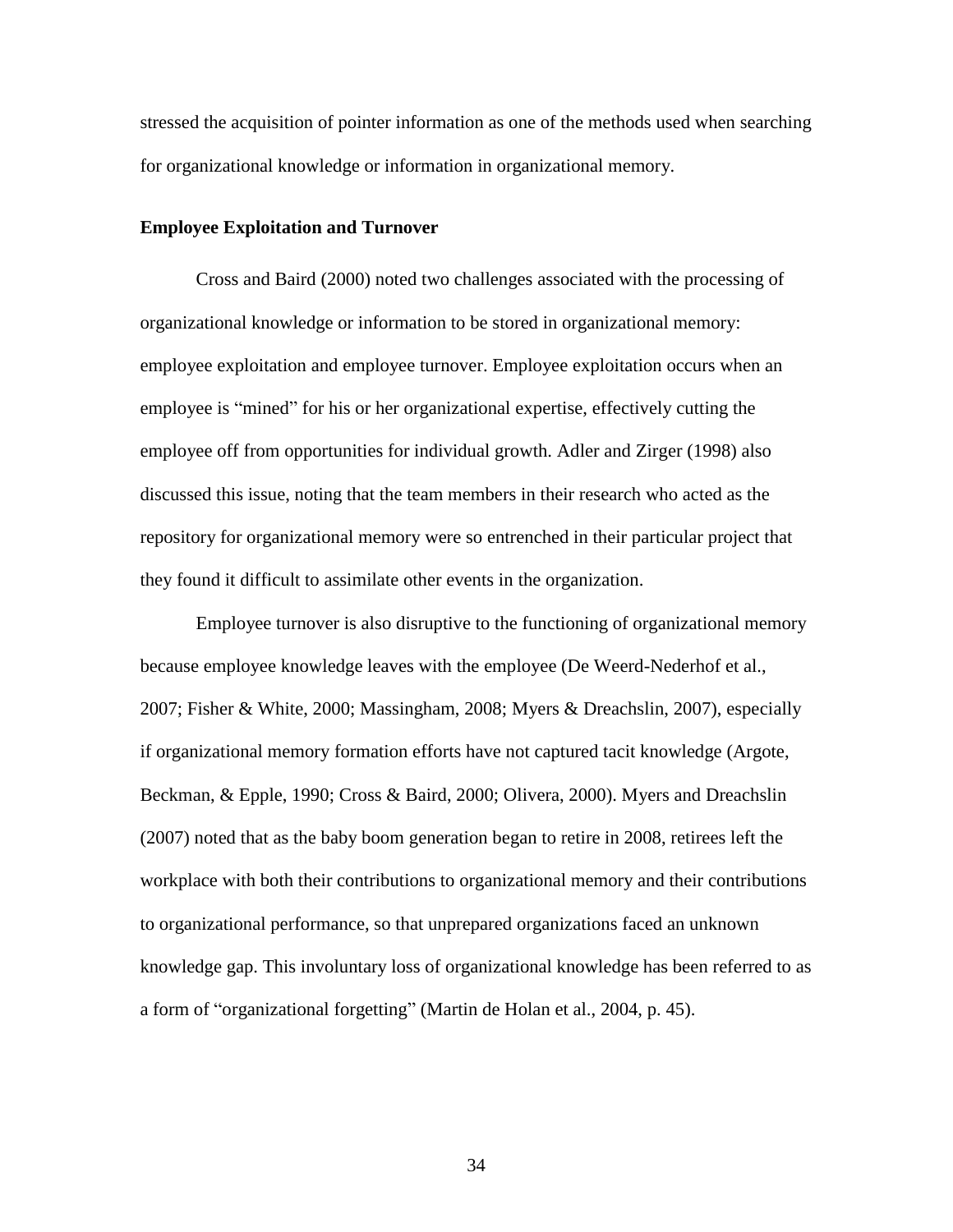# **Power**

The construct of the power of organizational memory has not received much attention from organizational memory scholars. Nissley and Casey (2002) began to address this issue in their study of corporate museums. The power of historic information from an organization's memory was demonstrated in these institutions by both what was exhibited and what was not. Through the process of selective exhibition of artifacts and the way in which an exhibit was staged, an organization can shape both its current organizational memory and the memory of the public with respect to the organization. Nissley and Casey (2002) referred to this selectivity as "the politics of remembering" (p. 41) and, conversely, "the politics of forgetting" (p. 41). When the public visits a corporate museum, the memories constructed while viewing the exhibits will both form the visitors' perceptions of the organization and contribute to the organization's public legacy.

#### **Organizational Memory Functions and Their Relation to Structure**

Walsh and Ungson (1991) suggested three possible roles or functions for organizational memory: an "informational role," "a control function," and a "political role" (p. 73). Casey and Olivera described the primary functions of organizational memory as informing decision making and supporting organizational learning. Various studies have addressed different functions of organizational memory and hinted at the relationship between structure and functions; some examples are shown in Table 2.1.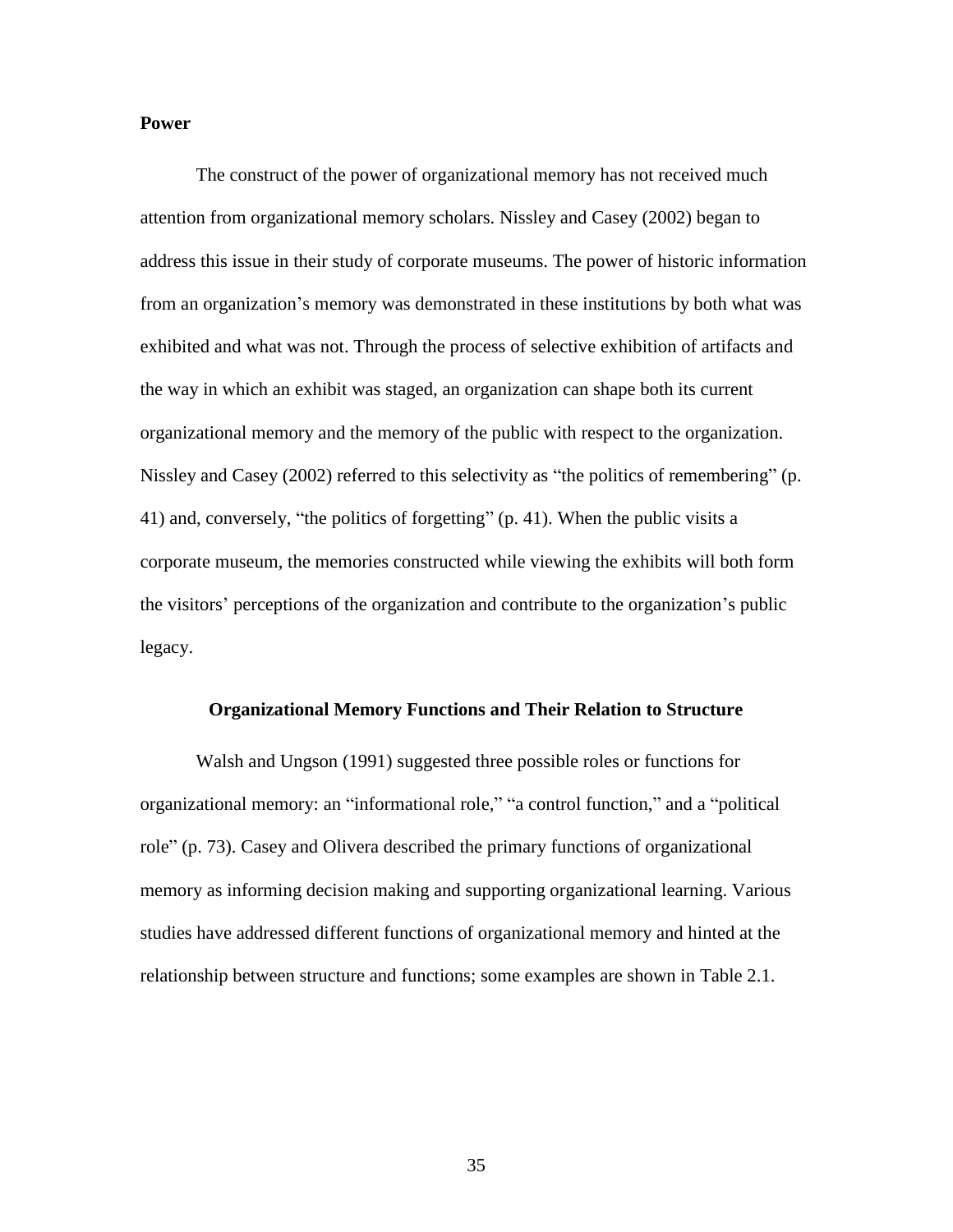| <b>Study</b>           | <b>Functions Noted</b>              | <b>Relation to Structure</b>  |
|------------------------|-------------------------------------|-------------------------------|
| Adler and Zirger       | Use of organizational memory        | A team member in a non-       |
| (1998)                 | led to successful product           | leadership role acted as the  |
|                        | development outcomes and            | primary repository of         |
|                        | integrated dispersed knowledge,     | organizational memory.        |
|                        | providing a stable framework for    |                               |
|                        | the retention and storage of        |                               |
|                        | existing knowledge and assisting    |                               |
|                        | in the decoding of knowledge for    |                               |
|                        | use by the organization.            |                               |
| Anand et al. (1998);   | Individuals accessed and used       | Through use of individual     |
| <b>Cross and Baird</b> | organizational memory to inform     | memory and an under-          |
| (2000)                 | decision making, integrate          | standing of organizational    |
|                        | dispersed knowledge, and decode     | culture, the processes of     |
|                        | existing knowledge.                 | communication and             |
|                        |                                     | expenditure of social capital |
|                        |                                     | were enhanced.                |
| Moorman and Miner      | Use of organizational memory        | Organizational memory was     |
| (1997, 1998a, 1998b)   | led to better financial and         | mined for knowledge that      |
|                        | interpersonal results, new          | could be reapplied to a new   |
|                        | knowledge through recombining       | situation.                    |
|                        | of existing knowledge, and          |                               |
|                        | increased improvisation based on    |                               |
|                        | knowledge found in                  |                               |
|                        | organizational memory.              |                               |
| Campbell-Kelly         | Retrieved knowledge provided a      | Organizational memory         |
| (1996)                 | framework from which the            | held the knowledge of how     |
|                        | organization could build for use    | the organization had          |
|                        | in the current situation. Retrieved | completed its job in the      |
|                        | knowledge was decoded and           | past.                         |
|                        | recombined to refresh memories      |                               |
|                        | of longtime employees and train     |                               |
|                        | new employees.                      |                               |
| Nissley and Casey      | Knowledge retrieved from the        | Knowledge stored in the       |
| (2002)                 | external archives informed          | external archives contained   |
|                        | decisions about how the             | the public history of the     |
|                        | organization would present itself   | organization.                 |
|                        | to the public. The knowledge was    |                               |
|                        | decoded and recombined to           |                               |
|                        | present the organization in the     |                               |
|                        | most favorable manner.              |                               |

Table 2.1 *Organizational Memory Functions and Their Relation to Structure*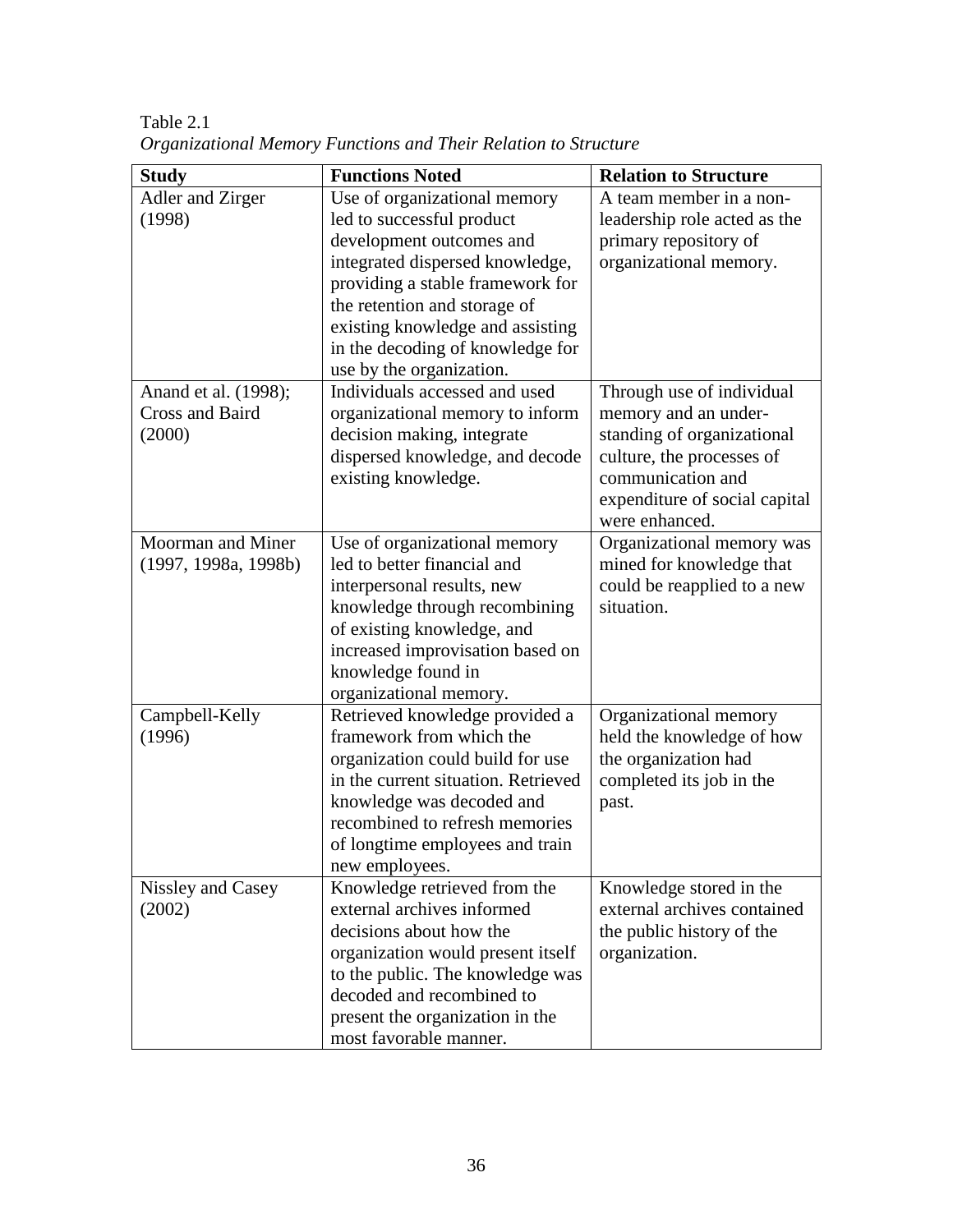#### **The Current Status of Organizational Memory Research**

Casey and Olivera (2003) noted that between 1991 and 2003, 476 articles were published that discussed organizational memory in some form; their subsequent search to cover the years 2004 through 2006 found another 387 articles. Thus, the body of recent scholarly literature has largely supported the idea that organizational memory exists, although not all organizational theory scholars agree on this point (Easterby-Smith et al., 2000; Spender, 1996; Walsh & Ungson, 1991). There remains, however, a lack of research regarding the integration of organizational learning, knowledge, and memory (Ackerman & Halverson, 2000; Nilakanta et al., 2006; Spender, 1996), as well as a lack of consensus on why, when, and how organizational memory might be useful to an organization (Kruse, 2003; Olivera, 2000; Spender, 1996; Walsh & Ungson, 1991). A growing body of research has viewed organizational memory as one of many components of an organization's knowledge management process (Anderson & Sun, 2010; Chou, 2005; Gold et al., 2001; Jones, 2006; Nilakanta et al., 2006).

The static nature of Walsh and Ungson's (1991) framework, as well as the proliferation of computer-based information technology capabilities developed since the model was introduced, have led researchers to search for a more dynamic construct for organizational memory. Casey and Olivera (2003) noted three key research trends in the literature since Walsh and Ungson's 1991 article. First, research has been concerned with not only how organizational memory is dispersed throughout the organization, but also with how that dispersion is successfully managed (Adler & Zirger, 1998; Argote et al., 1990; Corbett, 2000; Cross & Baird, 2000; Nevo & Wand, 2005; Olivera, 1999, 2000). Second, there has been more focus on the role of individual memory in organizational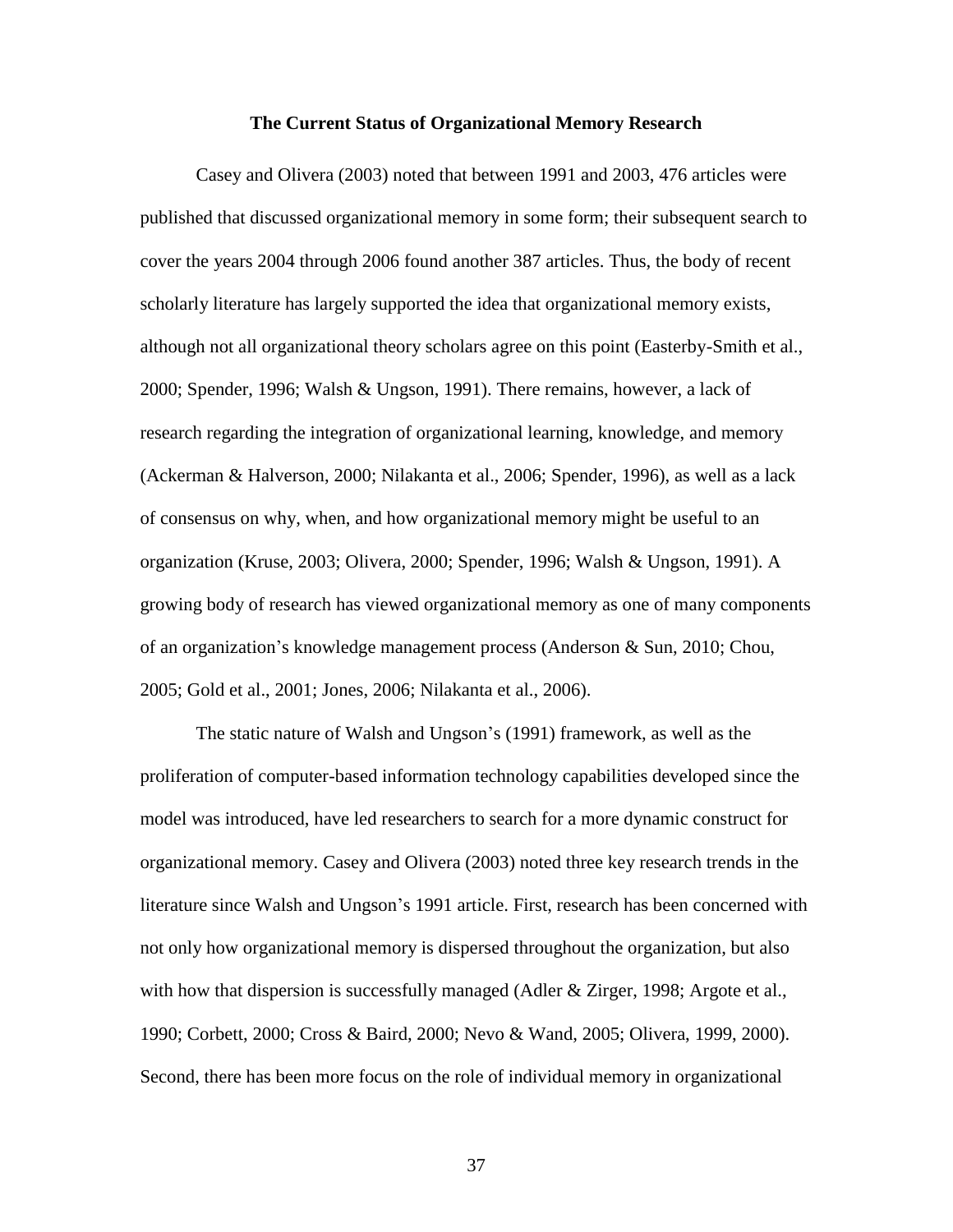memory (Ackerman & Halverson, 2000; Campbell-Kelly, 1996; Corbett, 2000; Croasdell, 2001; De Weerd-Nederhof et al., 2007; Nissley & Casey, 2002). Third, there has been a much greater emphasis on the role of technology in capturing, storing, and retrieving organizational memory (Ackerman, 1996; Ackerman & Halverson, 2000; Croasdell, 2001; De Weerd-Nederhof et al., 2007; Nevo & Wand, 2005; Olivera, 1999, 2000; Schwartz, 1998; Stein & Zwass, 1995).

### **Context for This Study: Small, Privately Held Businesses**

Project development and the decision-making process related to project development were part of the overall context for this study of a small privately held business. Some information on the context for this study follows in this section.

Small businesses, defined as those that employ less than 500 employees (Small Business Administration [SBA], n.d.), are the most common type of business in the United States. The organization that was the subject of this research was one of 29.6 million small businesses as classified by the U.S. government (SBA, n.d.). Small businesses are a vital component of the U.S. economy. In 2011, the National Economic Council reported that small businesses had created "64 percent of new American private sector jobs generated in the past 15 years" or "40 million net new jobs" (National Economic Council, 2011, p. 1). Small businesses also have a high risk of failure, with 49% failing within the first 5 years, often due to inadequate capitalization (SBA, n.d.).

Small businesses are not subject to the same requirements for providing information as publicly traded companies; thus, obtaining detailed information about small businesses is more challenging. In a 2007 nationwide survey entitled *The American Family Business Survey*, 1,035 small business owners whose companies had been in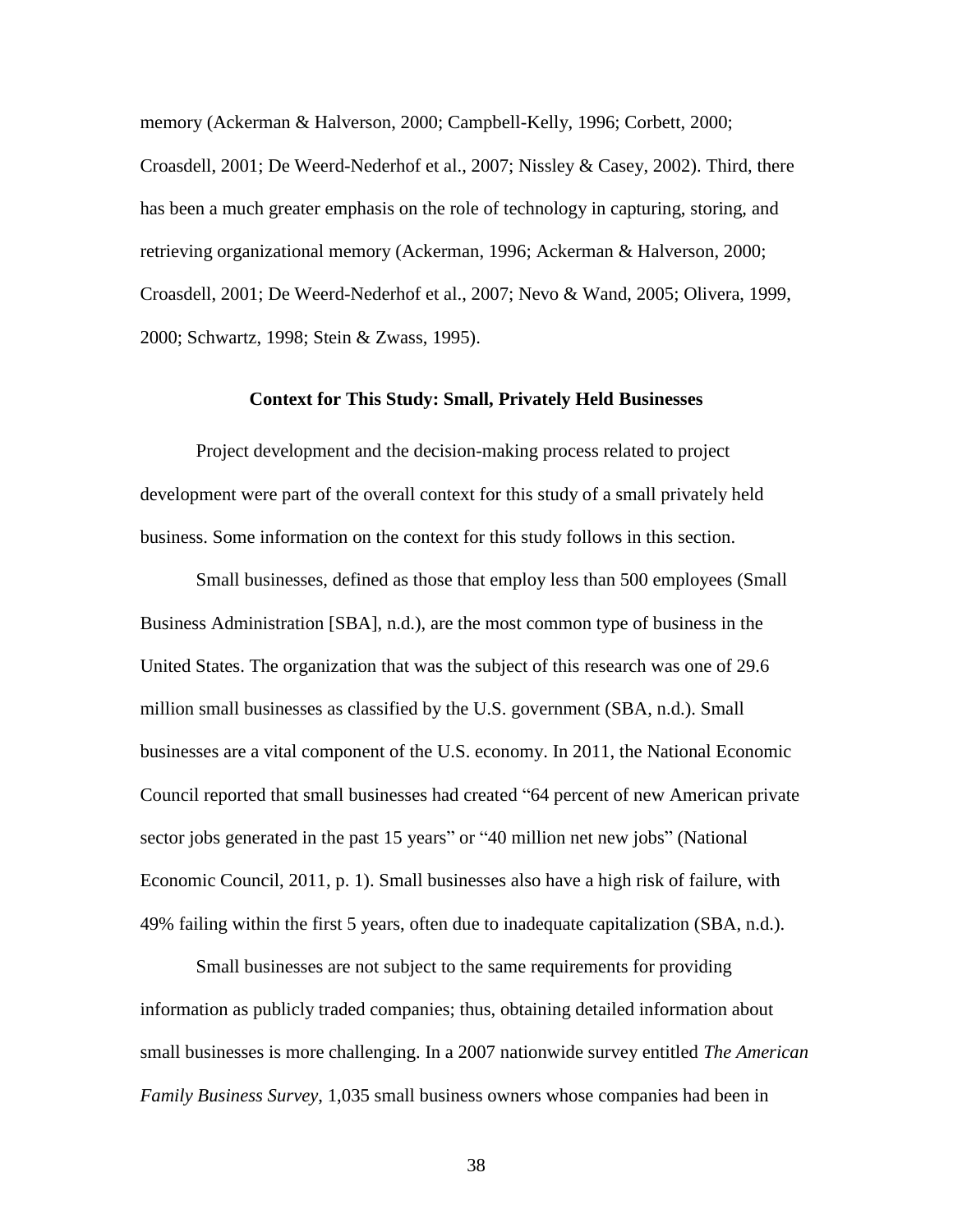business for a minimum of 10 years and had a minimum of \$1,000,000 in annual revenues responded to a series of questions about the current state of their businesses and their outlook for the future (MassMutual, Kennesaw State University, & Family Firm Institute, 2007). The business owner respondents were optimistic about the future of their companies, and most predicted increased revenues and hiring of new employees. Respondents reported that succession planning was a significant concern, since 40.3% planned to retire within the next 10 years, but only 54.5% had identified a successor. The overwhelming preference was for the business to stay in the family; 86.3% of respondents stated that they thought that the business would be owned by the same family for at least the next 5 years.

#### **Chapter Summary**

Weick (1979), Spender (1996), Cross and Baird (2000), and Croasdell (2001) recognized that a memory by itself has little value. Croasdell (2001) and Stein and Zwass (1995) further posited that a memory retained but subsequently lost by an organization was just as useless as a memory that had never existed. Weick suggested sensemaking (1979) and heedfulness (Weick & Roberts, 1993) as the components that must be added to the memory to make it useful and useable. Cross and Baird (2000) and Massingham (2008) focused on interrelationships and the appropriate use of social capital to obtain and use organizational memory. De Weerd-Nederhof et al. (2007), Beis et al. (2006), Nevo and Wand (2005), Croasdell (2001), Corbett (2000), and Stein and Zwass (1995) recommended the extensive use of computer-based information systems to both capture and supplement the human component of organizational memory.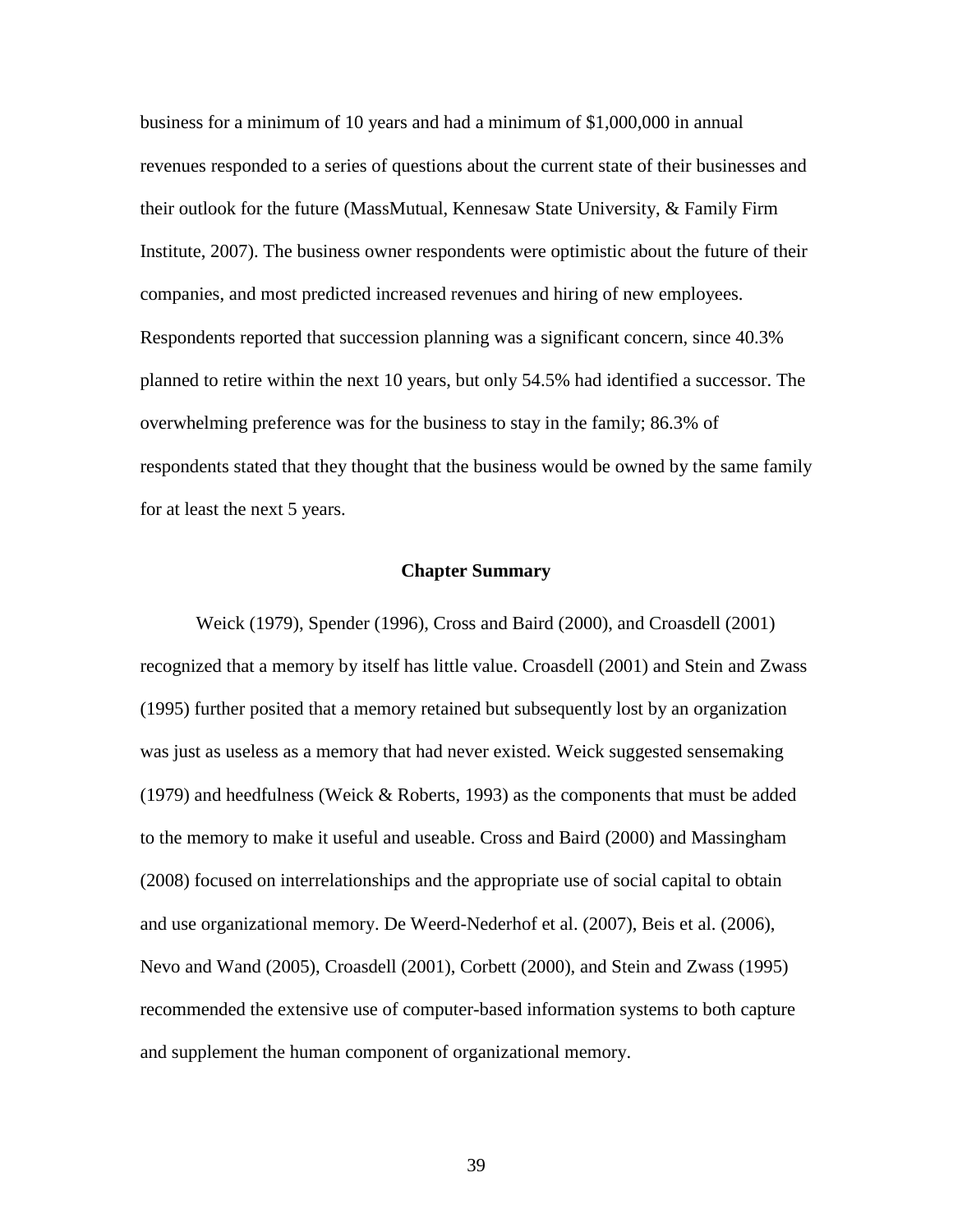Walsh and Ungson (1991) acknowledged that their model of organizational memory was incomplete and suggested three areas that required further study: assessing the structure of organizational memory, parsing the process, and assessing the consequences of organizational memory. This research primarily focuses on the first of the three suggested areas, assessing the structure of organizational memory, with the added goal of understanding its functions and the relationship between structure and functions through the addition of Olivera's (1999, 2000) organizational memory systems framework.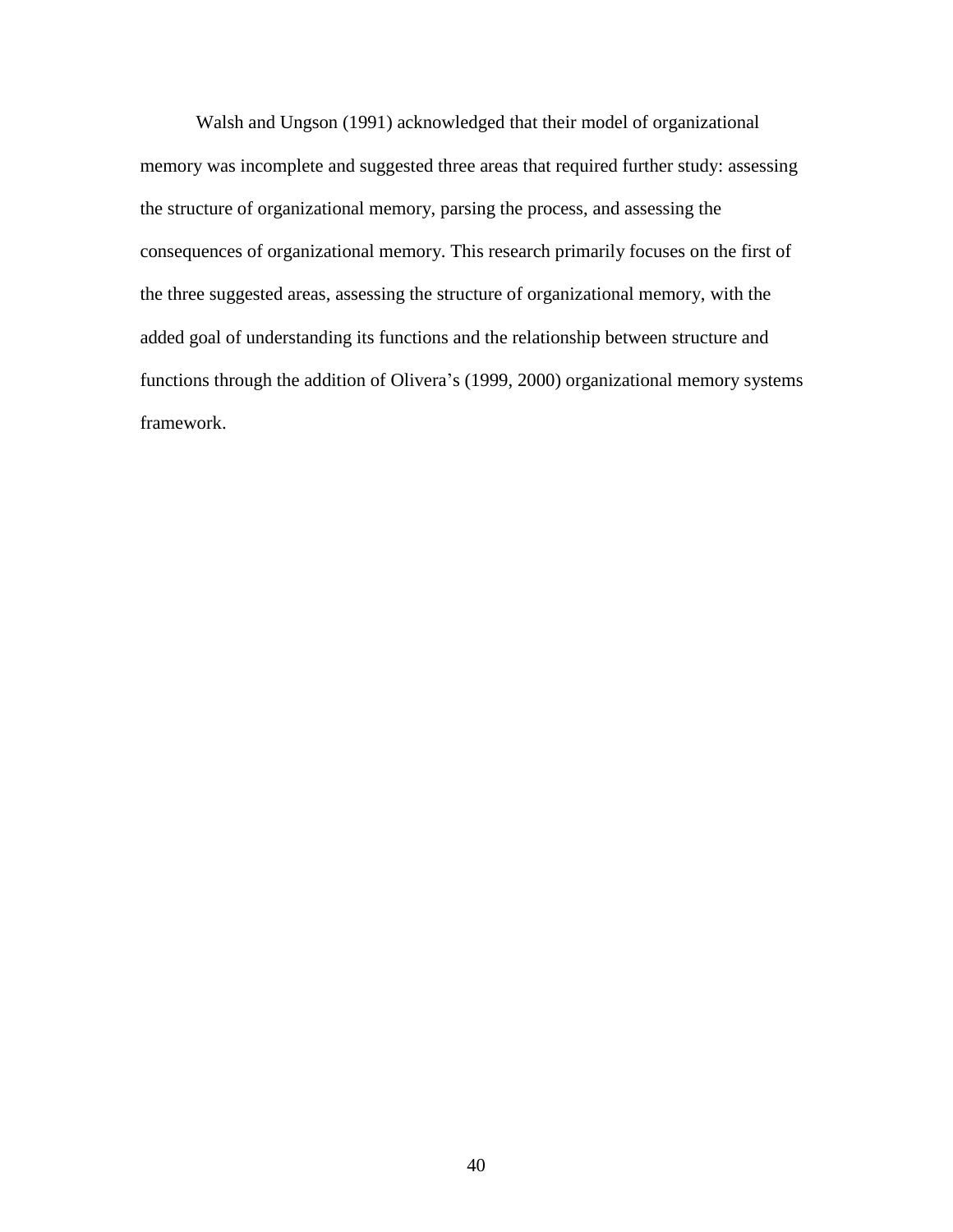### **CHAPTER 3:**

# **METHODS**

This chapter describes the research methods used to gather the data necessary to answer the research questions. It explains why case study methodology was the chosen research method, describes the organization, and introduces the two projects that serve as the primary frame for the answers to the research questions. Methodology is discussed in detail, including procedures for data collection and analysis. The issues of the trustworthiness and validity of this research are addressed, along with ethical concerns.

# **Research Questions**

This research used case study methodology to answer four research questions:

- 1. What is the structure of organizational memory used by this organization to make decisions on project development matters?
	- What role does technology play in the way organizational memory is used during decisions involving project development matters?
- 2. What are the processes the organization uses to store and retrieve the knowledge needed to make project development decisions?
	- What is the role of technology in these processes?
- 3. What function does organizational memory serve in helping the organization make project development decisions?
- 4. What is the relationship between the structure and functions of the organizational memory used to make project development decisions in this organization?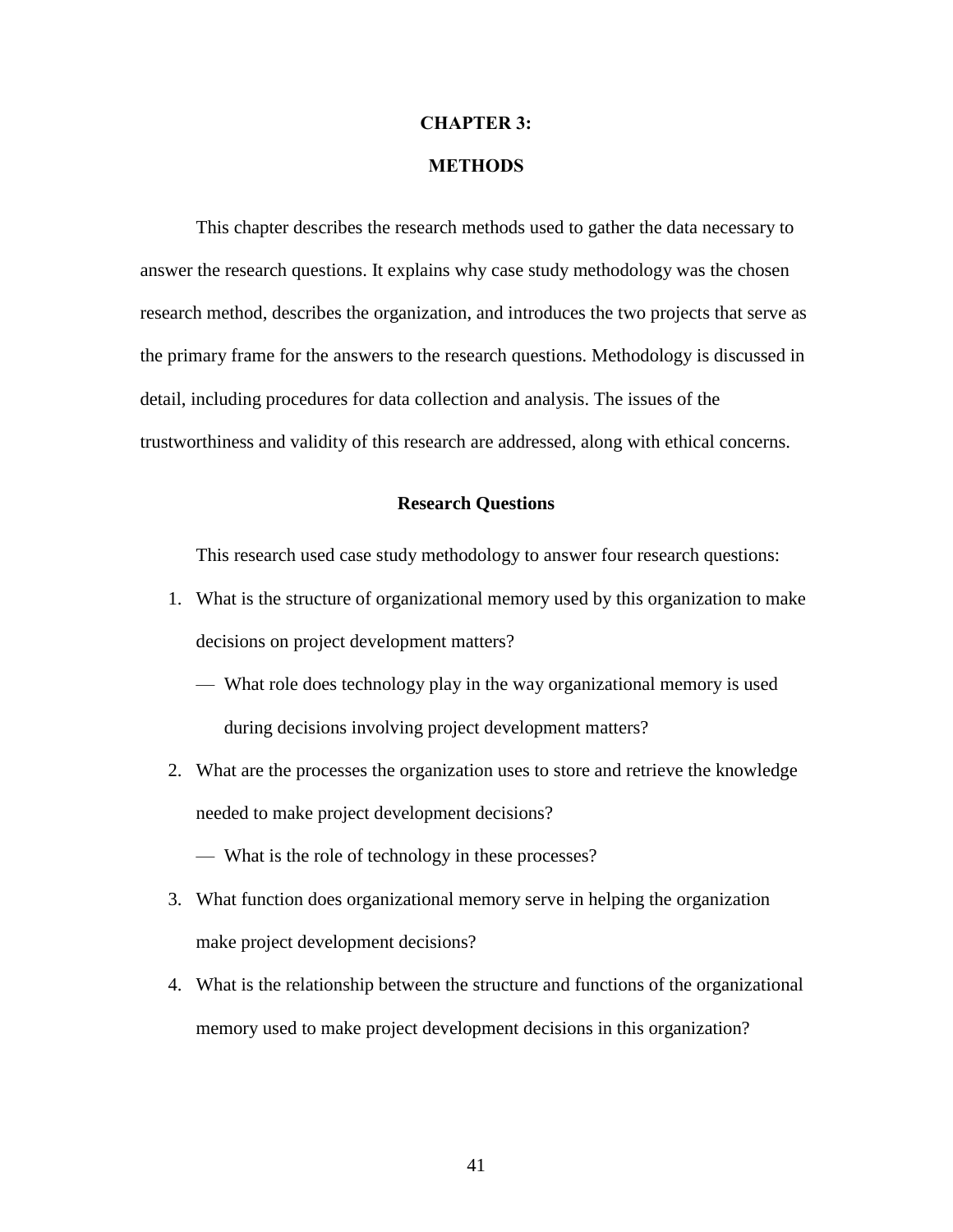#### **Justification for the Use of Case Study Methodology**

The goal of this research was to gain an understanding of how the organizational memory of a company was structured, how it functioned, and how the structure and functions were related in the context of project development decisions. The use of case study methodology to complete this research was a natural outgrowth of its intent. The use of qualitative methods allowed entry into the research environment without the preconceived ideas or "predetermined categories of analysis" (Patton, 2002, p. 14) often found in quantitative research. Case study methods permitted a deep and detailed understanding of what was being researched. This depth of knowledge is both a great advantage of qualitative research and a shortcoming, in that generalizability is sacrificed in favor of deep, but narrow, knowledge about a specific situation (Patton, 2002). Since depth of knowledge about the company's organizational memory was a goal of the research, case study was the appropriate methodology.

The use of qualitative methods, including case study, to understand organizations has a long tradition in social science research. Van Maanen (1979) captured the nature of qualitative research when he wrote, "Qualitative methods represent a mixture of the rational, serendipitous, and intuitive. . . . Qualitative investigators tend . . . to describe the unfolding of social processes rather than the social structures that are often the focus of quantitative researchers" (p. 520). More recently, Siggelkow (2007) suggested three best uses for case study research: to motivate, to inspire, and to illustrate.

Creswell included case study as one of the five "qualitative traditions of inquiry" (1998, p. 47), along with biography, phenomenology, grounded theory, and ethnography. Creswell defined case study as "an exploration of a 'bounded system' or a case (or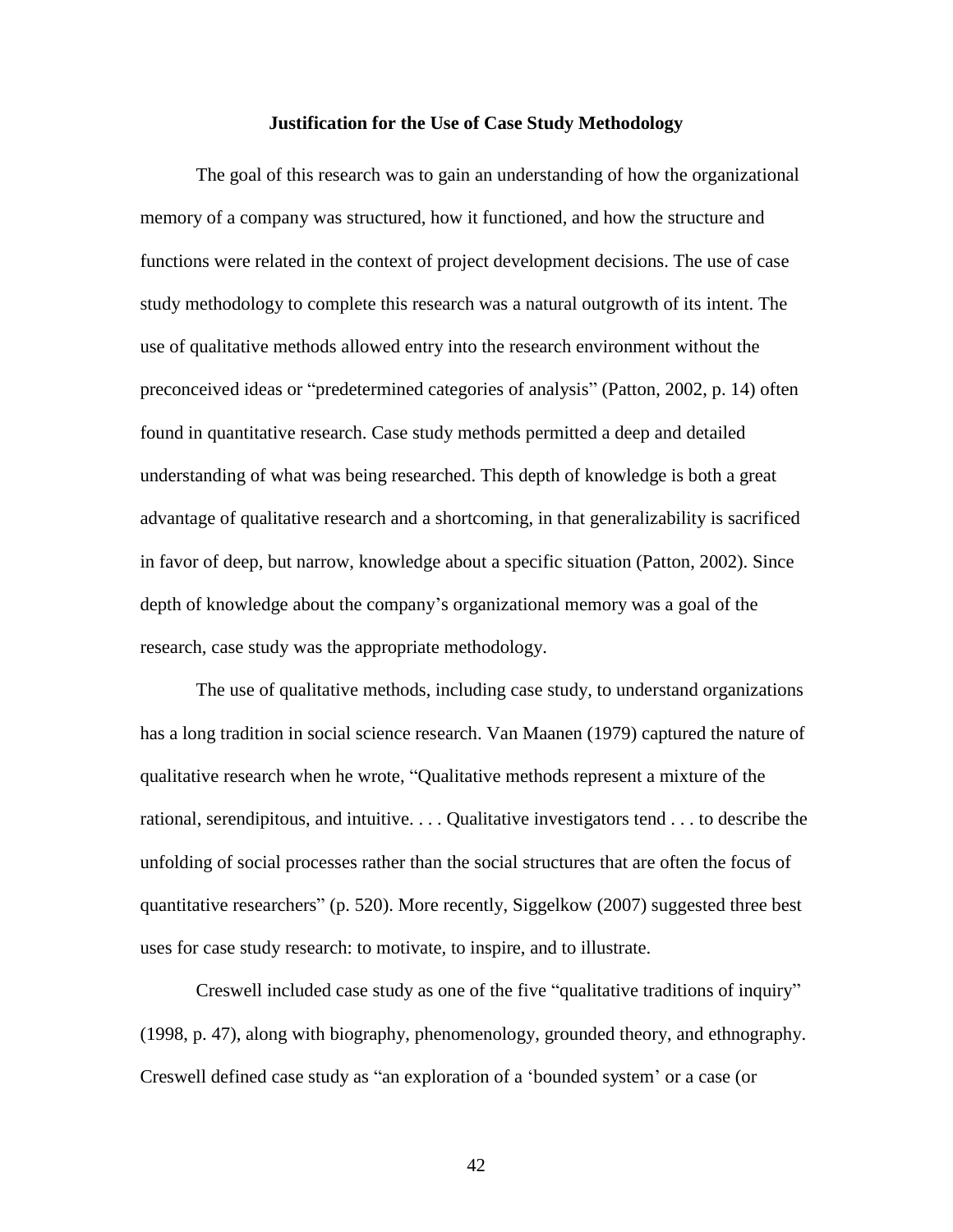multiple cases) over time through detailed, in-depth data collection involving multiple sources of information rich in context" (p. 61). Creswell credited Lincoln and Guba (1985) with shaping much of his thinking about qualitative research. Lincoln and Guba classified case study as one of many types of naturalistic inquiry.

Lincoln and Guba (1985) situated all methods of qualitative research in the postpositivistic paradigm. Although they acknowledged that human nature renders all research subject to some sort of value system, Lincoln and Guba stressed that qualitative researchers must adhere to two "prime directives" (p. 8): not manipulating the data or imposing upon what is being studied and having no preconceived ideas about the conclusions that might be reached as a result of the research. Burrell and Morgan (1979) argued that the nature of qualitative research plants it squarely in their interpretivist paradigm, which seeks to explain a person's worldview and social situation as experienced and interpreted by the person.

# **Description of the Organization**

The organization was an energy consulting and engineering company located in New Jersey. It employs 35 to 40 people in two divisions: program services and consulting services. The program services division provided large-scale energy conservation consulting to government agencies, including states and municipalities, while the consulting services division provided consulting on individual commercial and residential construction projects. For example, the program services division might work with a municipality to make sure that its code enforcement officials were trained in all building regulations pertaining to energy efficiency. The consulting services division might work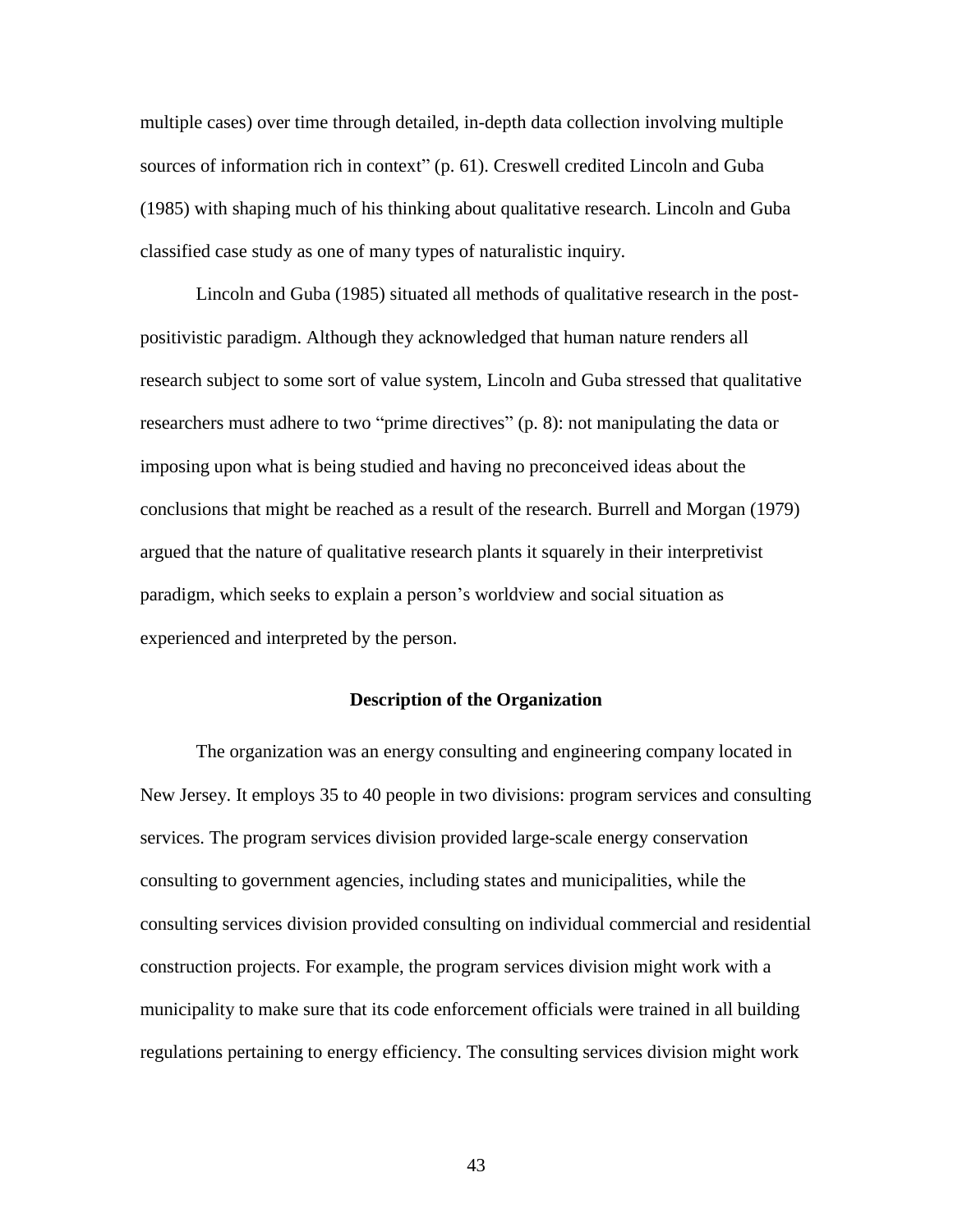with a builder to make sure the planned construction of a new home resulted in a house that was as energy efficient as possible.

The data collection portion of this research began during the most significant economic recession the United States had experienced in many years (NBER, 2010a). The recession had already resulted in the layoff of roughly half of the company's employees, leaving the 35 to 40 employees present during data collection and limited project opportunities. The two projects examined, labeled Project A and Project B, were chosen because of their availability and because both projects were leading the company in new directions that might not have been considered in better economic times.

The founder had guided the overall vision, direction, and strategy of the organization since he founded the company in 1982. He was in his late 50s at the time of data collection and, prior to the recession, had planned to retire within 2 to 3 years. At the time data were collected, the timetable for his retirement had increased to 5 to 7 years. He had built a strong, capable management team that had allowed him to step back from some of the day-to-day duties of business ownership, but did not believe that his previous retirement timetable was appropriate given the economic conditions. The change in his role was evident both in his actions and in the change in his title. For over 25 years, he was the president and chief executive officer of the company, but he relinquished those roles and became chairperson in 2008. His role in the company during the data collection period was more of a consultant and advisor, although he was consulted before senior management decided to bid on any large project and still had the final approval on whether or not the bid would be submitted. The management of day-to-day business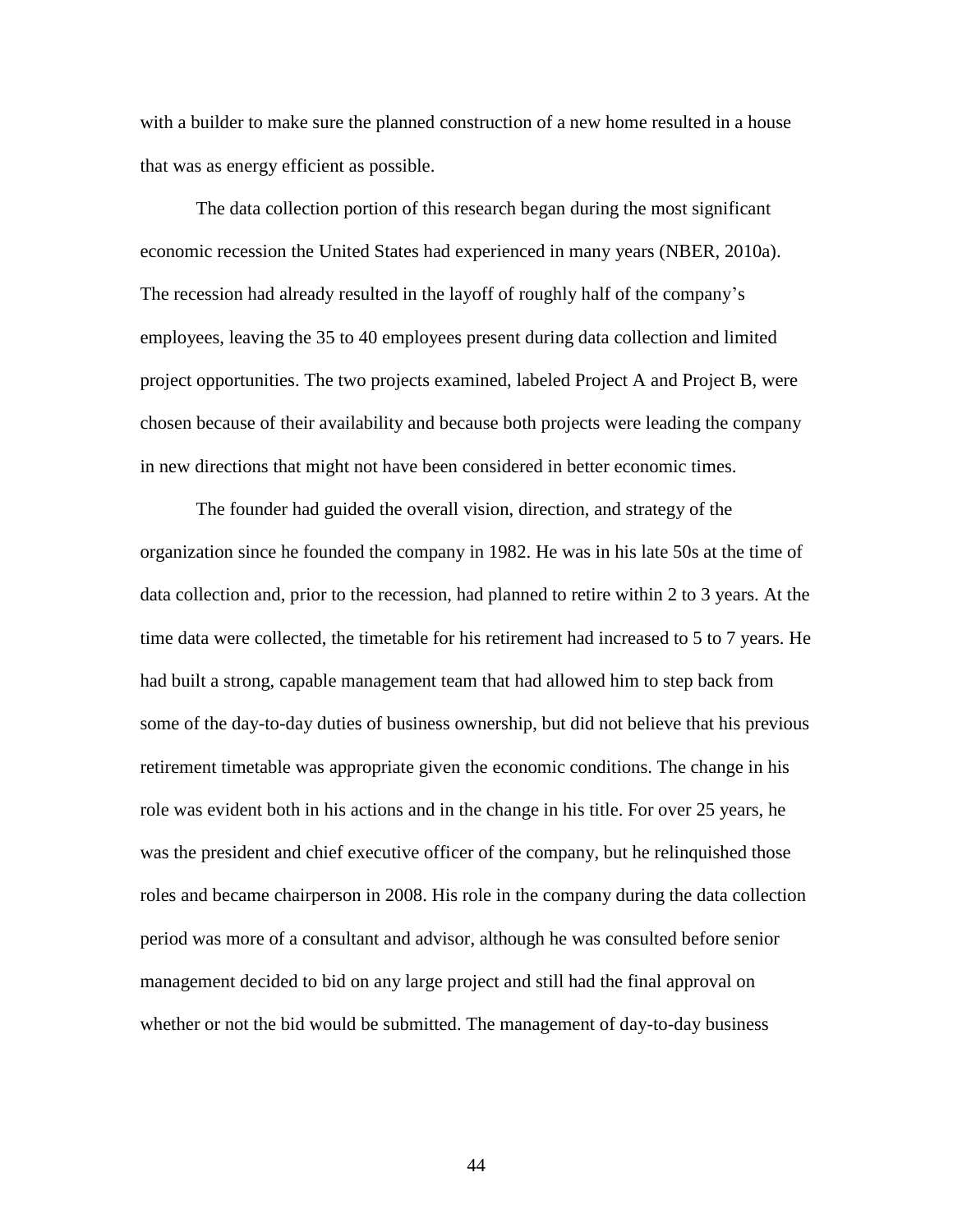operations had been moved to a small group of senior managers, most of whom were interviewed for this research.

The organization used the common forms of office technology, such as computers, electronic mail, voicemail, the Internet, cellular phones, and smartphones (i.e., Blackberry, iPhone). The company also had two databases that held the general policies and procedures that the company used to operate, as well as some project development knowledge. Organizational knowledge was added to a database by saving it on one of the company's common computer drives. Some employees were dedicated users of the database, while others used it very little or not at all. This database system and its planned replacement with an enterprise resource planning system are discussed in chapter 4.

The company was located in a building purchased many years ago on a major highway with easy access to other primary roads. The reception area divided the building in half, with the offices of the founder and the office manager on one side. The other side of the office area was located behind the reception area and contained low-walled cubicles in the center and private offices around the perimeter. The offices housed members of the management team, including all managers interviewed for this research. The cubicles were occupied by non-management employees. When comparing the number of employees to the amount of space available, it was obvious that the space once housed many more people. The company rented the excess space to two unrelated small businesses.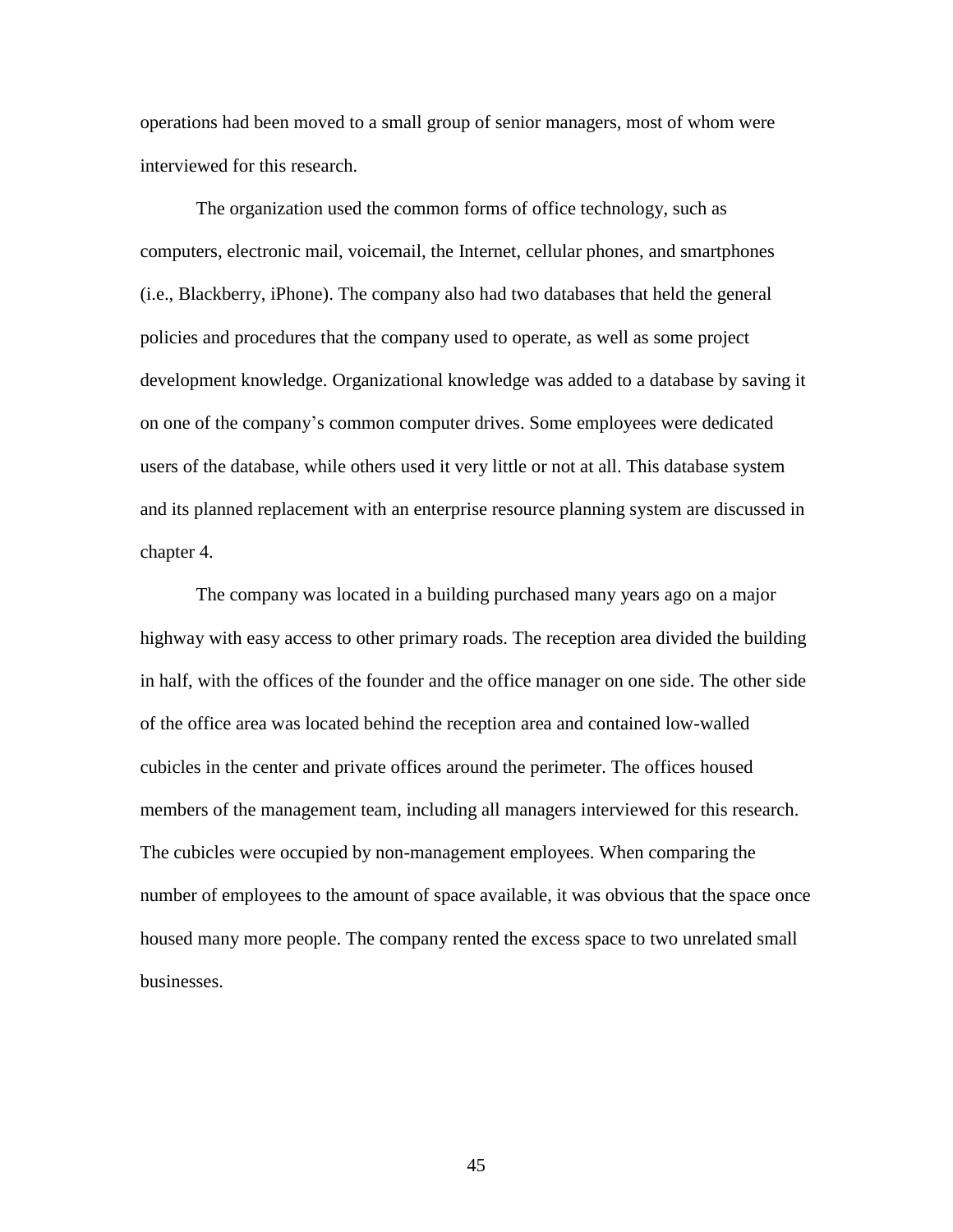#### **Description of Project A and Project B**

The two projects that provide the context for the findings of this study are referred to as Project A and Project B. Although Project A and Project B would have been considered anomalies prior to the recession, since they were not typical for the company, it was management's expectation that both would become the norm and lead the company into new markets and business niches.

Project A was a long-term, statewide energy-consulting project for a state in the central United States. It involved energy consulting, program design, administrative support, "green" building training, and building of energy-efficient single and multifamily homes throughout the state. During this project, the company was the sole energy-efficiency service provider for the state. This was the first time the company embarked on a project of this size and with this set of logistical issues.

Project B was in its pilot stage when the data were collected. Unlike Project A, Project B did not require a bid but rather required extensive research and a decision to enter a new market. The implementation of Project B marked the first time that the company worked directly with residential homeowners on a large scale. Before deciding to implement Project B, contact with residential homeowners was usually completed indirectly through a third party, such as a homebuilder or remodeler.

In Project B, the company provided an assessment of energy efficiency strengths and weaknesses in a home, with the goal of making the home as energy efficient as possible. If the homeowner chose to move forward with the recommendations in the report, the company recommended contractors who could complete the work. The company did not provide the contracting services directly. The success of this project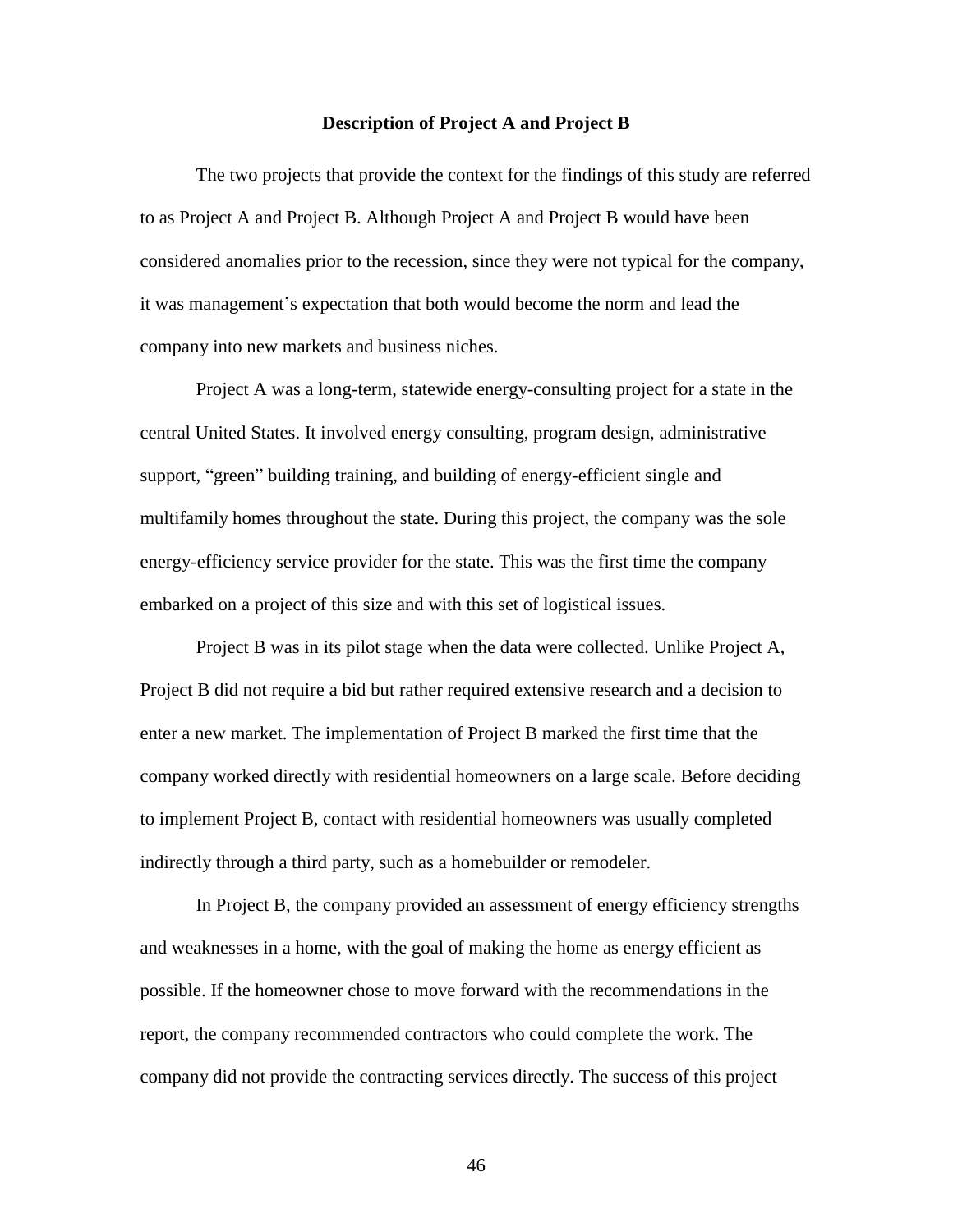hinged on consumer demand for this type of service and on the company's ability to work successfully with this new customer type.

### **Methods for Data Collection**

Data collection methods included interviews, document analysis, and observations. The use of the three methods allowed for triangulation of data. Patton (2002) noted that triangulation increases both the accuracy and credibility of qualitative research and should be used to confirm agreement or consistency among the various findings. Patton also viewed triangulation as a method for determining inconsistency in findings, which should be viewed not as a problem, but as an opportunity to provide a deeper understanding of the phenomenon being studied.

# **Interviews**

At the beginning of the fieldwork, prior to conducting any interviews, I reviewed the company's organizational chart and discussed the roles and responsibilities of the employees with the founder and the office manager. Written job descriptions were not available. The office manager was my primary contact at the company. Based on these conversations and the office manager's suggestions, nine senior and mid-level company managers, including the founder, were chosen for interviews. Their average tenure with the company at the time of the interviews was 11.5 years, with a low tenure of 20 months and a high tenure of 27 years (since the founding of the company). Table 3.1 summarizes the titles of the research participants and their tenure since the company was founded in 1982.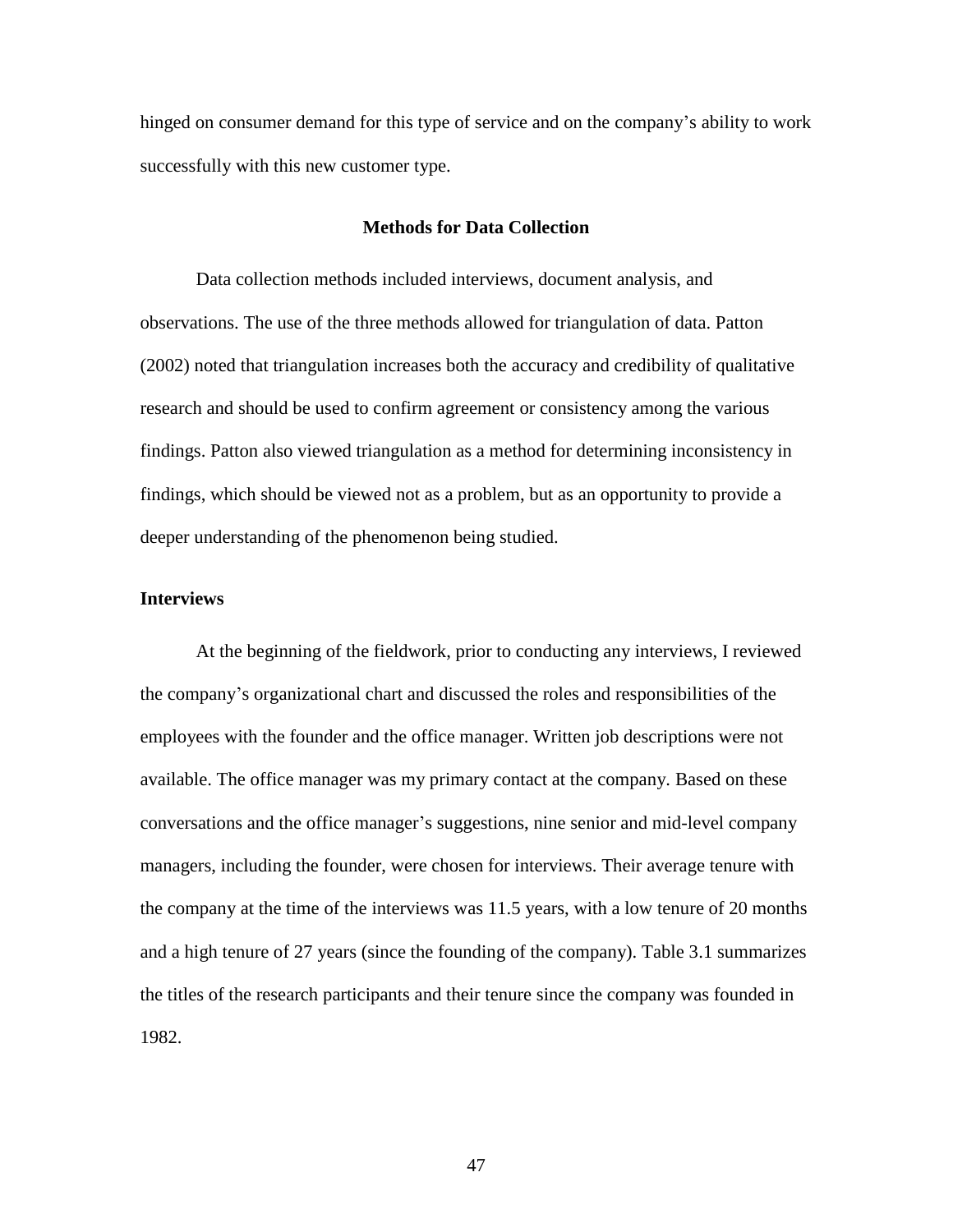| <b>Title</b>                                       | Tenure at time of interview |
|----------------------------------------------------|-----------------------------|
| Founder/chief executive officer*                   | 27 years                    |
| Chief operating officer/chief financial officer*   | 2 years (plus 5 years as a  |
|                                                    | consultant prior to this)   |
| Vice president of program development*             | 9 years                     |
| Vice president of operations and chief information | 20 months                   |
| officer*                                           |                             |
| Vice president of technical services*              | 20 years                    |
| Vice president of sales and marketing*             | 4.5 years                   |
| Manager of special projects                        | 2 years                     |
| Business manager                                   | 25 years                    |
| Office manager                                     | 10 years                    |

Table 3.1 *Research Participants' Titles and Tenure with the Organization at Time of Interview*

*\**Senior manager.

The research participants were designated as senior or middle managers based on their position within the company as listed on an organization chart provided by the founder and office manager prior to the data collection. At the time of data collection, this chart had not been updated since the layoff of half of the employees.

The nine research participants represented approximately 23% of the total of 40 company employees. Due to concerns about confidentiality and because of the small size of the organization, research participants are referred to as either a senior manager or middle manager throughout the discussion of the findings without the further assignment of a pseudonym. The exception to this identification scheme is the founder. The research site was referred to as the company or the organization.

Interview questions are listed in Appendix A. I modified the questions as the interviews progressed so that the detailed descriptions needed to complete the research were obtained. Patton (2002) described this type of interview as a "general interview guide approach" (p. 342). In this approach, certain topics must be explored during the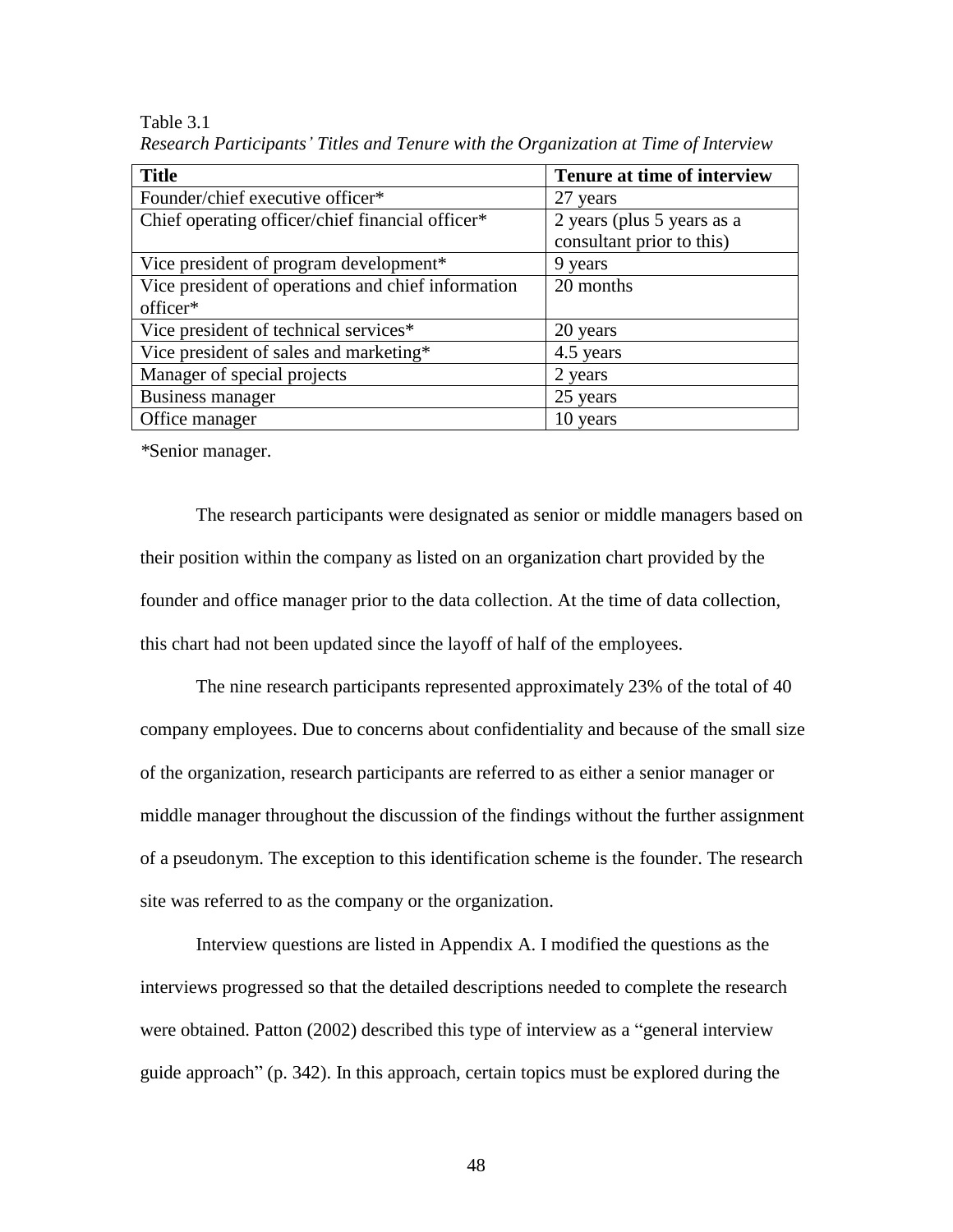interview, but the researcher can expand or modify the questions to clarify and further understand a topic.

Data collection was completed at the company's office between March and June 2009. Each week during data collection, I provided the office manager with several dates and times when I was available to interview participants, and she used this information to schedule the meetings. The average interview time was 40 to 45 minutes. The shortest interview lasted slightly more than 20 minutes due to the manager's schedule constraints, and the longest interview lasted approximately an hour. The founder was the first participant interviewed. He wanted to be interviewed first to both set a good example for the other managers and to be able to answer any questions they might ask about the process. The last person interviewed was the senior manager responsible for both Project A and Project B. His interview was difficult to schedule and was rescheduled several times because of the time and travel requirements of running the company's two major projects. The other interviews were completed as the schedule of the participant allowed.

With the permission of the research participants, I recorded the interviews on audiotape and also took notes throughout the interviews. Once the interviews were completed, they were transcribed professionally. The interviews totaled 217 transcript pages.

One of the goals of case study research is to gain a thorough understanding of the experience of the research participant (Creswell, 2009). Creswell noted that one of the ways that this experience is captured is through the verbatim descriptions provided by the research participants during interviews. Chapter 4 contains many quotations from the interviews. The quotations were slightly edited to reduce verbal modifiers, such as "you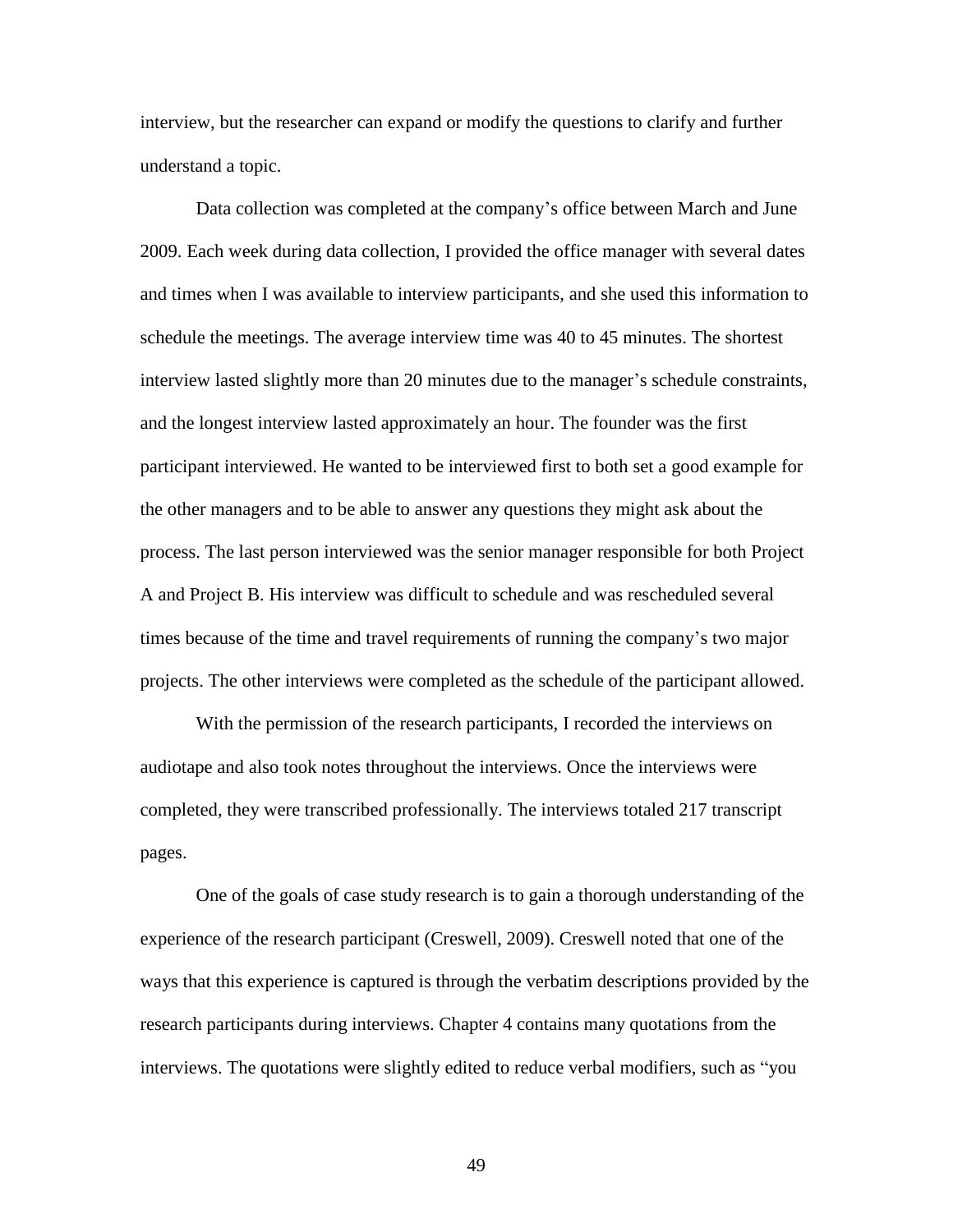know" or the repetition of a word or phrase such as "I know," "maybe," "like," or "OK," but were not changed in any way that would alter the research participants' meaning.

# **Document Analysis**

Many of the forms used in project development and implementation were customized for the specific project. This was the case with Project A; when the data were collected, the company was developing a key form needed for the implementation phase of the project. The primary form for Project B was the final inspection report delivered to the homeowner. Other forms included the checklists used by the home inspectors. Since Project B was in its pilot phase at the time of data collection, completed examples of these forms were not available for review.

The documents I reviewed consisted of professionally prepared advertising materials targeted to the company's varied potential clients, such as municipalities, general contractors, and individual homeowners. I also reviewed the company's website and found it to be a rich source of information.

# **Observations**

During the data collection, I spent 4 hours observing a 3-day trade show in which the company participated. I was able to observe the company's tradeshow booth and collect data, such as brochures, from the company and its peers and competitors. During the time I attended the trade show, none of the research participants were present. This observation did not pertain directly to either Project A or Project B, but like the document analysis, was useful for providing both background information and information about how the company was regarded by its peers and competitors.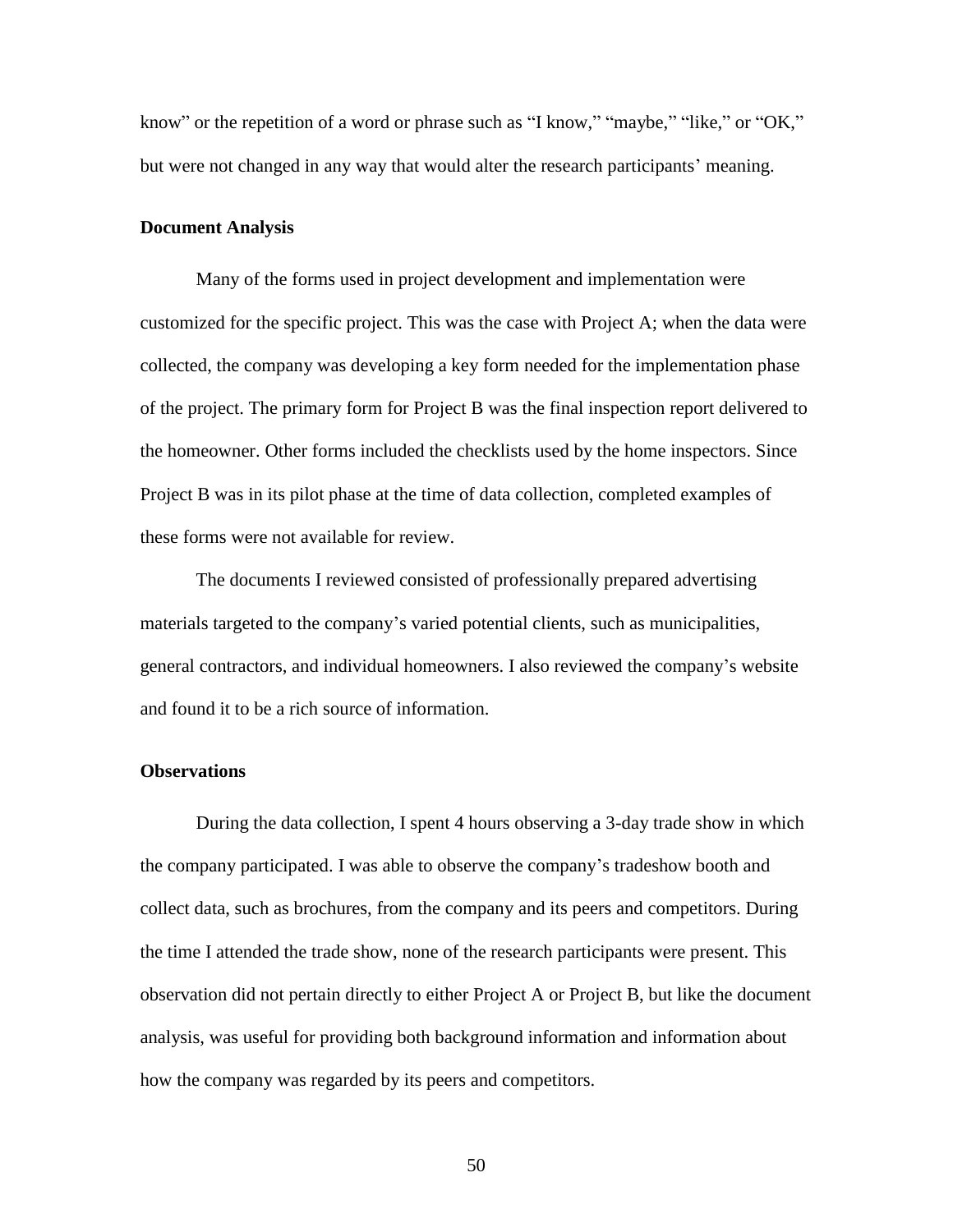Observations at the company's office were conducted on the same days as the interviews. Interviews were conducted on seven different days, including all weekdays except Thursday. I arrived 15 to 30 minutes early and waited in the office lobby for the agreed-upon interview time. If the office manager was available, we would have a brief informal conversation while I waited, usually about the company or my research. I also went to her office after the interviews were completed to thank her for her help and let her know I was leaving. After the interviews were completed, I sat in the lobby again, reading my notes and jotting down additional thoughts. This strategy allowed me to observe the research participants and other employees in a way that did not interfere with their work. I was also able to observe the many awards the company had received, which were displayed throughout the offices.

In addition, the office manager provided a tour of the building, which took approximately one hour. This gave me a sense of how much the company had scaled back its activities and also provided an additional opportunity to observe research participants' interactions with each other. Like the tradeshow observations, the observations completed at the company's office and the tour did not provide information directly related to either Project A or Project B, but did provide some evidence of how the company's organizational memory was structured and how it functioned. These findings are discussed in chapter 4. Total observation time, including the trade show, observation time prior to, between, and after interviews, and the tour of the facility was approximately 14 hours.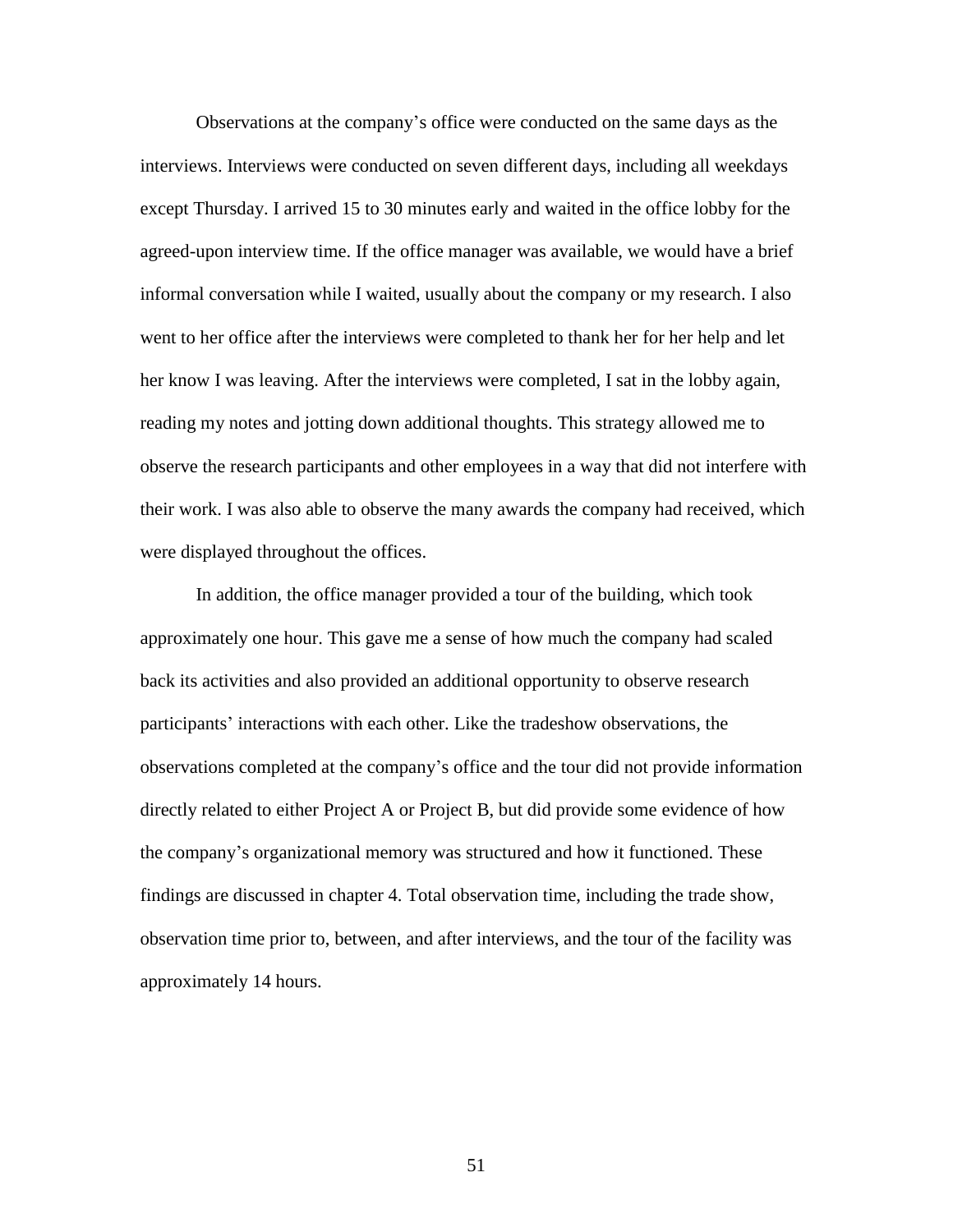#### **Methods for Data Analysis**

I used the "data analysis spiral" (p. 142) suggested by Creswell (1998) when analyzing the data collected through interviews, artifact analysis, and observation. Creswell's spiral contained five iterative steps: "data collection, data managing, reading and memoing, describing, classifying and interpreting, and representing and visualizing" (p. 143). In addition to the "data analysis spiral" (p. 142), Creswell offered specific data analysis approaches based on the chosen method of inquiry. For "single instance" (p. 154) case studies, Creswell advocated "direct interpretation" (p. 154), which is the dissection and interpretation of data to understand their meaning.

Once the data collection was complete, the research moved into the describing, classifying, and interpreting loop, or what Creswell (1998) referred to as "the heart of qualitative data analysis" (p. 144). Creswell recommended that the data analysis start with reading all of the collected material at least once, but preferably several times, before beginning any analysis. During each of these readings, I took notes to begin an initial sorting of the data. During this phase, the organization of the data began, first within broad themes and then with further classification based on the research questions. For example, data were coded as pertaining to either the structure or functions of organizational memory, or, in some cases, both. I also used my field notes to write descriptions of what was seen and learned during the data collection process.

During the data management phase, I organized the data based on the categories that had emerged during the readings. This was completed using ATLAS.ti qualitative analysis software. Once the transcribed interviews were loaded into ATLAS.ti, I began the coding process. Creswell (1998) cautioned against developing more than five or six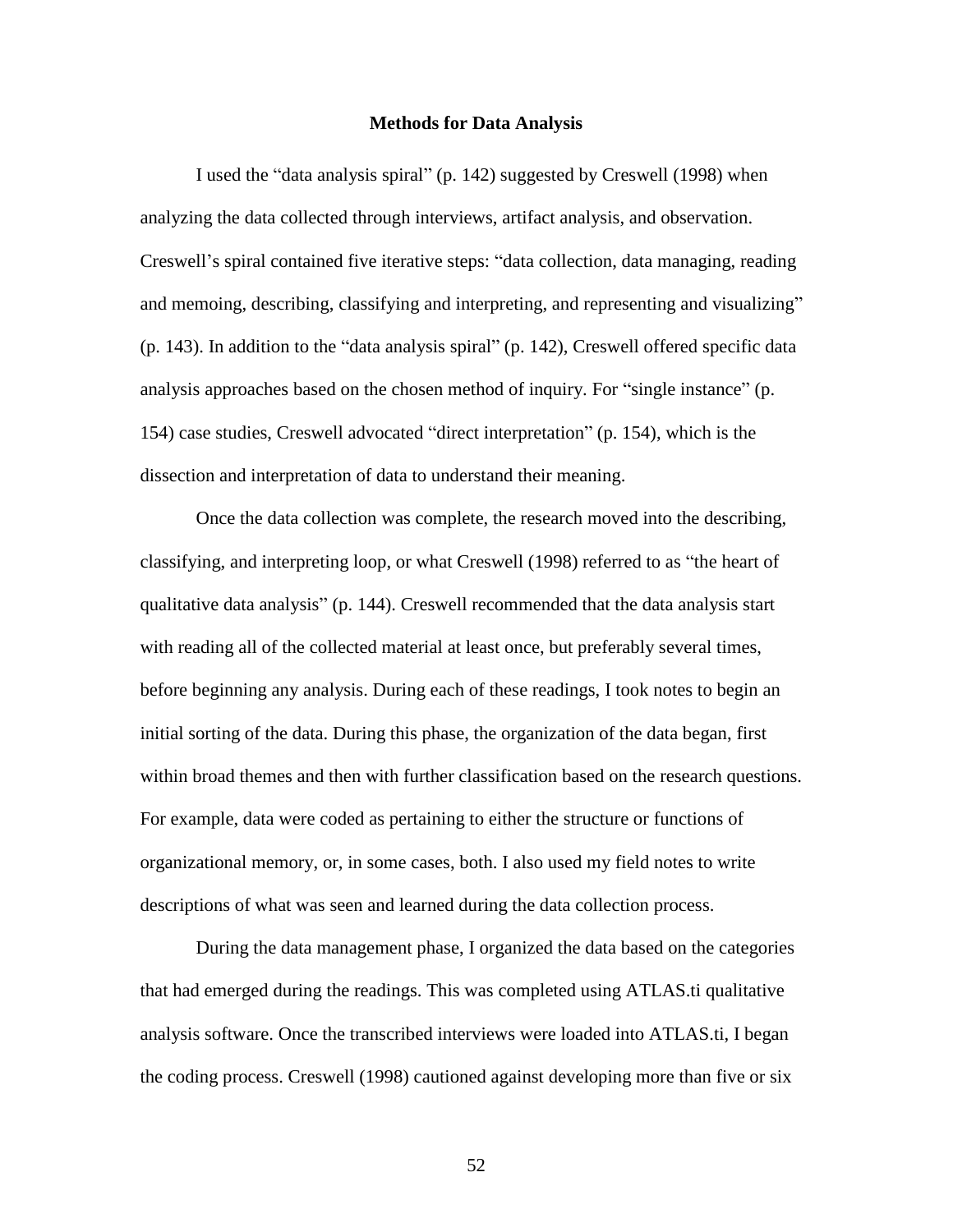themes when coding. He suggested that researchers develop themes that resemble a family tree, with the overarching five or six themes producing subthemes based on the classified data. With this in mind, I first coded each interview and my notes from the interviews using ATLAS.ti and then checked these codes against my preliminary pencil and paper coding of the same materials. The initial coding in ATLAS.ti resulted in 53 codes and was based on topics or themes that emerged repeatedly throughout the interviews. At this point, I was not trying to find answers to the research questions. I was looking for similarities, differences, and patterns in how the research participants answered the interview questions. I was also not trying to understand or interpret the interviews, but instead just coding within broad categories such as organizational memory's role in project development, organizational memory's role in company policies and procedures, and organizational memory and technology, without specifically considering the research questions. Approaching the interview transcripts in this way allowed me to become comfortable with the information shared by each of the research participants during their interview and understand their unique perspectives on the organization.

An additional round of coding was completed, and the number of codes was increased to 63 later in the data analysis when I realized that I had not adequately captured information needed to answer some of the research questions. Codes were added that made it easier to identify Project A and Project B within the transcripts. I also added codes such as project development (instead of organizational memory's role in project development), which made it easier to identify sections of the interview where a topic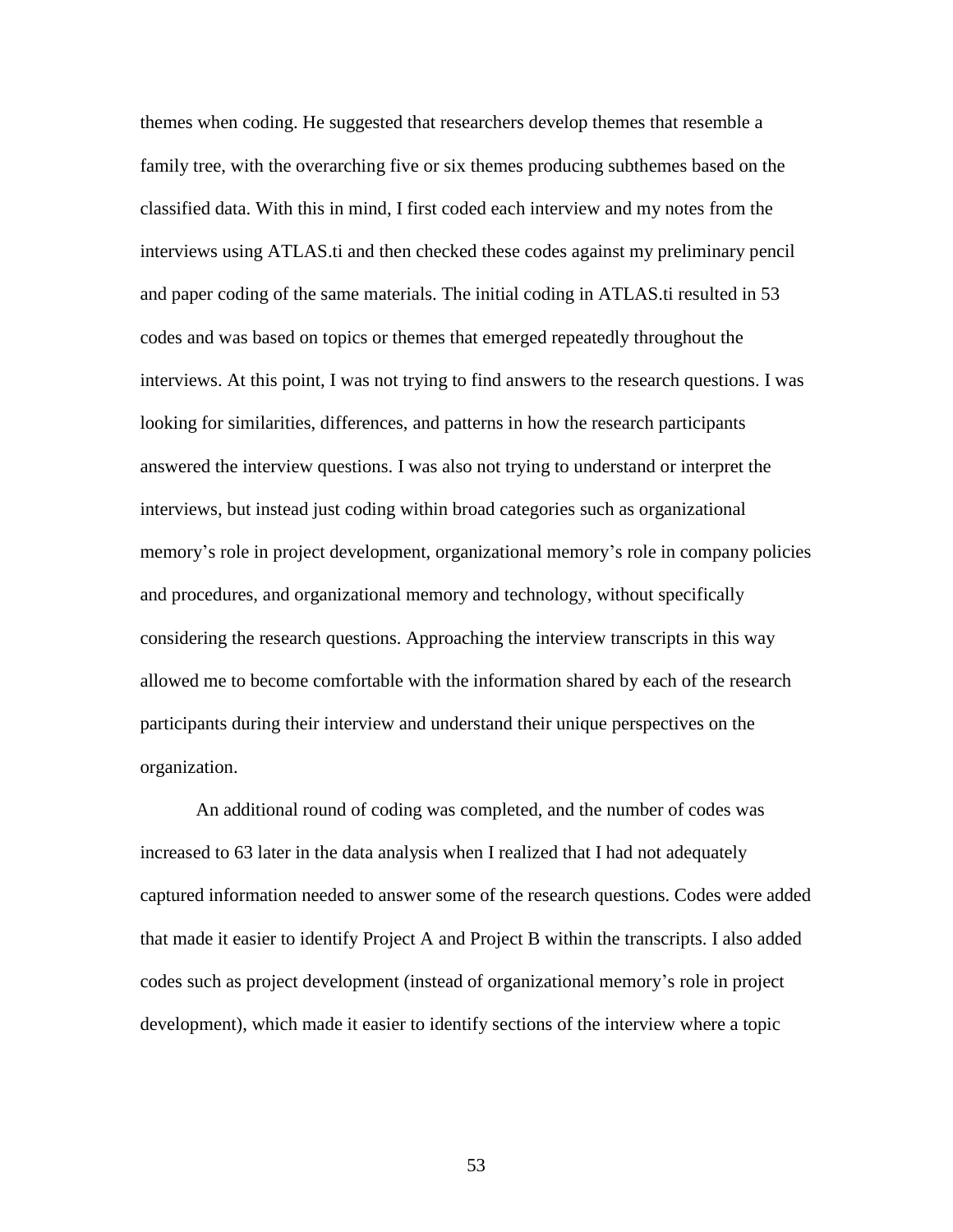was discussed without referencing organizational memory. A listing of codes appears in Appendix B.

The documents were coded after the interviews and interview notes. Since most of them were promotional materials and none were related to either Project A or Project B, their usefulness in understanding the role of organizational memory in project development decision making was limited. The documents were useful in gaining an overall understanding of the organization, its history, and its reputation within its industry.

The final data analysis phase, representing and visualizing, involves presenting the results of the research (Creswell, 1998). Creswell recommended using diagrams and tables to give the reader the opportunity to gain a broad overview of the research before diving into the body of the work. Where possible, I heeded Creswell's advice and provided tables to present data and findings. For example, chapter 4 includes tables that outlined how coworkers were a source of project development information and how organizational memory both helped and hindered organizational members when making project development decisions. The results of the data analysis are presented in chapter 4.

# **Trustworthiness and Validity**

Lincoln and Guba (1985) were blunt in describing the perception of some nonqualitative researchers about "naturalistic inquiry" (p. 288): "To suggest that persons engage in naturalistic inquiry because it is so much easier and less rigorous than conventional inquiry is to betray ignorance of what is actually involved" (p. 288). To combat this erroneous perception about the lack of rigor in qualitative research, Lincoln and Guba (1985) suggested four areas that each qualitative researcher and reader should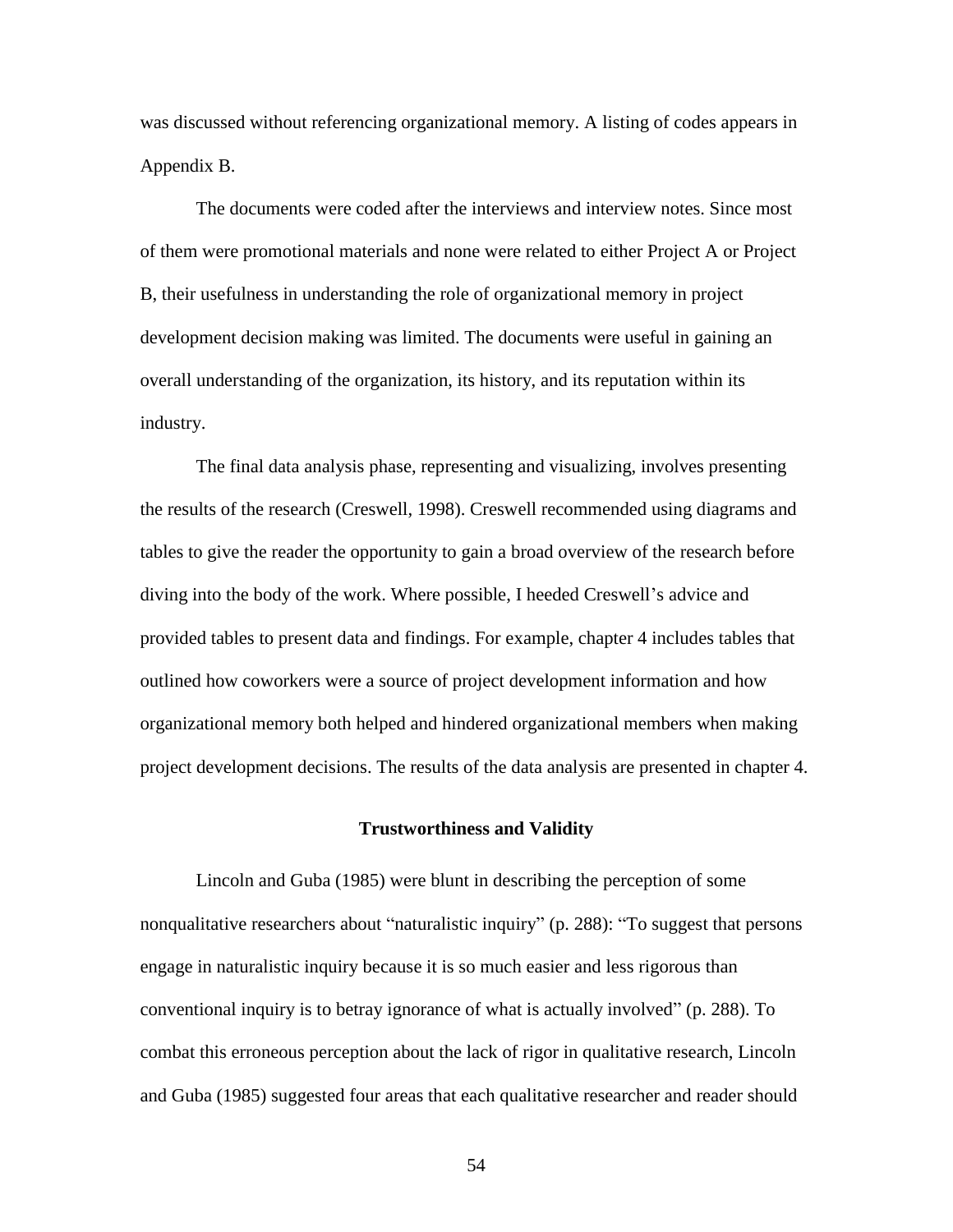consider when judging the merits of a particular study, in an effort to answer the question: "How can an inquirer persuade his or her audiences (including self) that the findings of an inquiry are worth paying attention to, worth taking account of?" (p. 290). These four areas were as follows:

- 1. The "truth value," or internal validity of the research
- 2. The extent to which the research might be applied to other research situations
- 3. Consistency, or the ability to replicate the research
- 4. Neutrality or objectivity, or the extent to which the research was free of researcher bias

One step used to add to the internal validity of the study was member checks. Copies of the transcripts were delivered to the office manager in a sealed envelope with the research participant's name written on the front. The office manager confirmed that she distributed the transcripts to the research participants. I did not receive any feedback on the interview transcripts (including acknowledgment of receipt), from any of the research participants. Since I did not hear from any of the research participants following delivery of the transcripts, I cannot confirm with complete certainty that the participants received them, although I have no reason to doubt the veracity of the office manager.

In terms of applicability, Miles and Huberman (1994) suggested that the trustworthiness and applicability of qualitative research should be judged by its practical significance, or how useful the findings were to both practitioners and academics. The knowledge gained from this research has the potential to influence a large audience of small businesses that had not previously been considered in organizational memory research. My success in achieving the goal of applicability will be determined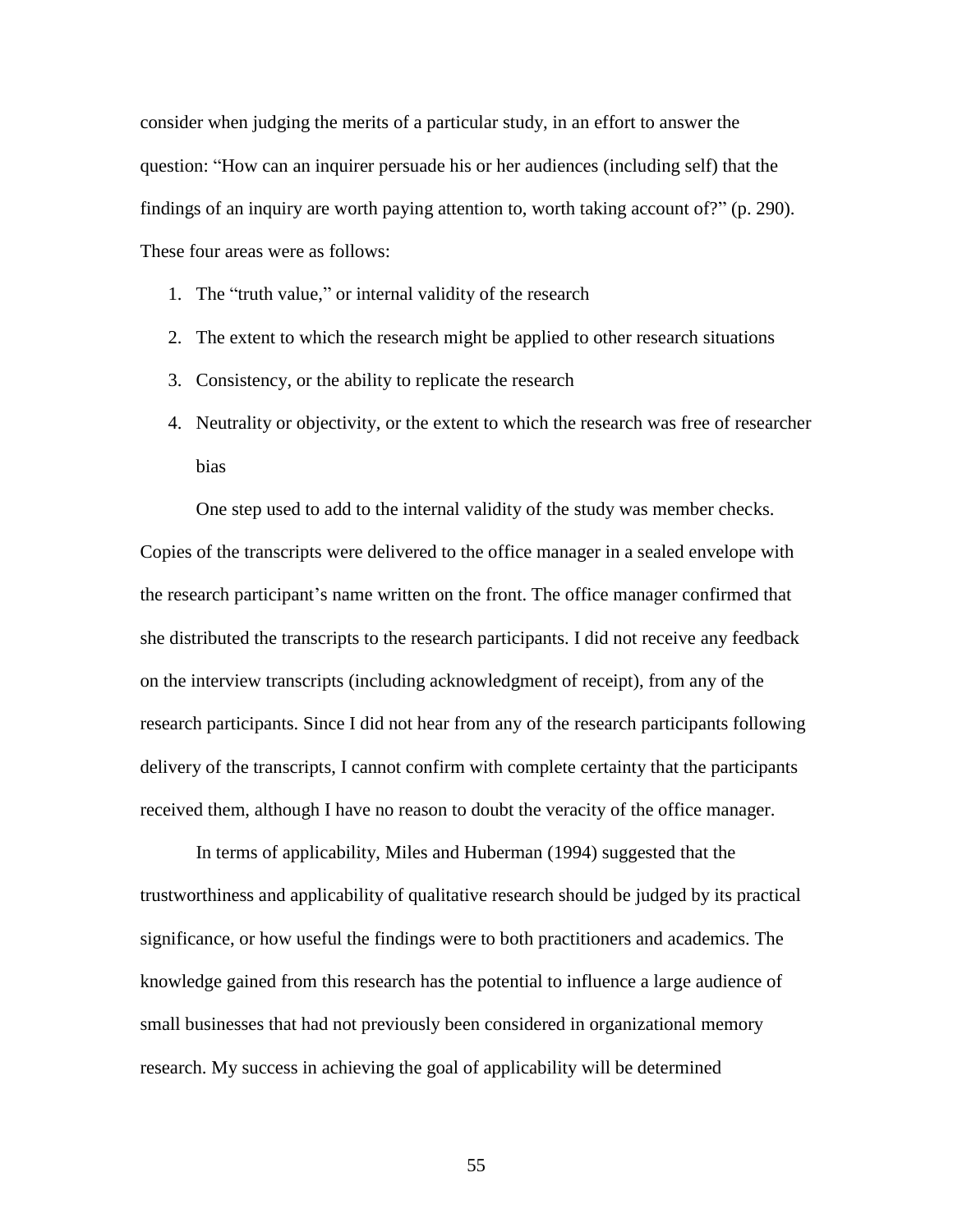retrospectively as the research participants and future consumers of this research judge its usefulness.

Consistency in this study was assessed through triangulation of data sources. Miles and Huberman (1994) compared triangulation to the preponderance of evidence gathered in police investigations. They also stressed that triangulation is not a simple process, an idea that became evident for me as I considered the triangulation of my data. For example, during the interviews, the participants repeatedly spoke about the respect the company has within its industry and the company's position as a leader in its industry. These statements were supported by the number of awards the company has received over the years and the recognition the company received during the trade show, when the founder was inducted into the industry hall of fame. At first this confirmation of the company's historic success did not appear to be directly related to the use of organizational memory in project development decision making. However, once I learned the story of how the company became aware of and was asked to bid on Project A and why the company chose to pilot Project B, the connection to the research questions was obvious and the triangulation of this part of the data was complete.

In terms of neutrality, Miles and Huberman (1994) acknowledged that it is not possible for research to be completely free of researcher bias, but stated that the research should reflect what was researched as it was told or revealed to the researcher, not as the researcher wished it to be. When trying to uncover researcher bias, readers should look for research methods consistent with the research topic, an ability to follow the research through to a logical conclusion, conclusions consistent with the data presented, an acknowledgment of potential researcher bias, consideration of alternative conclusions,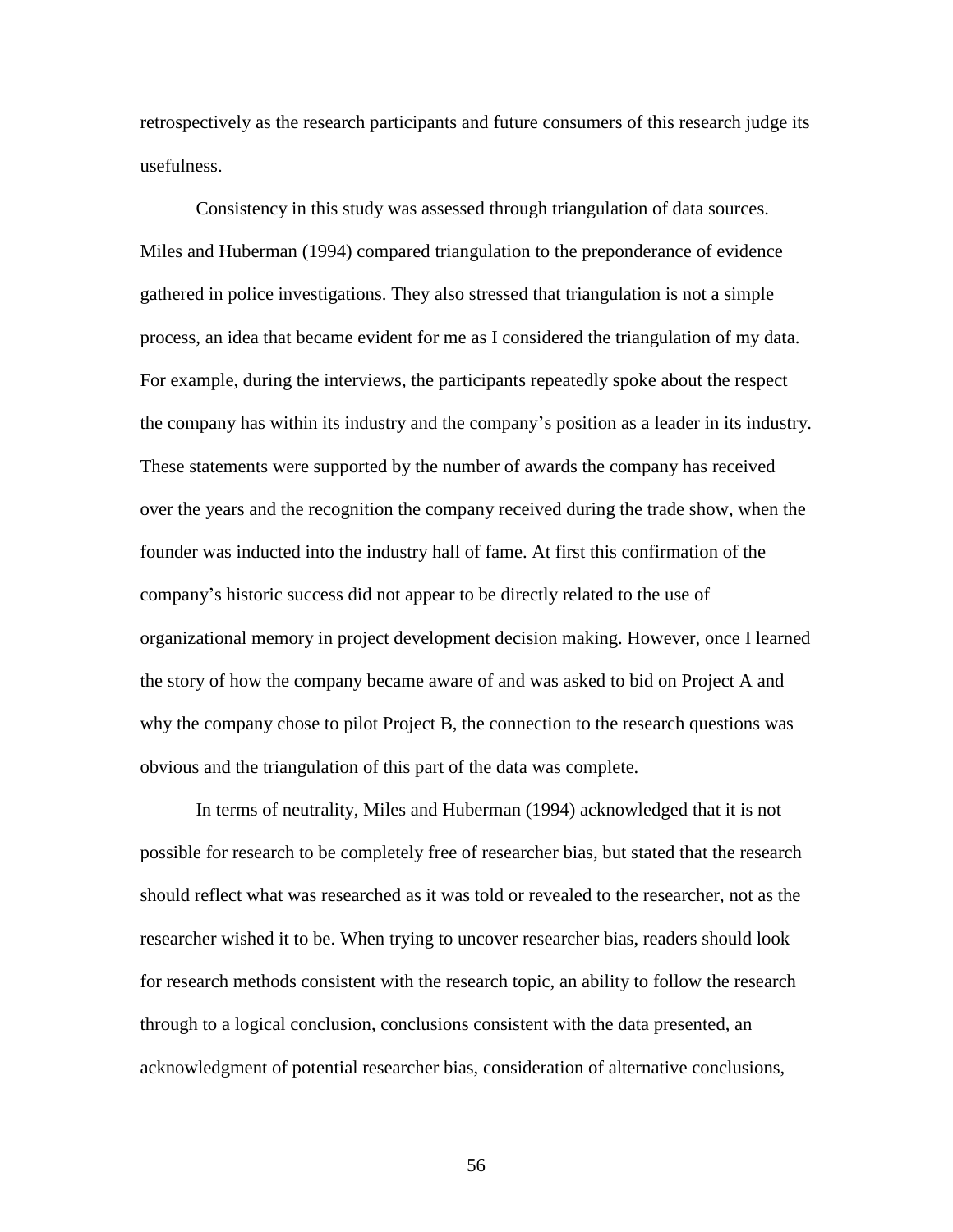and an ability for readers to reconstruct the research, if they so desired (Miles & Huberman, 1994). Although I was not aware of any biases, I made a very deliberate effort to report the research methods in a transparent manner that would allow another researcher to replicate this work.

# **Ethical Concerns**

This research received exempt approval from the George Washington University Institutional Review Board. Each research participant received an informed consent form (see Appendix C) prior to the start of the interview, and the form was reviewed with the participant. The form did not require a signature. All data collected during the research, including all interview transcripts, were kept confidential, and all personally identifiable information was eliminated. In addition, the research was conducted in a way that respected the humanity and dignity of each research participant. The planned research did not involve any physical or emotional threats to the participants.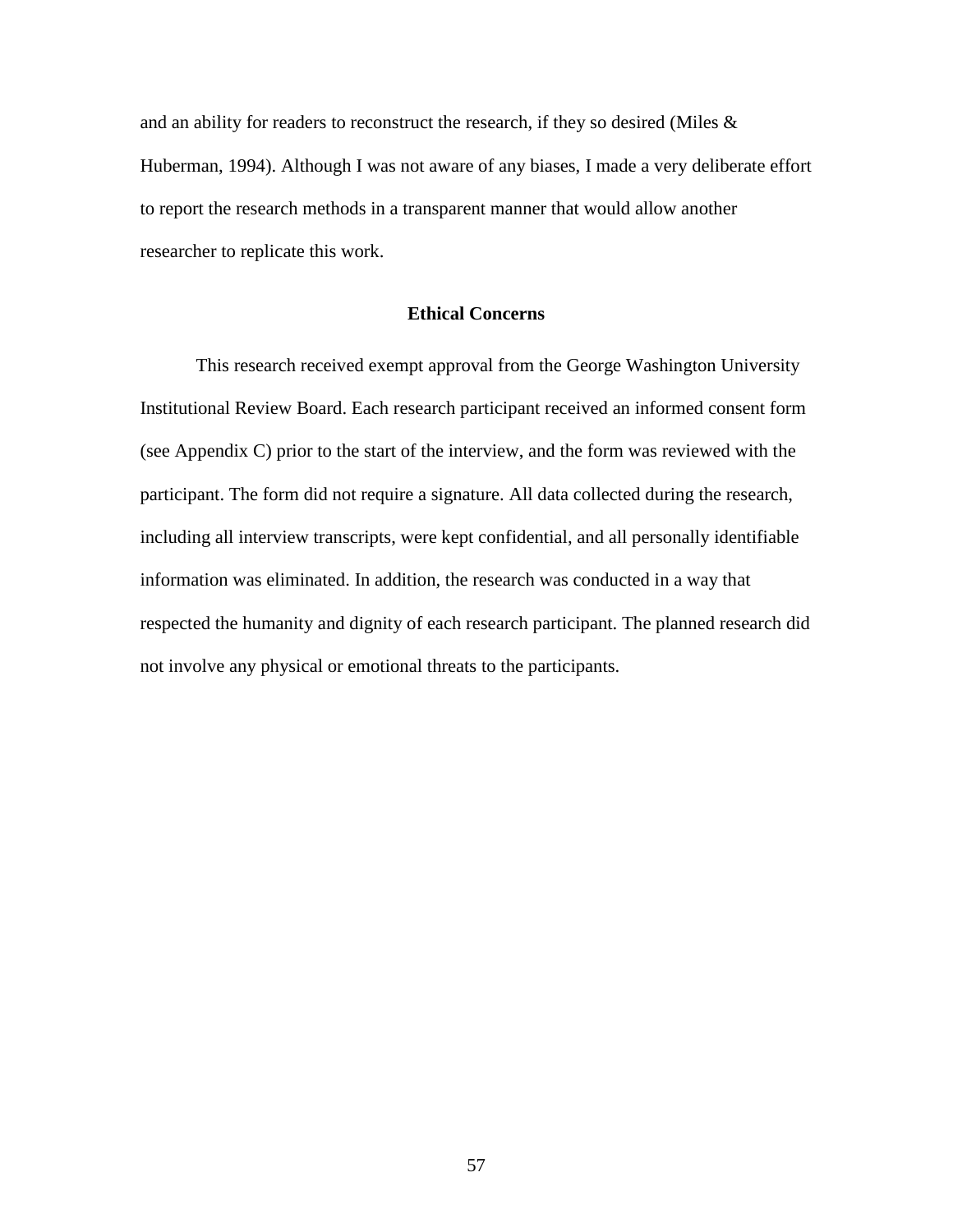#### **CHAPTER 4:**

### **FINDINGS**

This chapter presents the findings of this research. The first section is an overview and introduction to the chapter, including a brief review of the purpose of the research and the conceptual framework, followed by a list of the research questions. A narrative of Projects A and B then follows; this information serves as both the baseline and a form of evidence in discussing their organizational memory structure, processes, and functions. In line with the four research questions, the findings related to the company in the case study are presented in four sections:

- The structure of organizational memory
- Processes for the storage and retrieval of organizational memory during project development decision making
- The functions of organizational memory in project development decision making

• The relationship between organizational memory structure and functions Findings are discussed within the context of Project A, Project B, and other projects.

The terms *organizational information* and *organizational knowledge* are used throughout the chapter. Organizational information is defined as a commodity, or "flow of messages" (Nonaka, 1994, p. 15), that may or may not become knowledge if organizational members use the information. Organizational knowledge is defined as the result of continuous individual knowledge sharing (Nonaka, 1994). Nonaka (1994) defined knowledge as a "justified true belief" (p. 15) and described the creation of organizational knowledge as beginning on the individual level with the "mobilizing" (p. 16) of tacit knowledge and formal transmission of explicit or codified knowledge. The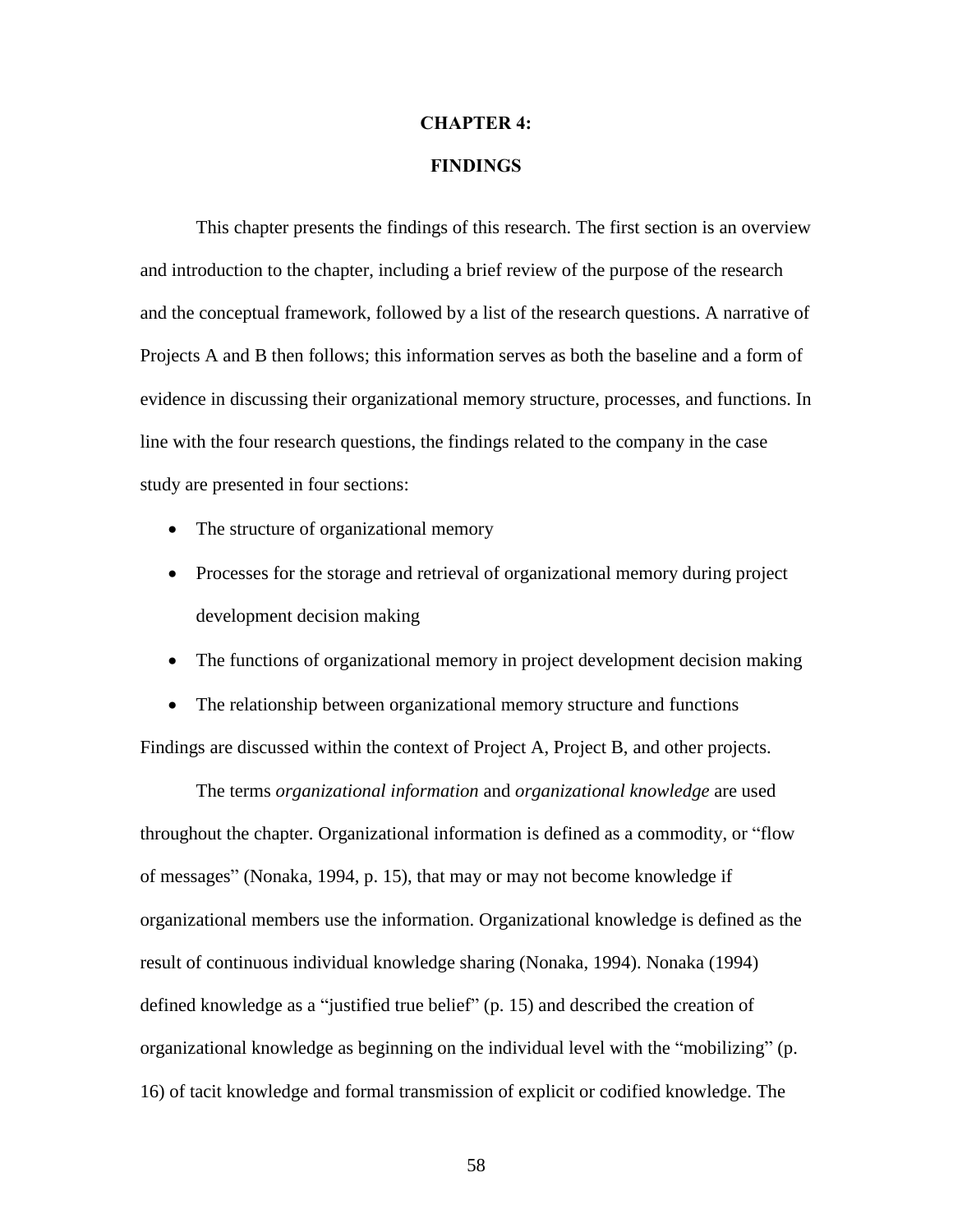shared knowledge allows individuals to develop "common perspectives" (p. 24) and builds trust within the group. The organization's role is to manage the ongoing process of organizational knowledge creation to benefit both the "established organizational vision and the newly-created concept" (p. 27).

# **Brief Review of the Purpose of the Research and Conceptual Framework**

The purpose of this research was to gain an understanding of how the structure and functions of organizational memory and the relationship between structure and functions informed decision making in one small business, particularly when the organization was making project development decisions. Also considered was the role of technology in these processes.

The conceptual framework was based on the research of Walsh and Ungson (1991) and Olivera (1999, 2000). A more complete description of the conceptual framework can be found in chapter 1.

The study addressed four research questions:

1. What is the structure of organizational memory used by this organization to make decisions on project development matters?

—What role does technology play in the way organizational memory is used during decisions involving project development matters?

2. What are the processes the organization uses to store and retrieve the knowledge needed to make project development decisions?

—What is the role of technology in these processes?

3. What functions does organizational memory serve in helping the organization make project development decisions?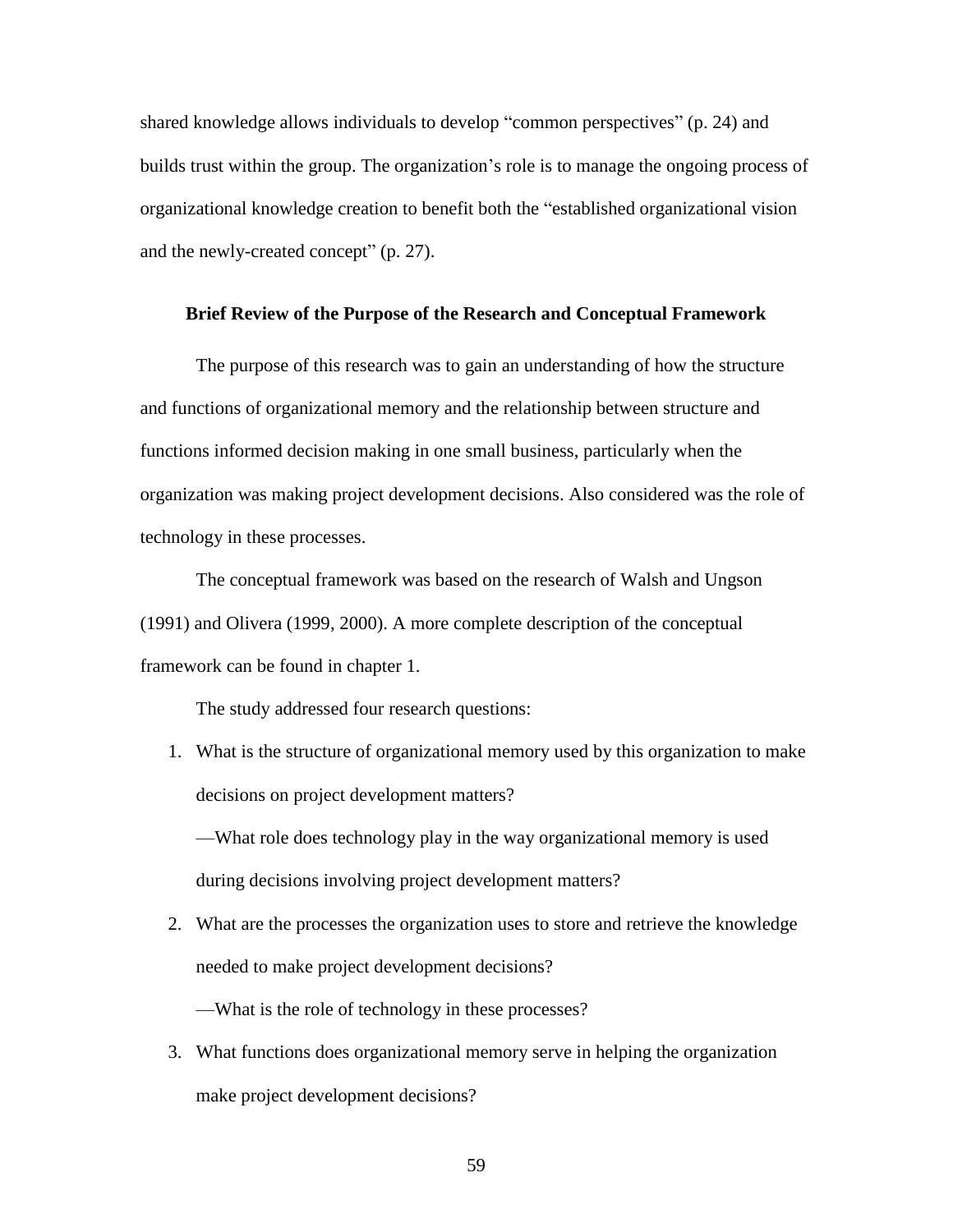4. What is the relationship between the structure and functions of the organizational memory used to make project development decisions in this organization?

#### **Narrative of Projects A and B**

# **Project A**

Project A was a long-term, statewide energy-consulting project for a state in the central United States. It involved energy consulting, program design, administrative support, "green" building training, and green building of energy-efficient single and multifamily homes throughout the state. During this project, the company was the sole energy-efficiency service provider for the state. This was the first time the company embarked on a project of this size and with this set of logistical issues.

The company first became aware of Project A through a referral from a business peer who did not do the type of work required for the project. Through its long association with the company, the referring organization knew that Project A was the type of project the company could complete successfully: "Actually one of our partners in New Jersey is . . . doing some work for them [the organization responsible for Project A], but does not do new construction, and I believe they . . . mentioned us to the client as a potential target for this, which was a nice referral to have had." The senior manager did not specify the exact source of the referral, noting only that it came from the business peer. The referring business knew the type of work, including new construction, that the company had completed successfully in the past, the company's reputation within its industry, and that the company had the capacity to complete Project A. The evidence of the capacity to complete the job was found in the company's successful record of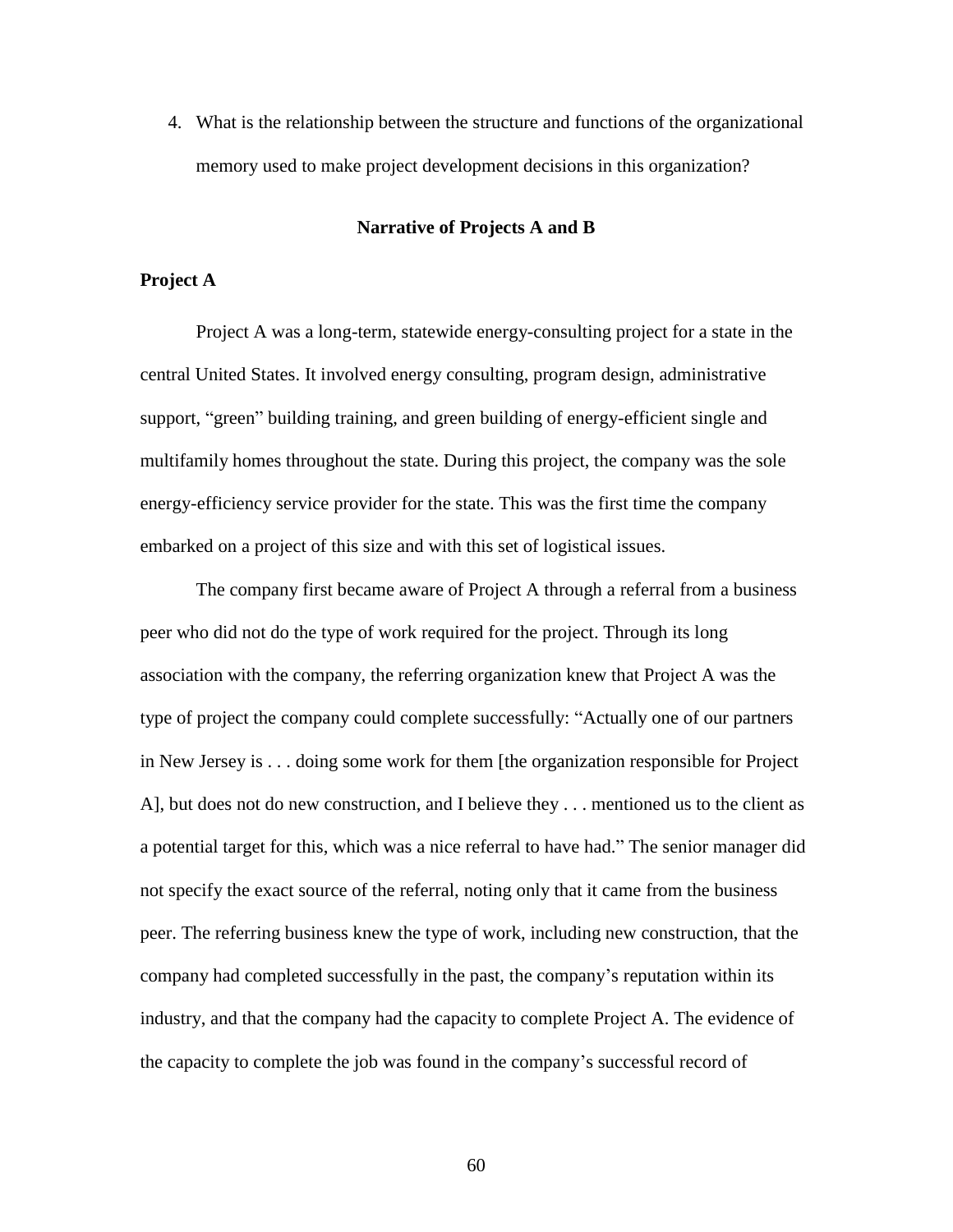accomplishment as one the key energy efficiency service providers for the state of New Jersey.

The same senior manager quoted in the previous paragraph realized that he had met the state project manager for Project A at a conference the previous year: "You know, generally with these things it's often a convergence of . . . if somebody hears about you from two or three different directions or meets you and so on." The senior manager's recollection of a previous meeting with one of the individuals responsible for managing Project A, in combination with the referral from a business peer, were two essential elements that led to the company bidding on Project A.

A different senior manager described how the senior management team worked together to decide to bid on a project and then described how the team decided to bid on Project A:

Now, on a more tactical level there are opportunities that come up. . . . I'll give you an example of one that we just exploited, . . . which was [Project A], that came up after our strategic planning session. However, during that strategic planning session, we did say we would be looking for, similar to what we do here in New Jersey, opportunities in other parts of the country. And one—well, several have come, but one in particular came up and was of interest. And our business development guy would then pull the senior team together to go over—you know, Is this worthwhile? What's the pros/cons? And we go through our—you know, a very similar process to what we do on the annual basis, I'll say, for a very specific project.

The strategic planning sessions were held at least once a year and provided an opportunity for senior managers to meet and discuss long-term business strategy without the pressures inherent in the day-to-day management of an organization. All of the senior managers interviewed for this research attended these meetings. The "business development guy" referred to in the quotation was the senior manager responsible for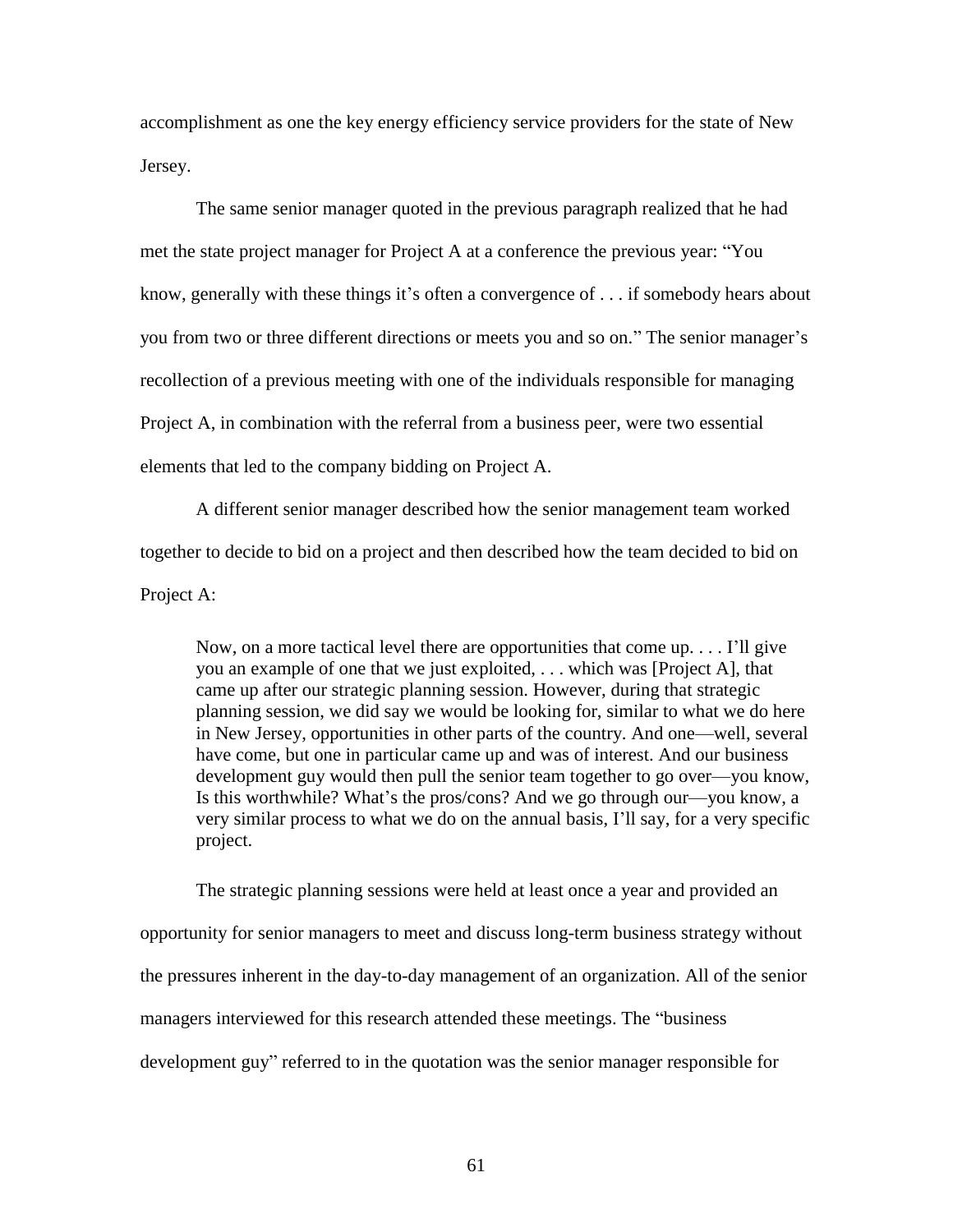bringing both Project A and Project B to fruition. His role in the company is discussed throughout this chapter.

The same senior manager quoted above described the conversation that all of the senior managers had when debating the merits of bidding on Project A:

Do we or don't we want to bid on it? What would this mean? Could we do it? You know, we're looking at [name of the state where Project A is located]: it's a remote operation. I really haven't done that before. The work looks similar. Are we really just being invited because they have somebody else involved there and we're just being brought in to—you know, bring credibility . . . to the program so they can do whatever they want to?

As noted in the quote, there was some concern that the invitation to submit a

response to the request for proposal (RFP) was merely a way to use the company's strong

reputation in its industry to enhance the importance of the project. A senior manager also

explained how the management team considered the financial aspects of Project A:

But even without it being formalized, we still need to talk about . . . How do these revenues flow? How do these expenses flow? What does this really mean, and do we have everything considered in this model? So in terms of the challenges, I think that's a bit of a challenge for the organization in the sense that, again, because it's small and because we have a lot of pretty smart people who know this industry, there's a lot of "this feels right," "this is the gut check," you know, "there's opportunity here," okay. Well, let's have a plan. Let's quantify that . . . because you know what, I don't want to be sitting here 3 years later and say: You know, it feels right, but we still haven't made any money, and in fact . . . we're not going to, and you know the whole idea of—yes, we're losing money on every job, but we'll make it up in volume.

Prior to the recession, the company's largest client was the state of New Jersey.

The company had participated in a program to promote and implement greater energy efficiency throughout the state since the state-sponsored program began in the mid-1990s. One of the reasons that the company decided to bid on Project A was that in many ways it was similar to the work done for the state of New Jersey and similar to a successfully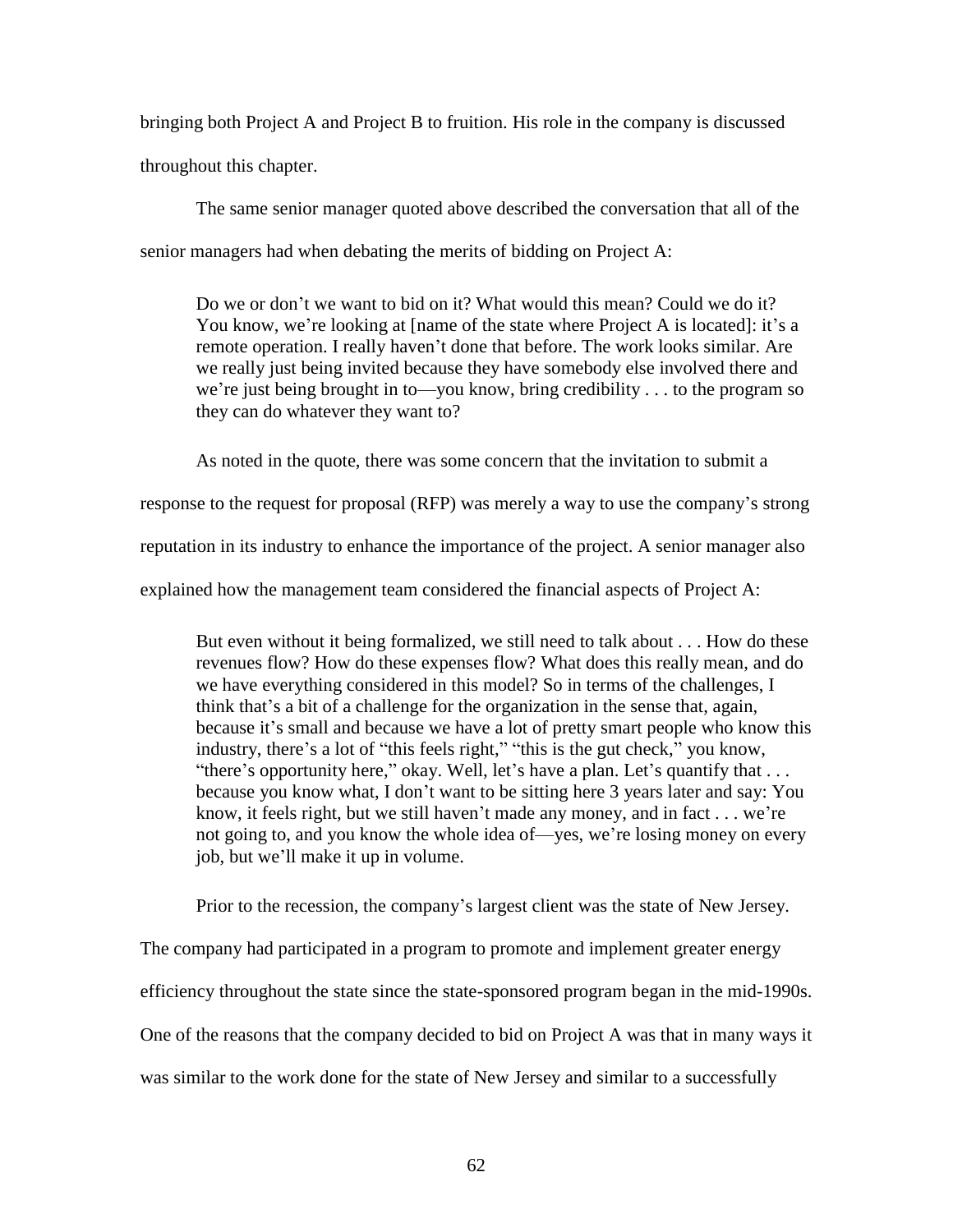completed previous project, but allowed the company to diversify outside of its historic business footprint. A senior manager described how the company applied what it had learned in New Jersey when making the decision to bid on Project A and when preparing the response to the RFP:

The idea of running a program for a utility or a state and administering it is a lot of what we do in New Jersey programs, so there were a lot of comparisons to be drawn. . . . Knowing what we do here in New Jersey, I think, allowed us to put together a very solid proposal, and I think one that ultimately got recognized by the fact because it's clear that we've done this before and we can probably handle it. . . . Obviously, the wild card was the geography and not really knowing the players down there. Whereas, in most of the areas we operate in, we know the landscape pretty well, so that was the speculative part, ... not necessarily what we would do. What we would do we were able to identify and qualitatively articulate pretty easily.

Submission of the response to the RFP was the beginning of the process of bidding on Project A. Once the RFP was accepted, the next step was the submission of a proposal by the company. Once the proposal was accepted, the process of bidding on Project A was complete. The proposal for Project A was followed by the contract and meeting one of the key provisions of the contract, which was the implementation plan. The implementation plan was a written description of exactly how the company would implement the requirements of the contract. The implementation plan was created primarily by one of the senior managers with some input from other organizational members.

At the time of the interviews, the company had just submitted its implementation plan. The next step was the enumeration of the development tasks, or the tasks the company must complete for the successful implementation of the project. The same senior manager responsible for bringing both Project A and Project B to fruition summarized the steps that led to the enumeration of the development tasks for Project A: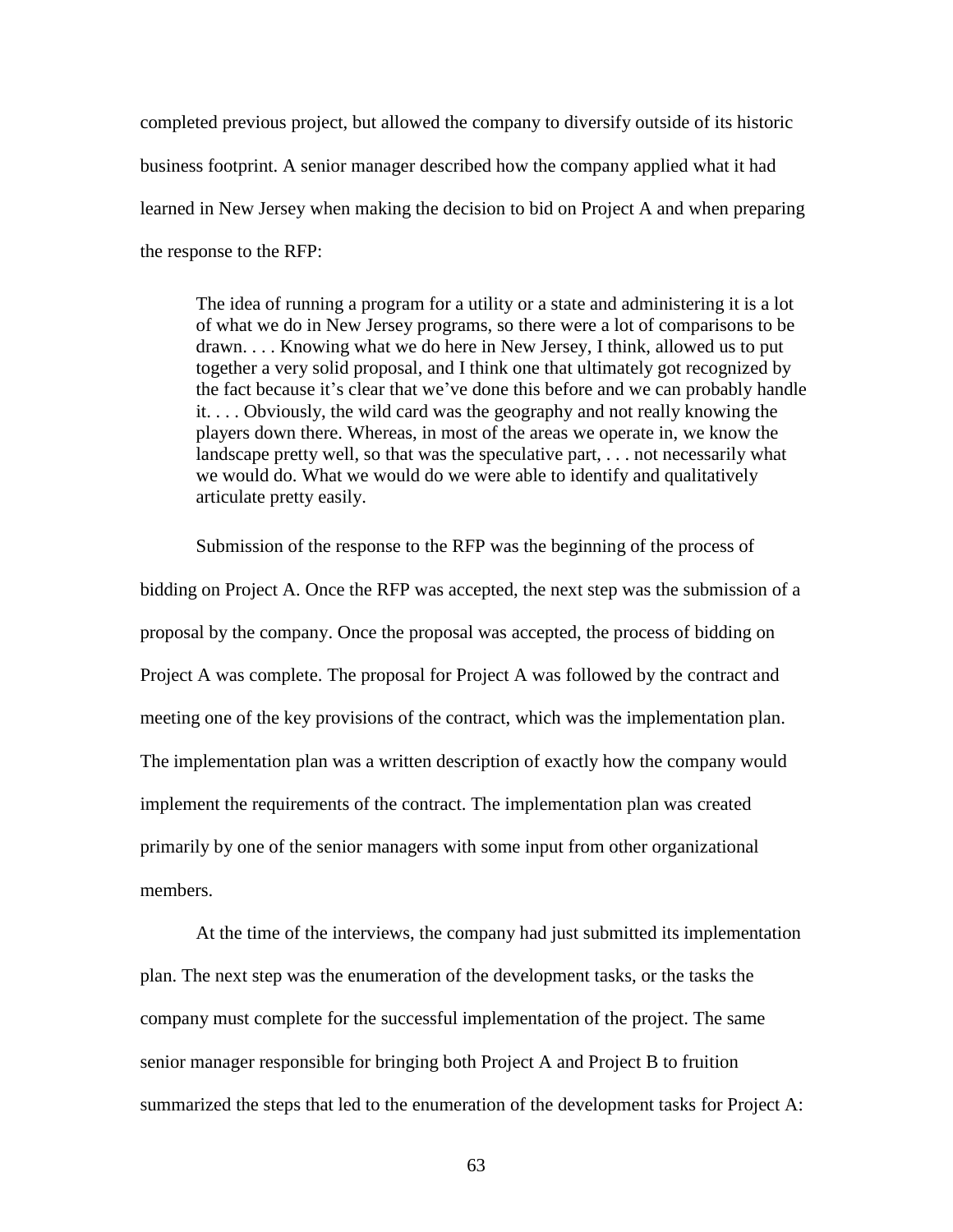RFP, proposal, contract . . . and then the implementation . . . plan. . . . The implementation plan went in, I guess, a week or so ago, and now we're starting to work on the tasks, the development tasks. . . . A lot of the implementation plan is not, "This is how we'll do it," but, you know, task one is to develop . . . this. So, for example, the first thing I just worked on and got completed was a protocol for expanding the program to include multifamily buildings and not just single-family buildings, which is all they had in the program.

Some of the development tasks were generated from client requirements, but most

were generated by the company and its need to quantify and codify what it needed to do

throughout the project to expand and enhance the project. The senior manager

responsible for creating the development tasks described the process the organization

would use to complete this part of the project:

Now some of the tasks are required or requested by the client and some of them we create for ourselves—most of them, actually, we create for ourselves. . . . It's just part of implementation. So part of implementation is: Okay. We have to define what information we need from the participants and then we have to create a form for them to fill out for them to give us that information. . . . Or we define the information and then we say: Okay. We're going to have them give this to us online. So then we need to say: Okay, what does that look like? . . . So that becomes kind of an internal task, right? The client doesn't necessarily care how we do it, but we need to have—we need to know how to do it.

Throughout the implementation phase of the project, those employees directly involved were expected to provide ongoing progress reports to both the management of the company and to the client. The development tasks described above formed the framework for these reports. However, at the time the data were collected, progress reporting on Project A was being tracked and stored in the computer of the senior manager responsible for Project A, not on a common drive that would result in storage in the company database. Also at the time the data were collected, many of the processes for how Project A would be run on a day-to-day basis had not yet been finalized.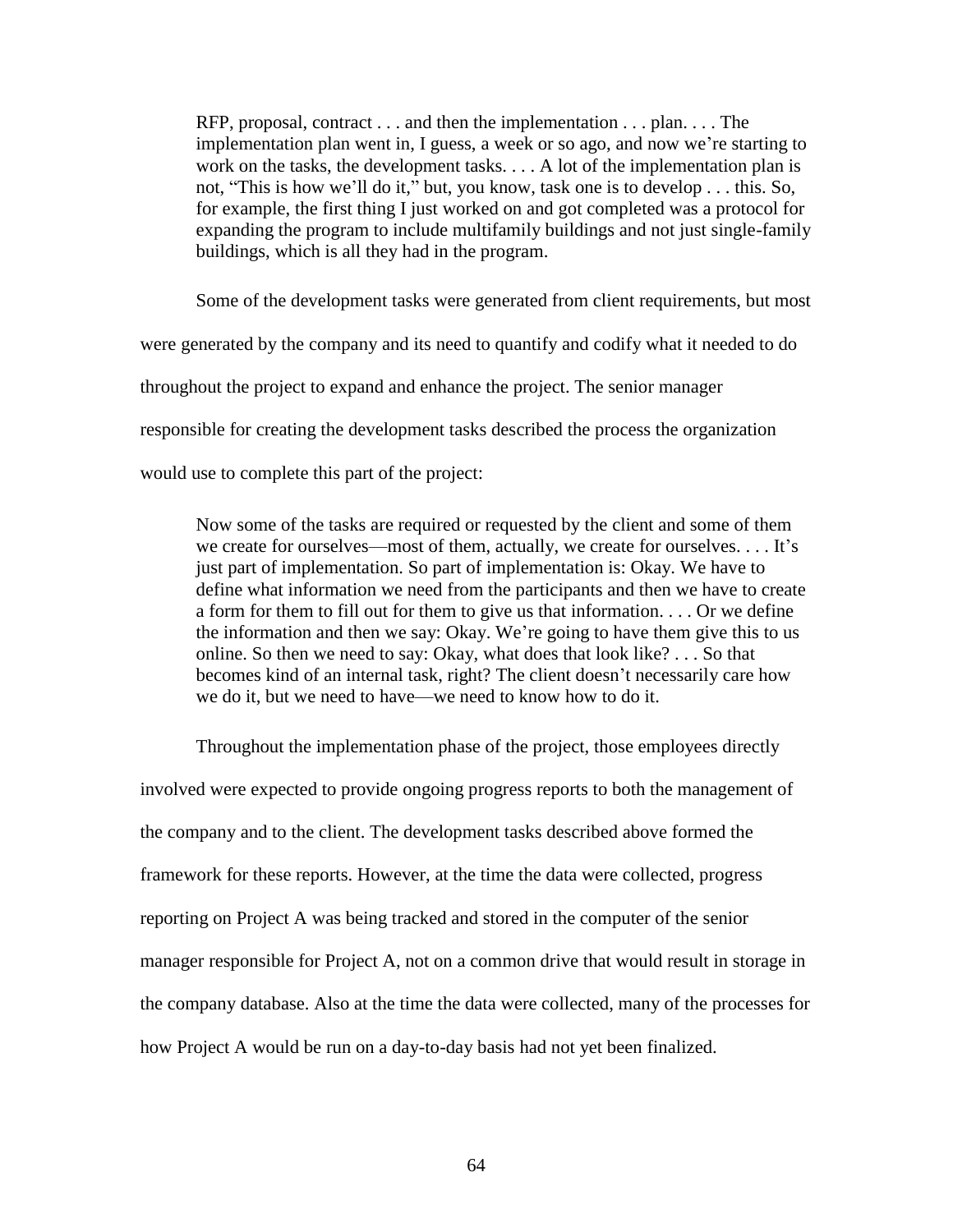However, the senior manager with primary responsibility for Project A noted that stored organizational knowledge from Project A might not be applied to future projects:

I do see, certainly for the start-up project for [Project A], absolutely I see getting summary reports out of there, but I want to make sure the summary reports are happening and that somebody is looking at them who will make a meaningful interpretation of what they're reading.

The company also planned to hire several employees to work on site at Project A to help avoid potential logistical issues caused by a company in New Jersey working on a project in the central part of the United States. The hiring for these positions had just started on site at Project A when the data were collected. The company expected to hire at least two employees, but could adjust this number if needed:

We'll have a staff there . . . we're hiring right now . . . initially two full-timers, but they're [the state managers of Project A] already talking to us about other things we can do for them so I could see us hopefully expanding that pretty quickly.

# **Project B**

The process of getting to the pilot phase of Project B took approximately 3 years. In 2007, as the economy was moving into a recession, the same senior manager responsible for identifying Project A began to consider new lines of business that might be profitable in difficult economic conditions. The first line of business he considered was green building and providing consulting services for those in the green building industry.

In Project B, the company worked directly with homeowners to provide an assessment of energy efficiency strengths and weaknesses in their home, with the goal of making the home as energy efficient as possible. If the homeowner chose to move forward with the recommendations in the report, the company recommended contractors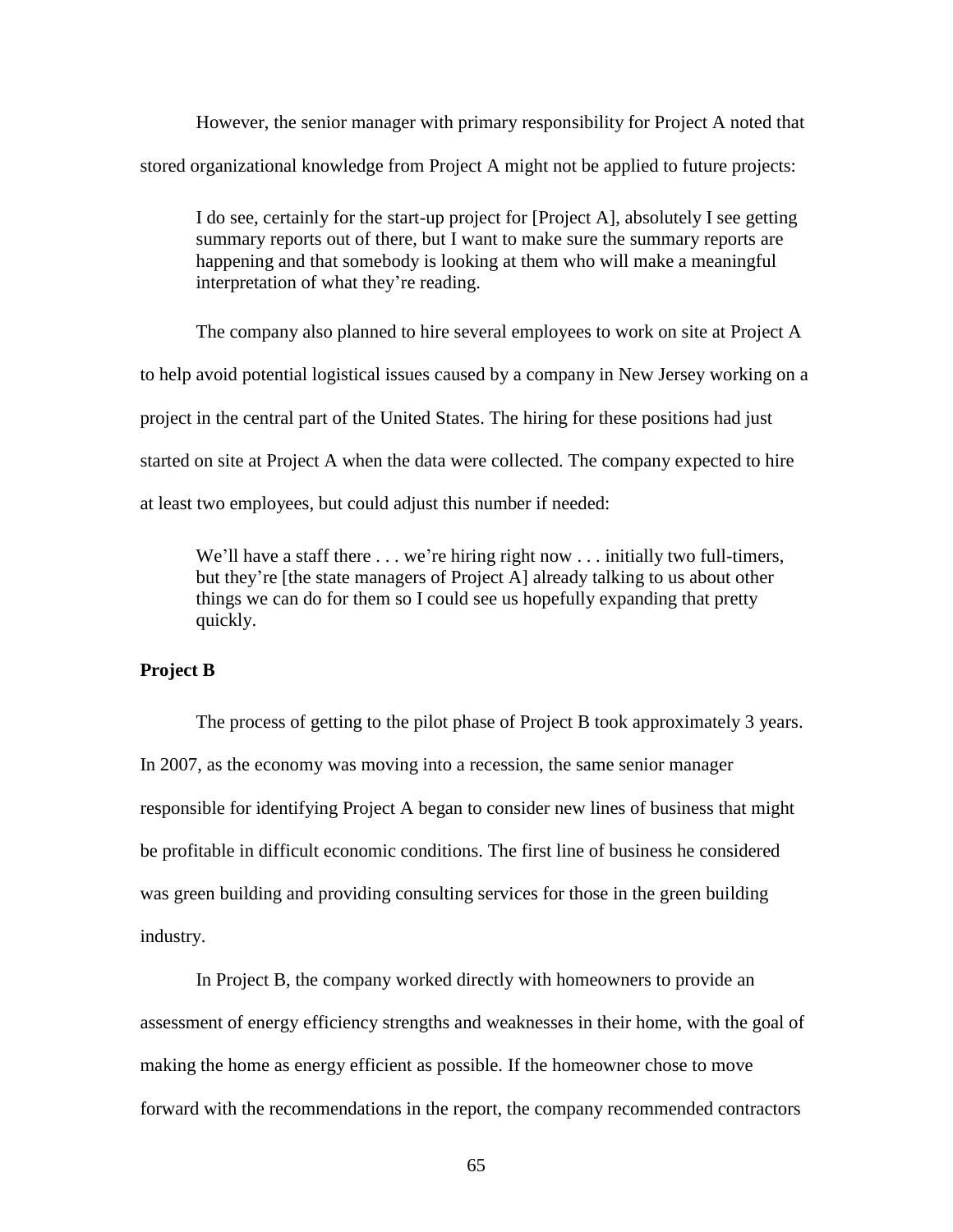who could complete the work. The company did not provide the contracting services directly. The success of this project hinged on consumer demand for this type of service and on the company's ability to work successfully with this new customer type. Unlike Project A, Project B did not require a bid but rather required extensive research and a decision to enter a new market.

Project B was very similar to a heavily subsidized program in the state of New Jersey to promote energy efficiency in new and existing residential and commercial properties. The company had participated in this program since its inception in the 1990s. Since the state was heavily invested in the program, it did not make economic sense for the company to try to compete with the state. Project B was piloted in a neighboring state and focused on existing owner-occupied residential properties.

During the extensive research that led to Project B, the managers who lived in the state where Project B was piloted shared their individual knowledge of the state's energy efficiency programs. In addition, one senior manager spent much of 2008 traveling to the state capitol every 2 weeks to get to know the decision makers for energy efficiency programs. During this time, he learned about the state's politics with respect to energy efficiency programs and also learned who the key players were in the legislative process. He made himself and the company known to the politicians who controlled the funding for the state's energy efficiency programs. The senior manager focused on learning how the state's political process worked, since funding for any homeowner incentives for Project B were controlled by the legislature:

Some of my role here is to keep track of what's going on. . . . There are a lot of developments in [the state where Project B was piloted] at the state level, so you know last year I was going out to [the state capitol] every 2 weeks and doing the rounds of the state senators and representatives, and I talk a lot with the [state's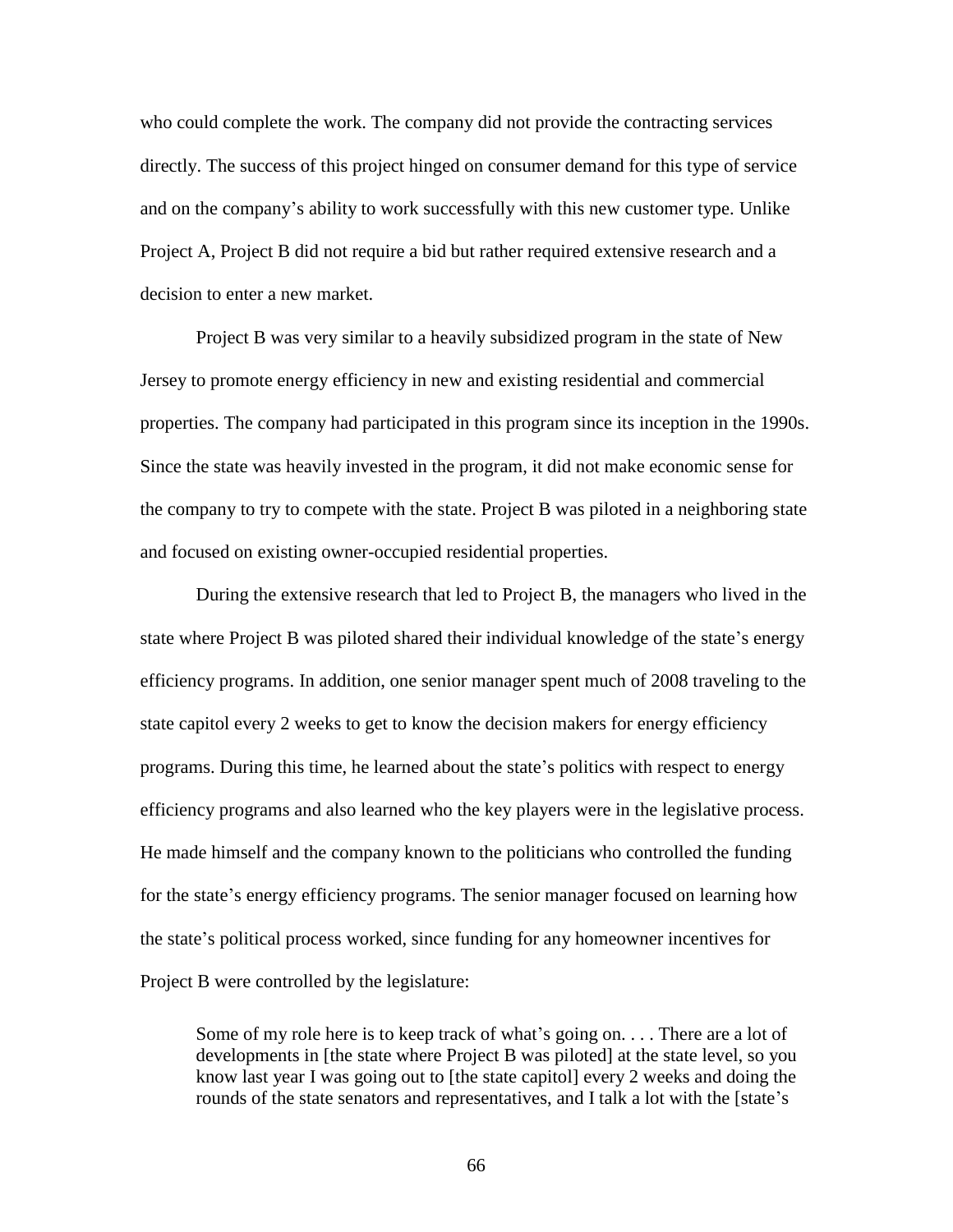secretary for the environment]. And I mean that's how you do it; you've got to be talking to the right people. . . . You've got to make a case. . . . So with the change in administration and with [name]—and I mean she was secretary of the environment of [the state where Project B was piloted]—they moved towards requiring the utilities to create programs, for example. They established the [financing program] and they'd been encouraging the state agencies to create programs for subsidized housing and so on—so, again, all of those things kind of coming together.

The financing program referred to in the previous quotation was a program to

offer low-interest financing for energy efficiency improvements in existing homes that

was available in the state where Project B was piloted. The senior manager described the

available incentive this way:

Between the program identity, which is [name of state program], and the financing, which is [name of financing program], we have something that we can kind of ride in terms of taking it out to customers.

The company was able to reach a point where it felt comfortable starting to pilot a

standalone energy efficiency program geared only for the consumer market:

You're going to get a few customers who are your kind of mission-driven, causedriven customers. In [the state where Project B was piloted] the fact that there's this low-interest financing, I suspect that actually most people will not take advantage of it, but the fact that it's there acts as a catalyst to generating interest, something that we can latch on to.

The pilot phase of Project B began shortly before data collection began. At the

time data were collected, the project was still in its pilot phase and the company had not

decided if it would be fully implemented:

We're defining the stages of the project, the pilot phase. We had some clear goals and . . . some milestones to meet, and we . . . sat down and we met and we discussed. . . : Did we meet these milestones? How did we do? Are we moving forward? Are we going to pull the plug, you know? So we're—I think we're doing a better job of actually making a conscious effort to discuss . . . the success and failure of [Project B].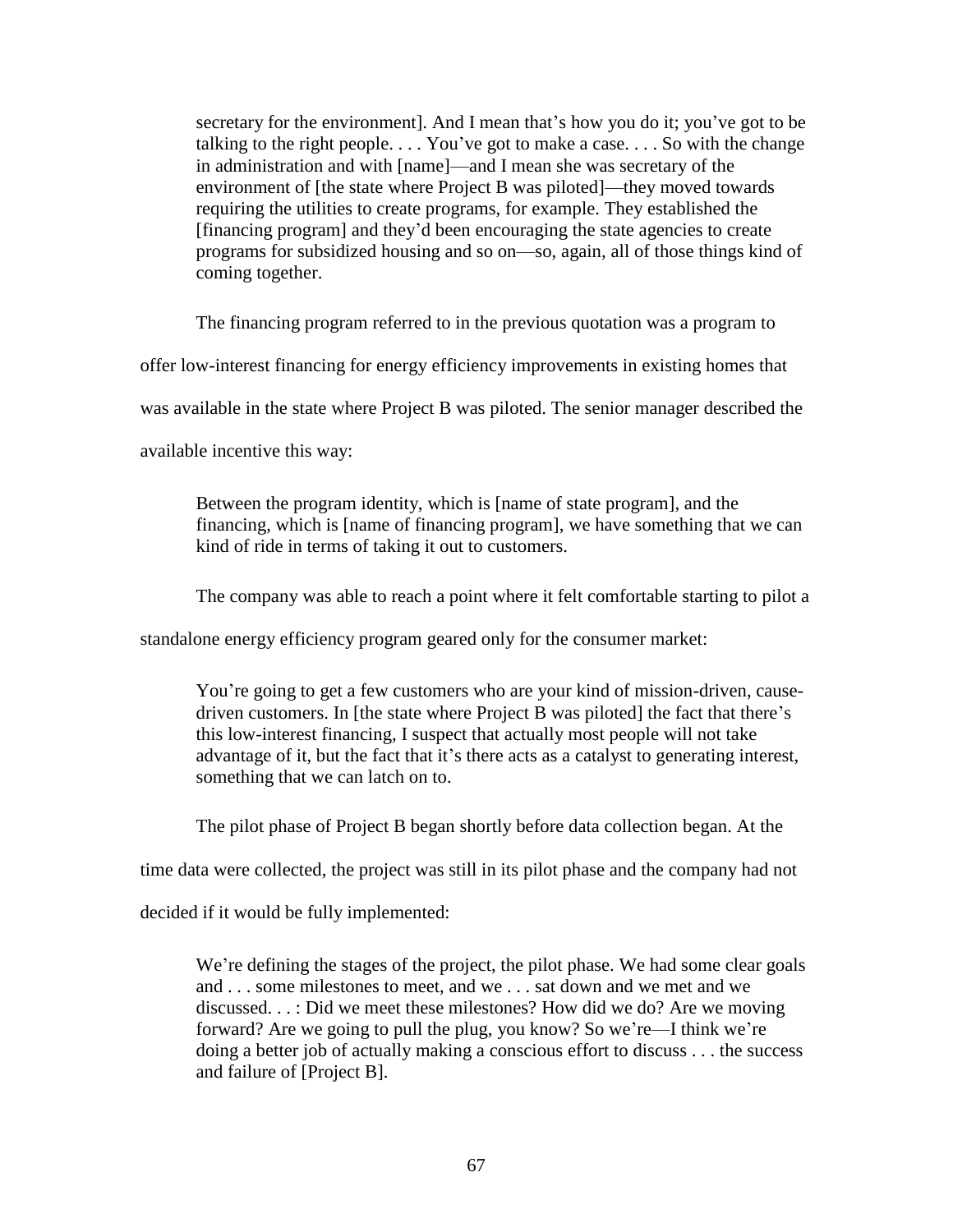The senior managers also discussed more macro-level issues that could influence the decision of whether or not to continue the pilot phase of Project B:

So when things are not so good, it forces you to kind of . . . look inward a bit at how . . . you function as a company and not necessarily rely on what you've always done. You know with [Project B], we're talking about working for . . . consumers, for homeowners, and we've always resisted doing that. . . . It was hard to kind of keep track of little jobs with a lot of different clients. . . . We found that . . . setting up and meeting expectations was a problem when you're working with individuals and getting paid was a problem. . . . What we found, in this development, . . . we've developed a process that allows us to move through small projects. We're still working on it.

This interviewee did not discuss how the company made the project

implementation decisions for Project B, but did provide a general overview of how the

senior management team made these decisions when considering a new type of project:

We do have some technical support, but we have limited resources. We can't go after everything, so we have to make our choices based on . . . what's the financial—which obviously takes a high, high precedent right now, but we do need to make sure that. . . it puts us heading in the right direction.

The management team had to think in new ways when making the decision to

pilot Project B. Project B required the company to use existing technology in ways that it

had previously not considered (e.g., client invoicing systems) and to use new technology

required for the success of the project (e.g., credit card processing machines).

# **The Structure of Organizational Memory**

The structure of the organizational memory used by this company to make decisions on project development matters had two main components: employees' interactions with each other and employees' interactions with technology. The stories of Project A and Project B also indicate a reliance on several of the organizational memory storage structures proposed by Walsh and Ungson (1991) (Table 4.1).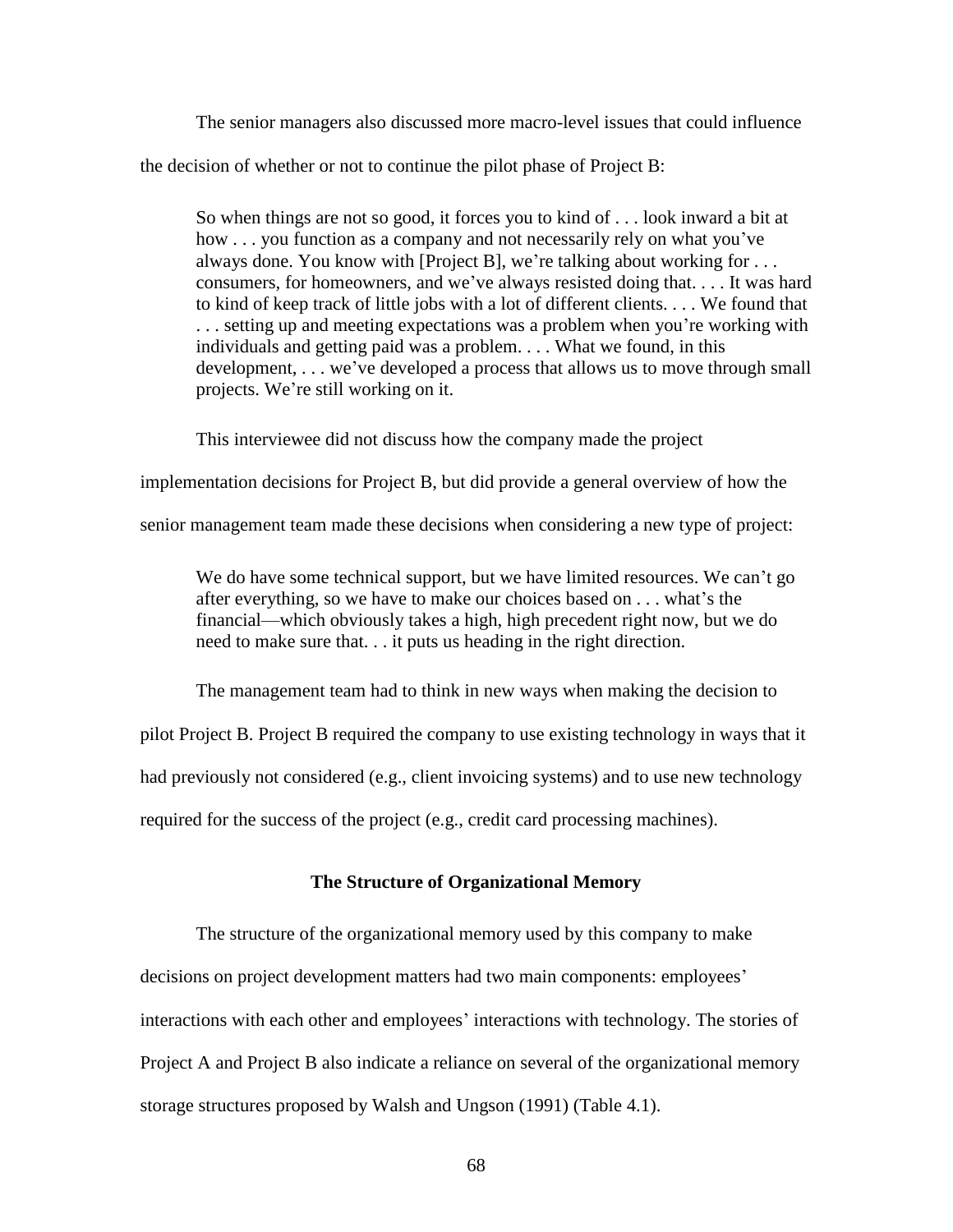Table 4.1 *Definitions of Storage Structures from Walsh and Ungson (1991)*

| <b>Storage Area</b>      | <b>Definition</b>                                                  |
|--------------------------|--------------------------------------------------------------------|
| Individuals              | Memory stored in an individual's memory that may be available to   |
|                          | the organization.                                                  |
| Culture                  | How organizational members perceive, think, and feel about the     |
|                          | organization and how these perceptions, thoughts, and feelings are |
|                          | transmitted throughout the organization.                           |
| Transformations          | The organization's rules, regulations, and standard operating      |
|                          | procedures.                                                        |
| <b>Structures</b>        | How organizational members behave in their individual social roles |
|                          | within the organization. Walsh and Ungson (1991) also referred to  |
|                          | this as the "formal and informal codifications" (p. 66) of         |
|                          | appropriate organizational behavior.                               |
| Ecology                  | The physical appearance and setting of the organization, which has |
|                          | a direct influence on the behavior of organizational members.      |
| <b>External archives</b> | The only structure outside the direct control of the organization, |
|                          | which contains memories about the organization that do not belong  |
|                          | to organizational members, such as memories of former employees,   |
|                          | customers, peers, and competitors.                                 |

This section begins with a discussion of the two technology-based organizational memory storage locations: the existing database system and the planned enterprise resource planning (ERP) system. An understanding of how the company currently captured organizational knowledge and its plans to change this process provide a foundation for understanding the structure and functions of the company's organizational memory. This section is followed by a description of the role the structure of organizational memory played in the decision to bid on Project A, pilot Project B, and implement both projects. The last part of the discussion of the structure of organizational memory describes the use of pointer and substantive information in making project development decisions. Substantive information was an actual answer to the question asked, while pointer information, as the name implies, pointed the questioner to someone who might have the information needed (Olivera, 1999, 2000).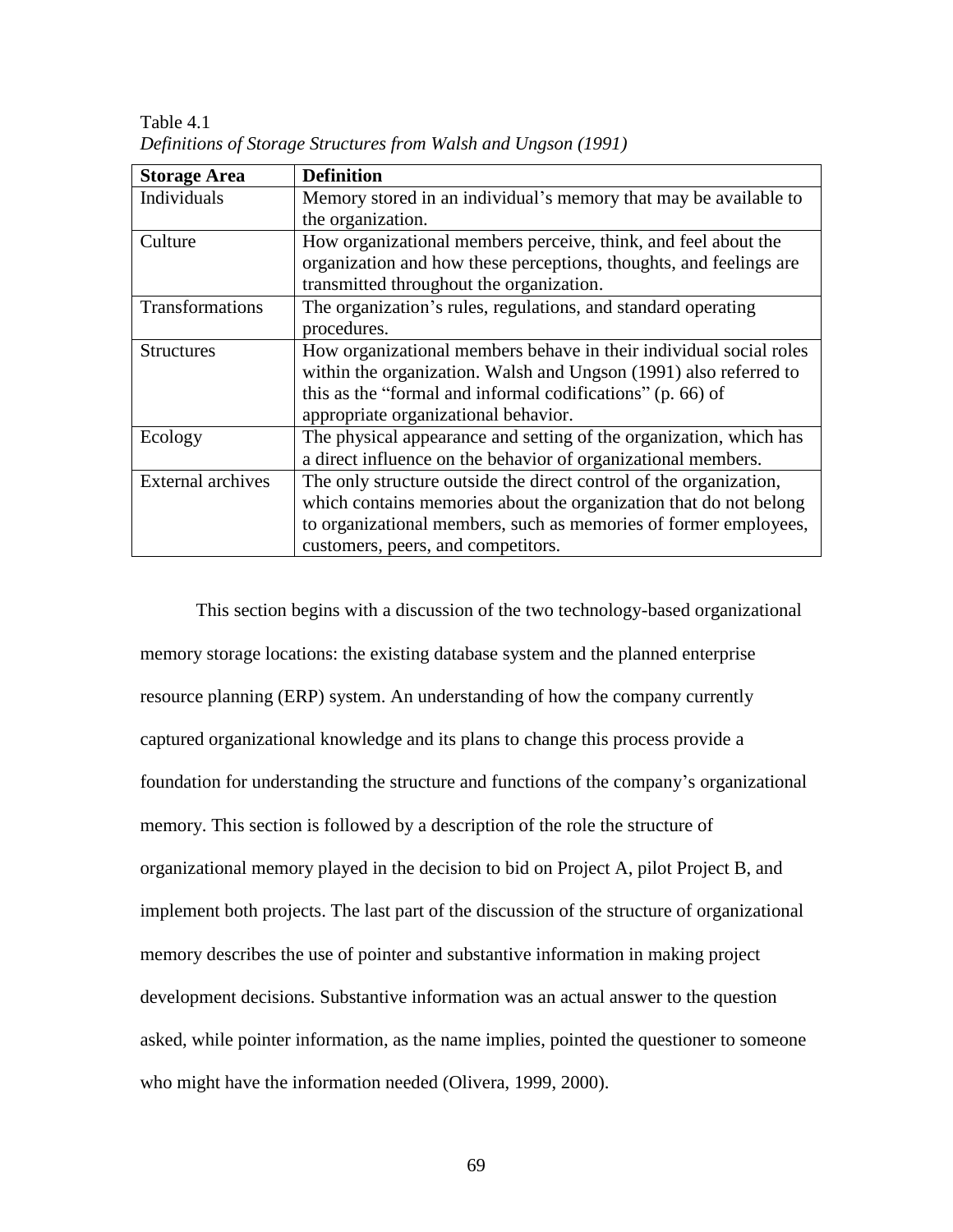# **The Existing Company Database System**

The database system was designed to act as a repository for organizational knowledge, which made it a component of the structure of organizational memory. To add organizational knowledge to the database system, employees saved what they wanted to add to common computer drives accessible to all organizational members. In this way, the saved organizational knowledge was available throughout the company. The existing database system received mixed reviews; some employees were consistent users, while others did not use it at all or used it to a very limited extent. When asked how useful the existing database system was, one heavy user stated:

It's where we store everything. It's important documents that you don't want to store on your own personal drive in case it crashes. . . . I want someplace where I can make sure that it's safe, keep it, so to speak. . . . I'm always talking with somebody about an existing proposal that's out on the street . . . or working on a new one, [and] that's where that information is stored.

Another user acknowledged the existing database system's shortcomings:

It doesn't . . . give you everything; it never will. . . . It would be great if you could capture every aspect, but it's impossible; . . . there would be so many questions. . . . To even create a database like that, what particulars would apply? . . . The company database doesn't help me with my [job]. I've set up my own database and so if you want to call that the company database for previous history. . . . I pull from that all the time. I've had to create spreadsheets in order to capture the history and . . . to do . . . a lot of the work.

She also expressed her hope that the planned ERP system would eliminate the

need for her to keep her own standalone, single-user system.

One of the senior managers responsible for project implementation stated that he

rarely used the existing database to find project-related knowledge: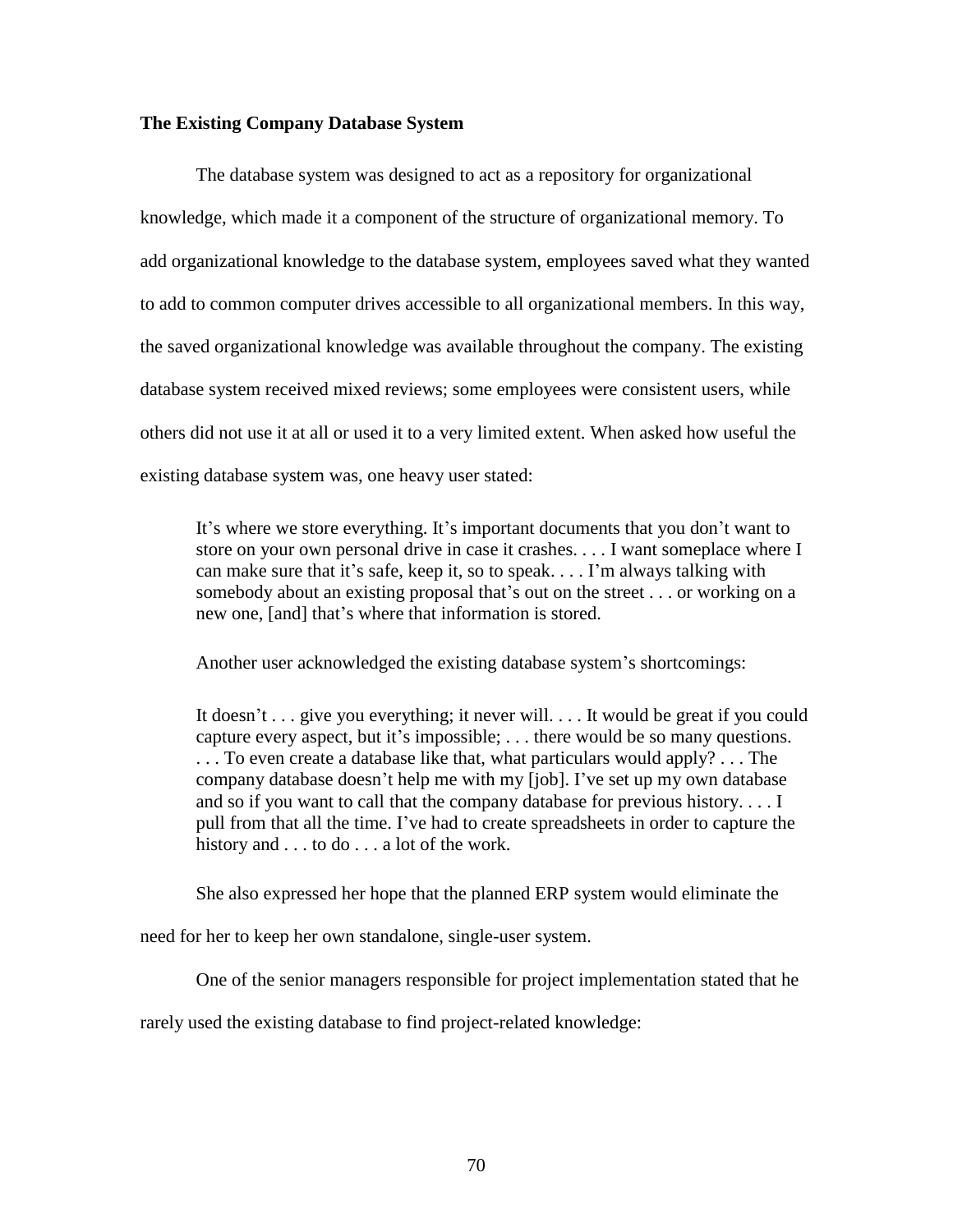We've had it, we've developed it, we spent quite a bit of money doing it. . . . I use it to track jobs and hours spent on jobs, but I tend not to go into it as a source of information about the project. . . . We should be using it for more.

The founder did not use the existing database, referring to it as a "good idea, bad execution." However, like several of the other research participants, his expectations for the utility of the new ERP system were high, as the company made its best effort to eliminate gaps in knowledge capture and codification.

# **The Planned Implementation of an ERP System**

The company planned to introduce an ERP system in late 2010. An ERP system is an integrated, comprehensive, large-scale, computer-based method for managing the many aspects of a business, such as accounting, human resources, purchasing, distribution, and project management (Kallinikos, 2004; Shebab, Sharp, Supramaniam, & Spedding, 2004). This system would provide an additional location to capture and store organizational knowledge and would eventually replace the existing company database system.

The primary task of one of the research participants was to develop and implement the new ERP system to capture all types of organizational knowledge, including organizational knowledge related to project development. The manager responsible for developing the ERP system described it as "a brand new enterprise resource planning system, which will incorporate every aspect of running the business." When asked what the new ERP system would do that the existing database did not, a senior manager explained:

Well, a number of things. One, it will track our projects much better than what we have now. We're very limited in how we can access the data in the system;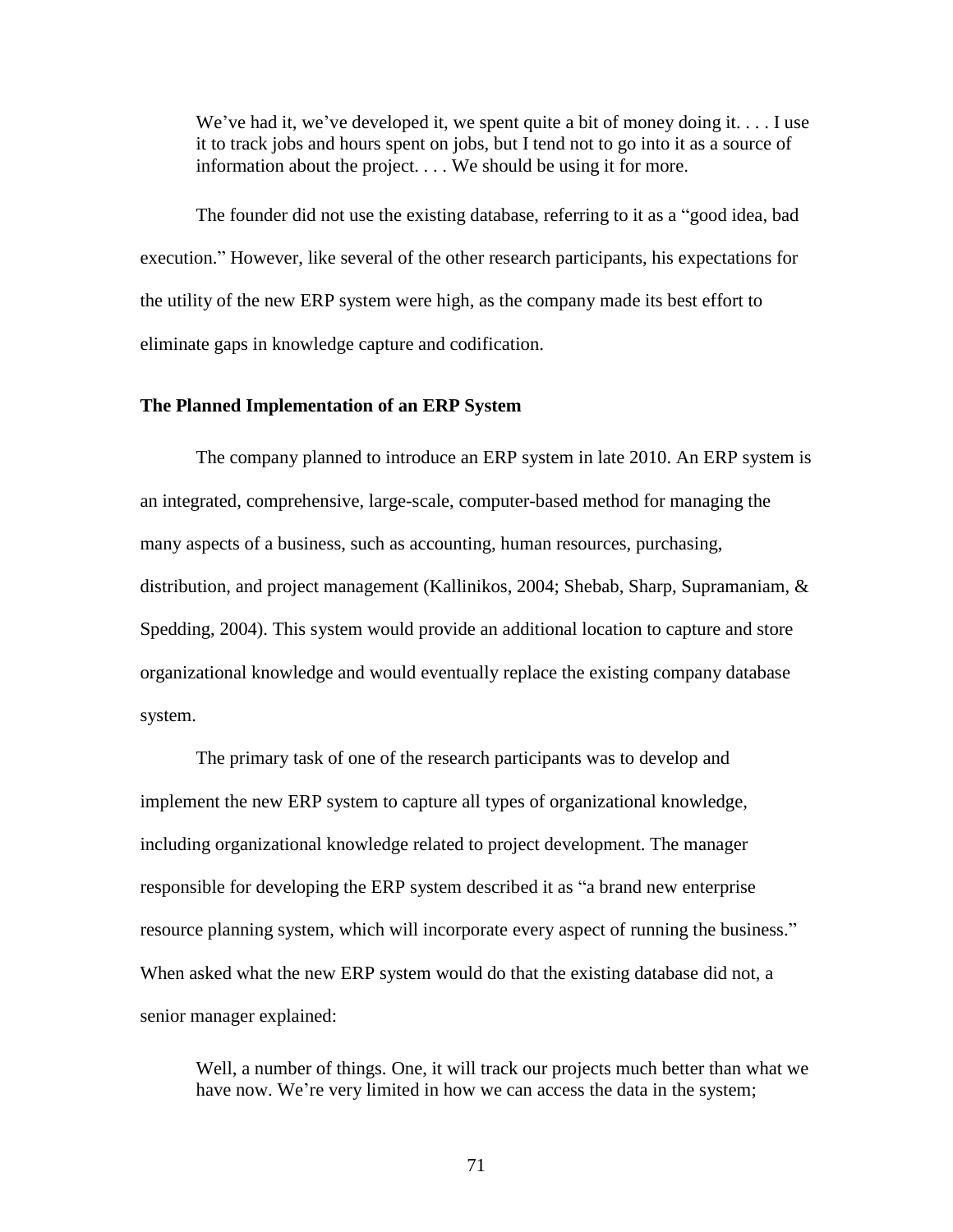everything is very hard-coded, so there's very little ability to pull out customized information or ad hoc information, so it will allow all of that. And the other part is it will be an enterprise-wide system, meaning it now links together other pieces, so it will link together the financial pieces, it will link together a HR [human resources] piece, it will have . . . a customer service piece, if you will, or sales piece. . . . Right now the management information system is really only used by a third of our workforce, . . . whereas the new system will be used by 100% of the workers.

There were no plans to integrate the company's project-related databases into the ERP system. The ERP would not have a module dedicated to project development, but would have the capacity to store project development knowledge. A senior manager, asked how the new ERP system would assist with project development, responded: "It's going to have a skeleton that people will be able to use, and it will allow us to have a lot more information about the status of any given project." He indicated that eventually there may be a project management shell, "but, I mean, we're biting off more—way too large a mouthful all the time."

The ERP system would provide the organization with the ability to retain larger amounts of project development knowledge in a centralized location and in a standardized format, but organizational members must still add the project development knowledge to the system. One of the expectations for the new system was that employees would be more proactive in entering real-time project development knowledge so that the knowledge would be available while a project was under way.

# **Project A: Structure**

In coming to know about the project, several structures of organizational memory were evident. First, interactions of people outside of the company with the company's external archives (Walsh & Ungson, 1991) led to the referral of the company to the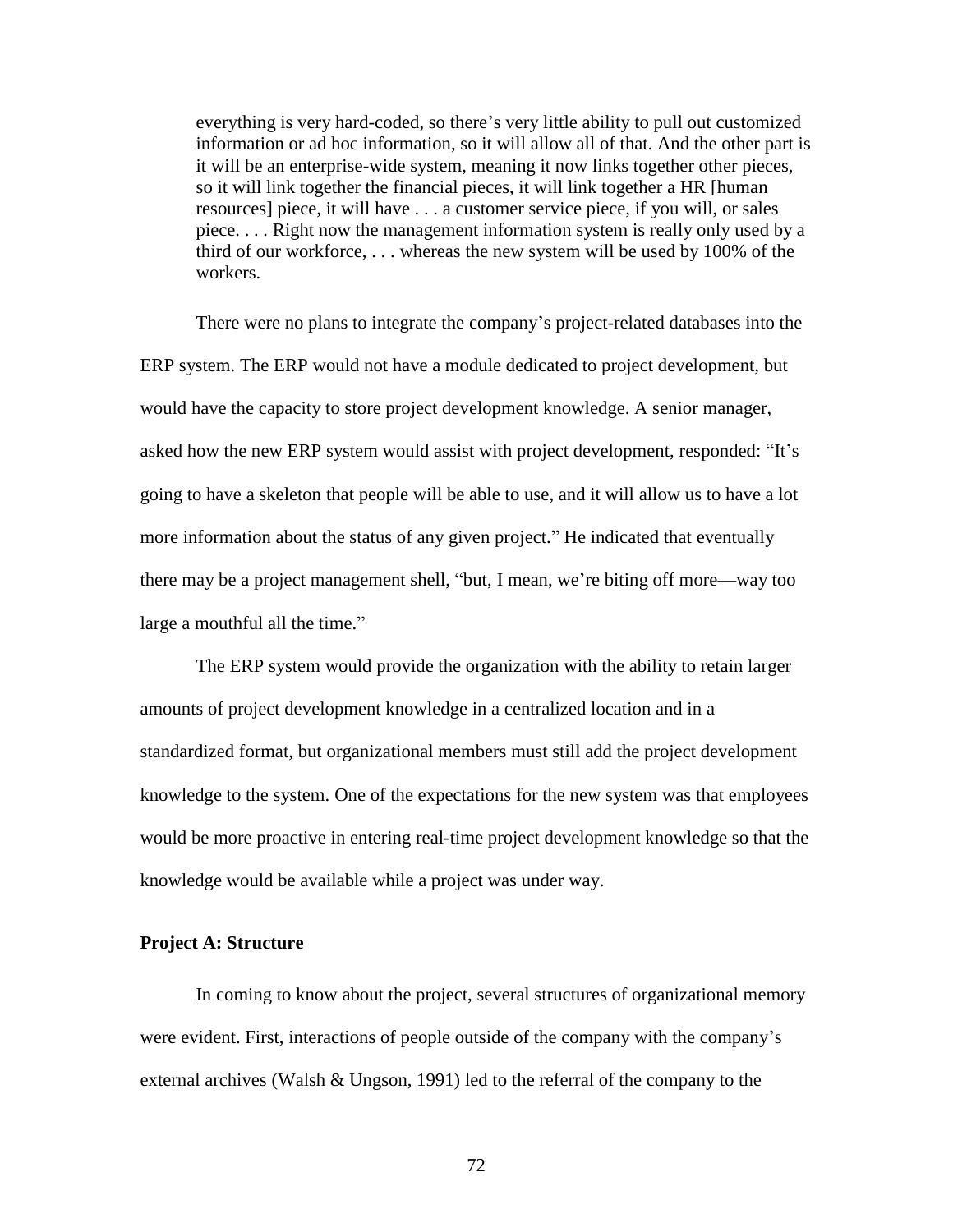organization responsible for Project A. External archives, as defined by Walsh and Ungson (1991), are a repository of knowledge about an organization that is beyond the direct control of the organization. In this case, the external archive contained a business peer's understanding of the organization's strengths and capabilities developed during the many years the two companies had worked together. Second, the company relied on the individual memory of the senior manager responsible for bringing the project to fruition.

The decision to embark on Project A also showed a reliance on existing organizational knowledge and past experience of how projects were implemented and completed. While the project was new to the company, it contained elements of previous successfully completed projects. It also caused the company to reconsider how it defined a successful project. As they compared Project A to other projects, managers and employees accessed existing projects' policies and procedures, which were stored in the company databases, making them a part of the structure of organizational memory that was available for retrieval as needed. The recognition that the company had existing skills and standard operating policies and procedures that could be applied to Project A demonstrated the use of organizational knowledge stored in the transformations section of organizational memory, another structure of organizational memory proposed by Walsh and Ungson (1991).

Finally, the decision-making process that led the company to bid on Project A illustrated employee interactions with each other, one of the main components of the structure of organizational memory in this company. For example, during the bidding process, managers discussed their concerns that the company was being used for its expertise and industry reputation.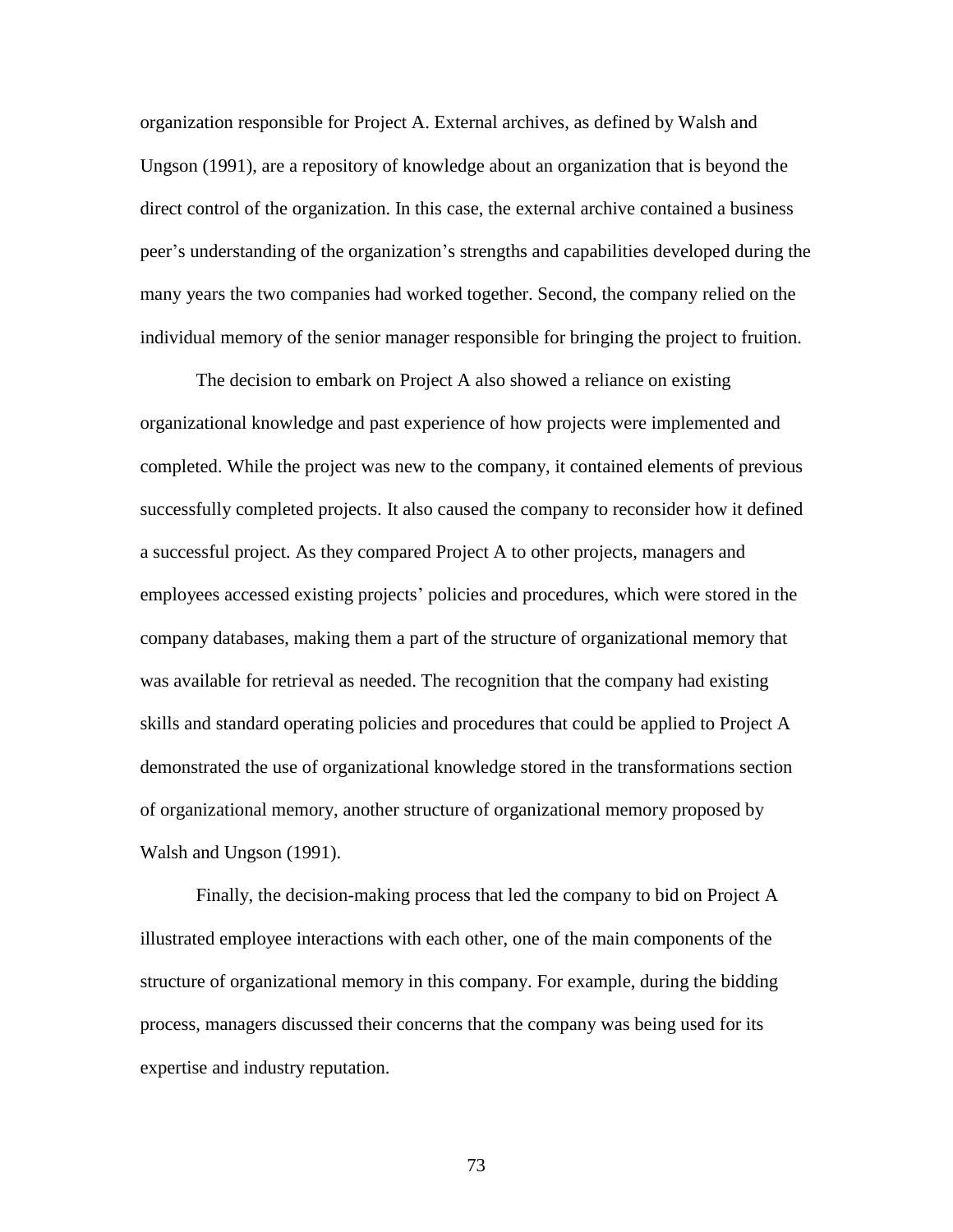In his role as the organization's primary business development person, the same senior manager discovered the opportunities that became Project A and Project B. Once the senior manager identified the opportunity that became Project A, he shared his individual knowledge with his colleagues. The managers then discussed the pros and cons of the project and decided to present it to the founder for his final approval. The founder approved his managers' decision to respond to the RFP for Project A. If the founder had not approved the project and the senior managers still wanted to move forward with it, the senior managers would have "repackaged" and re-presented the project in a manner that addressed the founder's concerns, with the goal of obtaining his approval to move forward with the project.

Completion of the bidding process drew on the structure of organizational memory through its reliance on both the memories of individual employees and the organizational knowledge stored in technology systems, such as the company database. Evidence that the company's process of bidding on a project in general, and bidding on Project A in particular, was based on the interaction between individuals and the interaction of individuals with technology can be found in this quote from a senior manager:

So a lot of our RFPs are: Tell us how you would go about doing this. And so the proposal will often—is the starting point for the development of what our procedures are. . . . That written record becomes a collection of the proposal, an operations manual. It could be a collection of technical procedures that are not written by me but written by the technical folks. We're often required to. . . . For example [for Project A], where we're starting up a program, you know, one of the requirements of the contract was that we would develop a program implementation plan. And then that happens—and that's a written document and that becomes the starting point [for project implementation].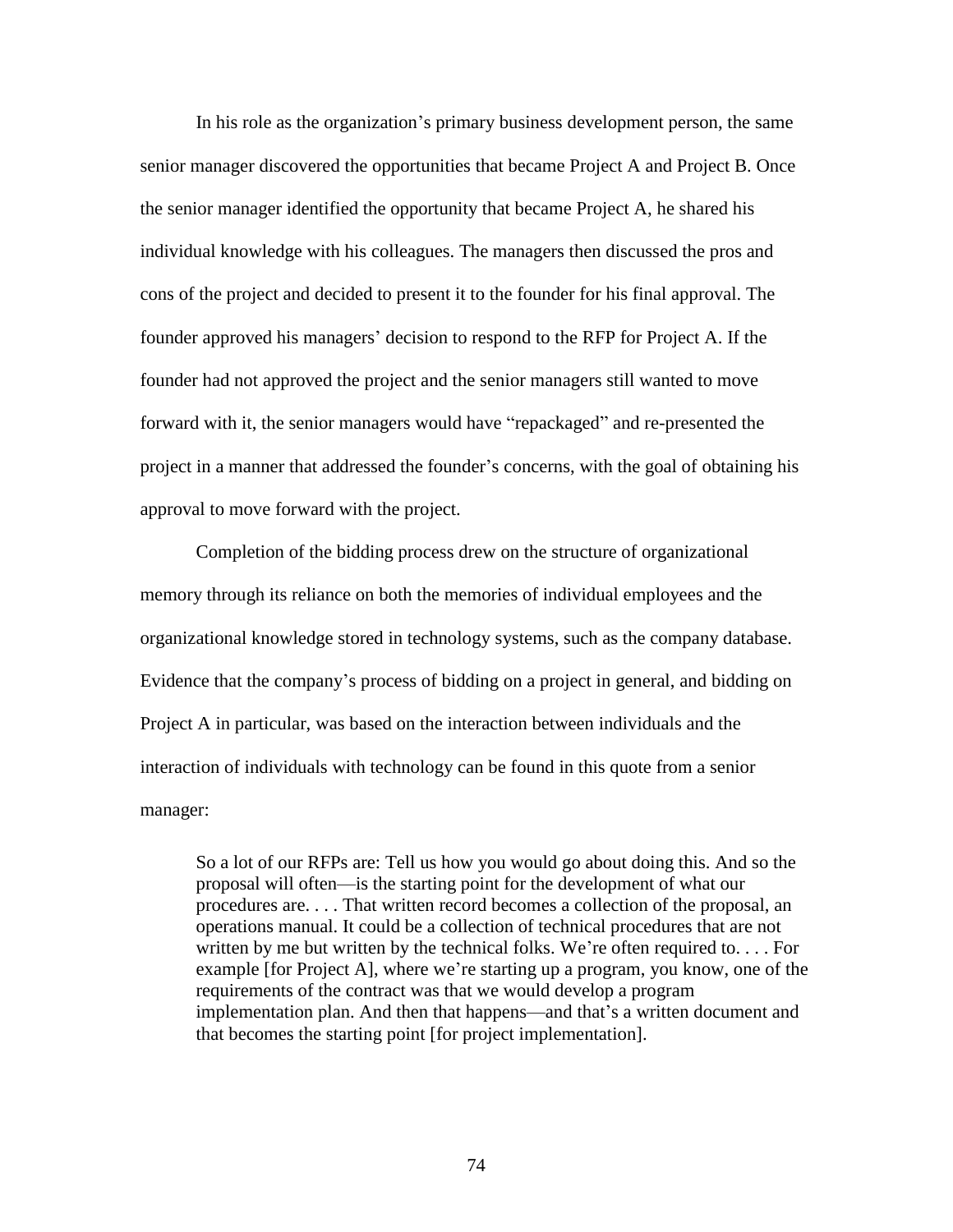The quotation also demonstrated the manager's use of pointer information (Olivera, 1999). He knew an RFP required technical knowledge that he could not produce but did know where to find. By consulting with the "technical folks" within the company he was able to obtain the knowledge he needed to include in the proposal. In this case, the manager acted as his own source of pointer information (he knew who to ask for the needed technical knowledge) and obtained the needed substantive information (the technical knowledge) from the "technical folks."

Further on in the implementation process, the creation of the development tasks, like the creation of the implementation plan, was a collaborative, interactive effort directed by a senior manager. The development tasks were stored in the company databases so that all employees involved with Project A had access to the information.

The issue of how the out-of-state employees who were being hired would store their individual knowledge so it was available for use at the organizational level had not yet been addressed. When the data were collected, minimal information related to Project A, such as contact information for early program participants, had been collected and was stored in the existing company database: "As we get participants, their information will be tracked in our database." When the ERP system was implemented, information and organizational knowledge about Project A would be one of the first data sets transferred to the new system:

It's a great way to start actually because the scope of [Project A] is much smaller than the program in New Jersey and [another state], so it will be a way for us to break our teeth on that.

Table 4.2 summarizes the structure of organizational memory used by the company when making the decision to bid, preparing and submitting the bid, and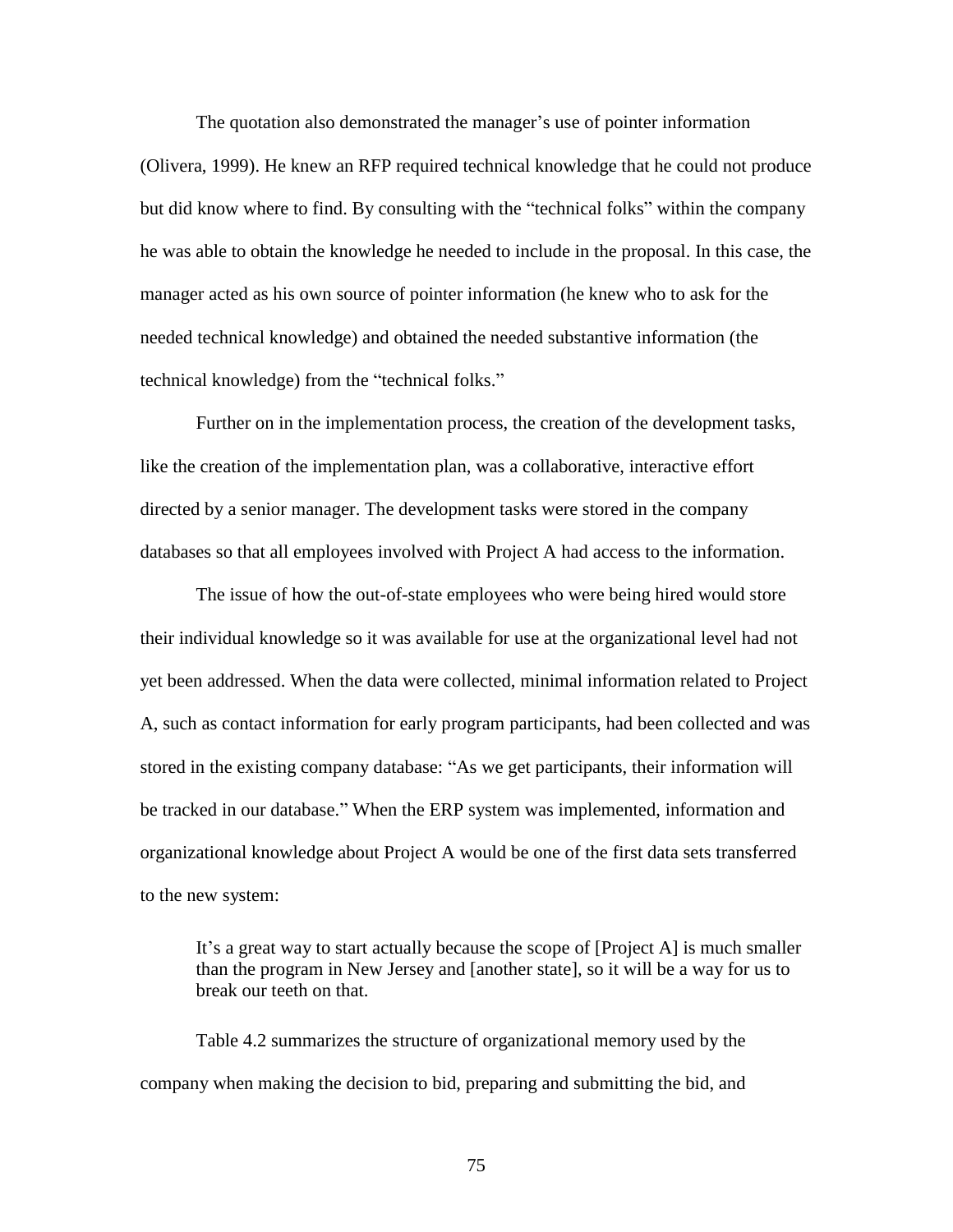implementing Project A. The structures described are based on Olivera (1999, 2000) and

Walsh and Ungson (1991).

|                            | <b>Bid preparation and</b>        |                               |
|----------------------------|-----------------------------------|-------------------------------|
| The decision to bid        | submission                        | <b>Implementation process</b> |
| External archives          | Employee interactions with        | Pointer information           |
| • A peer recommended       | each other                        | • Manager consulted with      |
| the company for Project    | Managers discussed their          | technical experts within the  |
| A.                         | concern that the company          | company and developed an      |
| • The accumulation of      | was being "used" when             | implementation plan using     |
| organizational             | asked to bid on Project A         | substantive information       |
| knowledge that led to      | and were concerned about          | found through use of          |
| the referral required      | whether the project would         | pointer information.          |
| interactions of people     | be a good fit for the             |                               |
| outside of the             | company.                          | Employee interactions with    |
| organization with          |                                   | each other and with           |
| people inside the          | Sharing of knowledge              | technology                    |
| organization.              | stored in individual              | • Enumeration of              |
|                            | memory                            | development tasks was a       |
|                            | • Managers relied on              | collaborative effort, with    |
| Individual memory          | knowledge from previous           |                               |
| • A senior manager met     |                                   | the result stored in company  |
| with one of the            | projects when preparing           | databases.                    |
| managers of Project A.     | the bid for Project A.            | • Stored knowledge gained     |
| • The senior manager       |                                   | from working with the state   |
| shared his experience of   | <i>Employee interactions with</i> | of New Jersey was used in     |
| this meeting with other    | technology                        | project implementation.       |
| managers so it could be    | • Employees used stored           | • Project knowledge would     |
| considered in the          | knowledge gained from             | be stored on the existing     |
| decision to bid.           | working with the state of         | database and would            |
|                            | New Jersey to prepare             | eventually be moved to the    |
| <b>Transformations</b>     | the bid for Project A.            | ERP system.                   |
| • Managers recognized      |                                   |                               |
| that skills, policies, and |                                   |                               |
| procedures used in         |                                   |                               |
| other successfully         |                                   |                               |
| completed projects         |                                   |                               |
| could be applied to        |                                   |                               |
|                            |                                   |                               |
| Project A.                 |                                   |                               |

# Table 4.2 *The Structure of Organizational Memory for Project A*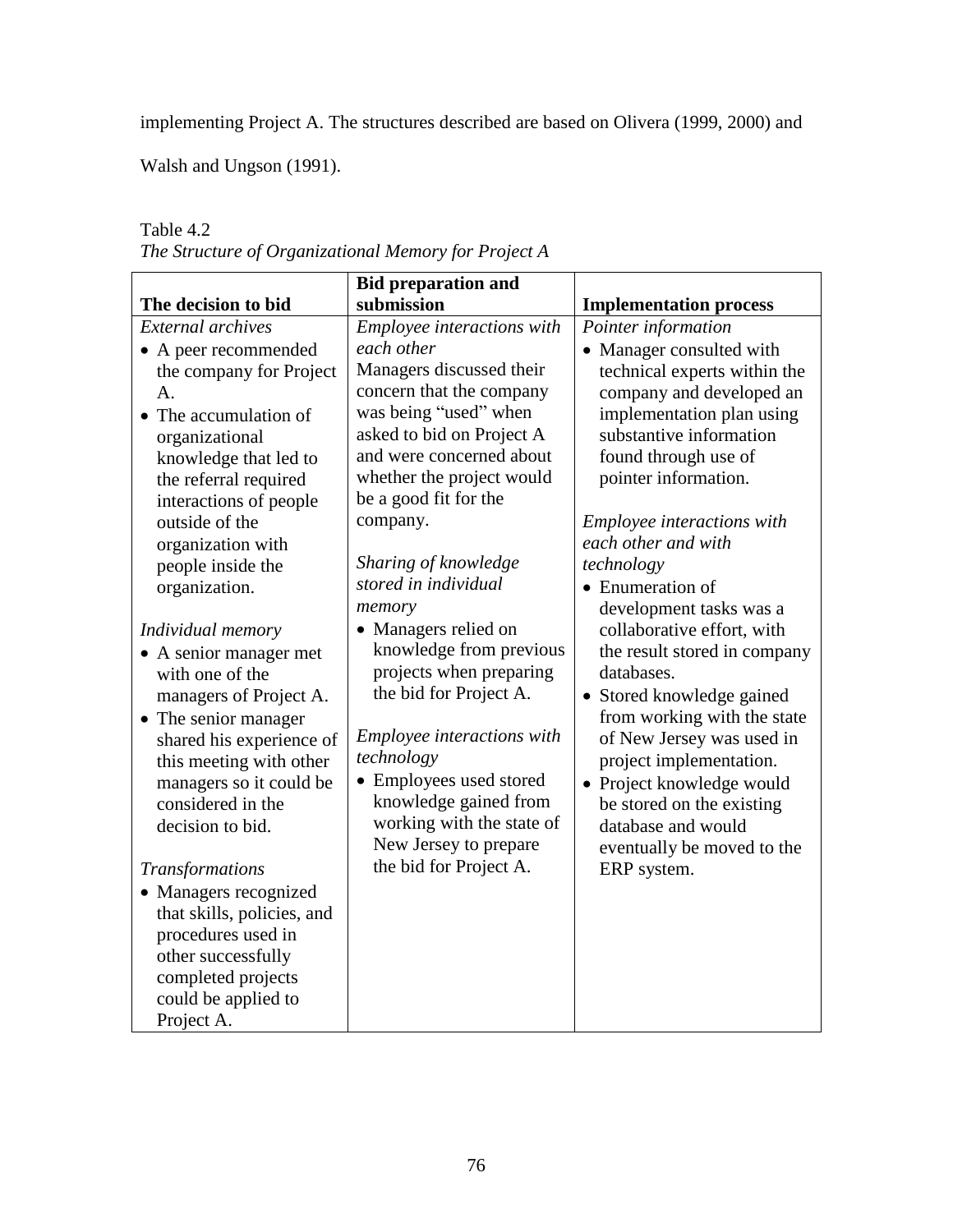Figure 4.1 is a representation of how project development tasks were created, including possible storage locations, and Table 4.3 summarizes these project development tasks completed at the time of data collection.



*Figure 4.1.* How project development tasks for Project A were created, including possible storage locations.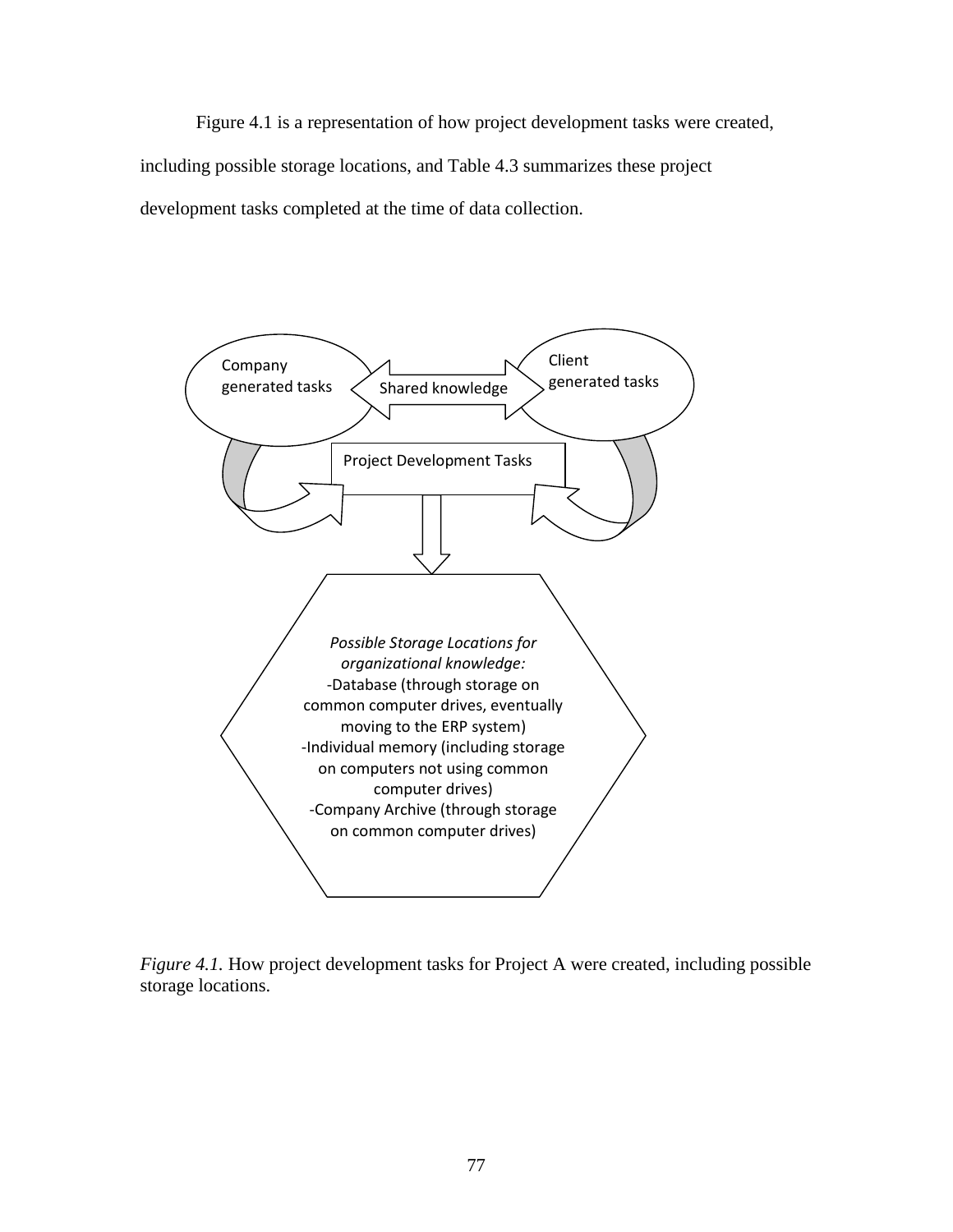Table 4.3

| Project Development Tasks for Project A Completed at the Time of Data Collection and |
|--------------------------------------------------------------------------------------|
| Their Relationship to the Structure of Organizational Memory                         |

|                                 |                                           | <b>Storage</b> |
|---------------------------------|-------------------------------------------|----------------|
| <b>Project development step</b> | <b>Structure of organizational memory</b> | structures*    |
| The decision to bid             | Employee interactions with individuals    | External       |
| • Request for RFP               | outside of the organization: A business   | archives       |
| • Decision to bid (submit)      | peer recommended the company for          |                |
| response to RFP)                | Project A based on its positive history   |                |
|                                 | with the company and knowledge of the     |                |
|                                 | company's capabilities.                   |                |
| <b>Bid</b> preparation and      | Employee interactions with each other:    | Individual     |
| submission                      | Discussion of management's concerns       | memory,        |
| • Win bid                       | about why the company was asked to        | Culture        |
| • Submit proposal               | bid and the decision to recommend the     |                |
| • Proposal accepted             | project to the founder.                   |                |
| $\bullet$ Sign contract         |                                           |                |
| <b>Implementation</b> process   | For the implementation plan,              | Individual     |
| • Submit implementation plan    | management relied on one                  | memory         |
| • Implementation plan           | organizational member to direct and       |                |
| accepted                        | store knowledge of this part of the       |                |
| • Enumerate development         | process. Development tasks were stored    |                |
| tasks                           | in a shared location.                     |                |

\*From Walsh and Ungson, 1991.

# **Project B: Structure**

The example of the development of Project B showed a reliance on the use of both stored organizational knowledge, such as the company's long-term experience with the state of New Jersey energy efficiency program, and stored individual knowledge, such as the individual knowledge of state energy efficiency programs shared by the managers who lived in the state where Project B was piloted, to make a project development decision. These sources of stored knowledge were combined with the new knowledge gained by the manager who spent time at the state capitol. This knowledge was stored primarily in the manager's memory, although he kept the other senior managers updated on his progress in understanding how the political process might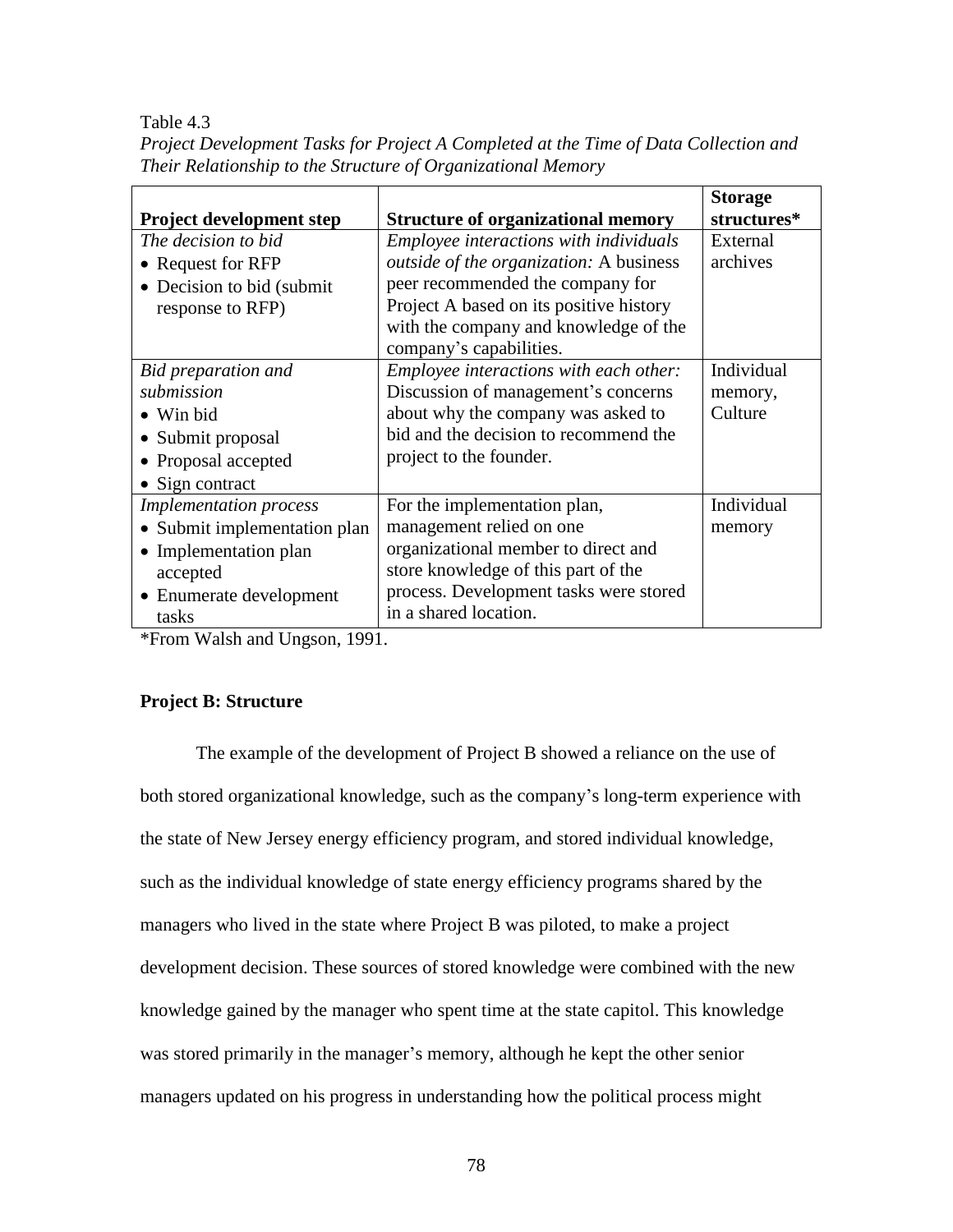influence the decision of whether or not to continue to develop Project B. Together these sources of knowledge resulted in the decision to develop and pilot Project B.

In terms of technology, when working directly with individual homeowners, the company realized that some of its systems would need to be adapted for the project, while others would need to be added. For example, the company implemented a new billing system for this project, adding credit card acceptance to its list of services provided. When working with other businesses, the company would typically send an invoice for services rendered and follow up for payment. The consumer fees were considerably smaller and did not warrant the time, effort, and expense needed to produce invoices, mail the invoices, process the payments, and follow up to collect delinquent payments. The company decided to collect all fees from consumers via credit or debit cards. The fee was collected when the final report was delivered, eliminating any accounts receivable associated with Project B.

The company also relied on electronic mail as the primary method of communicating with homeowners. This method was chosen because of ease of use for the company, and because it provided the necessary written record should any disputes occur. This was also one of the usual methods for communicating with business clients. A senior manager described the thought process behind the administrative decisions for Project B:

We have no aged accounts with our individual home business [Project B] because we get a credit card and we charge it at the time we deliver the report. . . . So our receivables are better on that than they are with our other clients. And then as far as expectations, . . . we've made a lot of effort to kind of set up those expectations. This is exactly what we are going to give to you, here's what we are going to charge you. So there are not a lot of questions about: Well, why didn't you do this for me or you know why can't I call you . . . 15 times and spend 10 hours of your time to answer my questions? So . . . these are things that are not necessarily . . . rocket science kind of problems, but we'd never really looked at it.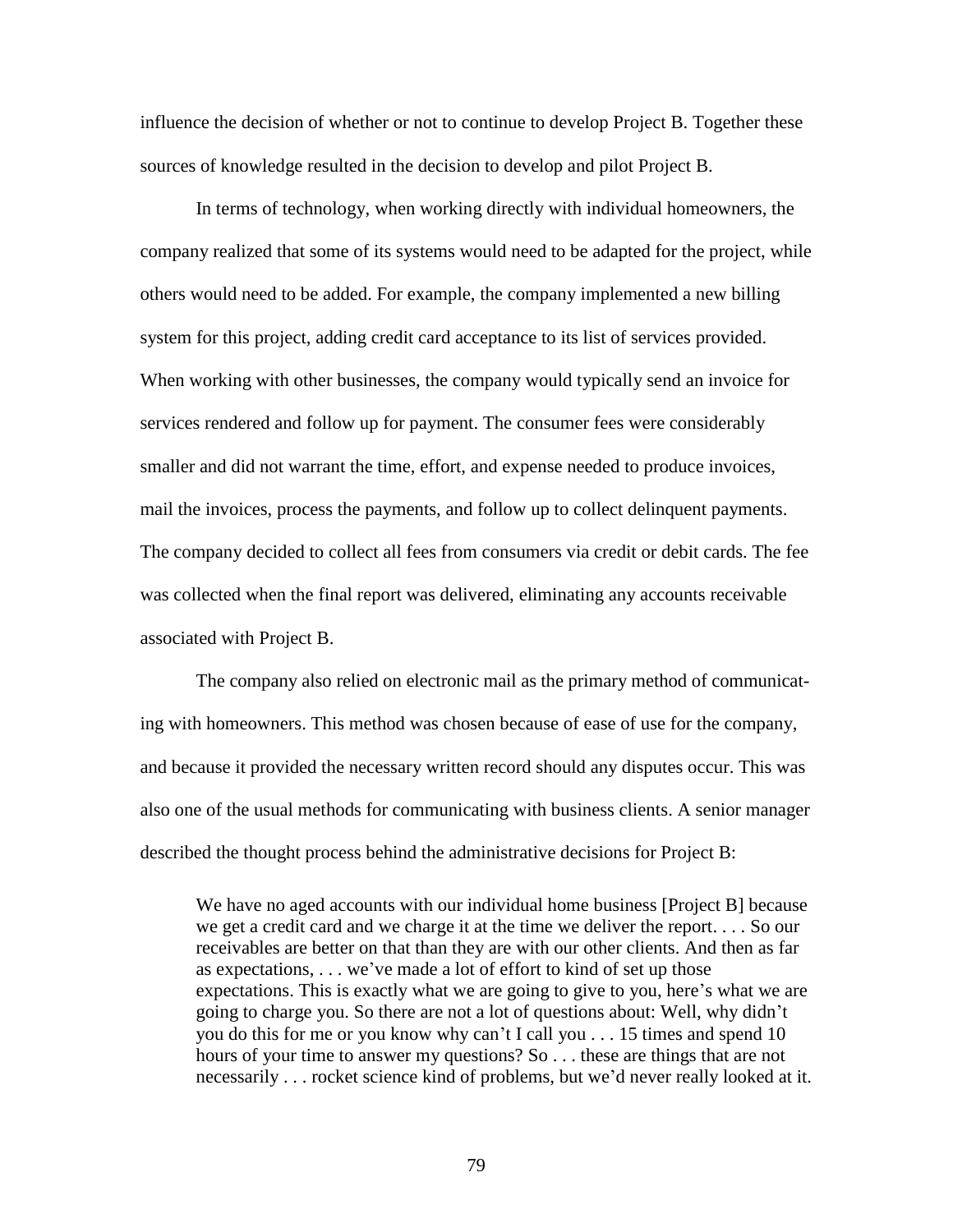The process of evaluating and adapting existing billing and communication systems to work with the requirements of Project B demonstrated consideration of knowledge stored in the transformations area of organizational memory. The existing systems were not a perfect fit for Project B, but did provide a foundation from which management could develop systems that worked in the new situation.

Table 4.4 summarizes the structure of organizational memory used by the

company when deciding to pilot and implementing the pilot of Project B. The structures

described are based on Olivera (1999, 2000) and Walsh and Ungson (1991).

Table 4.4

*The Structure of Organizational Memory Used by the Company When Deciding Whether to Pilot Project B*

|              | <b>Structure of</b>  |                                                     |
|--------------|----------------------|-----------------------------------------------------|
|              | organizational       |                                                     |
| <b>Stage</b> | memory               | <b>Description</b>                                  |
| Deciding to  | Shared individual    | 1. Senior manager shared knowledge of state's       |
| pilot        | knowledge            | support for energy efficiency programs gained       |
| Project B    |                      | during time spent at state capitol.                 |
|              |                      | 2. Managers shared their knowledge of state         |
|              |                      | support for energy efficiency programs, which       |
|              |                      | they acquired because they lived in the state where |
|              |                      | Project B was piloted.                              |
|              | Employee             | Employees recognized the need to use new types      |
|              | interactions with    | of technology (e.g., credit card acceptance) or use |
|              | technology,          | existing technology in a different manner (e.g.,    |
|              | consideration of     | using email as the primary means of                 |
|              | knowledge stored     | communication with homeowners, using the            |
|              | in the transforma-   | existing commercial client invoicing system to      |
|              | tion area of organi- | produce invoices for homeowners) due to a new       |
|              | zational memory      | customer type (individual homeowners).              |
| Implementing | Employee             | 1. A new technology was implemented because of      |
| the pilot    | interactions with    | the new customer type: the ability to accept credit |
|              | technology           | cards from homeowners for payment for the           |
|              |                      | Project B final report.                             |
|              |                      | 2. Employees used electronic mail as the primary    |
|              |                      | method for communicating with clients.              |
|              |                      | 3. The existing commercial client invoicing system  |
|              |                      | was adapted to produce bills for homeowners.        |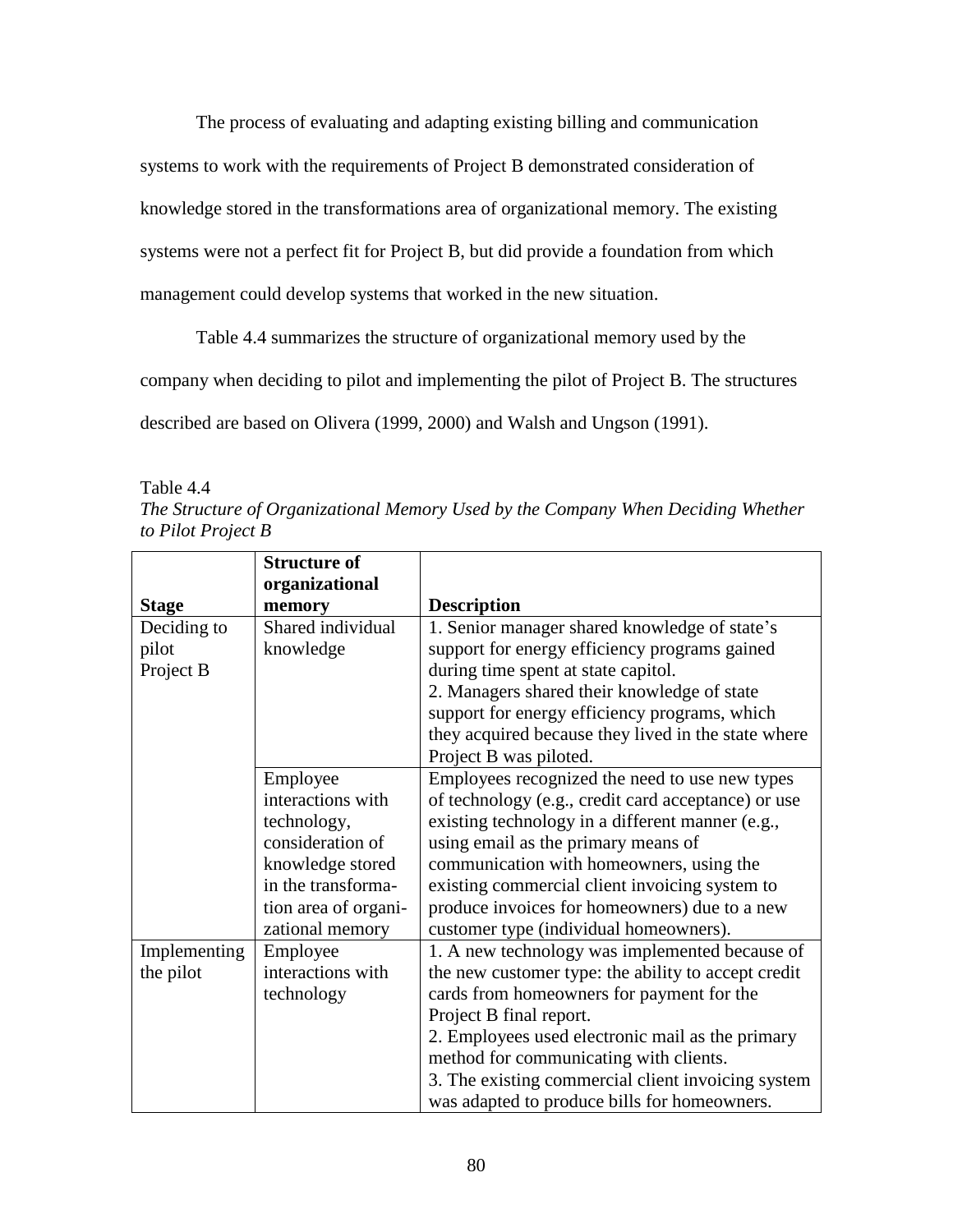#### **All Projects: Use of Pointer and Substantive Information**

Participants discussed examples of pointer and substantive information (Olivera, 1999, 2000) when describing aspects of project development more broadly. For example, one manager discussed seeking and using pointer and substantive information (Olivera, 1999, 2000), along with organizational knowledge, in project development decision making:

I think a lot of times with project development we tend to do things as a group. . . . [We] kind of sit around and there's some brainstorming going on. Here's . . . what we need. And . . . kind of as a group people offer up . . . different information that is part of the solution or . . . somebody will say: Well—you know, [another senior manager], didn't you do this? Is this—does this apply to this project? So I think it's kind of a collaborative effort and some brainstorming that starts things off, and then we tend to kind of identify the existing resources.

... I don't find that we do too many things where we're starting from scratch in terms of development. And then . . . people go off and develop their pieces of . . . what we need to do . . . according to their kind of strengths and expertise. On a smaller basis, I think we tend to know who to go to. . . . We don't always hit the right person first, but it's kind of here's what I need and you go find somebody. Yes, I've got it or, no, I don't have it, but you might . . . and I think because of the size [of the organization], it's not too tortured a path.

In this example, knowledge of who had worked on a similar project was the pointer information (Olivera, 1999, 2000) gathered during the brainstorming portion of the discussion that led the group to identify the appropriate person for a particular aspect of the new project. Once the individual was identified, the pointer information that assisted in locating the right person shifted to substantive information (Olivera, 1999, 2000) as the subject matter expert shared his or her knowledge or expertise. The process of identifying and sharing pointer and substantive information, knowledge, and expertise is illustrated in Figure 4.2.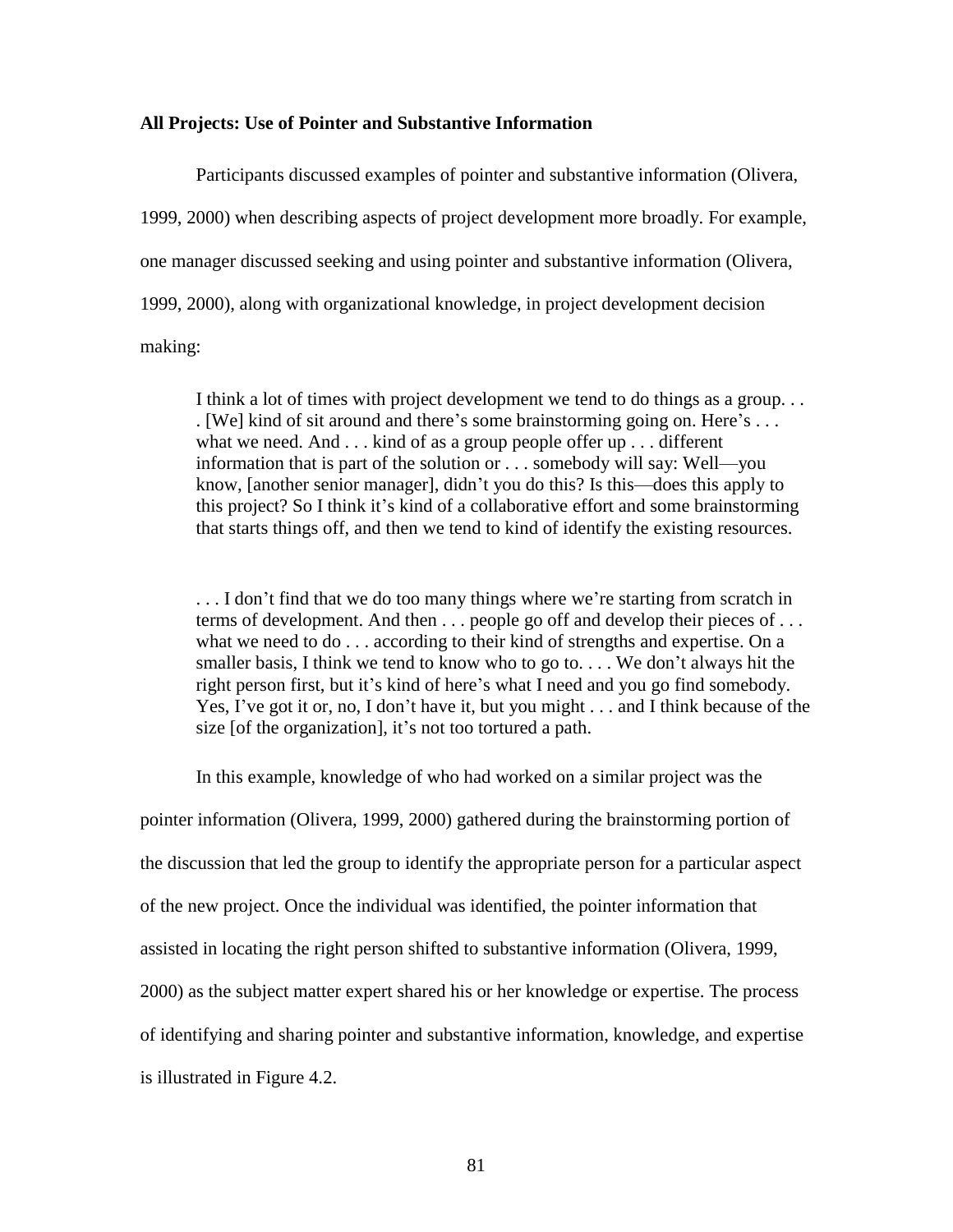

*Figure 4.2.* Identification of sources of pointer and substantive information and organizational knowledge and how these are shared within the organization.

In the next example, a senior manager discussed how he began the process of

analyzing a potential project with pointer information and then applied his expertise and

experience to convert the pointer information into substantive information applicable to

the project under consideration:

There is no real process with what I do. I've been doing this for 35 years. I treat every opportunity as its own custom opportunity. . . . The thing that I think is critical is with each one being different is the upfront discovery. Really drill down, up front, as quickly as possible and as thoroughly as possible everything that you need to know that's unique about that opportunity and then customize it. So there's no template, there's no—yes, there's things that I beg, borrow, and steal from, because if an opportunity comes up I can say, "This is like . . . something else that happened before."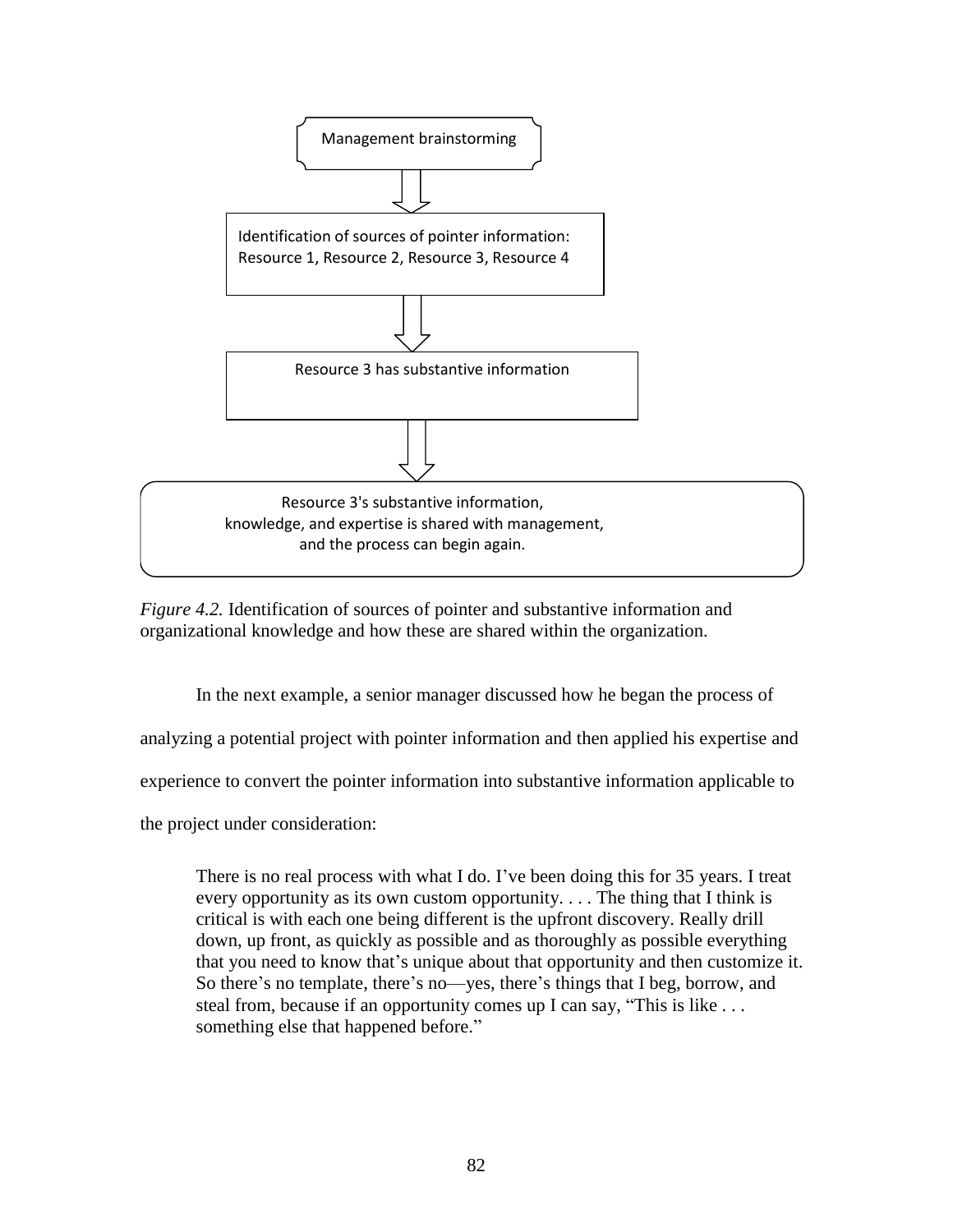In this example, the manager demonstrated both a reliance on and respect for the substantive information of others. The manager's willingness to "beg, borrow, and steal" from previous proposals, as well as his recognition that "this is like . . . something else that happened before" demonstrated his reliance on stored knowledge. This stored knowledge then became pointer information as the manager retrieved it, assessed its usefulness in the current situation, and recombined it with what he had retrieved so that it was appropriate in the current situation, again converting the pointer information to knowledge. This repurposing of the stored knowledge to make it applicable to the current situation also demonstrated the use of one of the functions of organizational memory.

Figure 4.3 illustrates how the manager accessed the structure of organizational memory to retrieve organizational knowledge that may be applicable to the current situation.



*Figure 4.3.* How a manager accessed stored knowledge to assist with current decision making.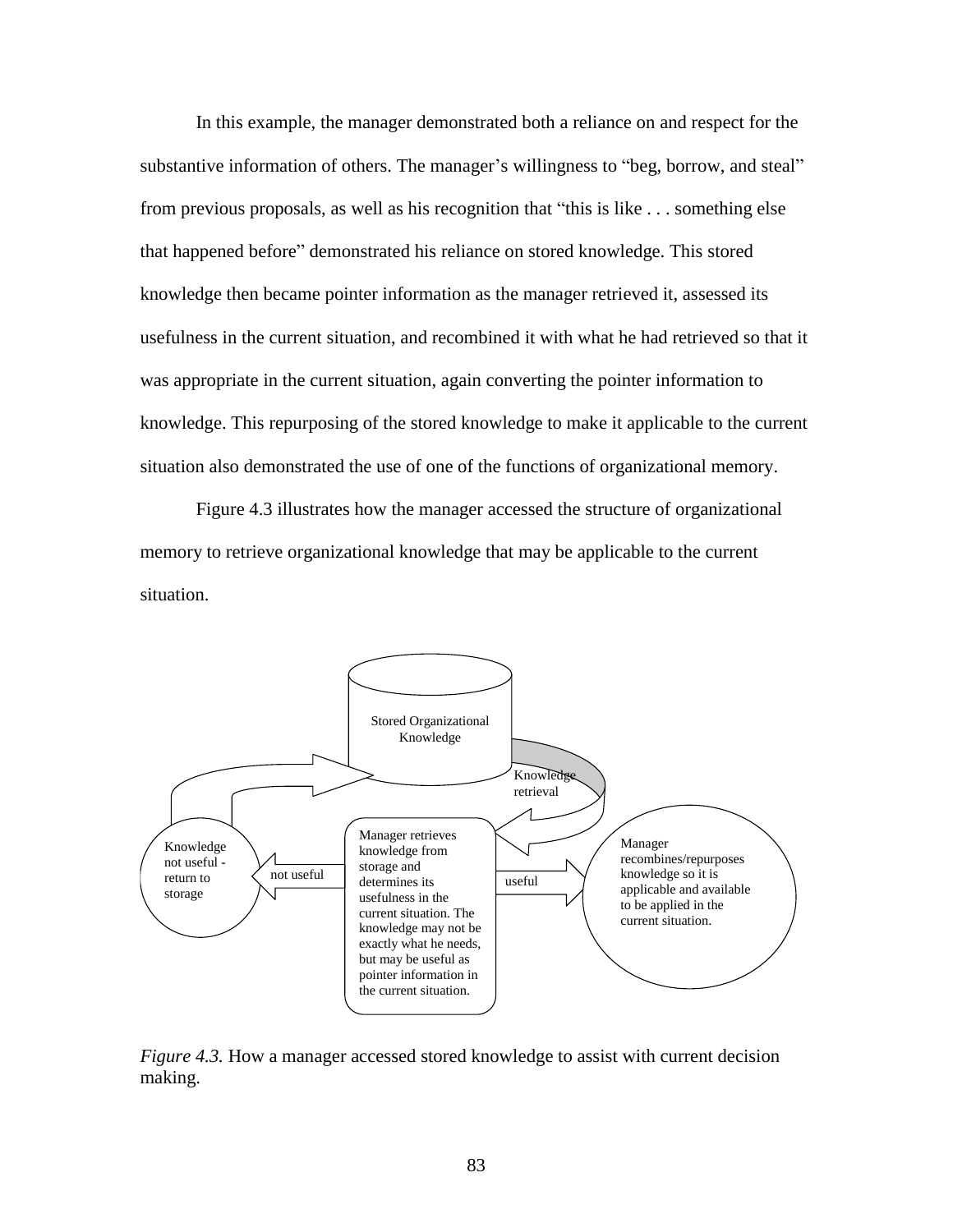#### **Section Summary**

This section discussed the key components of the structure of this company's organizational memory and how those components were formed and accessed. Examples drawn from the company's work on Project A, Project B, and other projects illustrated that the structure of organizational memory relied on employee interactions with each other and with technology. This section also discussed how and where organizational knowledge was stored within the structure of organizational memory, including possible storage locations, and how both pointer and substantive information (Olivera, 1999, 2000) were shared within the organization.

# **The Processes of Storage and Retrieval of Organizational Memory**

This section discusses the processes used by the company to store and retrieve the organizational knowledge needed to make project development decisions. Using examples from Project A, Project B, and other project development examples, this section addresses how the many process-related components of organizational memory worked together in the company to store and retrieve organizational knowledge to support project development. These components included communication between organizational members, use of various forms of technology such as the company database and the Internet, and a formal retention program for both information and organizational knowledge. How one research participant chose to store and retrieve project development knowledge was very different from another research participant's choices. For example, where electronic mail was an annoyance to one research participant, another found it to be the perfect way to track and store historic organizational knowledge.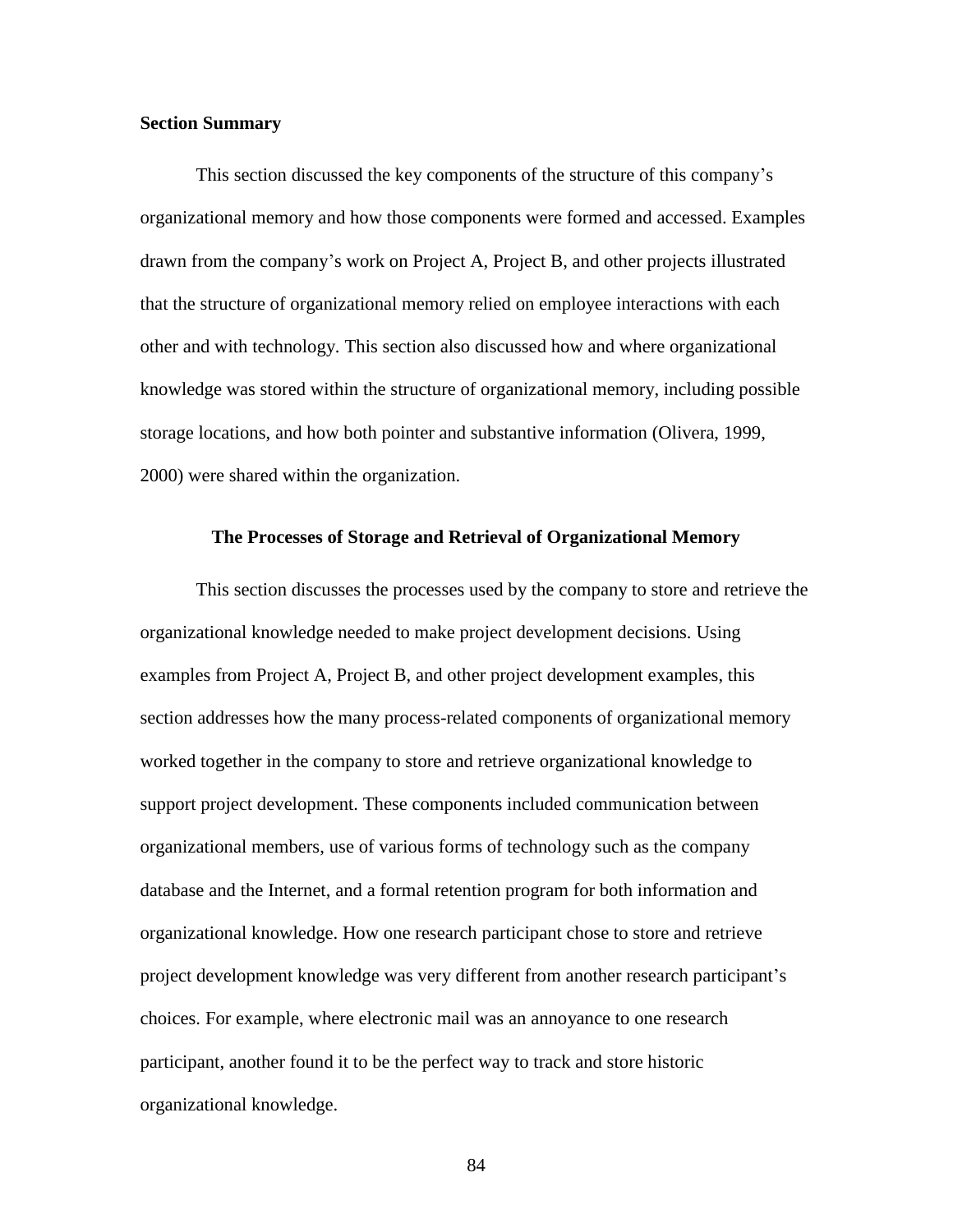The final section provides other examples of how the organization stored and retrieved project development knowledge, including deciding what to store in organizational memory. This part of the organizational memory storage process was addressed by one of the research participants in her role as the person responsible for retaining and storing organizational knowledge. Her description of the need for and value of the organizational memory storage process indicated that the company had decided that its organizational knowledge was worth saving. However, she also highlighted the difficulties inherent in determining the differences between organizational information and organizational knowledge when making storage decisions.

# **Project A: Process**

The story of how the company came to bid on Project A demonstrated the retrieval of stored knowledge and the processes used to store knowledge. The story also demonstrated the benefits of building a strong external archive, a type of stored knowledge (Walsh & Ungson, 1991). Figure 4.4 provides an overview of the process used by management when making the decision to bid on Project A.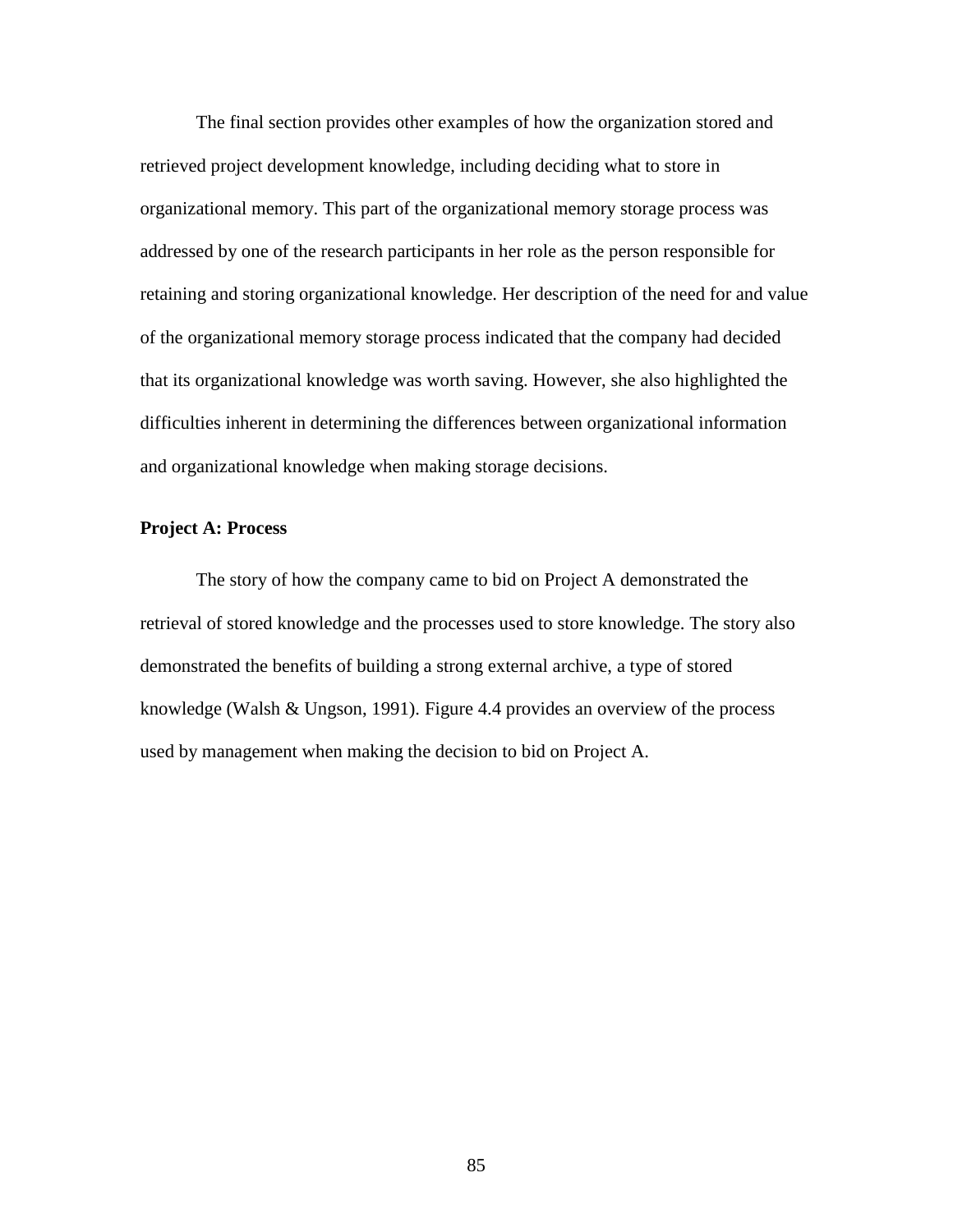

*Figure 4.4.* The process used by the management team when deciding whether to bid on Project A. Walsh and Ungson (1991) noted that external archives and individual memory are two of the structural components of organizational memory.

# **Project B: Process**

An example of how the company gathered knowledge for storage, then stored, retrieved, and used the knowledge to make a project development decision was found in the story of how the company decided to develop Project B. From its many years of working on a similar program for the state of New Jersey, the management team knew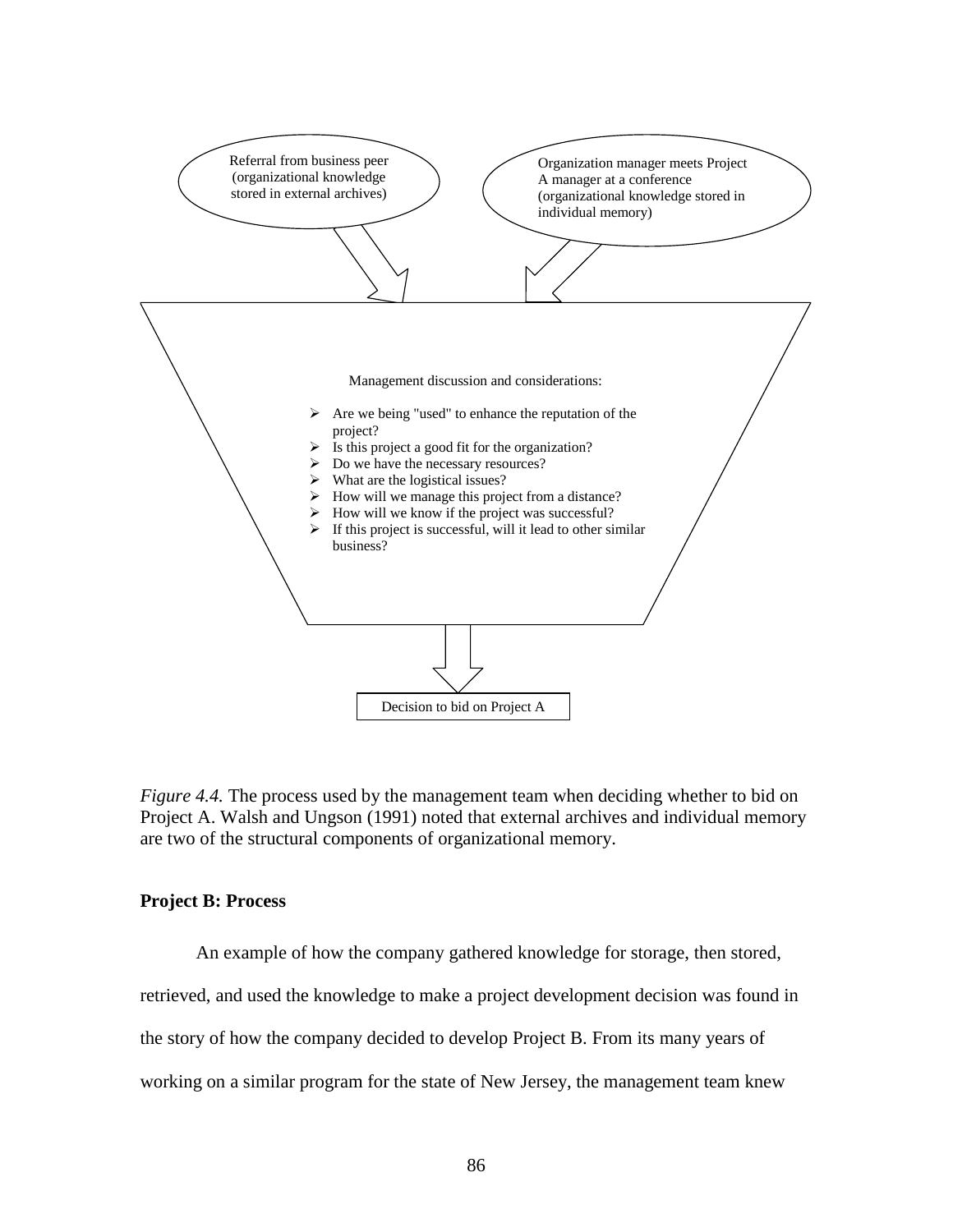that a standalone consumer-based energy efficiency program would not be successful in New Jersey, since a single private organization would not have the financial and human resources of the state-sponsored program. Additionally, a private organization would not be able to offer the participation subsidies provided by the state. The company's history contained evidence that it had been successful in delivering a consumer-based energy efficiency program, even if it had not been dealing directly with consumers. The evidence was found in its long-term participation in the New Jersey energy efficiency program and the many awards for excellence the company had earned during that participation. These achievements were posted on the company's website, and the plaques, trophies, and other awards were displayed throughout the company's office. Figure 4.5 illustrates the process management used when deciding to pilot Project B.

#### **Other Examples of Storage and Retrieval of Project Development Knowledge**

In addition to the specific examples of the processes used by the organization for storage and retrieval of project development knowledge provided by Project A and Project B, other nonproject-specific examples were discussed throughout the interviews.

**Capturing and storing best practices.** The employees of the organization stored and retrieved knowledge needed to make project development decisions in various locations and using various methods. A senior manager noted that internal processes for knowledge storage usually had their roots in one of two needs: the desire to capture best practices and the need to respond to RFPs. He reported that the organization did its best to capture project development best practices either during or shortly after a project was completed: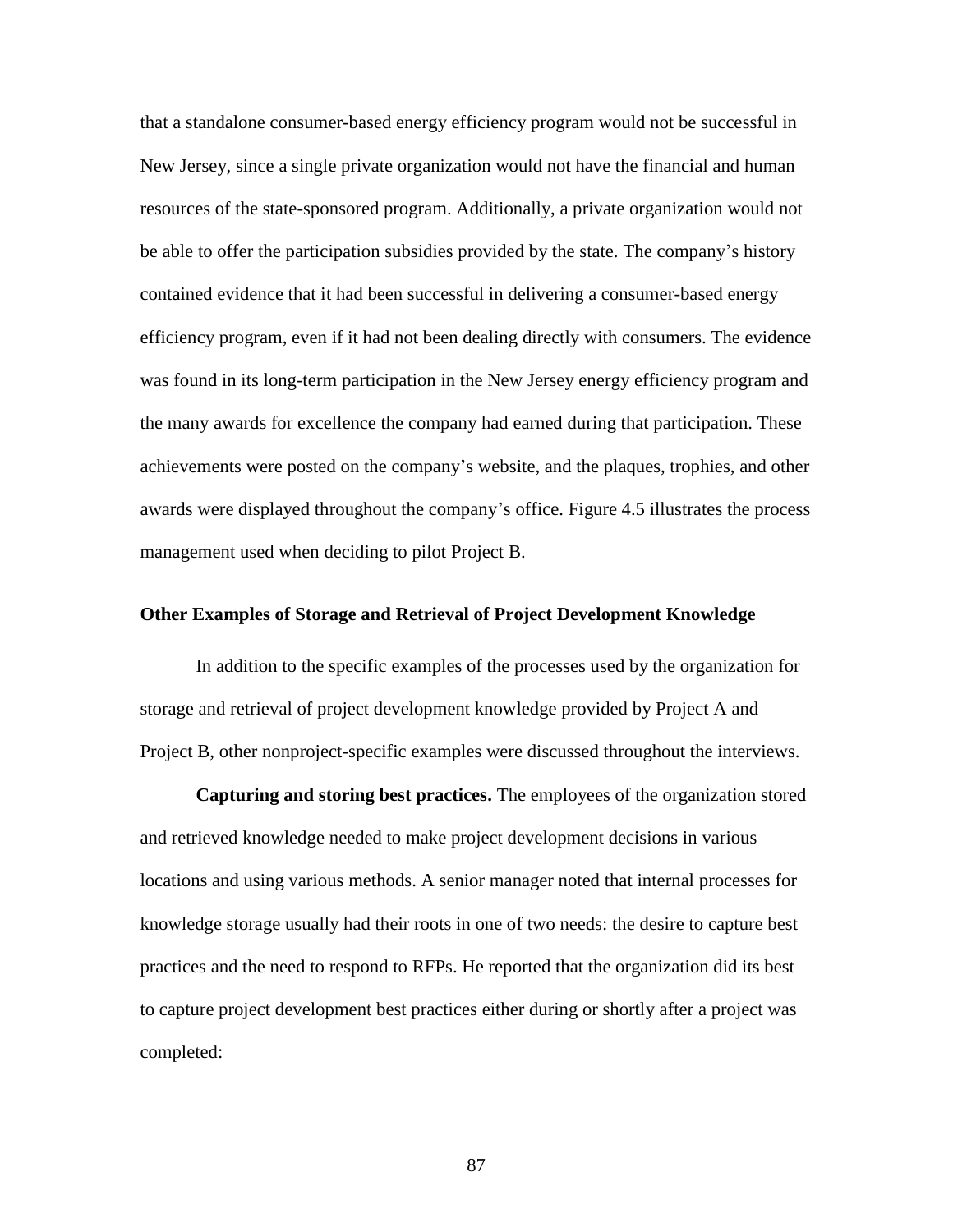

*Figure 4.5.* The process used by management to decide to pilot Project B.

I'd like to take credit for this, but I think that it is really imposed on us as much as it is something that we do of our own initiative, which is that we create written manuals or protocol documents for pretty much everything we do. As soon as . . . it's finalized and sometimes during the development process, we will have many iterations and then there will be a final and then it's like: Okay. This represents the protocol for what we're doing in this program.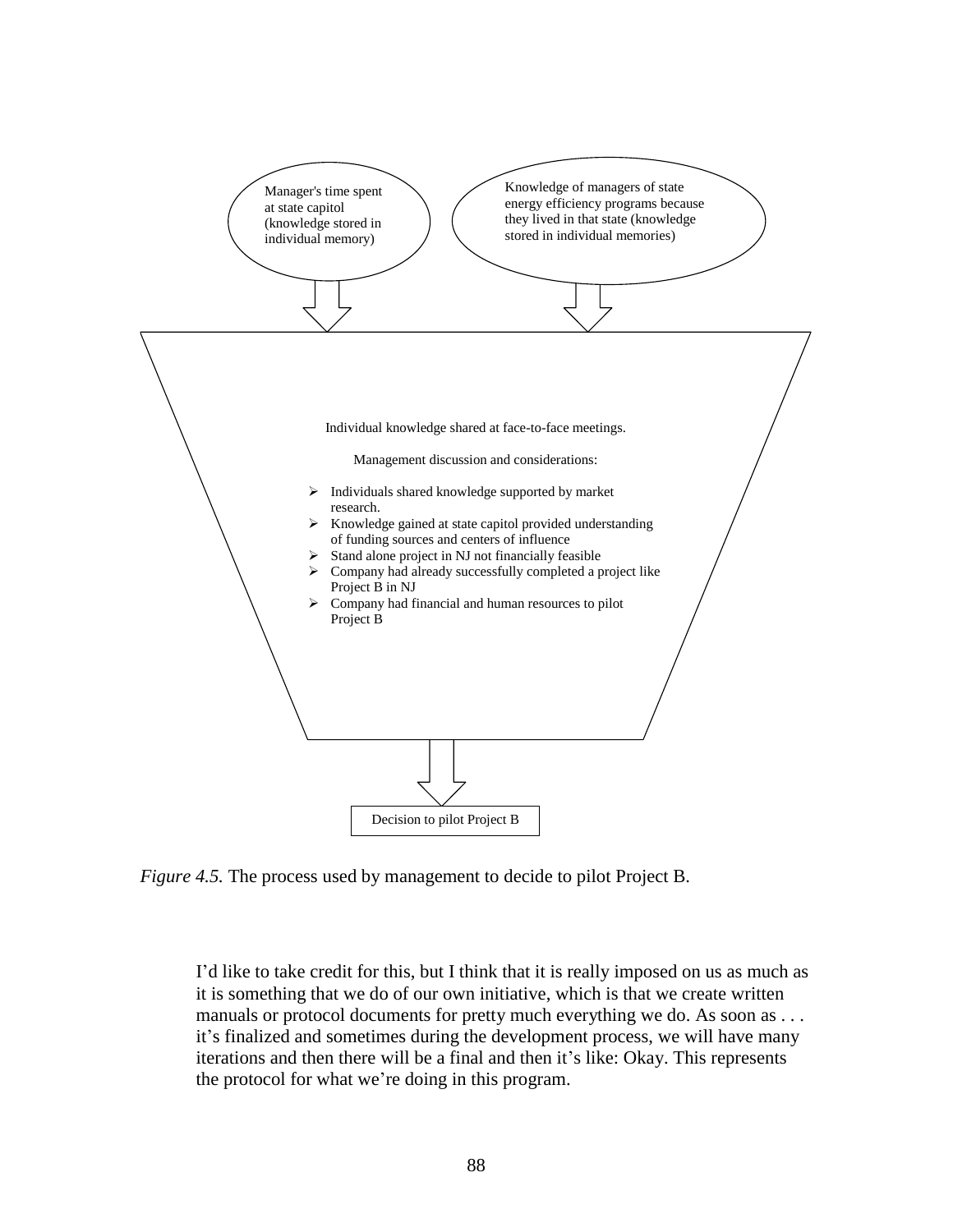Since Project B was in the pilot phase, the process described in the previous quotation had not been implemented. The process described in the previous quotation had also not been implemented with Project A. After winning the bid, the company did not formalize the process it used, citing the unique nature of each project development opportunity:

But I can also understand how opportunities are fairly unique as they come up.... To have a process that would be useful that would work and we would use, I guess the jury is out. I guess if I or—I just really never thought of it being tremendously valuable or we would have done it by now. I mean, we've tried. We've said—you know, we should have some criteria. What's that criteria look like? But I can tell you each evaluation we do, there's different criteria that weigh in that you wouldn't have thought of.

This comment was in direct contrast to previous comments by this senior manager and other senior managers who described the many common elements in each project development decision and how organizational memory was accessed to capture, recombine, and reuse this knowledge.

**RFPs as a source of project development knowledge.** Another process to capture project development knowledge was inherent in the company's business model, which usually required that the company respond to an RFP before being awarded a contract. Although each RFP response was customized, certain elements of the RFP response remained unchanged from project to project. For example, all of the information about the company and its history did not change in RFP responses, except when the history needed to be updated to reflect recent events, such as the success of a project or a change in the management team. If a different type of project, such as Project A or Project B, became a typical or regular type of project for the company, then the new knowledge gained through the bidding process for the new project type and the project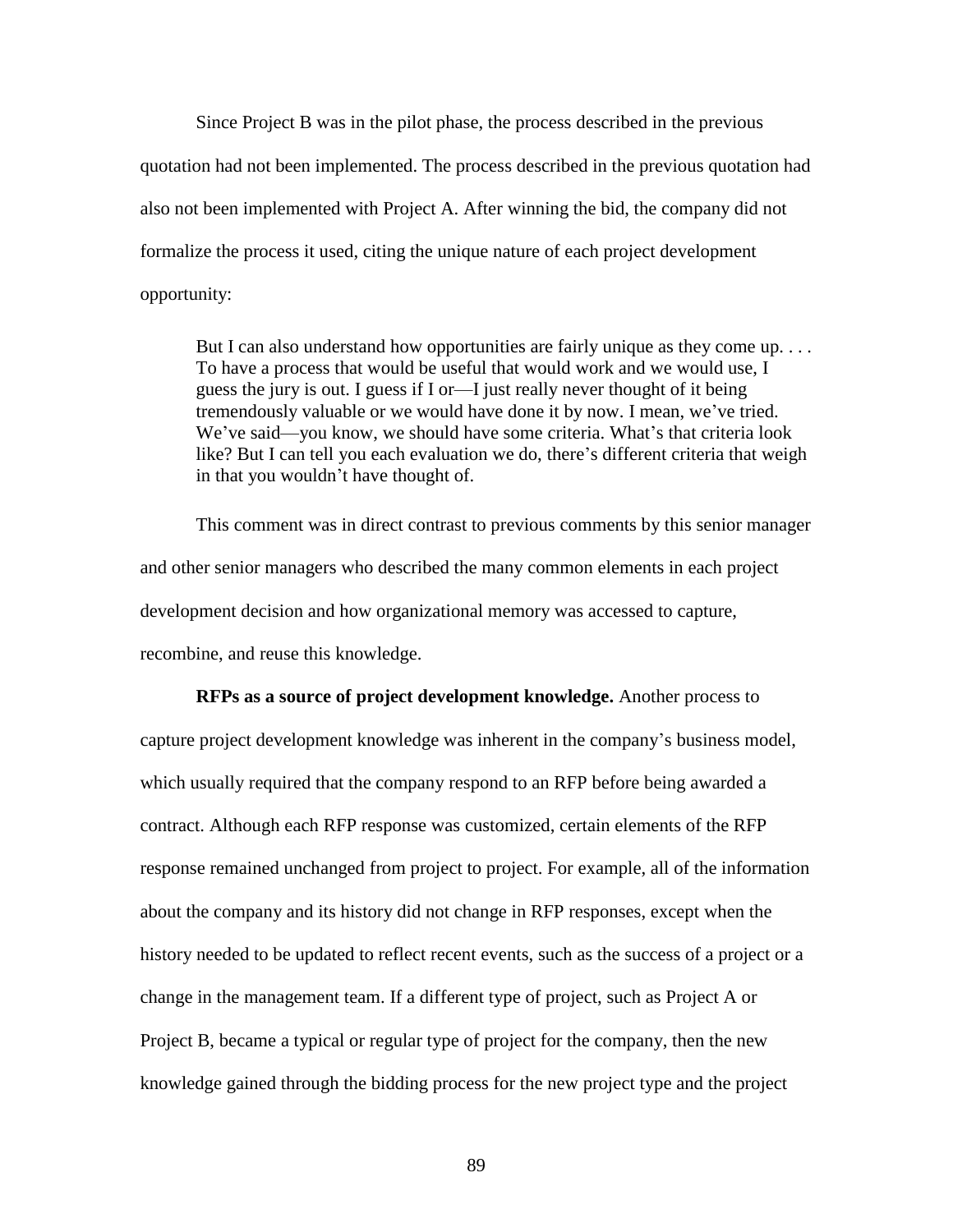implementation had the potential to become standardized and be reused for the next RFP response. A senior manager noted that the organization's history resided in the RFPs:

I think the history [of the organization] exists in . . . prior responses to RFPs and RFQs [requests for quotations] . . . and prior contracts, but you've got to do a little hunting to . . . get to it.

# **The existing database system and standalone databases**. There were several

locations for retaining project-related organizational knowledge, from the existing database system accessed through common computer drives, to standalone databases created and maintained by single users to track projects or tasks to which they were assigned. Each employee had his or her own computer that was linked to the companywide database system, but each employee did not create and maintain his or her own standalone databases. A middle manager reported:

We have a web-based—two web-based—databases [this refers to the database system accessed through common computer drives] that are very similar that we use to track . . . most of our projects, our residential new projects. . . . They're not perfect, but they do a pretty good job. And we're trying to turn them into something that's new and more functional. . . . As an interim, I did a database [this refers to a standalone database used by only one employee], I actually did an Access database for this [name of project] . . . because those projects get really complicated.

This user of a self-created standalone database was very aware of the future need to integrate his database with the planned ERP system and designed his database

accordingly. At the time the data were collected, he stored project development

knowledge (not related to Projects A and B) in his database.

The intent is that [his standalone database] will get rolled into the new [ERP] system. . . . Having created it, it should be relatively easy to duplicate it in other databases. . . . I knew we needed this tool, but we talked about: All right. We don't want to go too far with it because this really needs to be part of the larger [ERP] system. . . . We talked about it all . . . pretty extensively, . . . so we can hand that database to the ERP developers and they can look at it and say: Okay.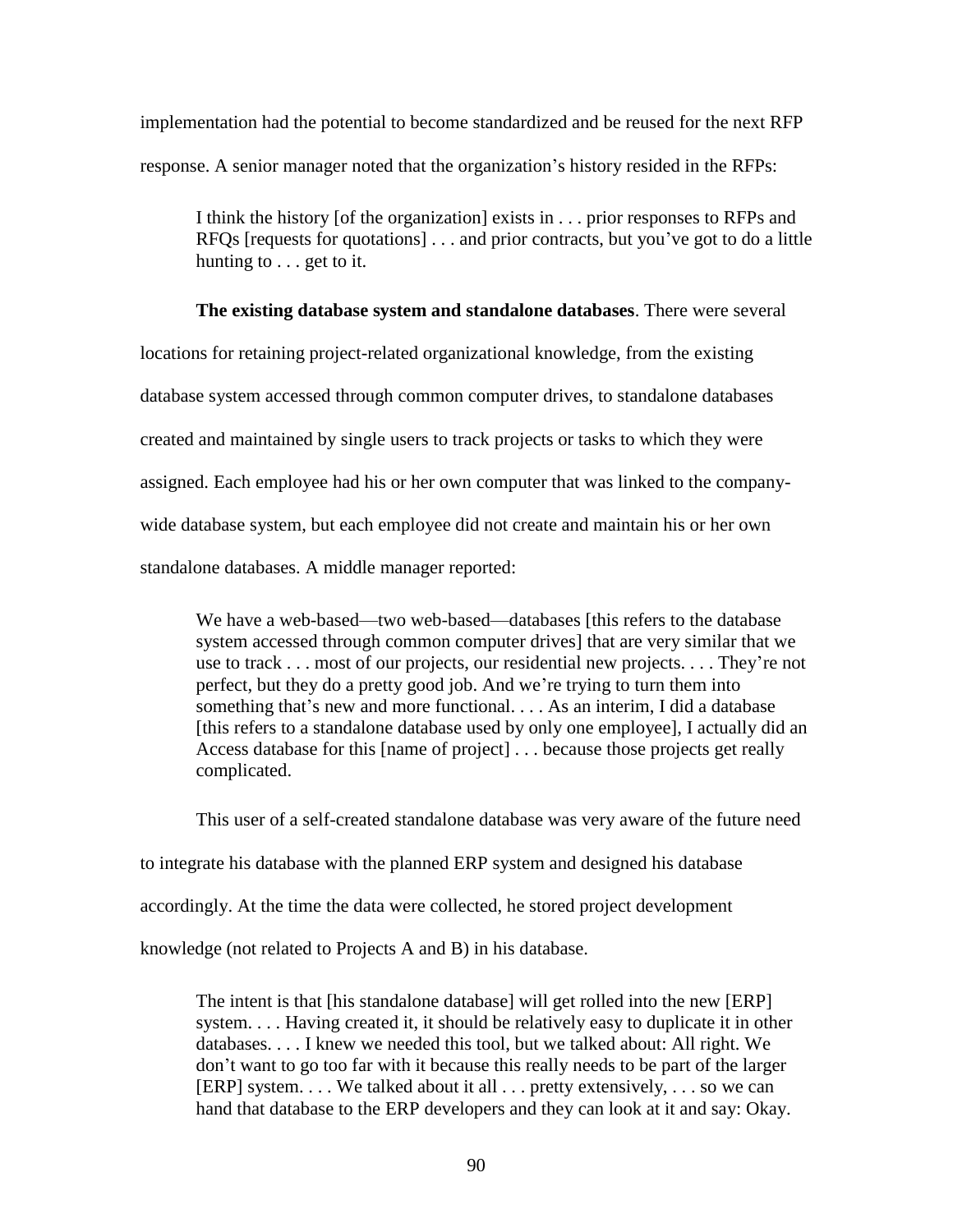Here's how it functions and just . . . roll those functions in. Hopefully. . . . That sounds easy, right?

When the ERP system is introduced, it will run in tandem with the existing company database system until the company is comfortable with the new ERP system and until the transfer of all of the necessary information and organizational knowledge has taken place. At that point, the existing database will be taken offline.

**The Internet.** Research participants also reported using the Internet when searching for information for responses to RFPs and retrieving other information for project development decisions. Internet searches were for both specific information (e.g., pricing) and general information. A manager identified the four Internet sources he most often searched for information to help him with project development decisions: Google, an industry trade organization website, nonlocal competitors' websites, and his colleagues at other companies. These sources were also cited by most of the other research participants, with the Internet as a general source and Google mentioned as a specific source. A typical comment was: "I use the Internet fairly frequently.... Typically Google is my first stop to try to find information about anything."

Specifications and technical manuals for equipment used in projects were also accessed through the Internet:

I'm more likely to go and find the company on the Internet. . . . You can find pricing on stuff that you didn't use to, . . . because no matter what you want, somebody is selling it through the Internet. It may not be the manufacturer; they may still work for the reps, but you can buy it somewhere. . . . It's neat to be able to have that stuff basically at your fingertips. Some things, you know, you might wait 2 days to get a phone call back from somebody, and now it takes you 2 minutes.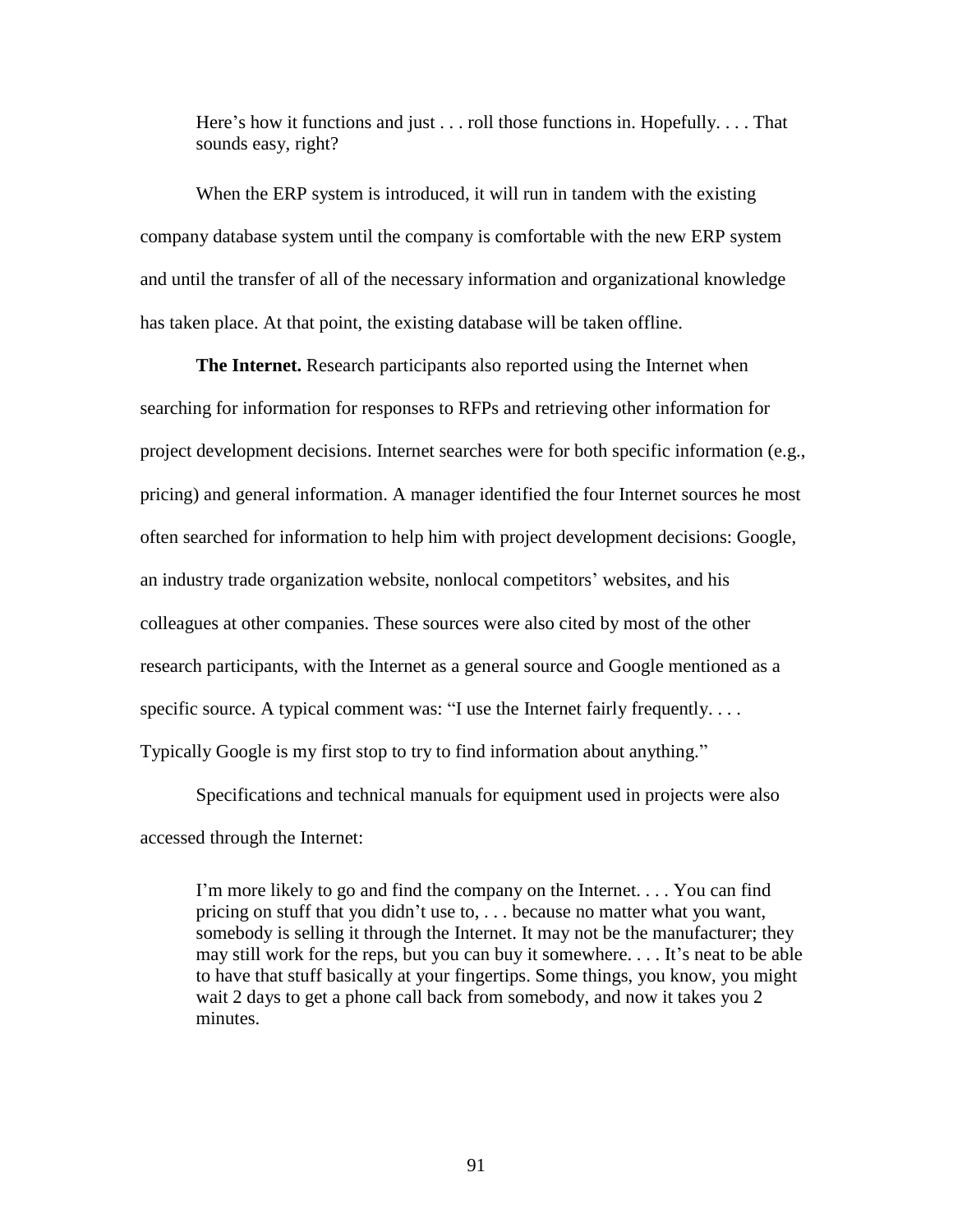# **Interactions with coworkers: in person, by phone, and electronically.** A

primary method chosen by the research participants to help them with project

development decisions was discussions with their coworkers. Their comments about

using coworkers as a source of organizational knowledge, including project development

knowledge, are summarized in Table 4.5.

#### Table 4.5

*Coworkers as a Source of Project Development Knowledge*

- I draw a lot on the other people in the organization to try to figure out what they've seen because there are a lot of people here with pretty diverse experience from related and completely unrelated businesses. . . . I go to [my direct manager] when I need him to help make decisions and to set direction.
- It's more the senior management because of the work that I'm doing to assist them. So questions like that, you . . . couldn't find them, always, not necessarily in a database for what I need to do.
- As senior managers here at this company, what we do is we have routine updates and reviews. You're very close, you're a small organization, you communicate with your people almost on a daily basis, you're retaining on a daily basis . . . what their knowledge base is. So if, in fact, the time comes when they're leaving, it's not like you have to sit down . . . and gather everything at that point.

Coworkers used many methods to contact each other, including the telephone, instant messaging, electronic mail, and simply getting up from their desks to ask another person. The small size of the organization and the way the workplace was configured (low-walled cubicles in the center and private offices around the perimeter in the main office where most employees were located) tended to make the interactions informal. If the parties to the conversation were in the office, the conversations were usually conducted face-to-face. The parties to the conversations did not appear to be bound by an organizational hierarchy and could speak with a peer just as easily as they could speak with their manager.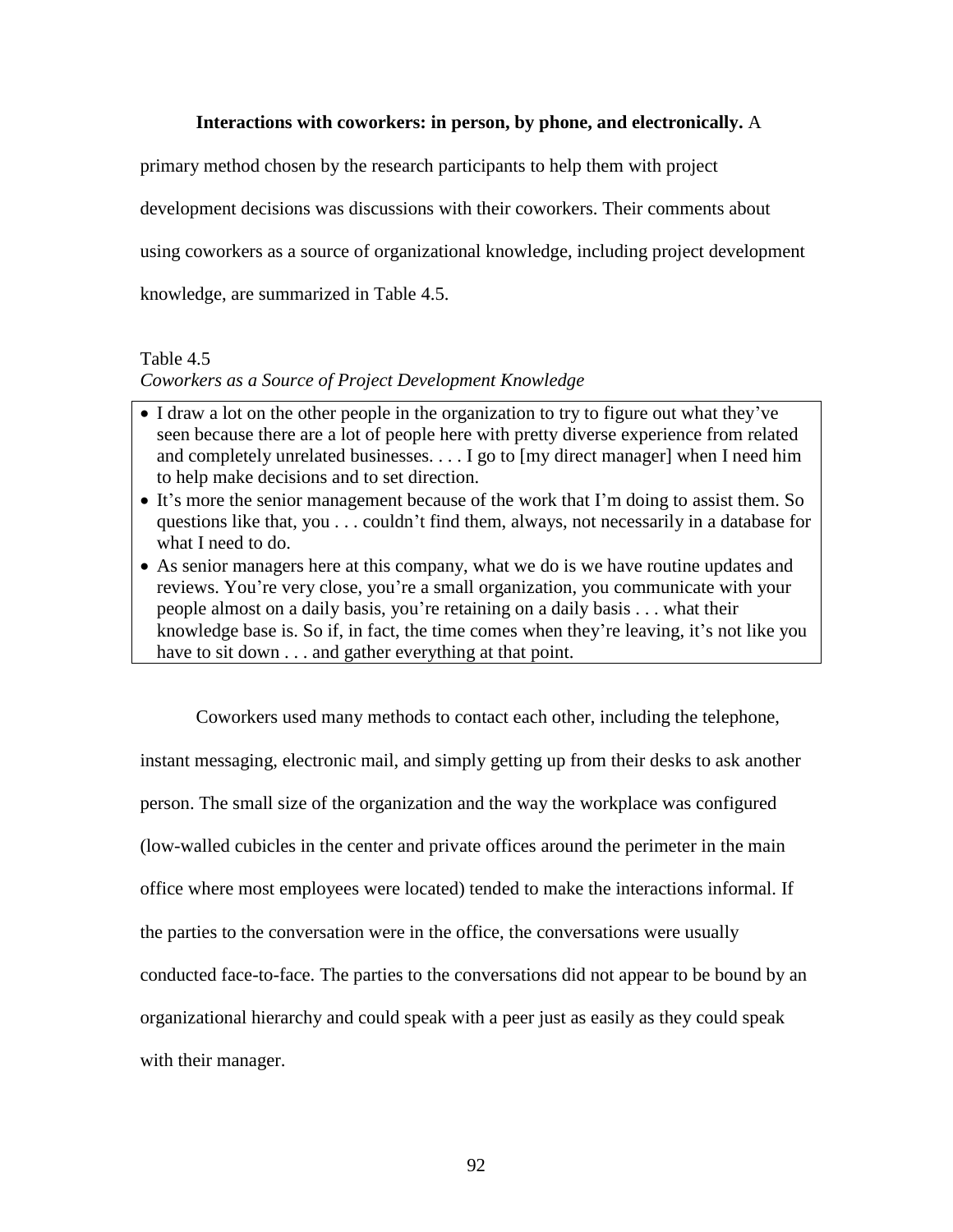One senior manager commented on his use of the different communication tools.

He reported that he used instant messaging for short questions that had easy answers. He might use instant messaging to communicate with a supervisor at a construction site. He used electronic mail both internally and to communicate with clients when the communication was more involved than an instant message would allow. He used Skype for conference calls and to attend the meetings of the boards of which he was a member. He also stressed that although there were many ways to communicate, if the communication was urgent and the parties could not connect, a face-to-face meeting was both important and necessary:

I put my cell phone number on my card and I will go and see somebody in order to get the information or make the case. I'll get in the car and drive for 2 hours if I need to. . . . You know, people will play phone tag for weeks, and I don't get it. If it's that important, go see them!

This approach to communication was evident during the development of Project B, when the senior manager spent extensive time at the state capitol gaining the knowledge the company needed to make the decision to pilot Project B.

Several participants characterized another primary communication tool, electronic mail, as necessary and unavoidable, but with an annoying ubiquity that often distracted them from tasks that they viewed as more important. This comment was typical:

Email is a problem. I mean, it's a wonderful communication tool. . . . Obviously, I use it all the time, but email is our own worst—especially for somebody like me who [is] trying to monitor a lot of different activities, lots of outside contacts keeping up with email can be such a distraction. I mean, frankly, I could do nothing but email all day. I could easily do nothing else.

Other participants found a good fit between their job responsibilities, their communication style, and electronic mail. A senior manager noted that some technology,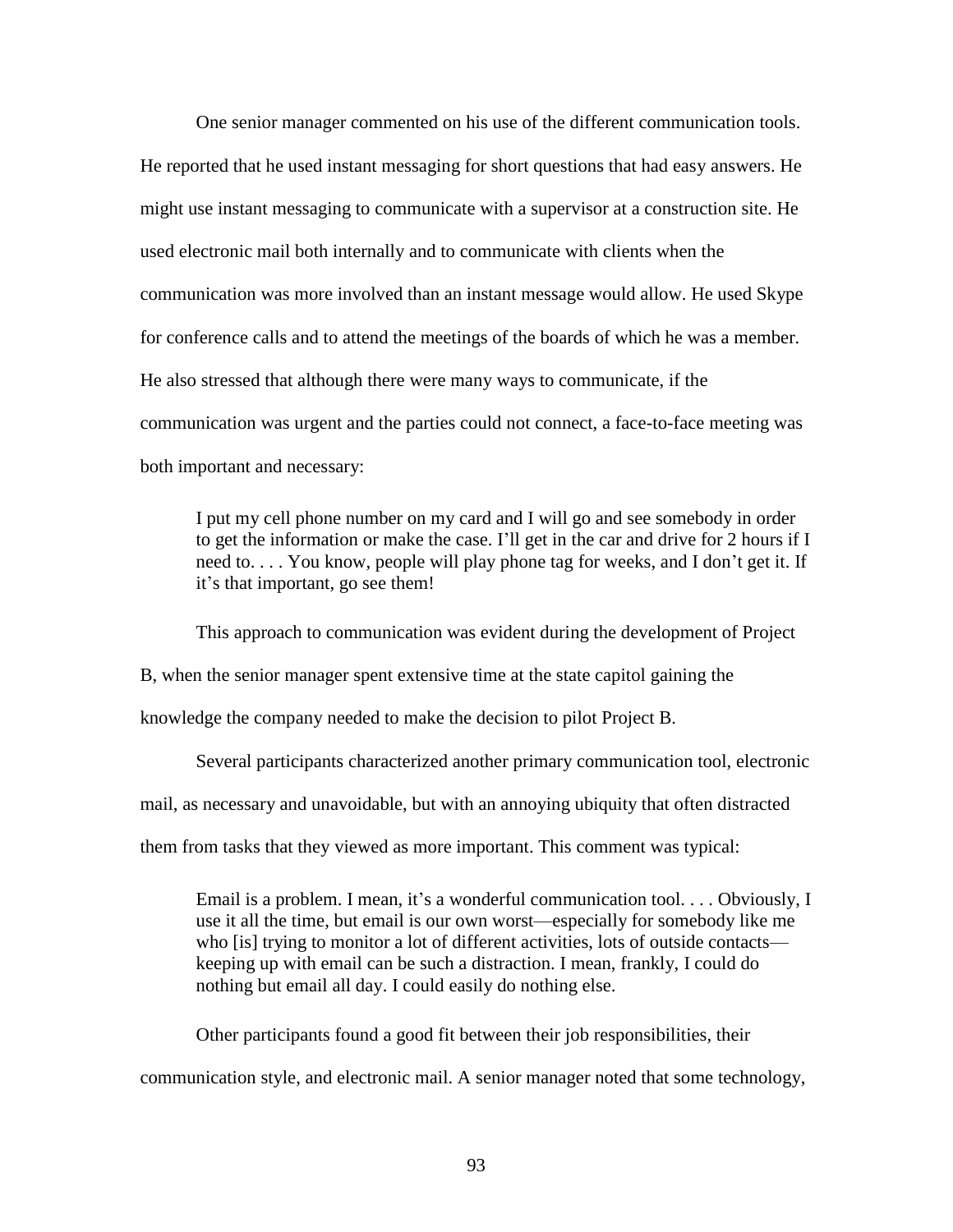electronic mail for example, could be very useful in tracking and retaining project information:

One of the reasons I use email, I know I'm not the talkative person. Some people live to talk on the phone; the first thing they do when they get in the car is they pick up the phone. That's not me. But . . . email provides a much more reliable kind of trail, . . . and sometimes . . . we have to rely and go back and say: Well what happened with this project, how do we track it?  $\ldots$  So, it's easier for me to document things that way so that we don't have a client that says: Well, I didn't authorize you to do that. Why are you sending me a bill? And I'll say: Yeah, in fact you did. So it's kind of a belts and suspenders thing as well.

The company's electronic mail system saved all of the company messages on its computer servers, making this type of communication available to others in the organization.

**Processes for storing organizational knowledge.** The company had a very specific and consistent policy and process for retaining and archiving organizational knowledge, both on site and in off-site storage. The organizational knowledge that was retained and archived included project development knowledge, records that the company was legally obligated to retain, and any records the company chose to retain. This organizational knowledge was stored at the company's office on computer servers using common storage locations or drives, and in paper files. Organizational knowledge stored in standalone databases was available to all employees if the knowledge was saved in one of the common computer drives.

In addition to the on-site storage of organizational knowledge on the company's computer servers or in paper files, organizational knowledge was also retained in offsite storage. The company had a formal off-site retention policy, and one of the research participants was responsible for implementing it. Each week, she retrieved tapes of all organizational knowledge saved on the company's computer servers and took them to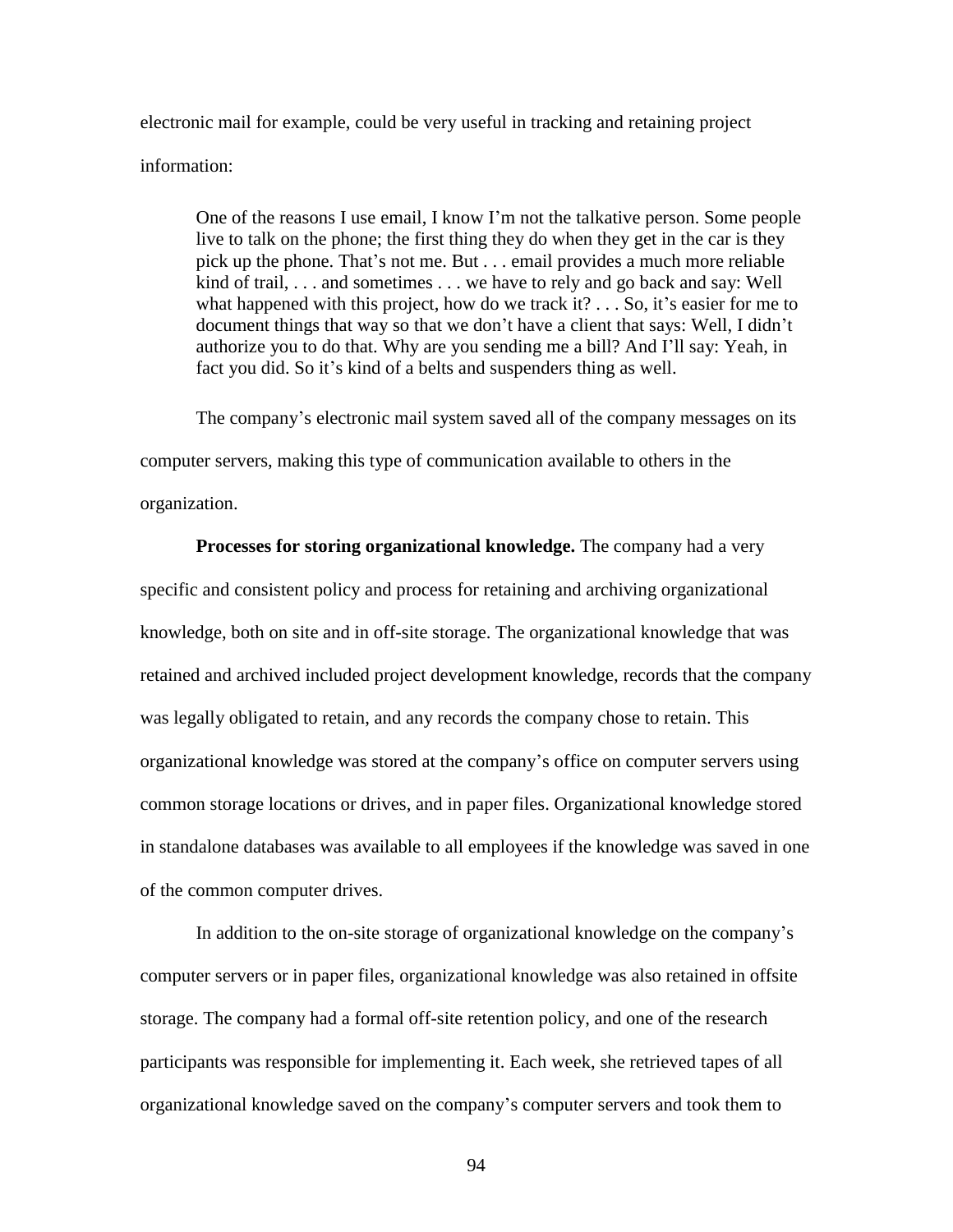one of two climate-controlled offsite public storage facilities rented by the company. She stressed the value of following the retention policy and program:

If you kept something on your desktop [i.e., not saved in a common drive] because you were just working with it, . . . unfortunately, . . . if your computer crashed then you're not going to be able to capture that. So we try to really emphasize: Keep everything on [the company's common drives] because we can always recapture it.

In this way, anything saved on the company's common drives, which included all knowledge in the existing company database system, any standalone databases saved on the common drives, and all company electronic mail, was still accessible in the event of a technology failure at the organization's site.

The company also had a formal retention policy for paper-based organizational knowledge, including project development knowledge, which was also stored offsite at one of the public storage facilities. The retention decisions for paper-based organizational knowledge were the responsibility of the same employee. She described an ongoing struggle with what to keep and what to discard and was the only person interviewed who discussed how she decided that a particular piece of information was valuable enough to be considered organizational knowledge that should be moved to the archives:

The most important thing that I have to do is to make sure where everything is filed, where it's captured and to know how to get to it immediately. And you have to take the time to put it away properly. So just as you're finishing a project, what I'll do is I'll go through the files and clean up and keep the most prominent information that I have in the front of the folder because when . . . we first start to meet or when we first start to consider a project, they [the management team] may think of something and then they decide: No, that's not going to work. We're not going to use such and such. So we want to get rid of that information, not necessarily destroy it. . . . You have to purge and you have to make sure that you're dealing with the actual content as you go forward. . . . I think my hardest job . . . is deciding on what to purge. Because over a period of time, you know, your legal obligation will pass and you no longer have to hold onto that, but that real estate you hold onto that longer, if not forever.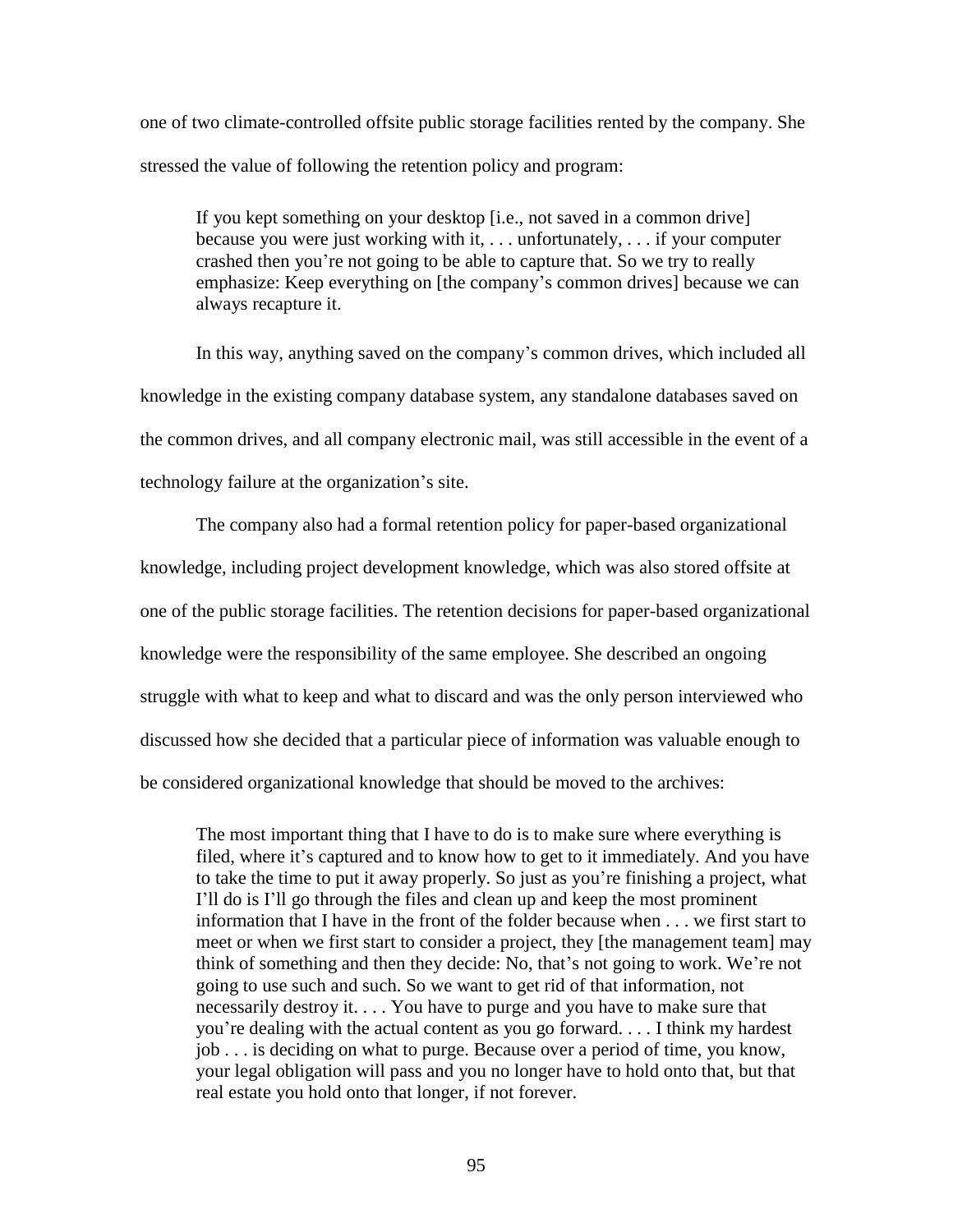#### **Section Summary**

This section addressed the processes the organization used to store and retrieve the organizational knowledge needed to make project development decisions. The processes were illustrated through the stories of how knowledge was managed during the development and implementation of Projects A and B, as well as through other projects.

The need to capture and retain organizational knowledge was often rooted in either a need to capture best practices and/or a need to respond to an RFP. Organizational members relied on many methods to facilitate this knowledge retention and retrieval, including conversations with other organizational members and extensive use of various technologies, such as the company database and the Internet. Each organizational member found his or her own way to work with organizational knowledge. Most found technology useful, necessary, and unavoidable, but a simple conversation was still cited by some as their preferred process for accessing organizational knowledge.

This section also described the formal process by which the organization captured and retained organizational knowledge, including the ongoing struggle of the manager responsible for this process with deciding what organizational knowledge should be stored and persuading organizational members of the importance of the formal retention process.

# **The Functions of Organizational Memory**

### **in Project Development Decision-Making**

The primary function of organizational memory in this company was to provide a foundation or structure for the organization to use when making project development decisions. For each new project, including Projects A and B, some element of the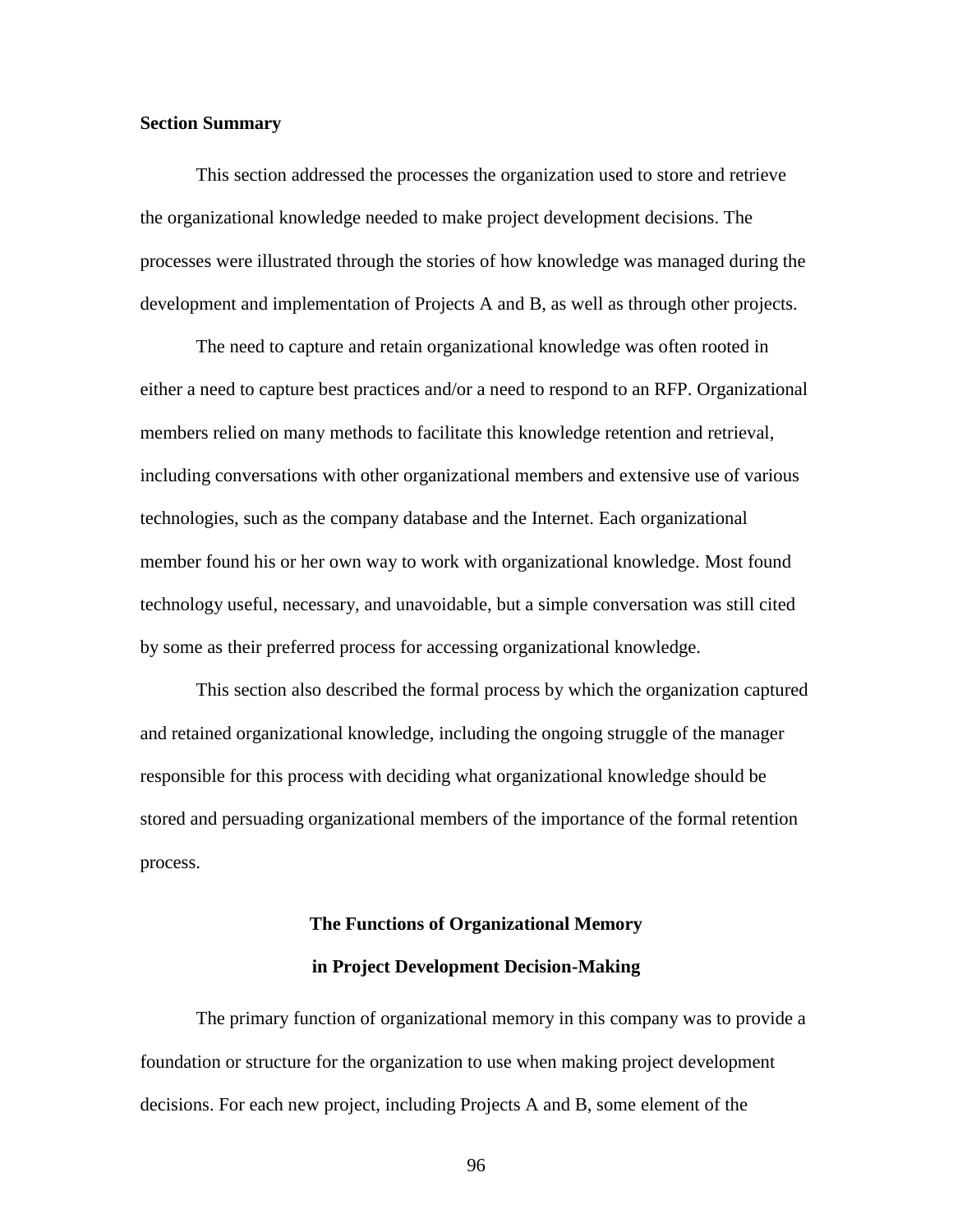company's previous work was usually applicable. This experience was available for retrieval from the structure of organizational memory and could be applied to the current project development situation. This decoding and recombining of existing organizational knowledge to assist with decision making in a new situation is a key function of organizational memory (Casey & Olivera, 2003).

When the project under consideration was dissimilar to organizational knowledge found in organizational memory, organizational memory hindered project development decision making because the retrieved organizational knowledge could not be applied to the current situation. Organizational memory also hindered project development decision making when the needed memory was not accessible because it was stored in individual memory, when the memory caused the company to doubt its abilities, or when a memory of past failures caused the company to reject viable projects.

Table 4.6 lists, explains, and gives examples for each function identified in this study; the next section provides more detail on the functions in relationship to structure.

| <b>Function</b>               | <b>Example</b>                                         |  |
|-------------------------------|--------------------------------------------------------|--|
| Informing decision making     | Management's consideration of available and needed     |  |
|                               | resources when deciding to bid on Project A and pilot  |  |
|                               | Project B                                              |  |
| Assisting in the decoding of  | Management's discussion about being "used" when        |  |
| knowledge                     | asked to bid on Project A                              |  |
| Integrating dispersed         | Management's consideration of several sources of       |  |
| knowledge                     | research when deciding to pilot Project B              |  |
| Helping the organization      | Management's consideration of its long-term successful |  |
| recombine existing            | participation in NJ energy efficiency programs when    |  |
| knowledge in new ways         | considering both Project A and Project B and how this  |  |
|                               | historic success could assist in the new projects      |  |
| Providing a stable framework  | Management's recognition that new projects, such as    |  |
| for the retention and storage | Projects A and B, had elements that were both similar  |  |
| of existing knowledge         | and dissimilar to previous projects                    |  |

Table 4.6

| Functions of Organizational Memory in the Organization |  |
|--------------------------------------------------------|--|
|                                                        |  |
|                                                        |  |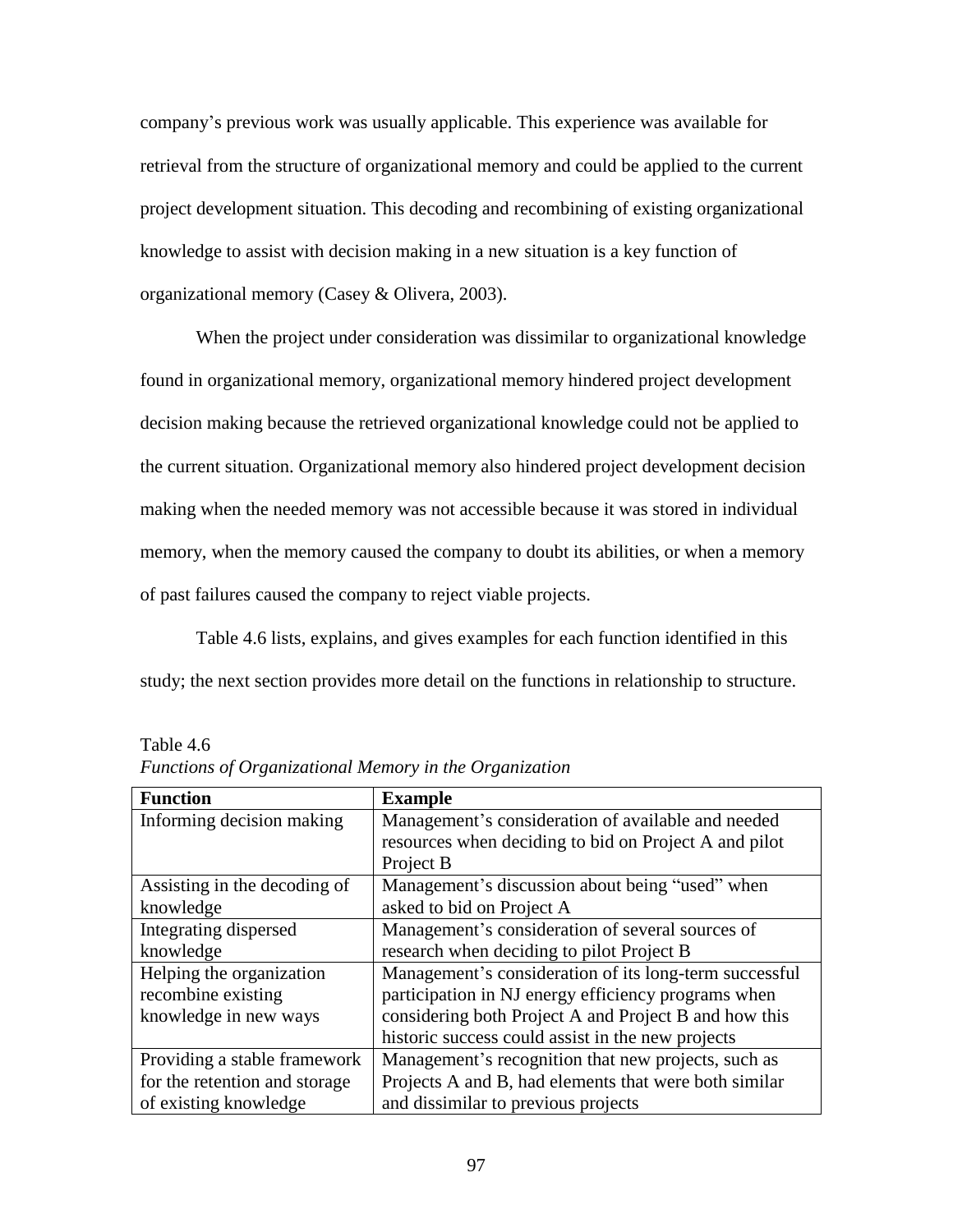## **Relationship Between Structure and Functions of Organizational Memory**

Table 4.7 outlines the structures (based on Walsh & Ungson, 1991) and functions (based on Casey & Olivera, 2003) of organizational memory accessed by management when making the decision to pursue Projects A and B, highlighting the relationships between structure and functions.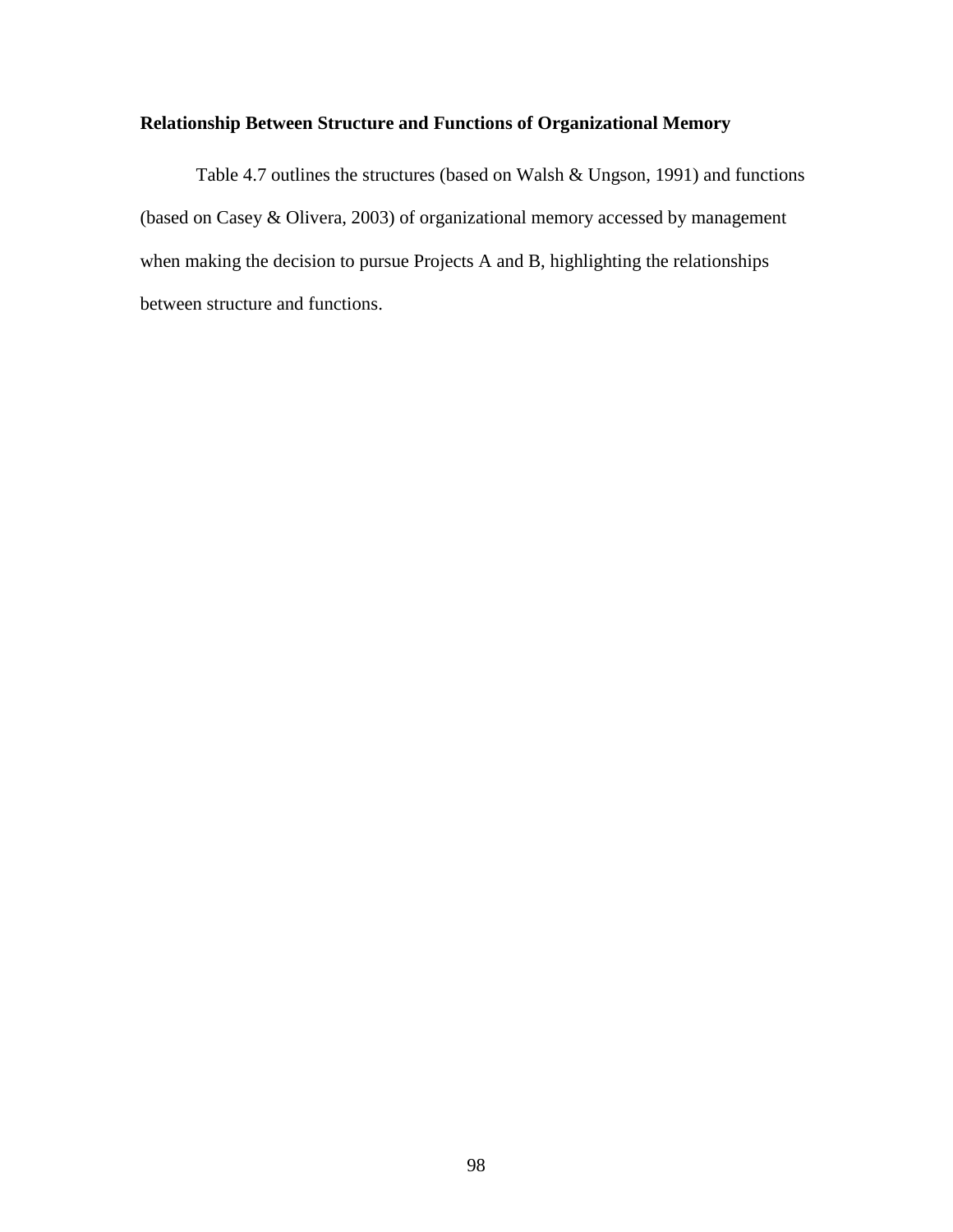Table 4.7

| How the Structure and Functions of Organizational Memory Were Accessed and Applied |
|------------------------------------------------------------------------------------|
| when Making Project Development Decisions                                          |

| <b>Structures</b><br><b>Management</b> |                    |                                      |  |  |
|----------------------------------------|--------------------|--------------------------------------|--|--|
| considerations                         | accessed           | <b>Functions applied</b>             |  |  |
| Project A                              |                    |                                      |  |  |
| Are we being "used" to                 | Individual memory, | Informing decision making, assisting |  |  |
| enhance the reputation                 | culture, external  | in the decoding of knowledge         |  |  |
| of the project?                        | archives           |                                      |  |  |
| Is this project a good fit             | Individual memory, | Informing decision making,           |  |  |
| for the organization?                  | transformations    | integrating of dispersed knowledge,  |  |  |
|                                        |                    | helping the organization recombine   |  |  |
|                                        |                    | existing knowledge in new ways       |  |  |
| Do we have the                         | Transformations    | Informing decision making, helping   |  |  |
| necessary resources?                   |                    | the organization recombine existing  |  |  |
|                                        |                    | knowledge in new ways, assisting in  |  |  |
|                                        |                    | the decoding of knowledge            |  |  |
| What are the logistical                | External archives, | Informing decision making, inte-     |  |  |
| issues?                                | individual memory, | grating dispersed knowledge, helping |  |  |
|                                        | transformations    | the organization recombine existing  |  |  |
|                                        |                    | knowledge, decoding knowledge        |  |  |
| How will we know if                    | Individual memory  | Informing decision making            |  |  |
| this project was                       |                    |                                      |  |  |
| successful?                            |                    |                                      |  |  |
| Project B                              |                    |                                      |  |  |
|                                        |                    | Informing decision making, assisting |  |  |
| Individual knowledge,                  | Individual memory, | in the decoding of knowledge,        |  |  |
| supported by market                    | external archives  | integrating dispersed knowledge,     |  |  |
| research                               |                    | helping the organization recombine   |  |  |
|                                        |                    | knowledge in new ways                |  |  |
| Knowledge gained at                    |                    | Informing decision making, assisting |  |  |
| state capitol providing                | Individual memory, | in the decoding of knowledge,        |  |  |
| an understanding of                    | external archives  | integrating dispersed knowledge,     |  |  |
| funding sources and                    |                    | helping the organization recombine   |  |  |
| centers of influence                   |                    | knowledge in new ways                |  |  |
| The fact that a stand-                 | Individual memory, | Informing decision making, providing |  |  |
| alone project in New                   | transformations,   | a stable framework for existing      |  |  |
| Jersey was not                         | external archives  | knowledge                            |  |  |
| financially feasible                   |                    |                                      |  |  |
| Completion of a project                | Individual memory, | Informing decision making, providing |  |  |
| similar to Project B in                | transformations,   | a stable framework for existing      |  |  |
| New Jersey                             | external archives  | knowledge                            |  |  |
| The company's financial                |                    | Informing decision making, providing |  |  |
| and human resources                    | Transformations    | a stable framework for existing      |  |  |
| available to pilot Project             |                    | knowledge, helping the organization  |  |  |
| B                                      |                    | recombine knowledge in new ways      |  |  |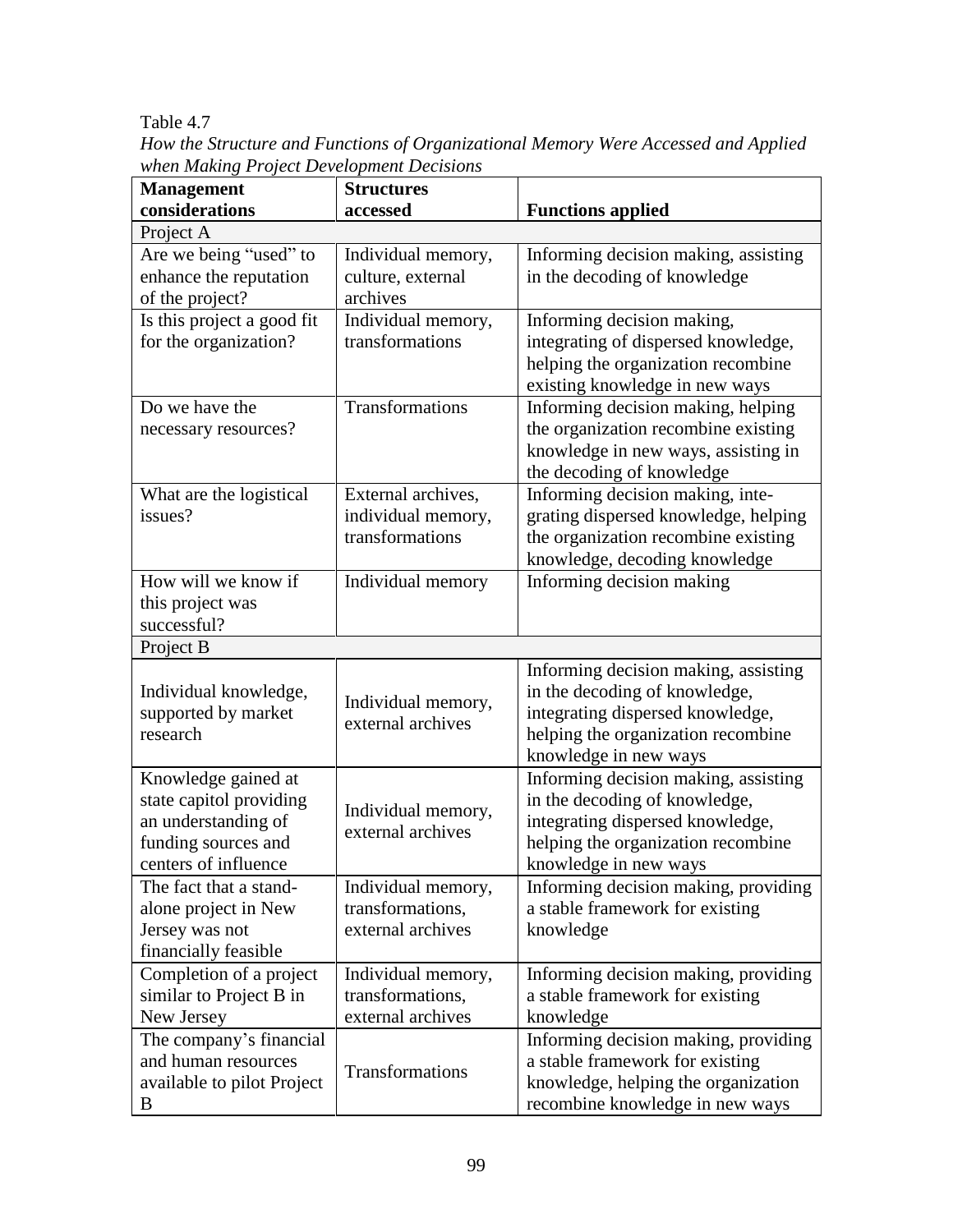The interactions observed between employees and the responses provided during the interviews provided evidence of the relationship between organizational memory structure and functions during the process of searching for and locating information and organizational knowledge of all types, including project development information and knowledge. For example, one senior manager described how he found the technical knowledge he needed when making project development decisions:

I'm only a source of information partially at [the company] . . . so I try not to make any technical assumptions without running them by the people who I know, know those issues intimately, . . . and I very much respect [another senior manager] in his role as the ultimate technical word. . . . I try very hard never to be in a position where I'm making a statement on behalf of the company about a technical issue that I don't know that I have his backing for. . . . Certainly if I'm not confident in my answer, I won't even give one; . . . I'll go to [the other senior manager] and get [him] to follow up.

This example illustrated a search for organizational knowledge and a desire for a stable foundation from which knowledge can be retrieved. The relationship between organizational memory structure and functions and its usefulness in project-related decision making varied depending on how the source of the knowledge chose to make it accessible. Those who consistently shared their knowledge either placed the knowledge in a location that was accessible to others (e.g., in the company database system) or were available to share information. This behavior demonstrated a link between organizational memory structure (knowing where knowledge should be stored and placing it in that location) and function (others retrieving the knowledge and using it in a different situation).

Those who kept their knowledge to themselves demonstrated the link between organizational memory structure and functions on a case-by-case basis as asked, or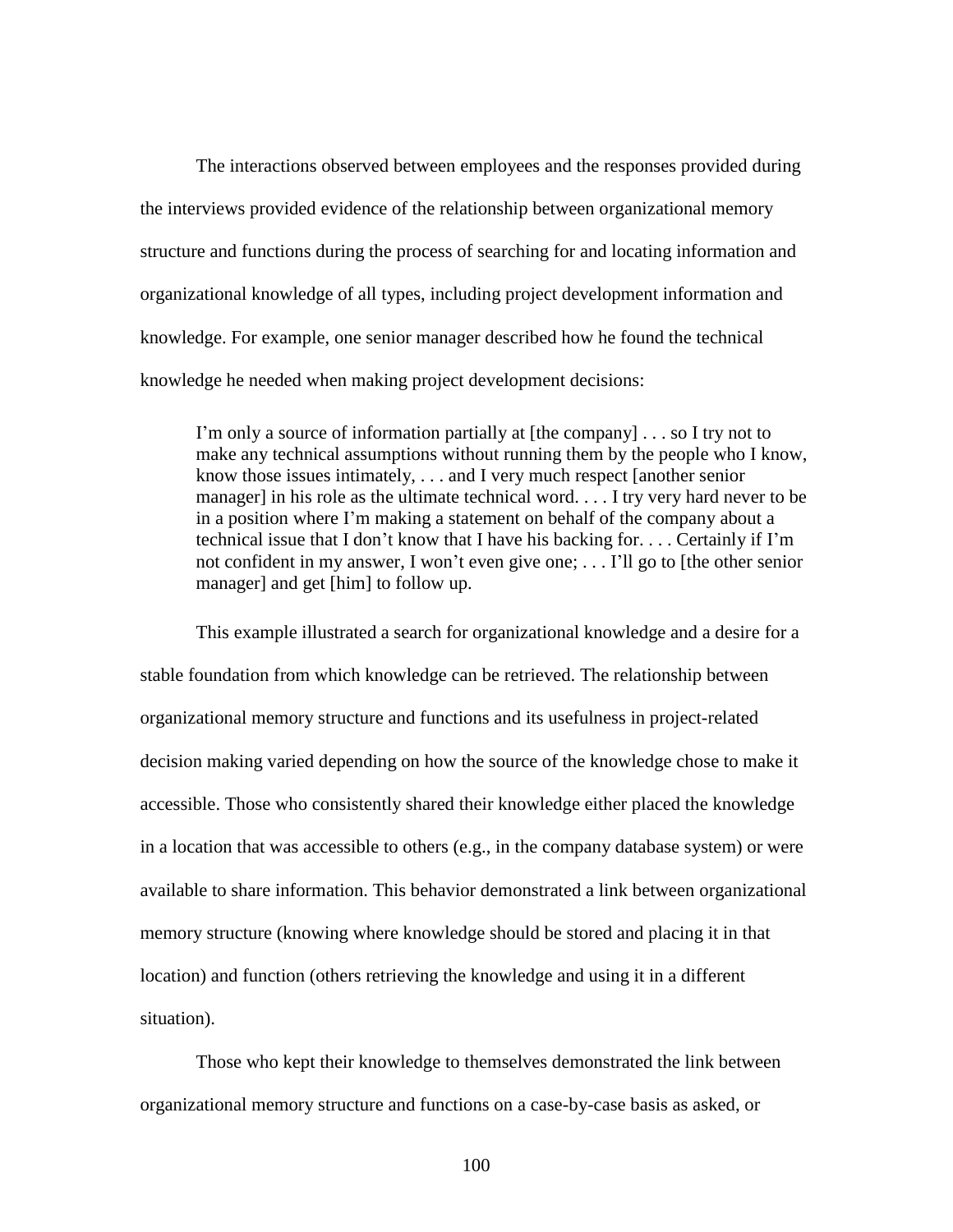shared their knowledge if they were aware that it might be useful. For example, the senior manager who was responsible for developing Project A and Project B did not use the existing company database system. If he was not in the office or available by phone, his project development knowledge was inaccessible: "So actually I'm probably the person in the company who uses that [the existing database system] the least." Others did not use the existing database because of its perceived limitations and were hopeful that the new ERP system would be a useful replacement. One manager described the new ERP system as replacing "a mishmash of nothing."

Other situations in which organizational memory could hinder decision making in project development decisions occurred when the organizational knowledge retrieved from memory was not exactly the type of organizational knowledge needed for the new situation, or if a past failure was similar to a project under consideration.

Table 4.8 outlines the structures (based on Walsh & Ungson, 1991) and functions (based on Casey & Olivera, 2003) of organizational memory accessed by management for project development decisions and provides examples of how organizational memory helped or hindered decision making.

|                 |                                   | <b>Relationship to organizational</b> |                       |  |  |
|-----------------|-----------------------------------|---------------------------------------|-----------------------|--|--|
| <b>Helps</b> or |                                   |                                       | memory                |  |  |
| hinders         | <b>Quotation</b>                  | <b>Structure</b>                      | <b>Function</b>       |  |  |
| Helps           | I guess like most organizations,  | Access to                             | Informing decision    |  |  |
|                 | we tend to go after new work that | individual,                           | making, integrating   |  |  |
|                 | is somehow similar to work that   | and                                   | dispersed knowledge,  |  |  |
|                 | we've already done. So knowing    | transformation                        | recombining existing  |  |  |
|                 | how we've approached projects     | areas of                              | knowledge in new ways |  |  |
|                 | in the past and what we've        | organizational                        |                       |  |  |
|                 | succeeded and not succeeded at    | memory                                |                       |  |  |
|                 | and why can be really helpful in  |                                       |                       |  |  |

Table 4.8 *How Organizational Memory Helps and Hinders Project Development Decision Making*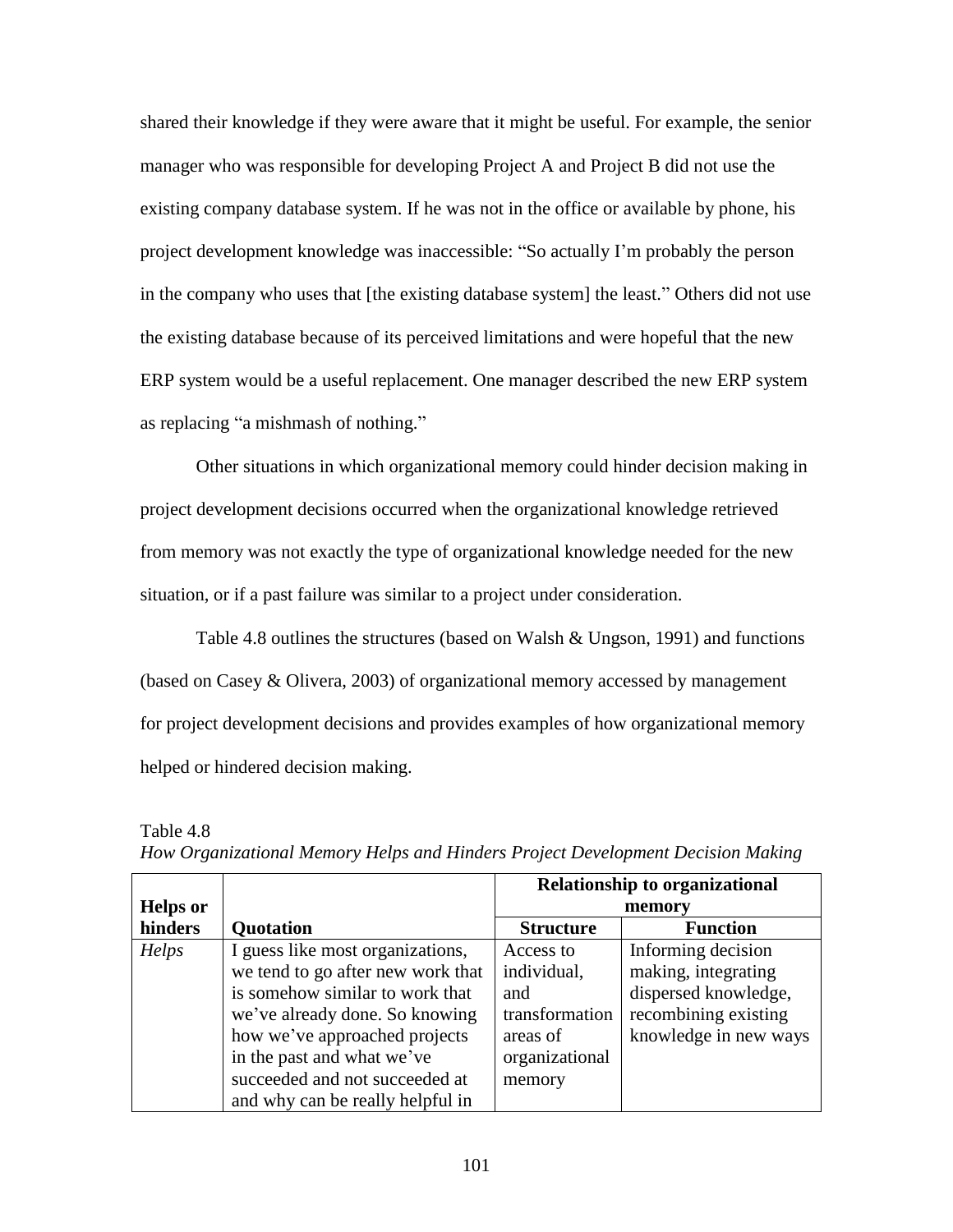|                 |                                                                                                                                                                                                                                                                                                                                                                                                                                                                         | <b>Relationship to organizational</b>                                                                 |                                                                                                                                                                                                           |
|-----------------|-------------------------------------------------------------------------------------------------------------------------------------------------------------------------------------------------------------------------------------------------------------------------------------------------------------------------------------------------------------------------------------------------------------------------------------------------------------------------|-------------------------------------------------------------------------------------------------------|-----------------------------------------------------------------------------------------------------------------------------------------------------------------------------------------------------------|
| <b>Helps</b> or |                                                                                                                                                                                                                                                                                                                                                                                                                                                                         | memory                                                                                                |                                                                                                                                                                                                           |
| hinders         | <b>Quotation</b>                                                                                                                                                                                                                                                                                                                                                                                                                                                        | <b>Structure</b>                                                                                      | <b>Function</b>                                                                                                                                                                                           |
|                 | assessing how much effort it's<br>going to take to do something,<br>whether we have the skill set in<br>house, whether we're likely to get<br>a lot of clients or not.                                                                                                                                                                                                                                                                                                  |                                                                                                       |                                                                                                                                                                                                           |
| Helps           | Tremendously because it<br>[organizational memory] just<br>gives me the ability to be able to<br>look at certain areas I have to<br>look at cost sometimes and the<br>building block of that. I have to<br>look at some designs, logos,<br>what's the proper one to use? So<br>mine is a little bit more into the<br>detail.                                                                                                                                            | Access to<br>individual and<br>transformation<br>areas of<br>organizational<br>memory                 | Informing decision<br>making, assisting in the<br>decoding of knowledge                                                                                                                                   |
| Helps           | I know what works. I know what<br>doesn't work. I know my job well<br>enough that I can accomplish a<br>whole lot more in a day than if I<br>didn't have that background<br>[access to the organization's<br>memory].                                                                                                                                                                                                                                                   | Access to<br>individual<br>memory                                                                     | Informing decision<br>making, providing a<br>stable framework for<br>the retention and<br>storage of existing<br>knowledge                                                                                |
| Helps           | If you know the genesis of a<br>technical decision or a policy<br>decision, if you know on what it<br>was based, that can help you to<br>explain it or build on it. You<br>know, good decisions or good<br>policies, I think, are policies that<br>have evolved from some<br>initial starting point and then the<br>impact of experience. That's<br>always an issue when you lose<br>people; the institutional memory<br>goes with them, whether you like<br>it or not. | Access to<br>individual,<br>structures, and<br>transformation<br>areas of<br>organizational<br>memory | Informing decision<br>making, providing a<br>stable framework for<br>the retention and<br>storage of existing<br>knowledge, helping the<br>organization to<br>recombine existing<br>knowledge in new ways |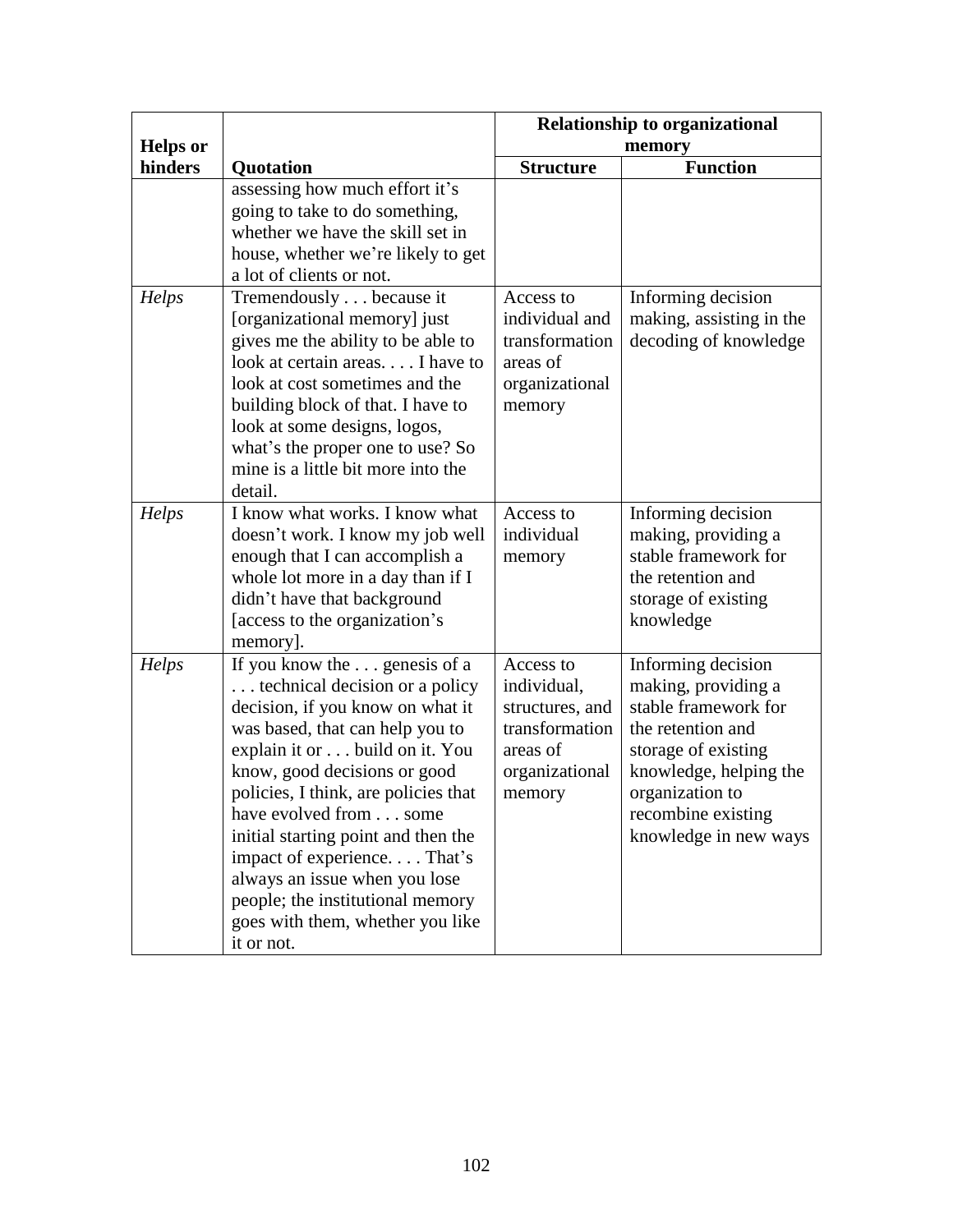|                 |                                                            | <b>Relationship to organizational</b> |                        |
|-----------------|------------------------------------------------------------|---------------------------------------|------------------------|
| <b>Helps</b> or |                                                            | memory                                |                        |
| hinders         | <b>Quotation</b>                                           | <b>Structure</b>                      | <b>Function</b>        |
| <b>Hinders</b>  | It [organizational memory]                                 | Access to                             | Informing decision     |
|                 | hinders me in the sense that when                          | individual                            | making                 |
|                 | I've seen us not do well at                                | memory                                |                        |
|                 | something, that's going to make                            |                                       |                        |
|                 | me inclined to not take us in that                         |                                       |                        |
|                 | direction again, $\dots$ and that's not                    |                                       |                        |
|                 | always the right answer. The                               |                                       |                        |
|                 | right answer sometimes is fix the                          |                                       |                        |
|                 | reason why it didn't work last                             |                                       |                        |
|                 | time and try it again. [referring to                       |                                       |                        |
|                 | information about unsuccessful                             |                                       |                        |
|                 | projects stored in his memory that                         |                                       |                        |
|                 | might keep him from considering                            |                                       |                        |
|                 | a project similar to the                                   |                                       |                        |
| <b>Hinders</b>  | unsuccessful project]<br>Nobody likes change, so if you're | Access to                             | Informing decision     |
|                 | set in your ways, it's maybe—                              | transformation                        | making, helping the    |
|                 | you have to think twice before                             | area of                               | organization recombine |
|                 | you say no or that's not how we                            | organizational                        | existing knowledge in  |
|                 | do it, you know? This is the way                           | memory                                | new ways, assisting in |
|                 | we do it. Well. somebody came                              |                                       | the decoding of        |
|                 | on new and they found a better                             |                                       | knowledge              |
|                 | way to do it. Great. It's                                  |                                       |                        |
|                 | always a learning process, but I                           |                                       |                        |
|                 | think it's more positive than it is                        |                                       |                        |
|                 | negative. [referring to the policies                       |                                       |                        |
|                 | and procedures she uses to                                 |                                       |                        |
|                 | complete many of the back office                           |                                       |                        |
|                 | tasks associated with project                              |                                       |                        |
|                 | development, such as payroll and                           |                                       |                        |
|                 | human resource issues]                                     |                                       |                        |
| Hinders         | We're finally getting to where $\dots$                     | Demonstrates                          | Informing decision     |
|                 | our geography is not limited, but                          | an                                    | making, providing a    |
|                 | I think it's our history that has                          | understanding                         | stable framework for   |
|                 | kept us very focused here. We                              | of the                                | the retention and      |
|                 | know the market, we know the                               | company's                             | storage of existing    |
|                 | business, we know the players,                             | external                              | knowledge              |
|                 | and we know how to make                                    | archives and                          |                        |
|                 | money here, so it does require                             | its culture                           |                        |
|                 | risk to try something else and I                           |                                       |                        |
|                 | don't say frivolous risk, I                                |                                       |                        |
|                 | mean well thought-out plans,                               |                                       |                        |
|                 | but it's taken us a while to get                           |                                       |                        |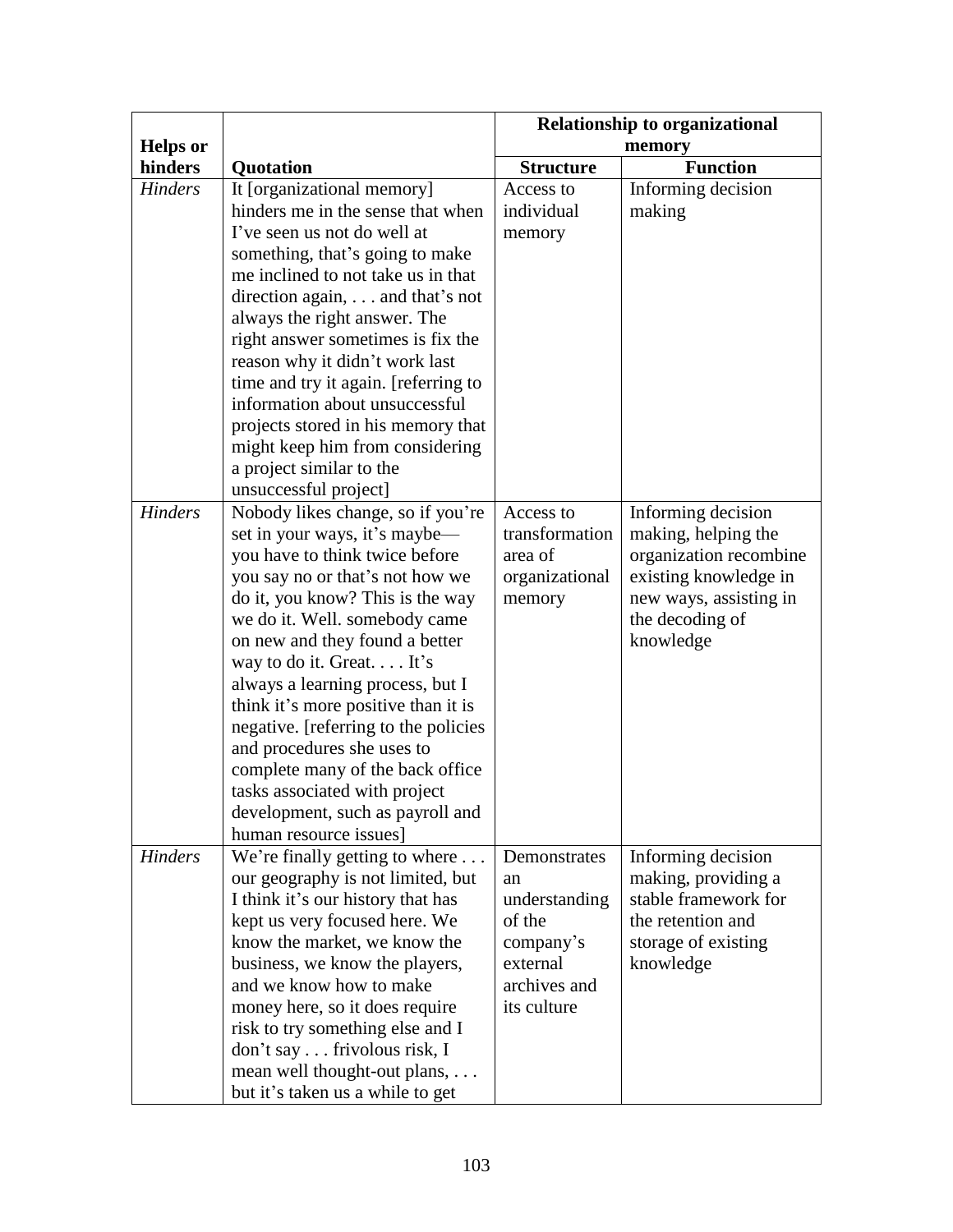|                 |                                                                                                                                                                                                                                                                                                                                                                                                                                                                                                                                                                                                                                                | <b>Relationship to organizational</b>                                                                        |                                                                                                                            |
|-----------------|------------------------------------------------------------------------------------------------------------------------------------------------------------------------------------------------------------------------------------------------------------------------------------------------------------------------------------------------------------------------------------------------------------------------------------------------------------------------------------------------------------------------------------------------------------------------------------------------------------------------------------------------|--------------------------------------------------------------------------------------------------------------|----------------------------------------------------------------------------------------------------------------------------|
| <b>Helps</b> or |                                                                                                                                                                                                                                                                                                                                                                                                                                                                                                                                                                                                                                                | memory                                                                                                       |                                                                                                                            |
| hinders         | Quotation                                                                                                                                                                                                                                                                                                                                                                                                                                                                                                                                                                                                                                      | <b>Structure</b>                                                                                             | <b>Function</b>                                                                                                            |
|                 | there The company history<br>has both helped in a lot of ways,<br>but it has also restricted some                                                                                                                                                                                                                                                                                                                                                                                                                                                                                                                                              |                                                                                                              |                                                                                                                            |
| <b>Hinders</b>  | things too obviously.<br>In some cases as we kind of<br>refocus or try to go in different<br>paths, there's always—"well,<br>we've never done that before."<br>Usually there are reasons for<br>why we've never done that<br>which may or may not apply to<br>our current thing today. So<br>sometimes I think it<br>[organizational memory] kind of<br>limits our—it puts blinders on our<br>thinking sometimes. $\dots$ If times<br>were good, we wouldn't<br>necessarily be looking at doing<br>things any differently, $\dots$ so this<br>is kind of forcing us to re-<br>evaluate who we are and what<br>we're going to be in the future. | Access to<br>individual<br>memory,<br>culture, and<br>transformation<br>areas of<br>organizational<br>memory | Informing decision<br>making, providing a<br>stable framework for<br>the retention and<br>storage of existing<br>knowledge |

#### **Section Summary**

This section cited examples from Project A, Project B, and other decisions related to project development to describe the functions of organizational memory used by this company and their influence on project development decisions. This section also described and provided examples of the relationship between the structure and functions of organizational memory used to make project development decisions. The research participants indicated a willingness to allow the past to assist in informing project development decisions in the present. The past was viewed as one tool in an arsenal that included reliance on technology and individual memory.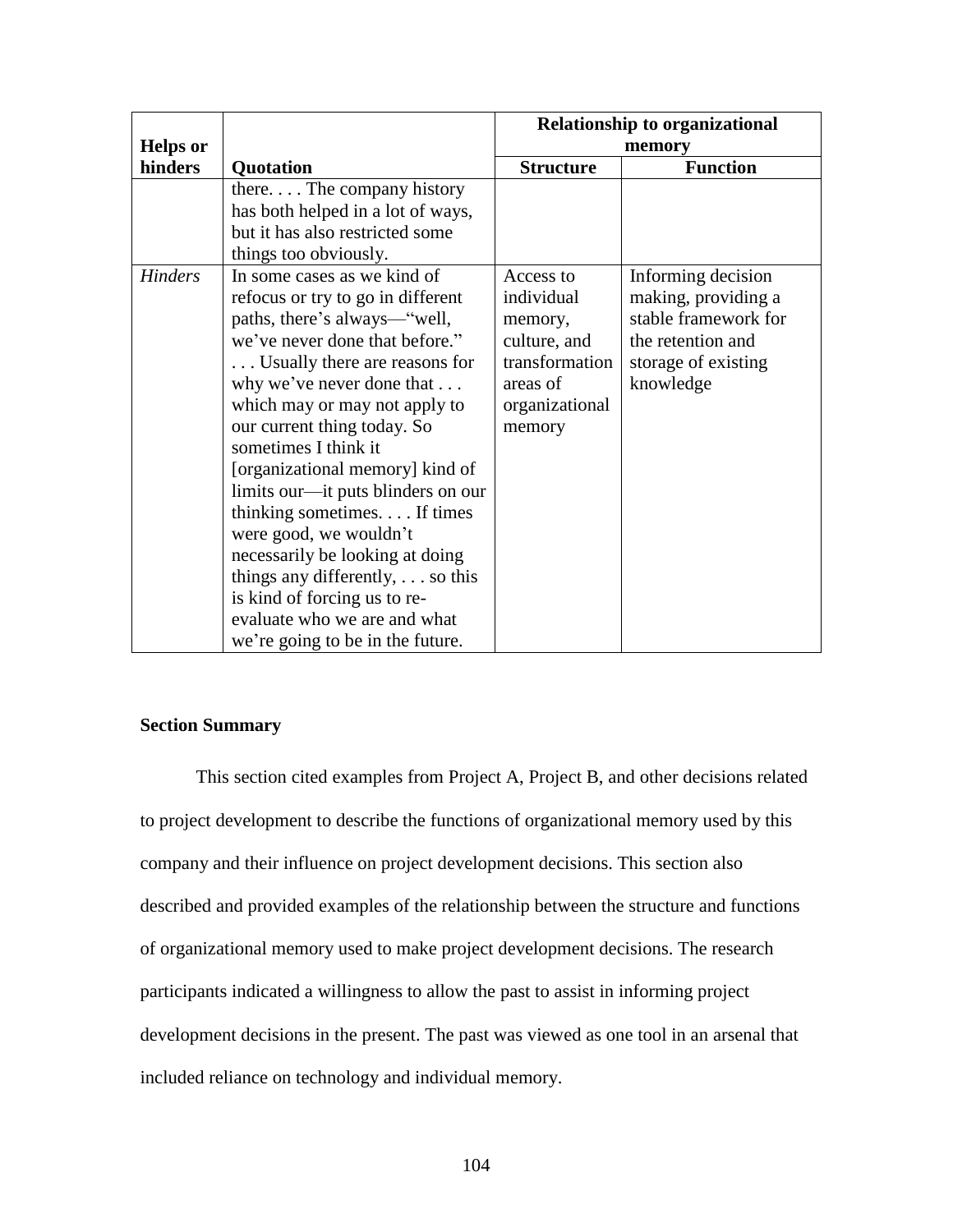#### **Additional Finding: The Role of the Founder**

A topic that emerged repeatedly during the interviews was the key role of the founder in both the past success and the anticipated future success of the company, including his role in project development decisions. The discussion of the role of the founder did not relate directly to the research questions, but its persistent recurrence meant that it could not be ignored. The founder's tenure and role with the company made him a self-contained repository of organizational memory from which other participants regularly retrieved knowledge, including project development knowledge. The founder had clearly earned the strong loyalty of many employees. When asked about the influence of the founder on the company, this was a typical reply:

I think [the founder] has left a legacy or he's built a legacy. . . . He's somebody that you want to please. He instills a work ethic that you're part of—you're part of the growth. . . . He's not in this alone; we're building something together, and there's a lot of—loyalty is the word I was thinking. I would do—I would, a lot of times I put . . . what I had to do for the company ahead of my family just because I wanted to—not just to please him, but I wanted to do a good job. I wanted to be—I wanted to be successful, and I think that's something that [the founder] just gave that sense to.

Several research participants spoke of the founder's influence outside of the company within the business community and with competitors. The founder was also referred to as a brand. This quotation demonstrated how the role of the founder influenced the company's reputation, a part of the external archives of organizational memory (Walsh & Ungson, 1991):

[Competitors] want to be [the company], they want to look like [the company], they want to steal some of the [the company's] ideas—that's fine, companies do that. They, as part of that they try and structure their pricing and their costing the same way that we do. . . . Knowing that they need to overcome our brand recognition, they undercut us from a pricing standpoint.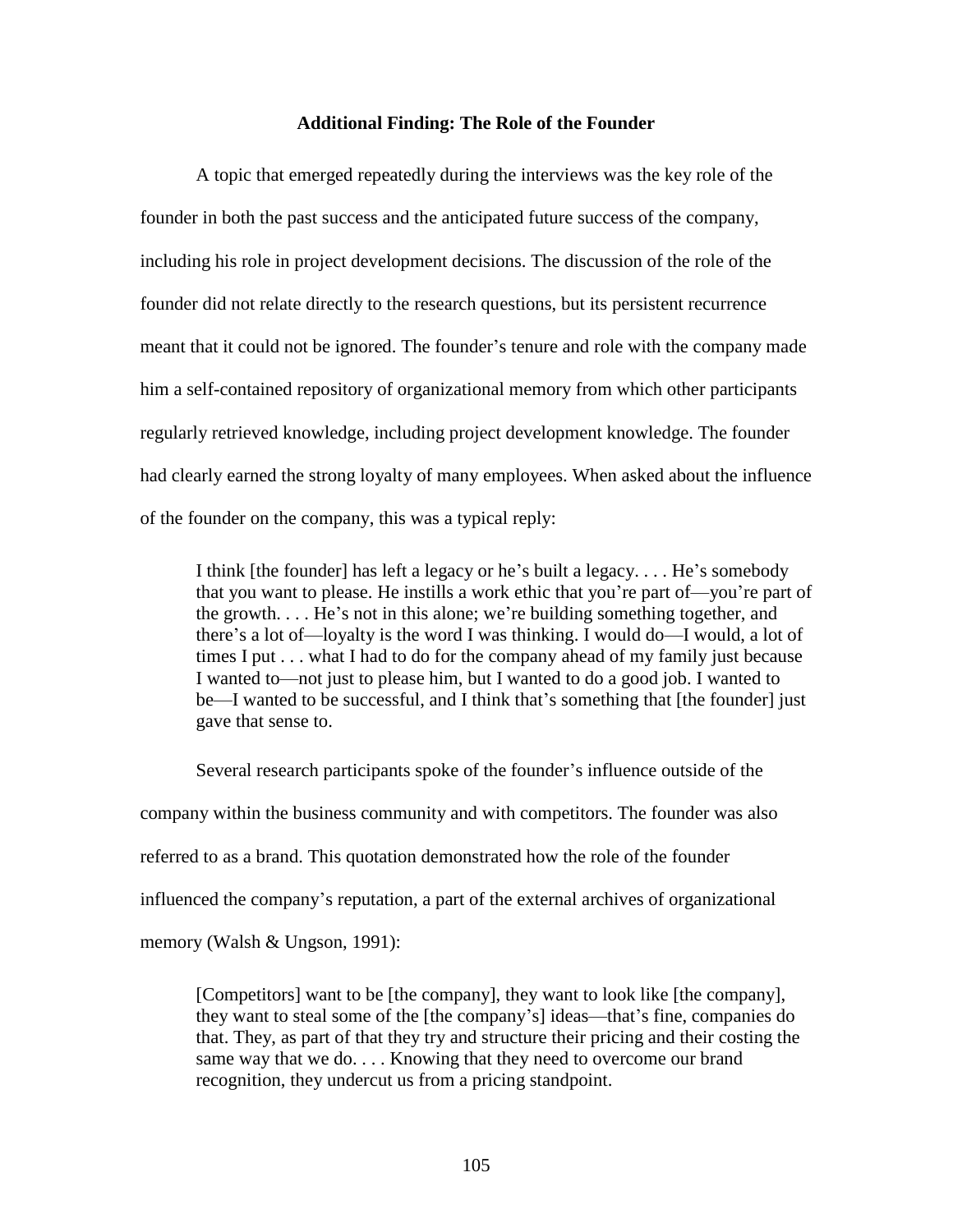From the perspective of some of the participants, the role of the founder in project development decisions was less clear, although the founder reported that he made the final decision on whether or not to bid on a project. One senior manager stated that the founder did not have an active role in project development decisions, but he did describe the founder's overall strong influence on the tone and direction of the organization:

[The founder] does not have a lot of day-to-day influence on the organization. . . . He does have a lot of influence on the organization from a vision perspective and from a general tone—not quite culture, but sort of he's very good at accessing what's urgent and what's not, and that has an effect. He's more effective when he's looking at the vision and medium-range stuff than when he tries to look at day-to-day stuff. He loses his effectiveness as he gets down to the more granular levels.

Another senior manager concurred with this response:

I was struggling to answer your question initially because I thought you were talking more about day-to-day [influence]. [The founder] has not a lot of influence on day-to-day. The senior management team runs day-to-day. We keep him abreast of what we're doing.

A middle manager perceived the founder's role in project development decisions

as inconsistent: "It's not in a necessarily consistent and structured way. It tends to be a

little more sporadic."

A senior manager described the founder's role in project development decisions

as "open to be convinced":

I don't feel like we've gotten to a point where it's come down to either he can't convince the rest of the staff that it's not . . . a good idea or they can't convince him that it's worth pursuing, at least to some degree.

The founder saw his role as a consultant who provided a final decision on whether

or not to accept a project, but then left the day-to-day project management issues to his

staff: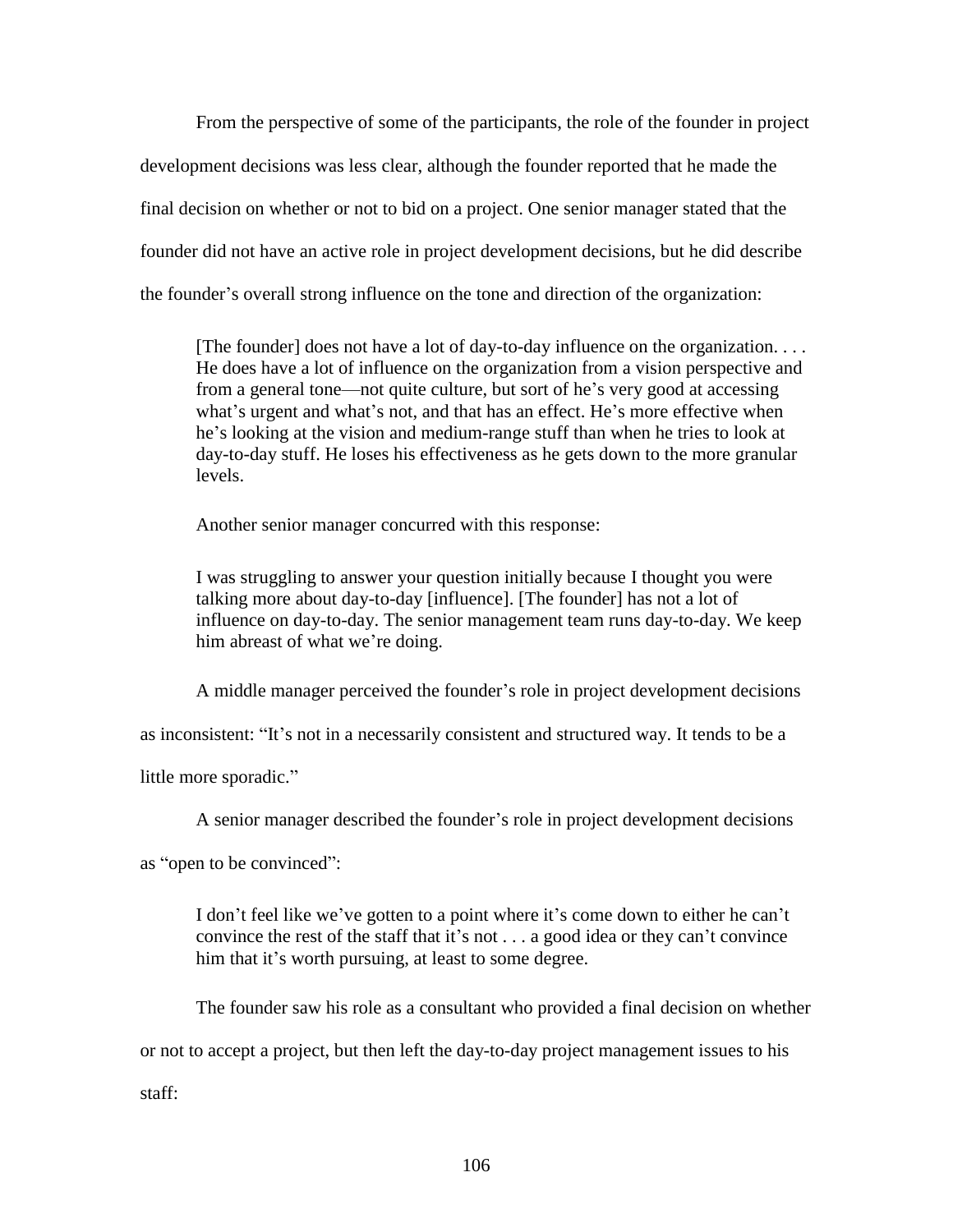I think I . . . still have substantial influence on . . . the company. It's been diminished as the company grows, but I still think that if I really put my foot down and say no, I don't think this is a good idea, that's what's going to happen or not going to happen.

A senior manager agreed with this perspective:

In the project development and in some cases he is—he's actively involved, but in all cases he's at least . . . the sounding board. We've got to take whatever we do in development . . . through [the founder] and say: Here's our proposal. Here's what we want to do. And then as we do move forward obviously he's looking at our . . . progress . . . and to see if we're meeting our goals, and ultimately he's going to give us a thumbs up or a thumbs down as far as how something—whether it continues or not.

#### **Chapter Summary**

Chapter 4 reported the findings in answer to the research questions and findings in answer to a topic that emerged consistently throughout the interviews: the role of the founder. The chapter began with an overview that included a brief review of the conceptual framework and the purpose of the research, followed by a description of Project A and Project B. This section was followed by four sections that directly addressed the findings in answer to the research questions. Each section cited Projects A and B as primary examples, but also cited other project development decisions to describe and illustrate the findings.

The first section discussed the structure of organizational memory in the company, noting that the structure consisted of employee interactions with each other and employee interactions with technology. Evidence of the reliance on each other's experience was implicit and was seen in the participants' willingness to search for and obtain pointer and substantive information (Olivera, 1999, 2000) and organizational knowledge from each other and other organizational members.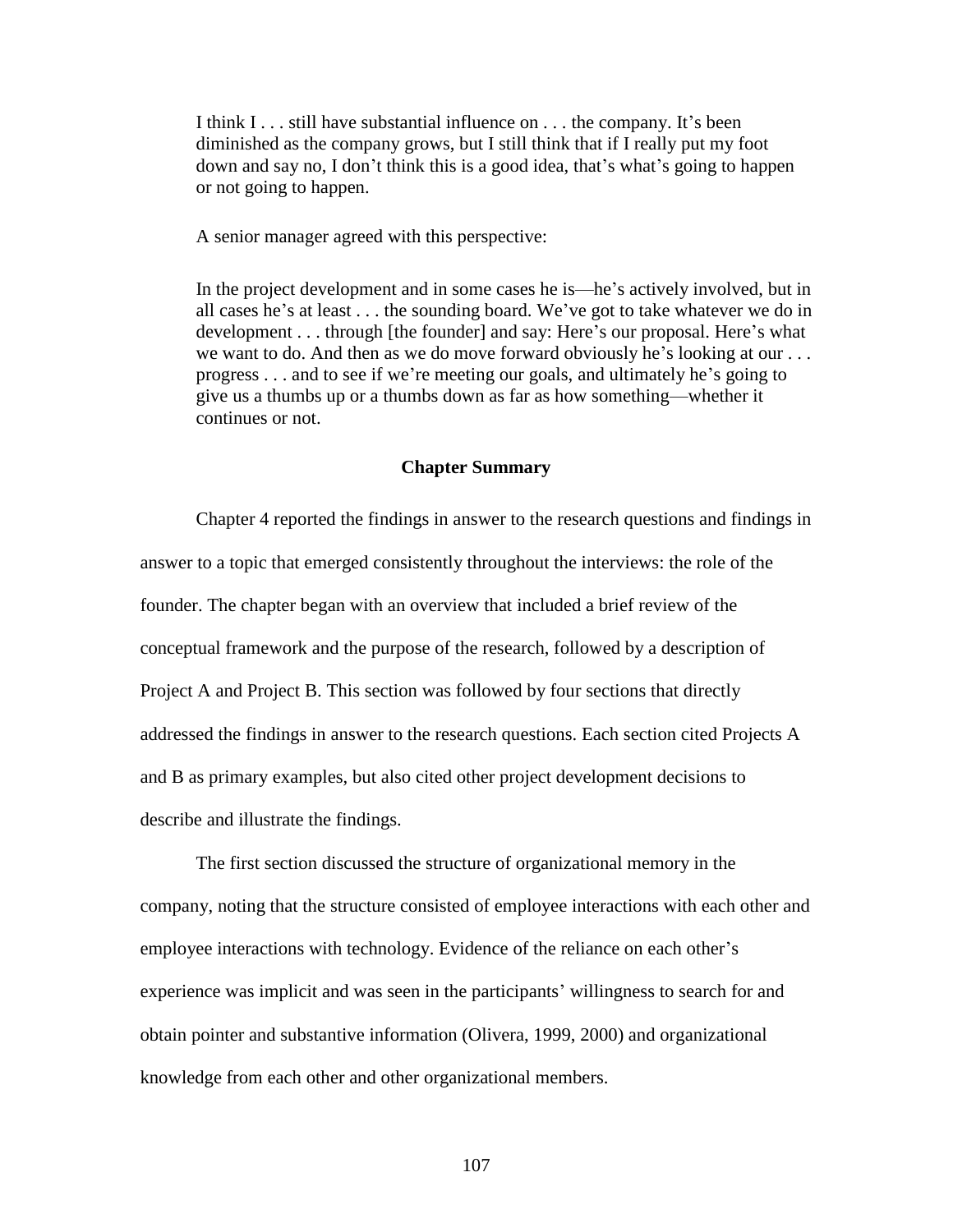The second section discussed the processes used to store, retrieve, and utilize organizational memory, including the mechanisms, such as various forms of technology, which assist in these processes.

The third section discussed the primary functions of organizational memory utilized in the company and the relationship between the structure and the functions of organizational memory. The primary function of organizational memory was to inform decision making by providing a stable foundation from which organizational knowledge was retrieved (Casey & Olivera, 2003).

The relationship between the structure and functions of organizational memory was addressed in a discussion of management's considerations when deciding to move forward with Projects A and B and also in the context of organizational members' comments about how organizational memory both helped and hindered them as they did their jobs.

A final section reported on the role of the founder, an additional finding not directly related to the research questions. This section highlighted differences in how managers and the founder viewed his role in project development decisions, as well as how the founder's individual knowledge of the organization made him an integral part of the structure of its organizational memory.

Interpretation of the findings, conclusions, and implications for future research are discussed in chapter 5.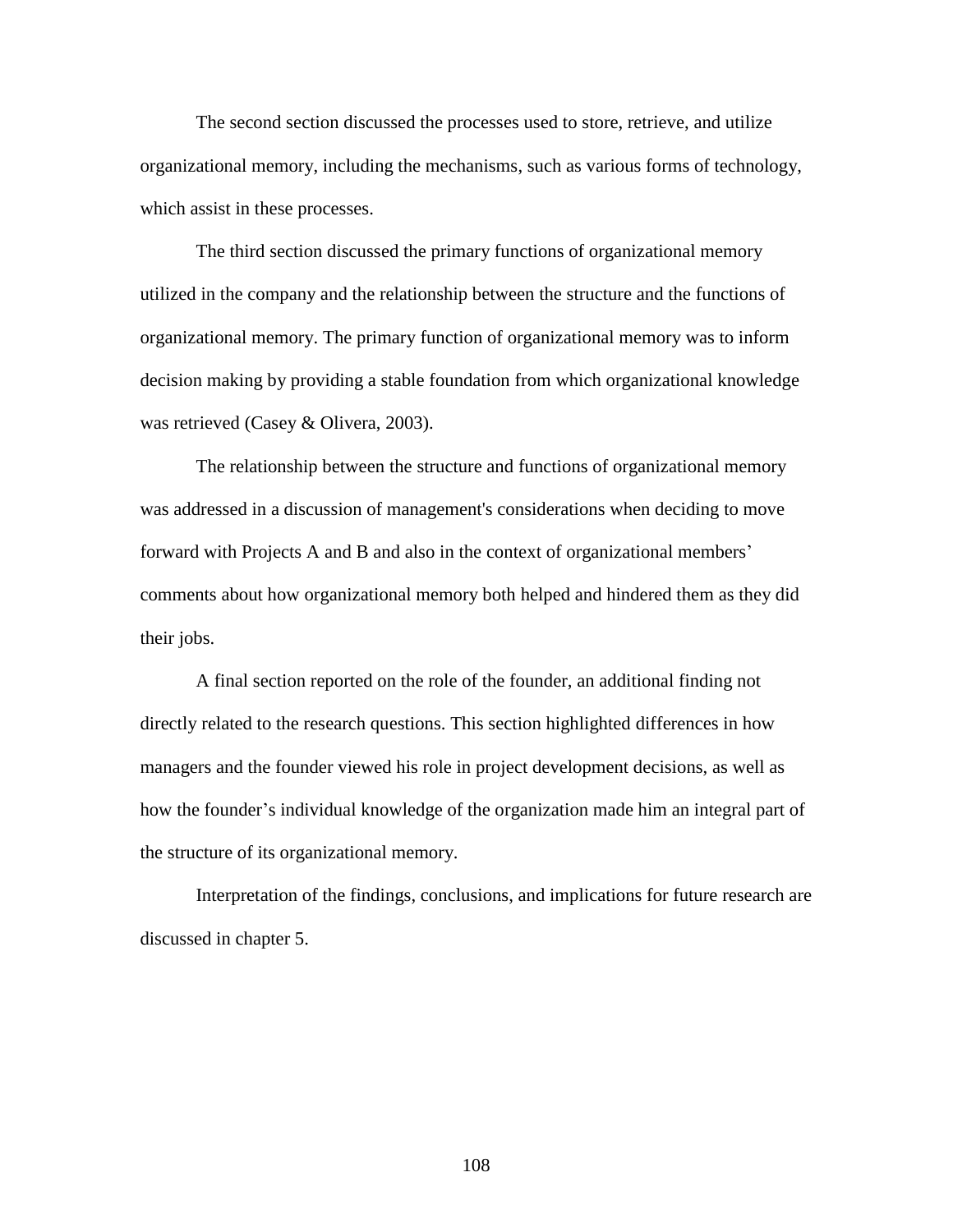#### **CHAPTER 5:**

#### **INTERPRETATIONS, RECOMMENDATIONS, AND CONCLUSIONS**

This first part of this chapter presents and briefly discusses the most significant findings from this study in relationship to the organizational memory literature. Next, conclusions drawn from these findings are discussed in the context of the revised conceptual framework formed by this research, the work of Walsh and Ungson (1991), Olivera (1999, 2000), and Morgeson and Hofmann (1999). The recommendations for future theory, practice, and research are then presented.

The purpose of this research was to understand how organizational memory influenced project development decision making in a small business, with special consideration of the role of technology in the decision-making process. The organization studied was an energy consulting and engineering company classified as a small business according to the guidelines of the U.S. Small Business Administration (SBA, n.d.).

The exploration of the structure of organizational memory had its roots in Walsh and Ungson (1991). They described the structure of organizational memory as a series of bins that stored what the organization had chosen to save. Their model's shortcomings were the lack of a process to decide what to store and move to storage, and the lack of a process for retrieving stored organizational knowledge. Olivera's (1999, 2000) characterization of organizational memory as a system provided the perspective needed to view organizational memory as more flexible and emergent than implied by Walsh and Ungson. Olivera's framework also explicitly considered how and why organizational members chose to interact with technology and with each other, and how these interactions influenced the formation and use of organizational memory. Olivera (1999)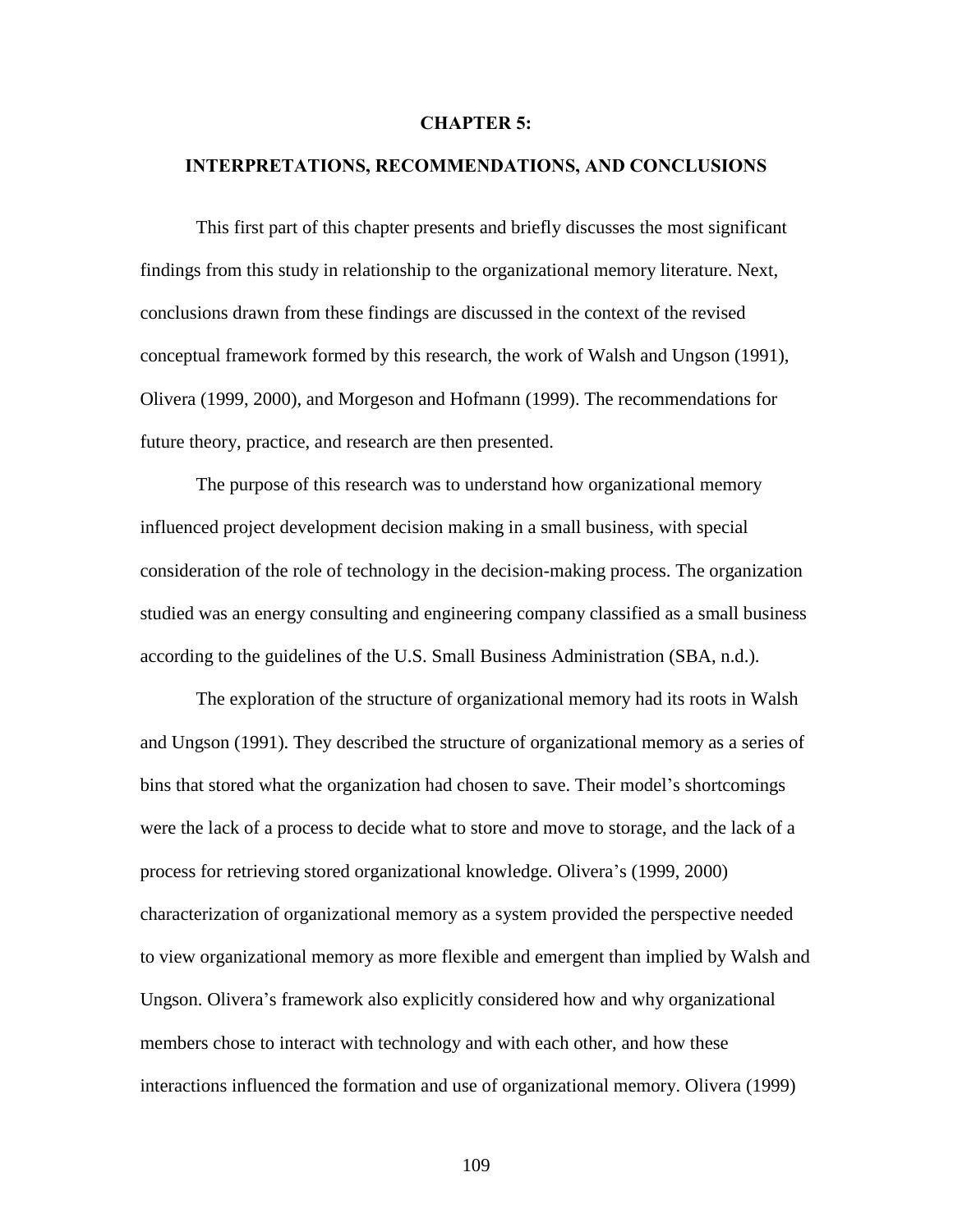noted that organizational memory systems also contributed to organizational learning, since they provided a place where organizational members could "store, share, and use knowledge about the organization's experience" (p. 3). This characterization of organizational memory as a system was also supported by the work of Morgeson and Hofmann (1999), who described organizational memory as a collective construct "composed of the actions and interactions of organizational members" (p. 256).

The findings in answer to the research questions were gathered through three sources: interviews with organizational employees, including the founder, document review, and observations. The data from these sources were triangulated to develop the findings related to the research questions for this study.

#### **Significant Findings and Their Interpretation**

The significant findings are presented in three parts. The first section discusses the structure of organizational memory and how its components influenced the overall structure. The second section discusses the processes used to store and retrieve organizational memory, and the third section discusses the relationship between the structure and functions of organizational memory.

#### **The Structure of Organizational Memory**

The structure of organizational memory in this company relied upon the sharing of individual memories of both employees and others with access to the company's external archives (Walsh & Ungson, 1991), various forms of technology, and the interactions of the employees with technology.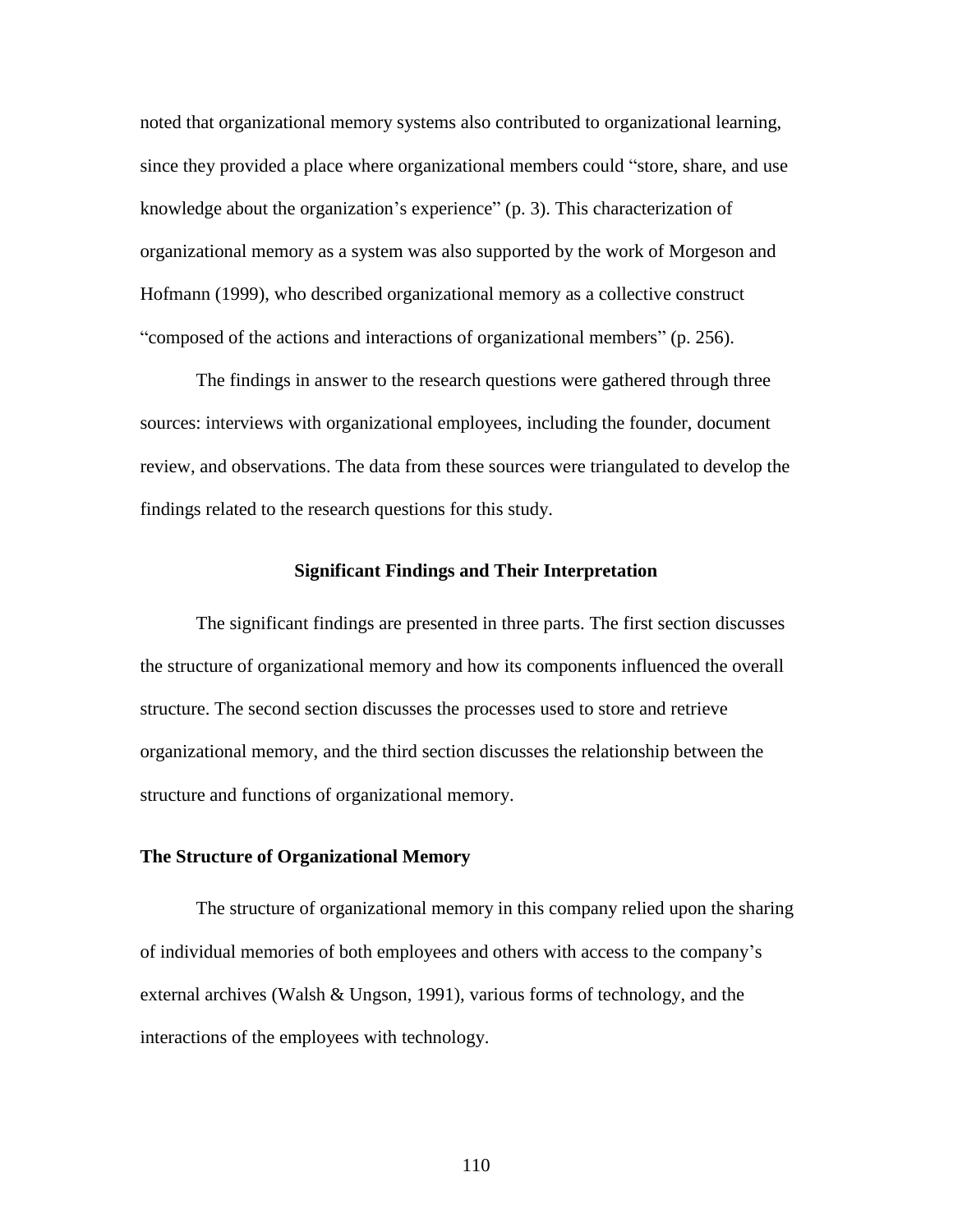**Sharing individual memories.** One of the key components of the structure of organizational memory was the interaction of organizational members and their sharing of their individual memories. Organizational members' implicit reliance on individual memory (Walsh & Ungson, 1991) was demonstrated when participants discussed the people in the organization with whom they consulted when making project development decisions. This comment was typical: "I draw a lot on the other people in the organization to try to figure out what they've seen because there are a lot . . . of people here with pretty diverse experience from related and completely unrelated . . . businesses." Morgeson and Hofmann (1999) argued that through ongoing interactions and interrelationships such as these, organizational memory is actually created and sustained. Fisher and White (2000) supported this reasoning, describing the unseen and unnoticed interrelationships that one employee might have within an organization as a component of organizational memory.

The company had few employees (approximately 35 to 40), so it was easy to access organizational memory by simply walking over to the desk of another employee and asking for the needed help. For example, one employee might walk over to the cubicle of another employee and ask a question. The employee being asked the question may or may not know the answer and could provide either pointer information or substantive knowledge (Olivera, 1999, 2000) by accessing the structure of organizational memory through conversation with a third employee and/or by searching for the response using technology. Once the organizational knowledge needed for the reply was retrieved from its storage location, one or more of the functions of organizational memory could assist in completing the search for organizational knowledge. For example, functions of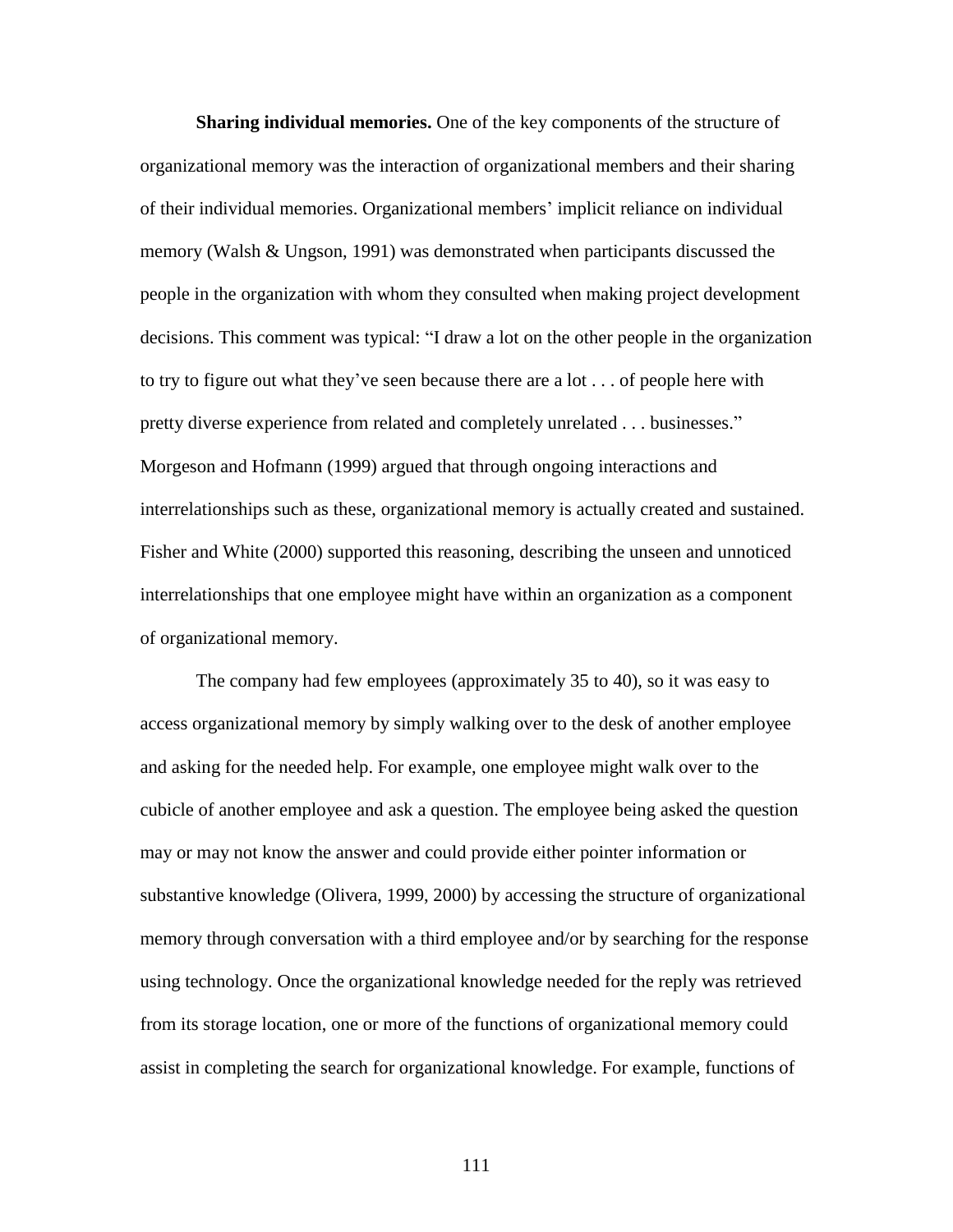organizational memory, such as assisting in the decoding of knowledge, informing decision making, or integrating dispersed knowledge (Casey & Olivera, 2003), may have contributed to a response that was both accurate and understandable.

The research of Baxter, Connolly, and Stansfield (2009) also supported the value of the organizational members' sharing of their individual knowledge. They found that in project-based organizations, the contributions of individuals to the group allowed "collective learning to occur" (p. 39). In the example provided above, the interactions between employees and technology were considered significant components of the structure of organizational memory. The function that the interactions facilitated was learning or new knowledge creation, which was the "collective learning" (p. 39) to which Baxter et al. referred. The research of Baxter et al. (2009) was further supported by Martin de Holan (2011) who described organizational memories created by employees' ongoing interactions as not just shared knowledge, but also as a way for employees to understand each other's roles within the organization. In turn, this understanding or "new knowledge" of employee roles is stored and embedded in organizational memory, creating "stable patterns of behavior" (Martin de Holan, 2011, p. 319) that facilitate and influence the function of learning.

*Project A***.** The story of how the company won the bid for Project A demonstrated the interaction of employees and external business peers. Parise et al. (2006) noted that outside interactions, such as those with customers, suppliers, and "colleagues from previous jobs" (p. 38), that were critical to the company's successful bid for Project A are important sources of market and customer knowledge for an organization. Through organizational members' contact with outside sources, relationships develop that can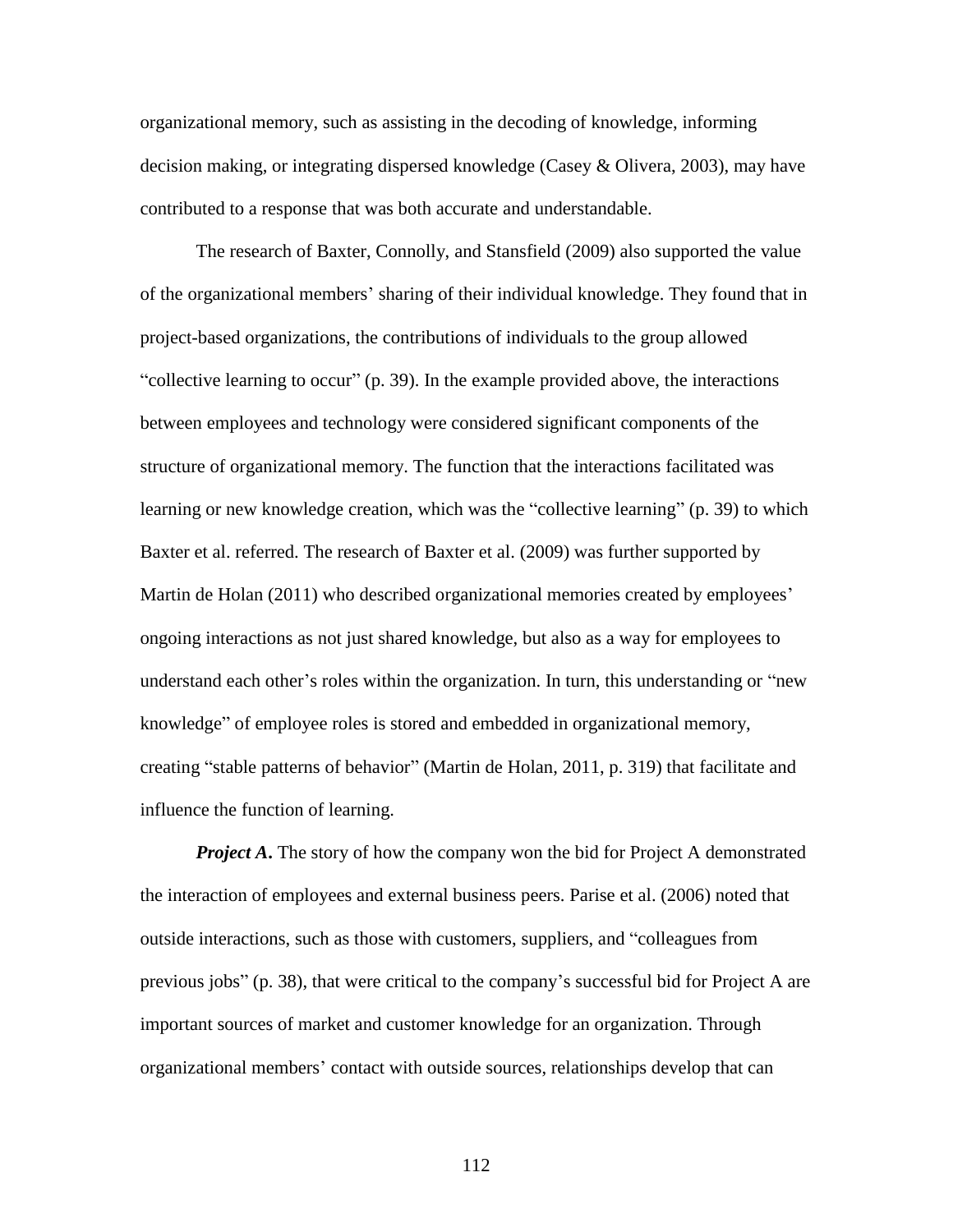encourage the outside sources to "keep the best interests of the organization in mind" (Parise et al., 2006, p. 38).

*Project B*. Project B also relied on shared individual memories. Cross and Baird (2000) described these shared communications as a way to build "social capital" (p. 71) in order for coworkers to develop a relationship based on trust and knowledge of each other's skills. Cross and Baird (2000) defined social capital as "the sense of reciprocity and trust among colleagues" (p. 71) which develops as they spend time with each other completing work-related tasks. They also described a process of "social interaction" (p. 70) that occurred in the workplace each day that facilitated the sharing of individual knowledge through simply working with other people. If this individual knowledge is captured and retained, it has the potential to become part of organizational memory. The group of managers who had to make the decision about whether to pilot Project B had worked together for many years on many different projects and had a high level of trust and confidence in each other's skills and abilities. This facilitated the social interaction and social capital needed to make the decision to pilot Project B.

#### **Technology and the interaction of organization members with technology.**

The organization operated in a dynamic, knowledge-intensive environment. The methods organizational members used to find the organizational knowledge they needed to do their jobs reflected this complexity. Organizational members used many different sources, both people-based and technology-based, to find the knowledge they needed in organizational memory. These sources were sometimes used separately and sometimes used simultaneously. Organizational members did not have any difficulty switching between the various sources as their knowledge needs evolved. This supports Olivera's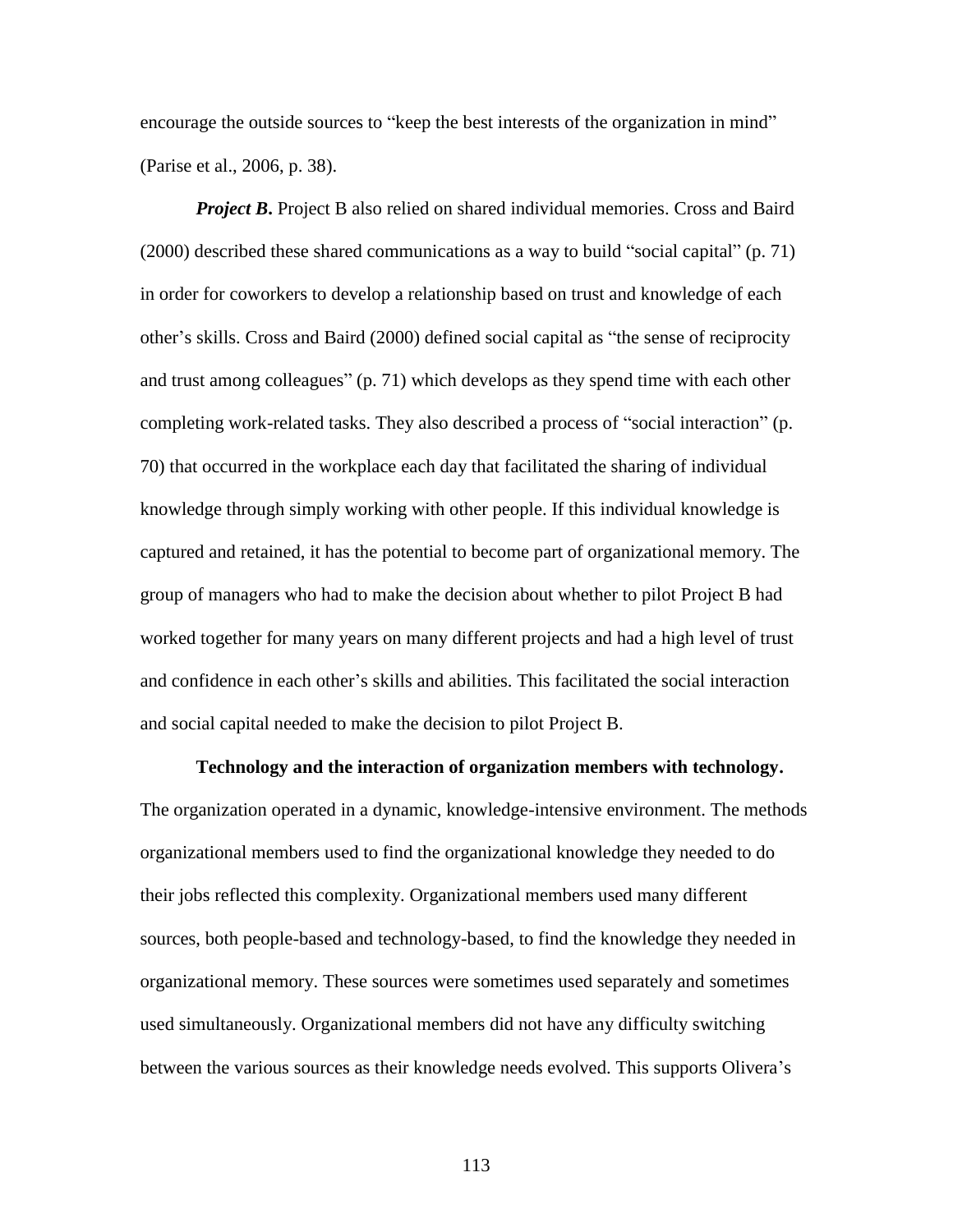(1999) finding that "models of information search that assume individuals select a single information source for a given task inadequately represent how individuals currently search for information" (p. 140).

The use of technology in business has evolved significantly over the last two centuries. Volti (2009) noted that organizations in the late 1800s used technology to improve efficiency. Technology such as filing systems and standardized forms made organizations more effective and also led to increased production. Smith (1990) found that technological developments in the United States in the early part of the 20th century centered on innovation and adapting ideas developed throughout the world for use in American industry. He noted that World War II fueled the invention and innovation of products not previously considered by business or society, but with broad societal applications (i.e., atomic weapons and penicillin). Smith described the period after World War II as the era of basic science, or the development of new technology without consideration for how the technology might be used. In the last 50 years, American business turned its attention to the application of new technology (Smith, 1990). Technology that can both store and share information and organizational knowledge is common in today's businesses. Volti (2009) cited technologies such as computers, electronic mail, cellular telephones, voicemail, facsimile machines, copy machines, and the Internet as a few examples.

For purposes of this research, technology was defined as the common office devices and equipment used by the company, such as computers, electronic mail, voicemail, the Internet, cellular phones, telephones, facsimile machines, and smart phones (i.e., iPhone, Blackberry). The company also had two databases that held the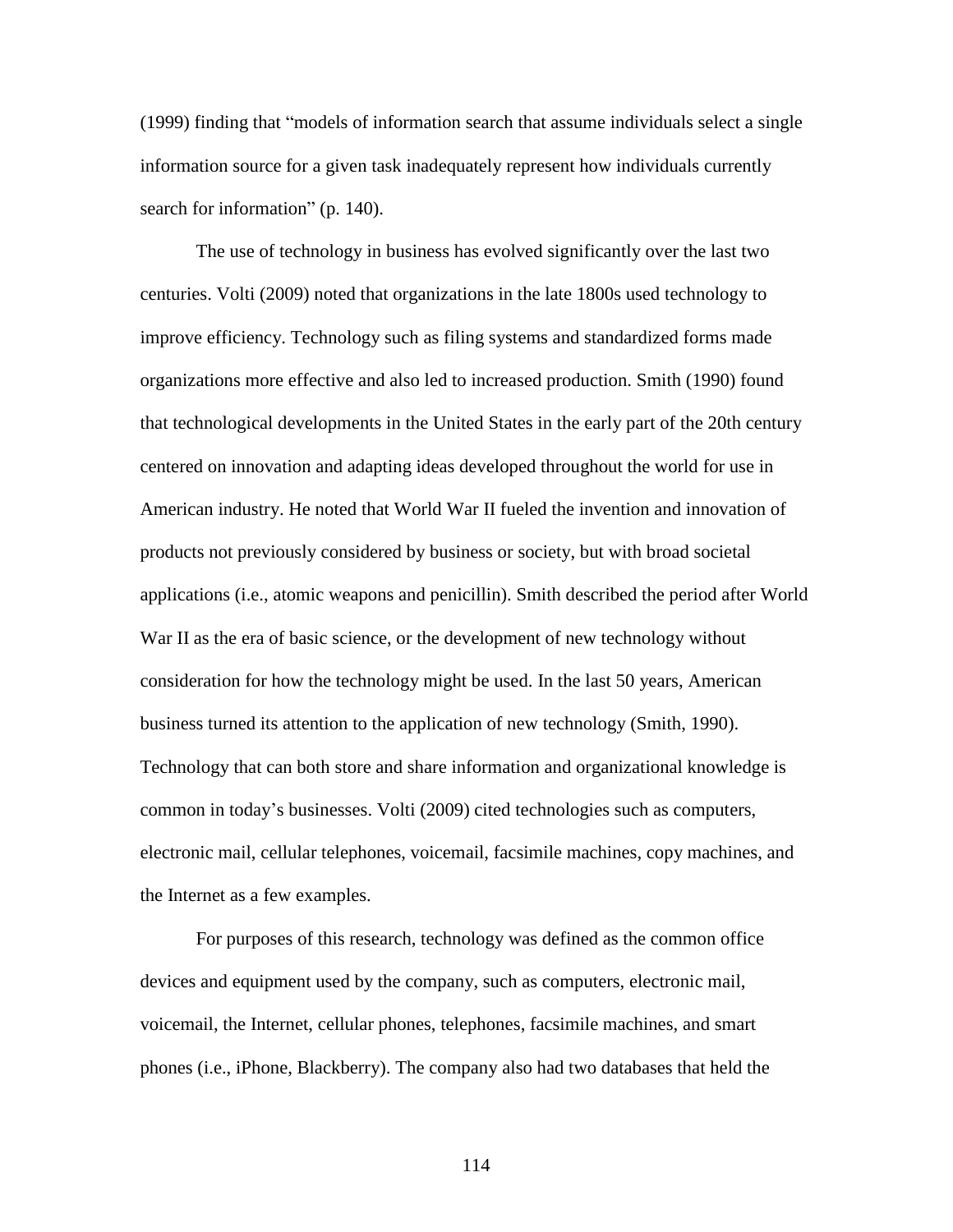general policies and procedures that the company used to operate, as well as some project development knowledge. Also included were the standalone databases created and maintained by some organizational members, the planned enterprise resource planning (ERP) system, and the process used to archive organizational knowledge.

Technology was a key structure of organizational memory and was used extensively throughout the organization to support individual interactions and assist in the ongoing formation of the structure of organizational memory. Technology provided a stable location to store organizational memory, as well as a stable foundation from which organizational memory could be retrieved. Technology was useful when project development decisions were under consideration and during project implementation. For example, maintaining a reliable connection to the out-of-state office opened to support Project A and establishing its policies and procedures would not have been possible without common office technology, such as computers, electronic mail, telephones, and facsimile machines.

The participants reported that the existing database system did not consistently serve the company well as part of the structure of organizational memory. Based on interview responses, employees expected that the planned ERP system would be easy to use (or at least easier to use than the current database system) and that all employees would store knowledge in and retrieve knowledge from the new system. As one research participant stated:

Everybody will have input in it, which is, on one hand, a good thing but on the [other] hand very scary . . . because I know I can—you know I can make mistakes, but now we're going to have mistakes that each individual will be doing.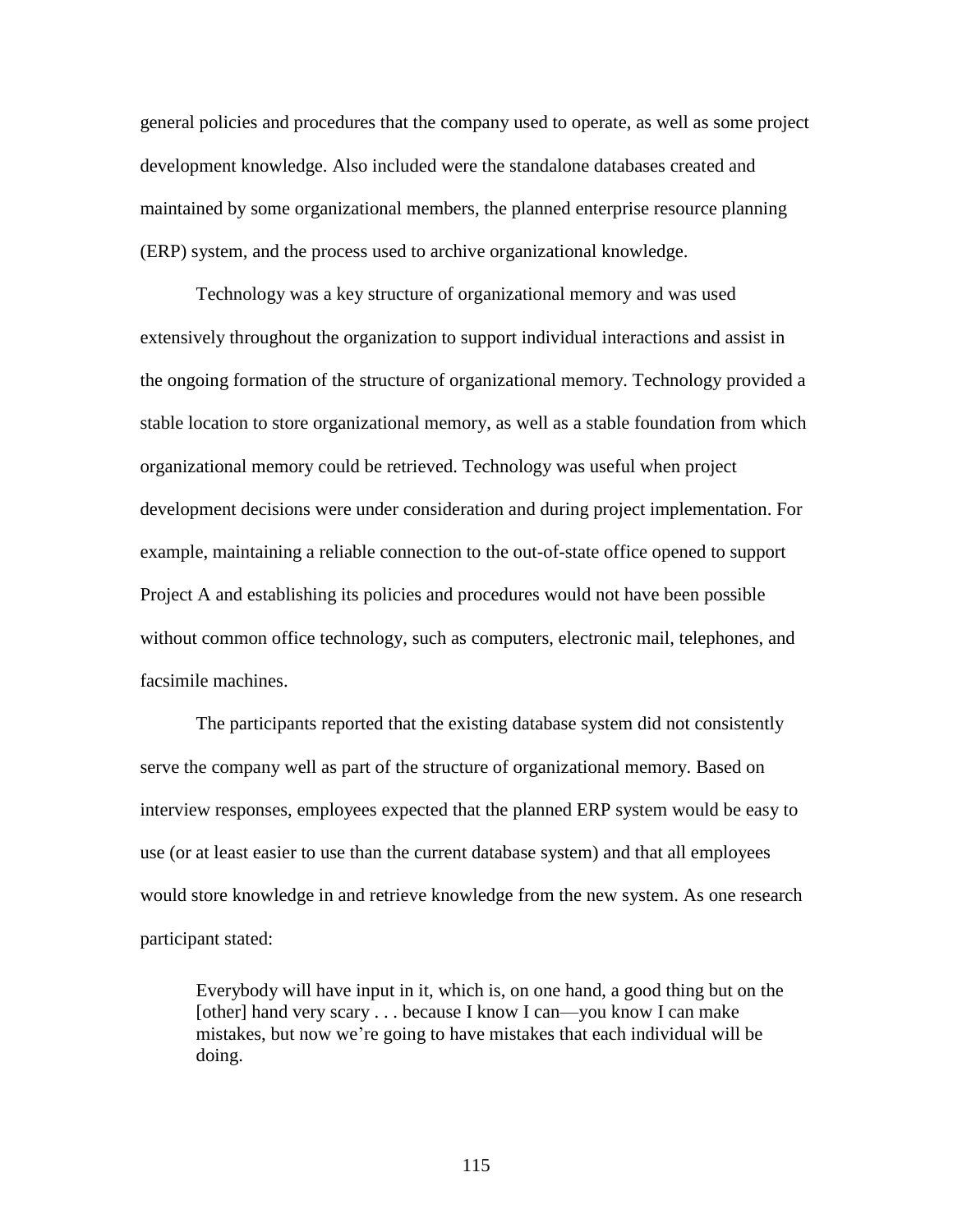This opinion was supported by Kallinikos (2004), who discussed how the implementation and usage of an ERP system, as well as its inherent purpose, connect all parts of an organization, whether or not they had previously been connected or want to be connected. He stressed the importance of ERP system users recognizing these "transactional interdependencies" (p. 9) and noted that when an organization implements an ERP system, "there are no isolated acts" (p. 9). Kallinikos also reviewed the power of an ERP system to join and integrate organizational factions, both removing and reforming functional and operational silos, while providing uniformity to processes, procedures, and systems. At this point, the organization is so small that Kallinikos' concerns are not an issue. However, as the company recovers from the recession and begins to grow again, the ERP system may have an unintended influence and impact on the organization.

Organization members interacted with technology in three ways. First, technology facilitated their interactions through their use of common office technology such as electronic mail, text messages, telephones, cellular phones, and facsimile messages. Second, technology facilitated storage of organizational knowledge in organizational memory. For example, all work saved to one of the company's common computer drives was available to all organizational members and was eventually added to the company archives. Third, technology, such as the database system, the standalone databases, and company archives, provided a location to store organizational memory.

During their interactions with each other and technology, employees contributed and withdrew "social capital" (Cross & Baird, 2000, p. 70) and "structured knowledge" (Aiman-Smith et al., 2006, p. 18) from organizational memory. Cross and Baird (2000)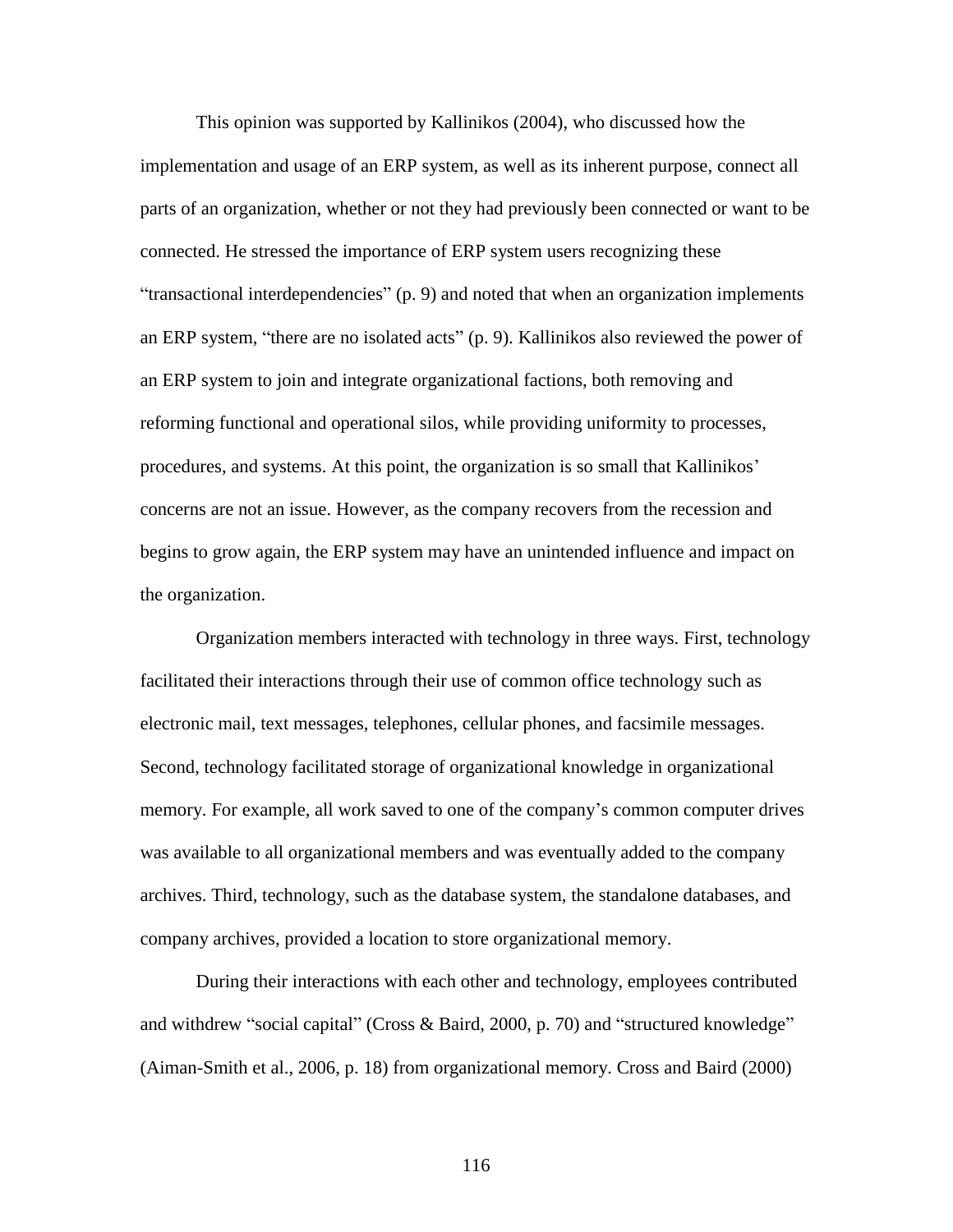described social capital as the sense of trust and confidence in each other and willingness to reciprocate when assistance was needed that developed between coworkers as they interacted over time, while Aiman-Smith et al. (2006) described structured knowledge as knowledge of policies, procedures, and routines. The sharing of social capital and structured knowledge helped form the overall structure of organizational memory. Morgeson and Hofmann's (1999) theorizing on collective constructs, such as organizational memory, supported this finding. They posited that it is through the interactions of individuals within an organization that organizational memory structure is formed. As the organizational memory structure is formed, the individuals' ongoing interactions provide the "meaning and structure" (p. 256) necessary to sustain and update the organizational memory. The sustained organizational memory is maintained through the interactions of its components, in this case, people and technology, and has the potential to influence the interactions of organizational members.

Both Project A and Project B benefitted from the interface of the company's employees with technology, a key feature of organizational memory systems (Nilakanta et al., 2006; Stein & Zwass, 1995). Logistics and an unknown market were two key concerns when the company bid on Project A. The use of common office technology both improved the company's ability to communicate with the client and bridged the logistical concerns.

Project B was very similar to an existing project under way in New Jersey. The managers used technology, such as the Internet, to gather information from the state's website and retrieved organizational memory about past participation in a similar program to help inform their decision making. This knowledge was added to new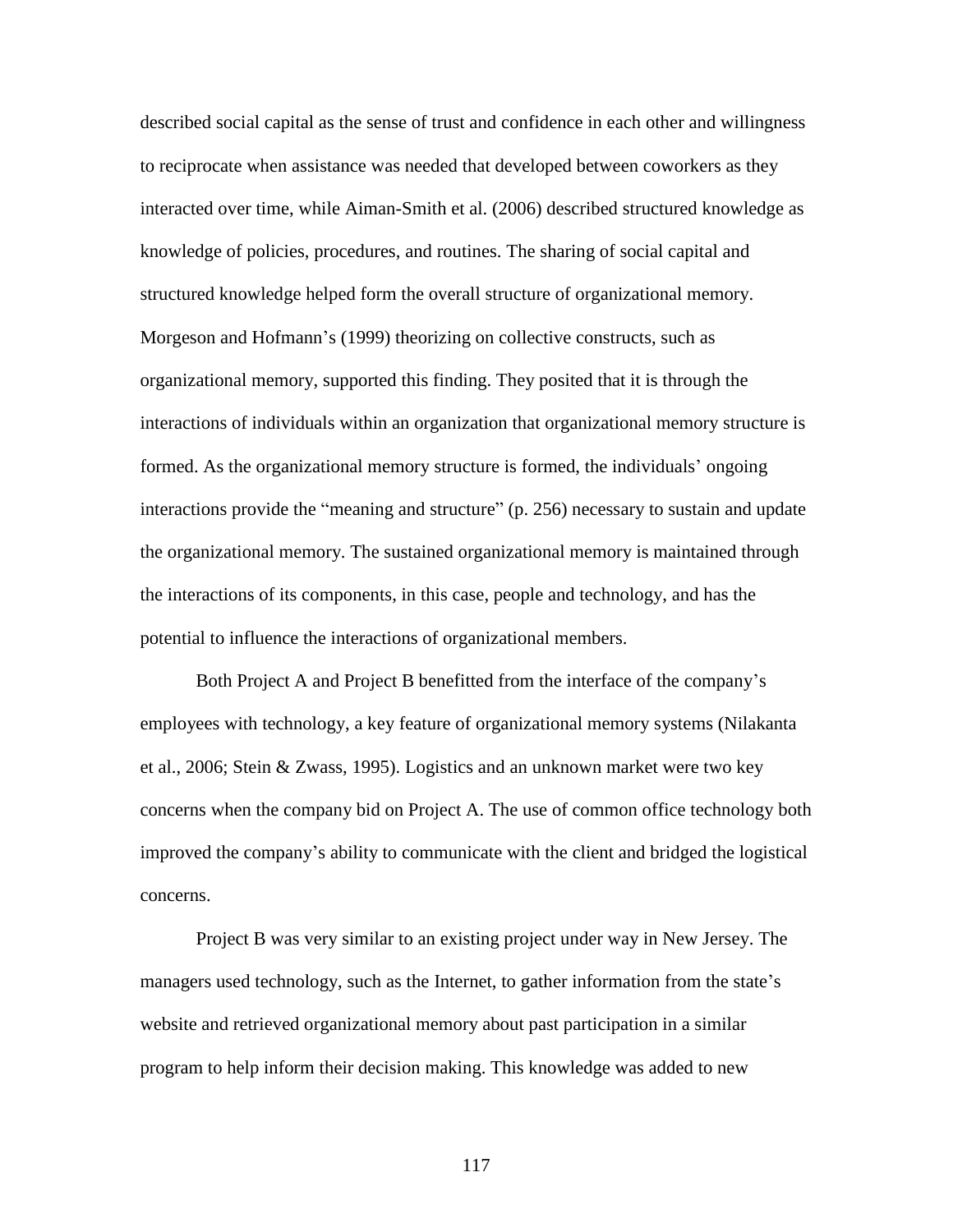knowledge gathered by the company about the state where they planned to introduce the program. The new knowledge was gathered from the managers who lived in the state where Project B was piloted and knew which programs were available, and by the manager who spent time at the state capitol learning about the legislative and political issues that could affect the project. These sources of knowledge were discussed by the managers, considered, and stored as they made the decision to pilot Project B. Walsh and Ungson (1991) noted the difficulty with determining how knowledge gathered and stored in individual memory is used to make organizational decisions: "Only individuals by themselves or as part of a social collectivity have the ability to retain information about the events that triggered a decision response, as well as information about the organization's response" (p. 67), because only individuals have the cognitive abilities needed to understand why a decision was made.

Ackerman and Halverson (2000), Cross and Baird (2000), and Olivera (2000) recognized the utility and necessity of technology as part of an organizational memory system, but also noted its limitations and the preference of many employees for obtaining organizational knowledge from their colleagues. Cross and Baird noted: "Technology is only one form of memory that employees tap when solving problems—and its use is limited"  $(p. 71)$ .

# **Processes for the Storage and Retrieval of Organizational Memory During Project Development Decision Making**

The processes used to store and retrieve organizational memory when making project-related decisions were inconsistent and not codified, but appeared to be very well understood by those who used them. Some participants stated that the company had no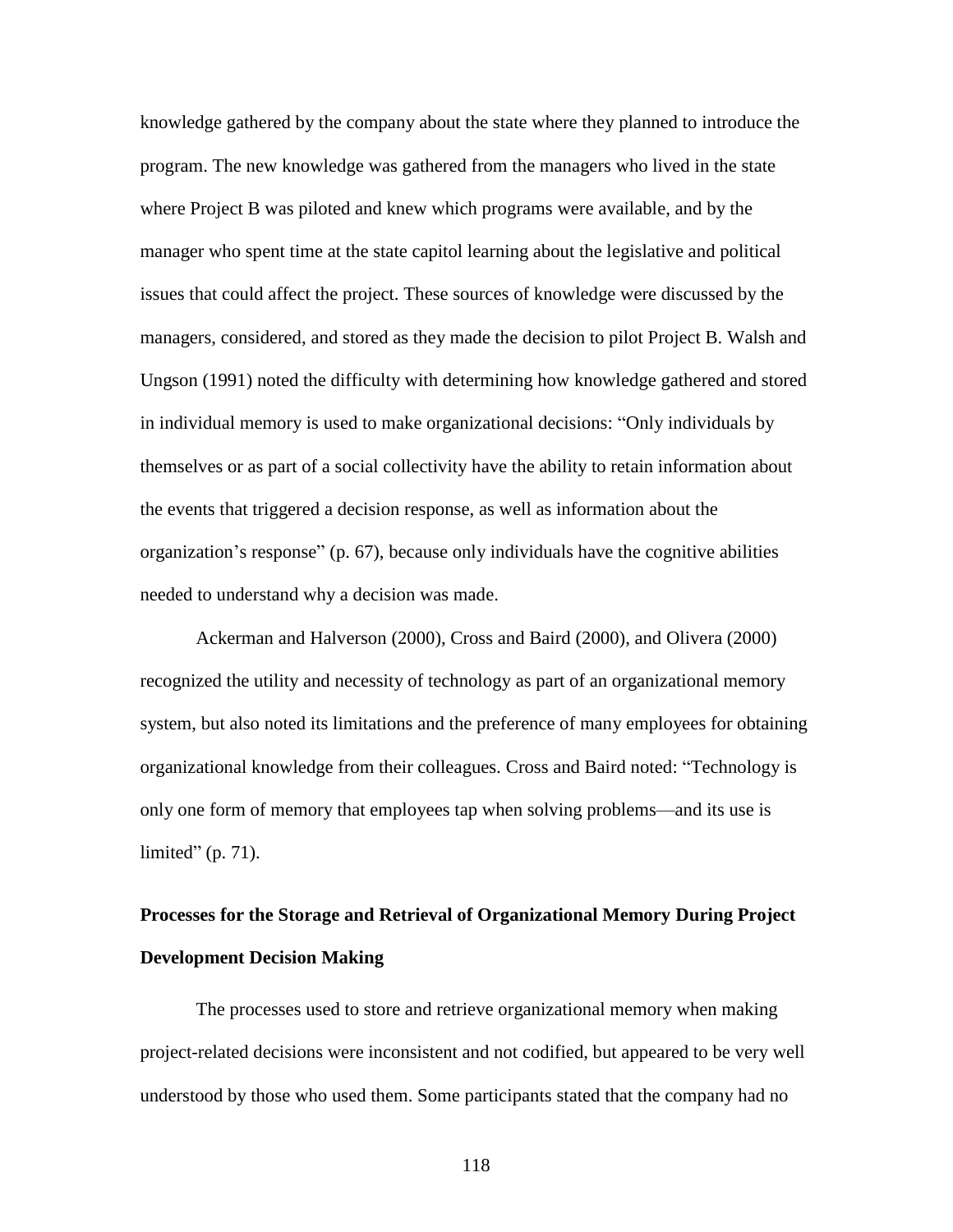processes or only minimal processes for making project development decisions, and others stated that the company had clearly defined processes for making project development decisions. One manager thought that the company had adequate policies and procedures for making all of the technical decisions inherent in the process of project development, but thought that long-term project development planning was lacking. Another manager provided a hybrid response, describing a process for making project development decisions that was routinely followed and understood by all, yet had never been recording in writing.

This inconsistency in responses provided insight into how different members of the management team perceived this aspect of project development, how they perceived their role in project development as a management team, and the link between organizational memory and project development processes. The diverse responses also indicated that the managers were comfortable with their level of "cultural knowledge" (Aiman-Smith et al., 2006, p. 17). Aiman-Smith et al. defined cultural knowledge as "the collective understanding of 'how we do things' in a particular organization" (p. 17).

An understanding of the processes for project development was retained primarily at the individual level with some reliance on organizational memory stored in technology-based storage, such as the company databases. Argote and Miron-Spektor (2011) noted that organizational knowledge, in this case project-development knowledge, retained in the individual memories of managers is not "sufficient for group or organizational learning" (p. 1126) and may decay and become unavailable to the organization if not transferred to a more formal storage structure, or "supraindividual repository" (p. 1126), such as organizational memory.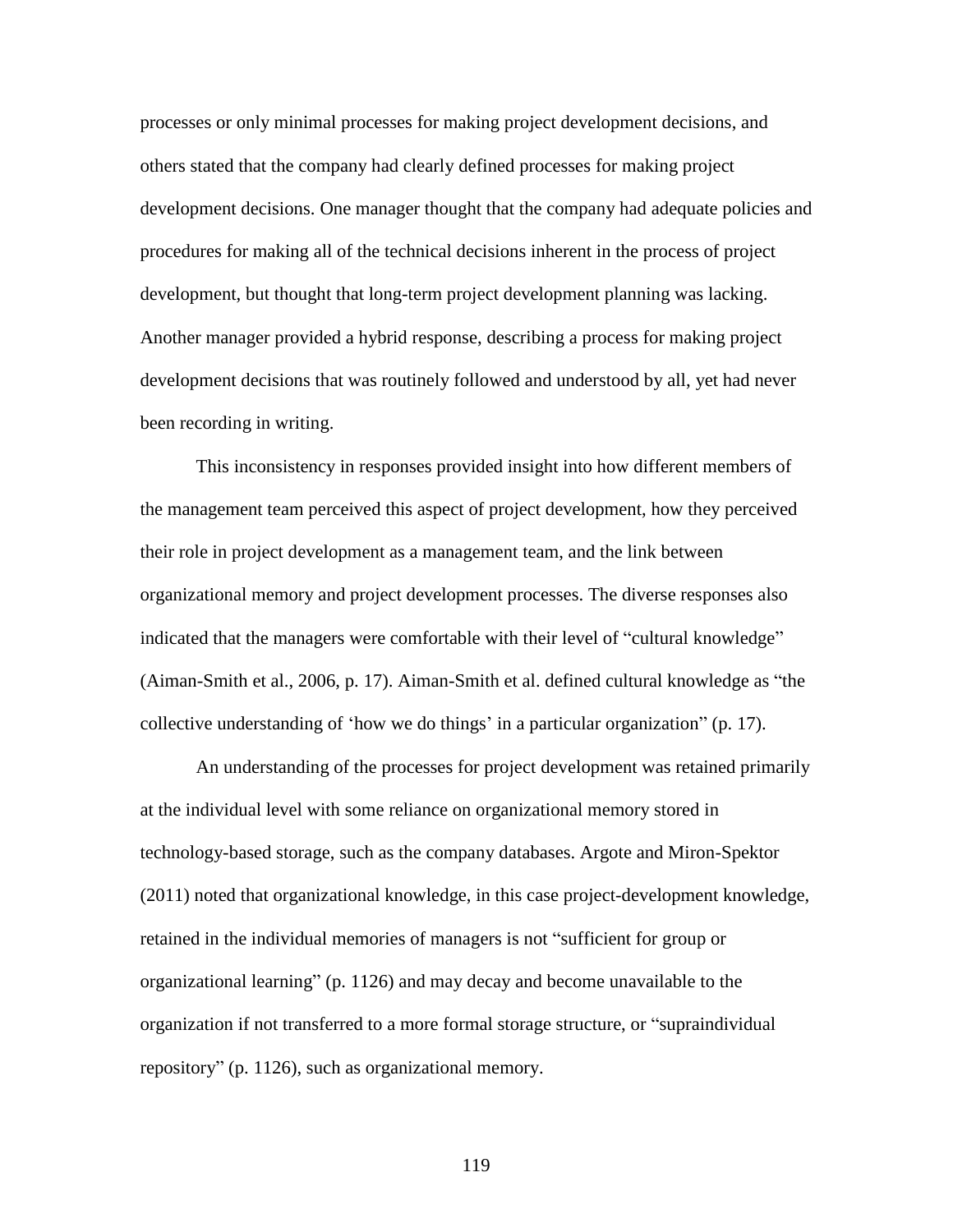The purpose for gaining an understanding about the processes used for storing and retrieving organizational memory during project development decision making was twofold. The first purpose was to determine if processes, including policies and procedures for making project development decisions, provided a framework within which project development knowledge could be retained, stored, and made available to inform decision making, key functions of organizational memory (Casey & Olivera, 2003). The second purpose was to discover if and where organizational memory of processes for making project development decisions was stored and how this knowledge was retrieved when needed.

The stories of Project A and Project B contained evidence that the processes were driven by the requirements of the project and that each project had its own unique process. The project requirements and resulting processes for both projects were described in detail in chapter 4.

#### **The Relationship Between the Structure and Functions of Organizational Memory**

Organizational memory structure was defined as the ongoing actions and interactions of organizational members with each other, with individuals outside of the company, and with technology that led to the emergence and formation of organizational memory (based on Morgeson & Hofmann, 1999). The organizational memory structure proposed by Walsh and Ungson (1991) consisted of six locations, or bins, used to store organizational memory: individual memory, culture, transformations, structures, ecology, and external archives. Organizational memory functions were defined as informing decision making, helping the organization learn by integrating dispersed knowledge, providing a stable framework for the retention and storage of existing knowledge,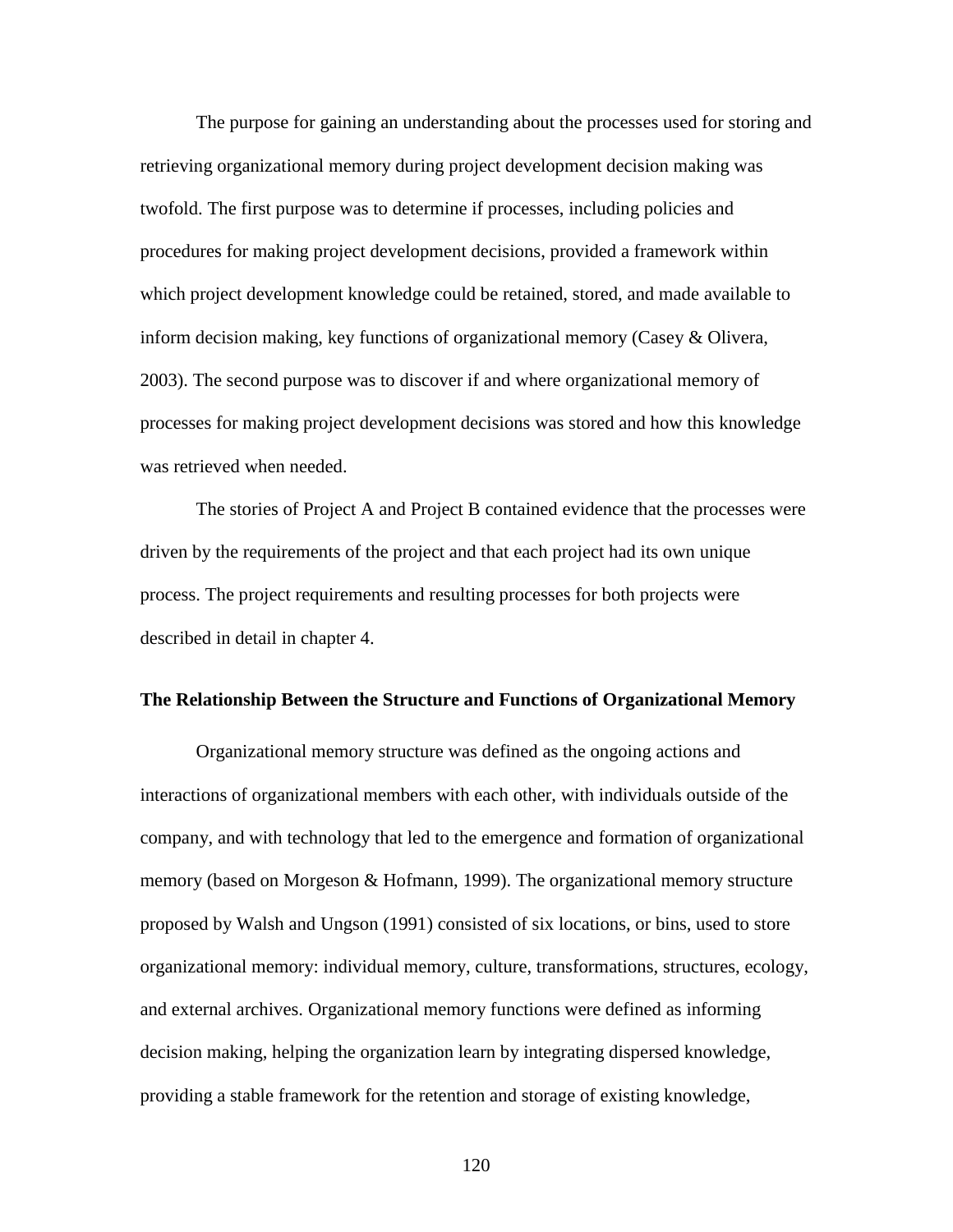assisting in the decoding of knowledge so that it can be used by the organization, assisting in organizational innovation, and assisting in organizational improvisation by helping the organization recombine existing knowledge in new ways (Casey & Olivera, 2003). Although all of the functions of organizational memory discussed by Casey and Olivera were present to some degree within the organization, the primary functions of organizational memory utilized when making project development decisions were informing decision making and providing a stable source of past experiences that the company could consider in present situations.

The relationship between the structure and functions of organizational memory was most evident when organizational members relied on each other and shared organizational knowledge stored in their individual memories to inform decision making, a key function of organizational memory, and in their reliance on technology to facilitate and store organizational memory. The reliance on organizational memory stored in technology also demonstrated a link to another function of organizational memory, providing a stable source of past experiences that the company could consider in present situations (Casey & Olivera, 2003).

Garud, Dunbar, and Bartel (2011) referred to retained stories of past experiences as embedded narratives that have the potential to provide organizational members with a source of organizational knowledge that might be useful in a current situation. Garud et al. (2011) found that, over time, embedded narratives provide managers with a source of organizational knowledge that is useful when making decisions about unusual current situations that mirror unusual past situations. Garud et al. did not suggest that managers simply choose the same solution chosen in the past. Instead, they suggested allowing the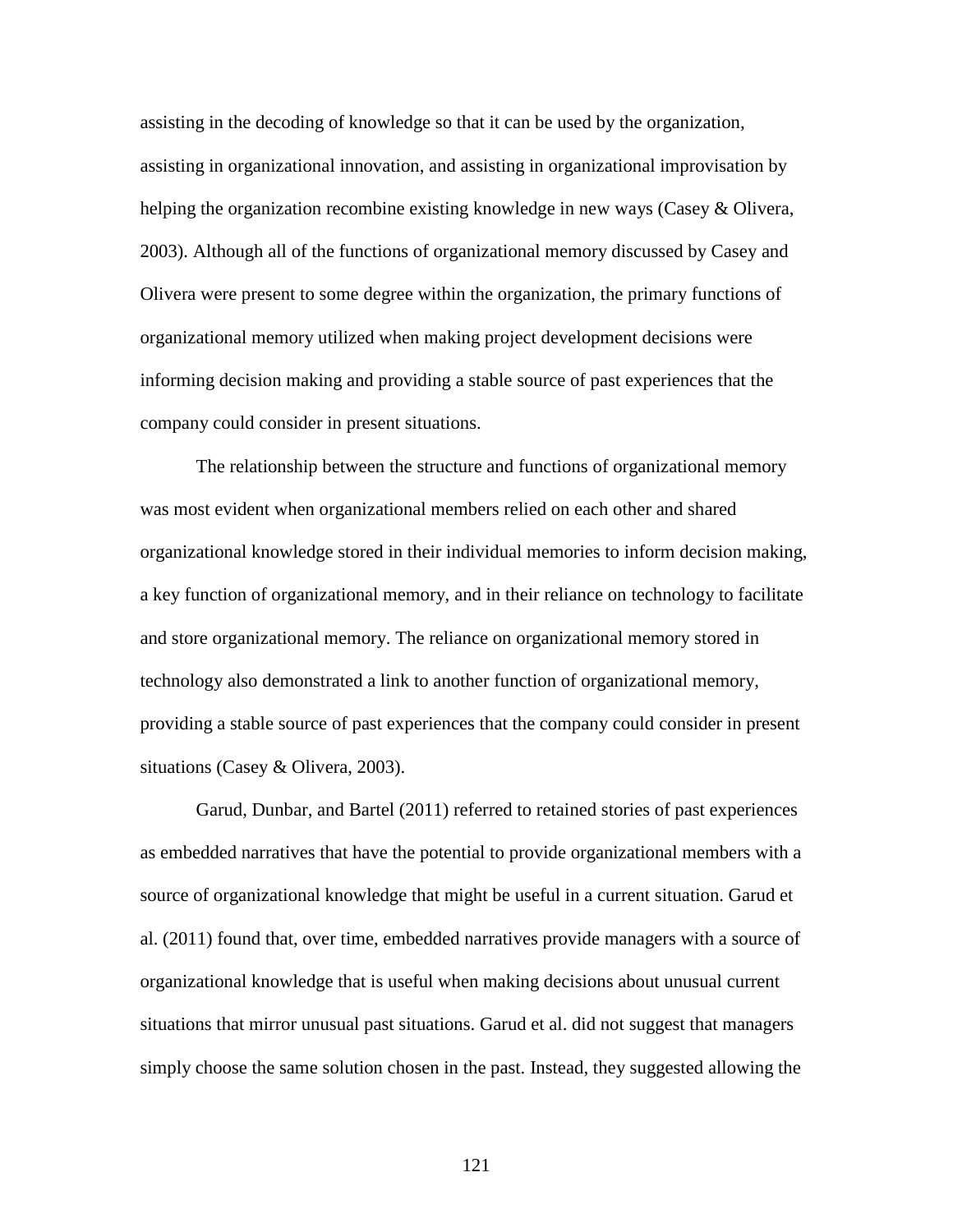past solution to inform current decision making, one of the functions of organizational memory (Casey & Olivera, 2003). Past projects of a similar type were considered when management decided to move forward with both Projects A and B. However, some aspects of each project were dissimilar to previously completed projects. For example, the location of each project was in a state where the company had not worked before. Where the company could draw upon its memory, or embedded narratives, it did so, but it also had to create new narratives when history was not available.

This reliance on the past to inform current decision making (Walsh & Ungson, 1991) also indicated a consideration of the organization's "cultural knowledge" (Aiman-Smith et al., 2006, p. 17), or how things are done in an organization. Schein (2004) defined organizational culture as a group-level construct. The group shares a common history, which is formed through ongoing interactions of the group members over time. As the group interacts and makes decisions, the results of the decisions are judged by the group. If the group believes that the decisions have been correct, this decision-making process is shared with other organizational members and becomes the norm for how the organization operates on a day-to-day basis. Consideration of the organization's culture also implies a consideration of the structure of its organizational memory, specifically memories stored in the bin Walsh and Ungson (1991) labeled "culture." Walsh and Ungson described culture as embodying "past experiences that can be useful in dealing with the future" (p. 63).

Since both projects were still under way when the data were collected, it was not possible to determine if the newly created narratives would become embedded in the organization's memory and be made available for consideration in the future. Easterby-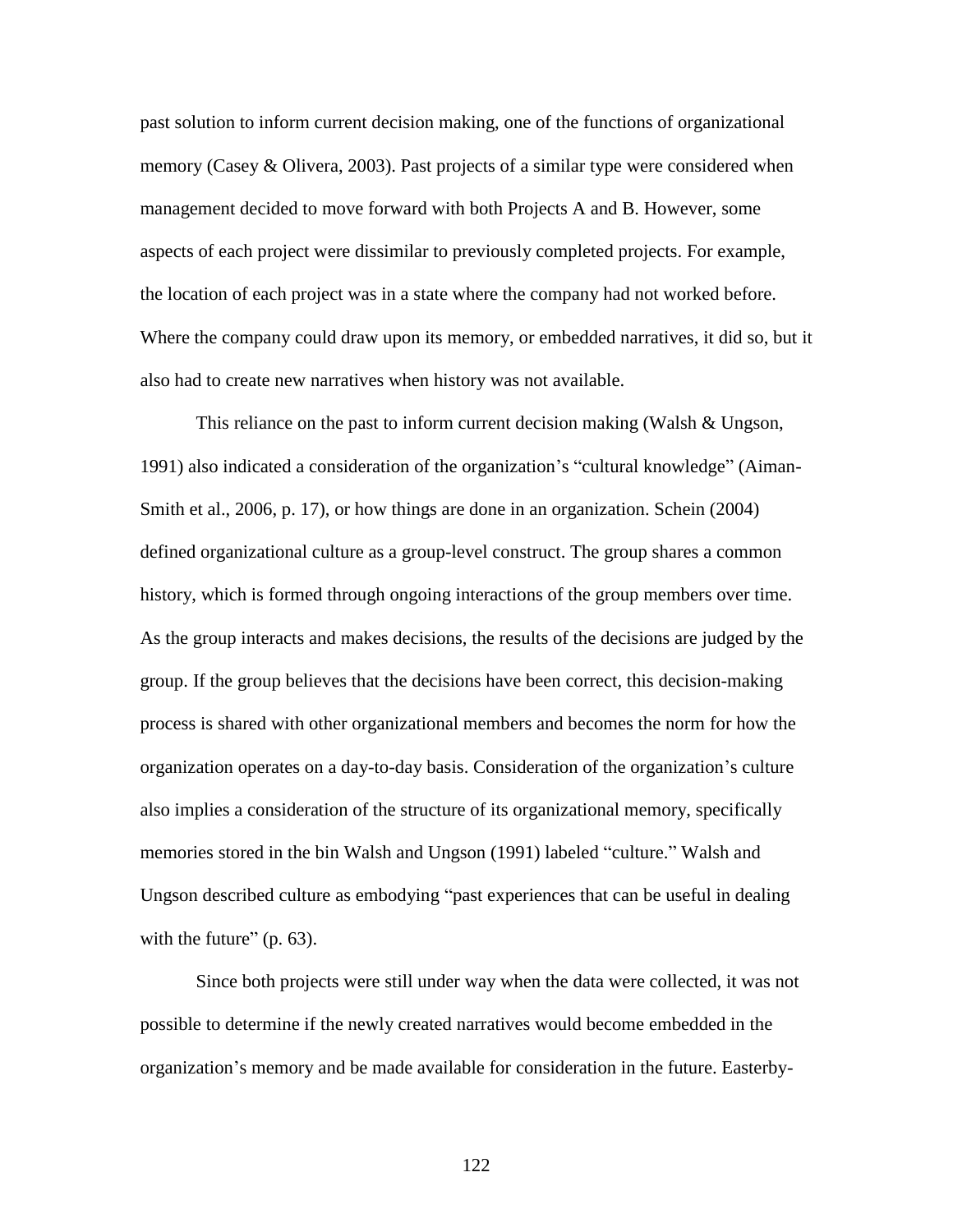Smith and Lyles (2011) argued that "it may not be in our best interests to use lessons from the past to control the future" (p. 312). Easterby-Smith and Lyles also posited that "organizational forgetting" (p. 312) may work to an organization's advantage by forcing innovation and new thinking in decision making when solutions from the past are not available.

Management's ability to draw on its stored organizational knowledge, including embedded narratives (Garud et al., 2011) and cultural knowledge (Aiman-Smith et al., 2006), dissect it, and recombine it in ways applicable to new projects, including Projects A and B, was evidence of reliance on both the structure and functions of organizational memory. The ability to locate, retrieve, and apply organizational memory in a new context supported one of Fiedler and Welpe's (2010) arguments for standardization in the process an organization uses to store its organizational memory. Fiedler and Welpe relied on Fredrickson (1986) for their definition of standardization. Fredrickson described standardization as an organization's reliance on rules, policies, and procedures to determine how employees should behave and act in their organizational roles.

Fielder and Welpe (2010) found that when organizational knowledge is standardized for storage, the result is codification of organizational knowledge, which in turn influences organizational memory. The nature of the influence was not specified. Fiedler and Welpe's finding argued in favor of continuing the organizational knowledge retention process already in place.

*Project A and Project B***.** Table 4.7 outlined management's primary considerations when making the project development decisions related to Project A and Project B. For example, both projects were located in states where the company had not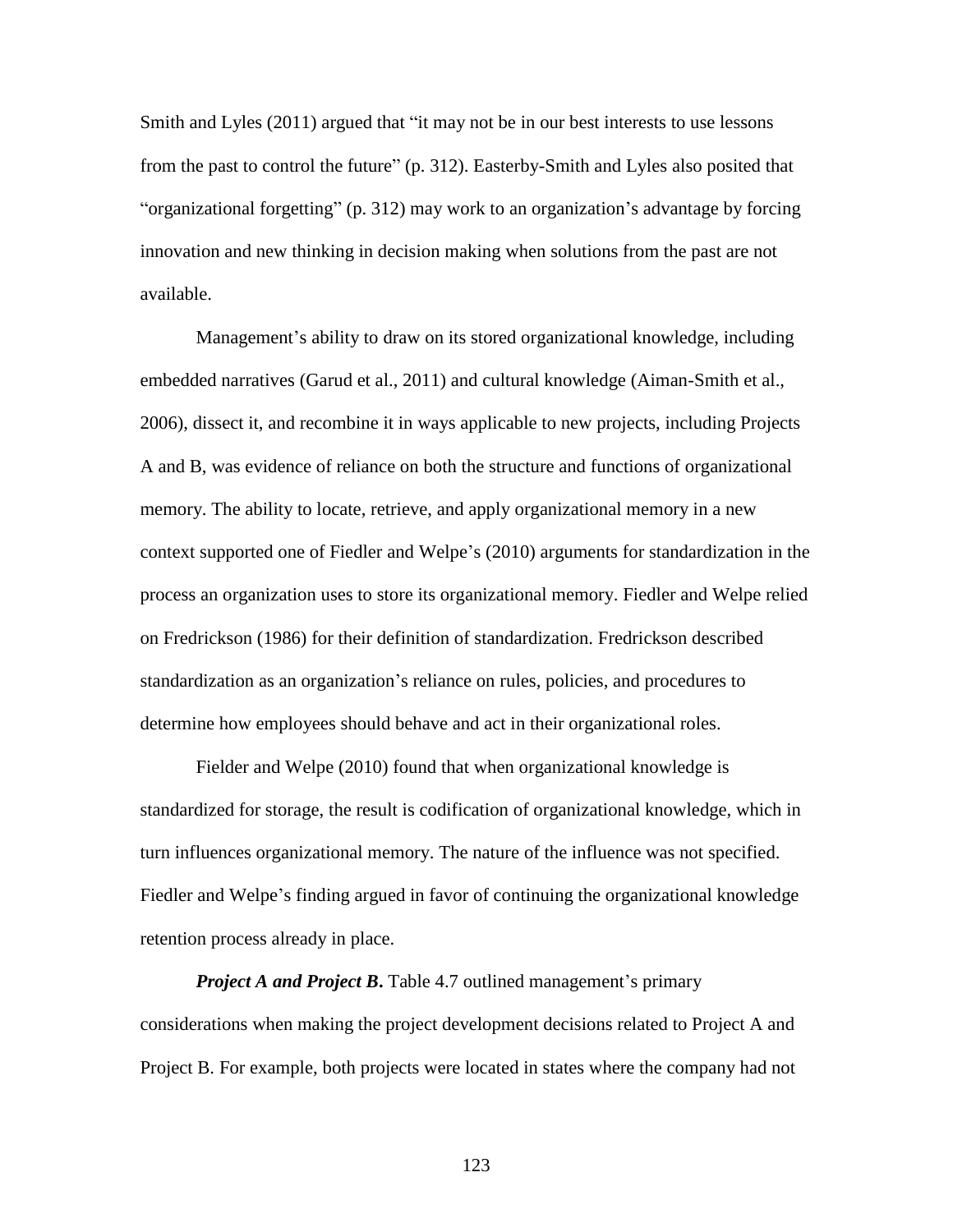previously completed projects, but both projects were similar to projects successfully completed in the past. When considering these issues and the other issues outlined in Table 4.7, management relied on organizational knowledge stored in its organizational memory to address the concerns. Management accessed that knowledge to inform current decision making. Once retrieved, the dispersed organizational knowledge was decoded and recombined to make it relevant for Project A and Project B. If the storage locations, such as individual memory, were not available, then the stored knowledge was not available for consideration during the decision-making process. Although the success or failure of both projects was not known at the time of data collection, Walsh and Ungson (1991) noted that decisions that consider an organization's history have the potential to be better decisions than those that do not.

Project B provided an example of the connection between the structure and functions of organizational memory in the story of the manager who spent significant time at the state capitol of the state where Project B was piloted. He did this in an effort to understand how state politics worked and what that would mean for Project B. First, prior to beginning his efforts, he had to find out with whom to meet and where to go to do this. This implied accessing stored knowledge (Casey & Olivera, 2003), perhaps from a source external to the organization, such as the Internet, or through a conversation with one or more of his colleagues. This interaction of people and technology demonstrated accessing the structure of organizational memory. Second, his discussion of his efforts with his colleagues demonstrated an ability to locate and retrieve the stored knowledge and subsequently apply it in a new situation. This ability to adapt existing knowledge to a new situation demonstrated the use of a function of organizational memory. Third, to be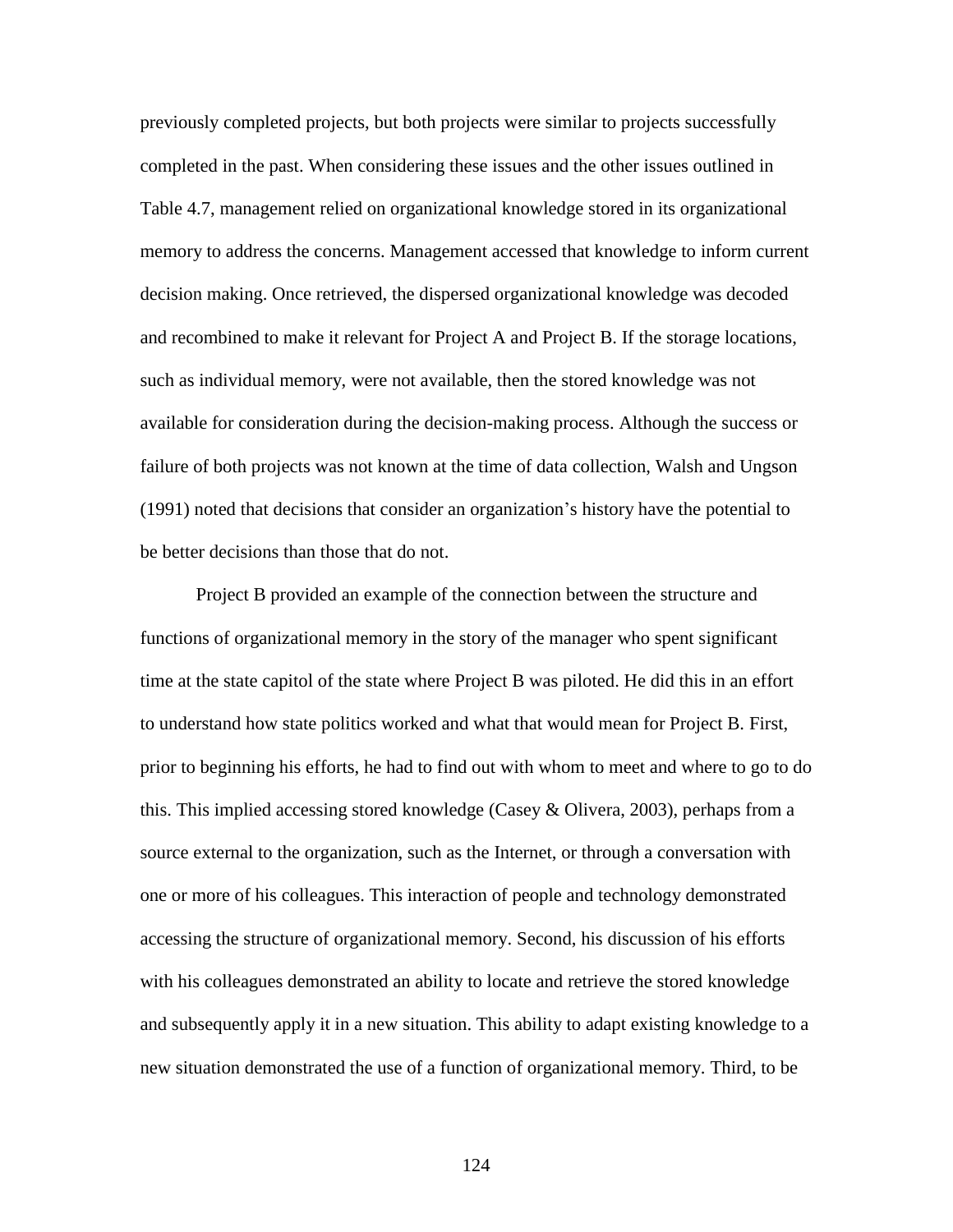successful at the state capitol, he had to integrate what he had learned from his colleagues and other sources while adapting and applying the stored knowledge in a manner appropriate for the new situation. This integration of the organizational memory structure and functions implied the use of organizational memory as a system (Olivera, 1999, 2000).

#### **Conclusions**

In their discussion of organizational memory and organizational forgetting, Casey and Olivera (2011) described a construct that is at once both durable and fragile. Organizational memory lives on through the individuals who work in an organization and their collective sharing of knowledge, yet can be easily forgotten as individuals leave the organization or more current, demanding events require employees' attention. Casey and Olivera also noted that what the organization chooses to store and not to store, and how that knowledge is retrieved and used, is influenced by the politics and power relationships of the times.

It is possible that the organizational memories formed in this company during the difficult economic times it experienced while this research was completed may not be chosen for retention by the organization, or may form the basis for a difficult but valuable organizational story. Memories of difficult times in an organization may not always be the best choice for retention: "There may be passages in the history of the organization that are better forgotten if people are to be able to build a positive vision for the future" (Easterby-Smith & Lyles, 2011, p. 314).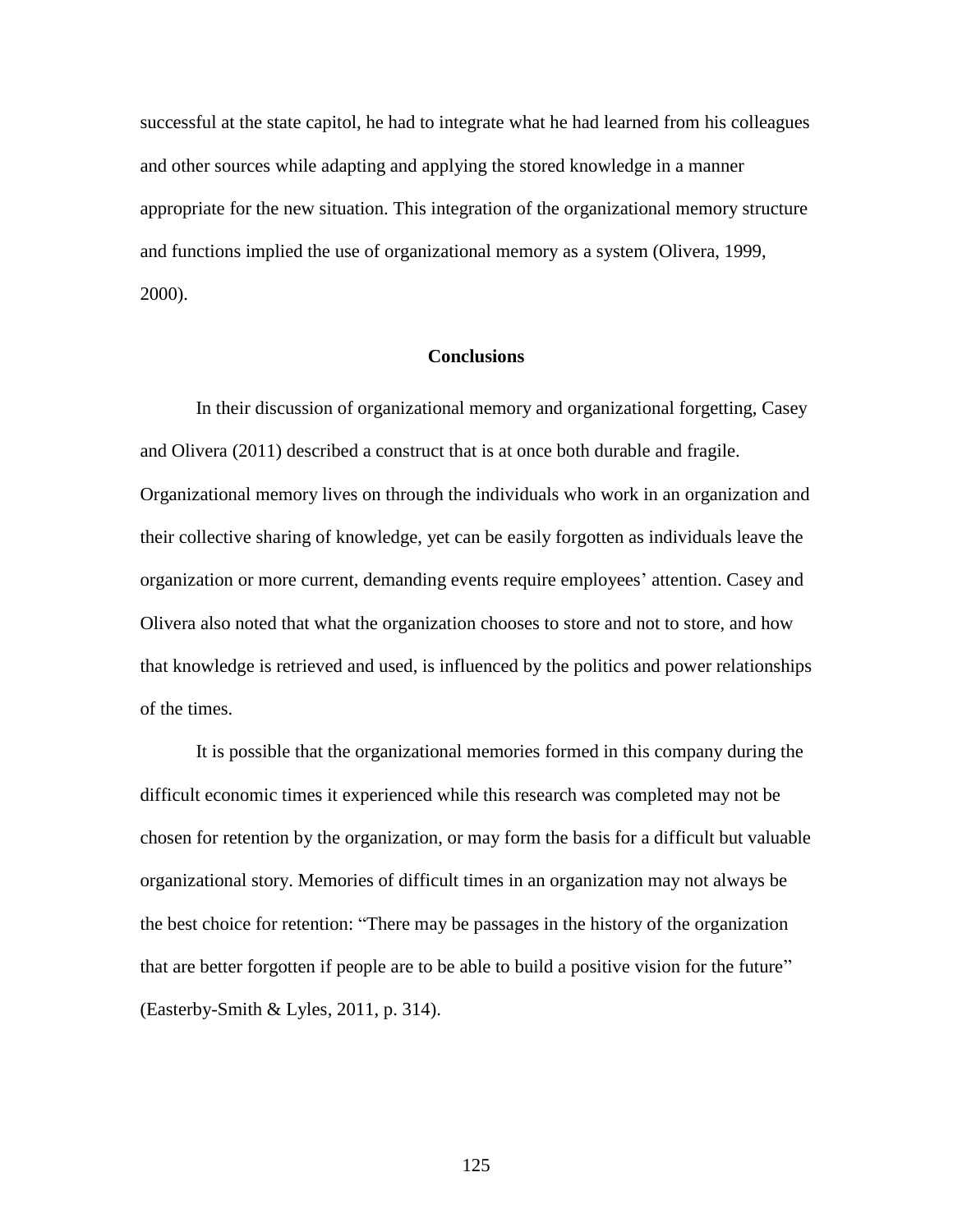#### **Conclusion 1**

*Since organizational memory is a collective construct (Morgeson & Hofmann, 1999), the storage location of organizational memory and access to organizational memory in that location were interconnected.* 

In this company, organizational memory was stored primarily in the individual memories of employees and the interactions of employees with each other and with technology. Individual memories not added to organizational memory had the potential to decay, or lose their value (Argote et al., 1990, Argote & Miron-Spektor, 2011), since they were not available to other organizational members. Olivera (2000) noted that when knowledge of an experience is available only to the individual who has had the experience, the knowledge cannot be part of organizational memory.

Hansen et al. (1999) emphasized the problems of inconsistent use of a knowledge management strategy that implicitly included organizational memory. They suggested that successful knowledge management relied on how organizational members accessed and used organizational knowledge. A "codification strategy" (p. 107) relied on information stored in databases, while a "personalization strategy" (p. 107) relied on interpersonal communication to share knowledge. A company could choose a hybrid strategy, but Hansen et al. found that successful companies relied primarily on one type of strategy. The chosen strategy was driven by competitive factors such as the uniqueness of the company's product, the product's place in its lifecycle, and the level of employee reliance on tacit or explicit knowledge. The data collected in support of this research indicated the use of a hybrid system for knowledge management, including the use of organizational memory, which appeared to give slightly more weight to a personalization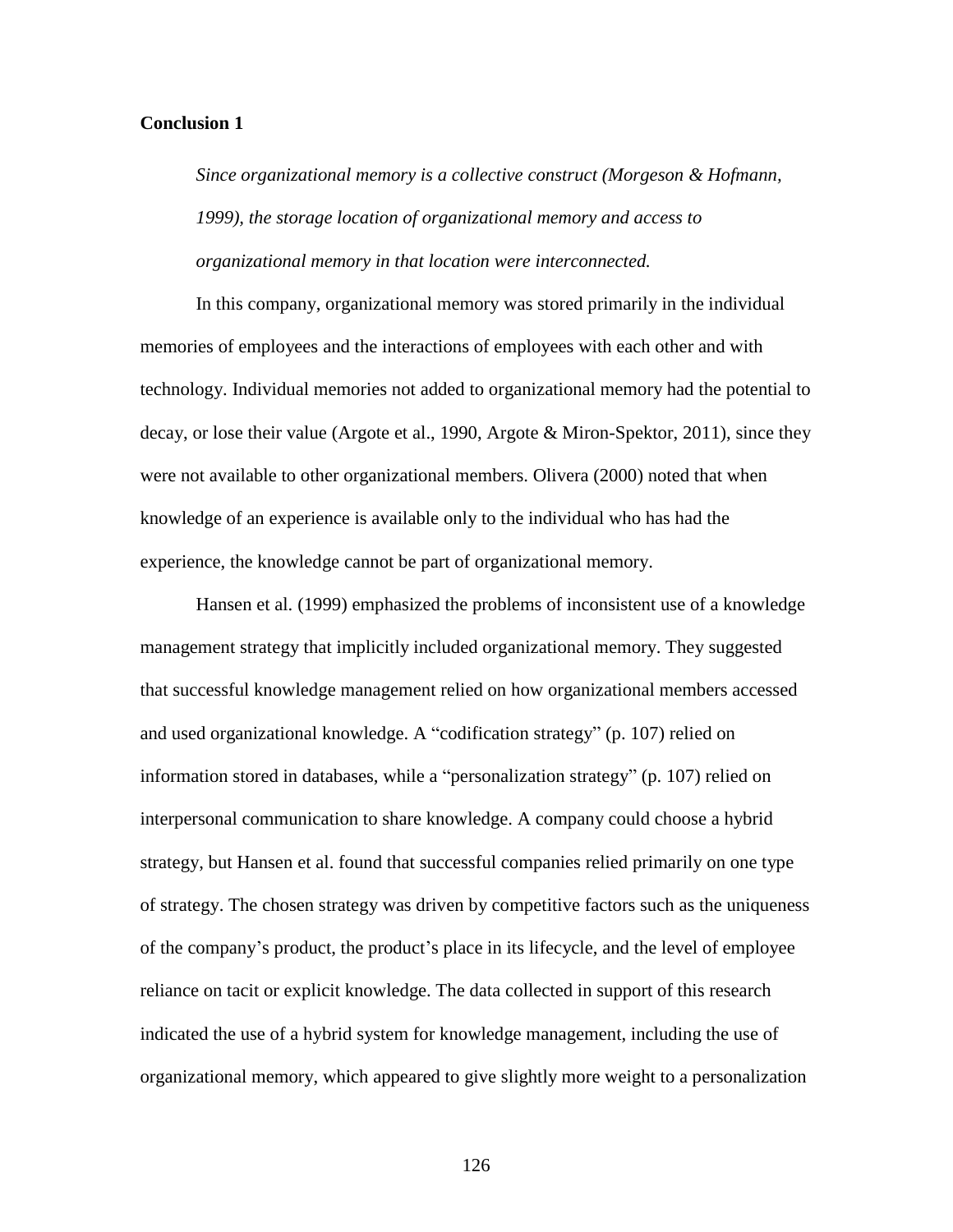strategy (Hansen et al., 1999). The potential downside of relying on a personalization strategy was captured in this comment:

If I've exhausted all means of figuring out myself and I've learned that I have to really be sure that I've done that because everybody is overworked, so why take my problems to somebody else?

Martin de Holan (2011) described the retention of organizational knowledge as an "effortful, attention-requiring process that is prone to errors and mishaps" (p. 318). In his research on organizational memory in project-based companies, Koskinen (2010) noted, "Unless the experience gained in one project is transmitted to subsequent projects, learning may be dissipated and the same mistakes repeated" (p. 151). He argued that just capturing and storing organizational knowledge in organizational memory is not enough. The organization must also find some way to make the knowledge easy to retrieve and apply. If not, employees may have difficulty sorting through the stored knowledge to retrieve what is most useful and applicable in a current situation.

As noted previously, the databases were not consistently the best choice to retain organizational knowledge. This situation may improve when the company implements its ERP system. The goal in the company's decision to implement an ERP system was to improve its ability to capture historic and real-time organizational knowledge, including project development knowledge, and make it available to employees as needed. If the implementation of the ERP system is successful, the company may find that it has a more complete integration of the structure and functions of its organizational memory and that this new technology has made the organization "more durable" (Corbett, 2000, para. 28).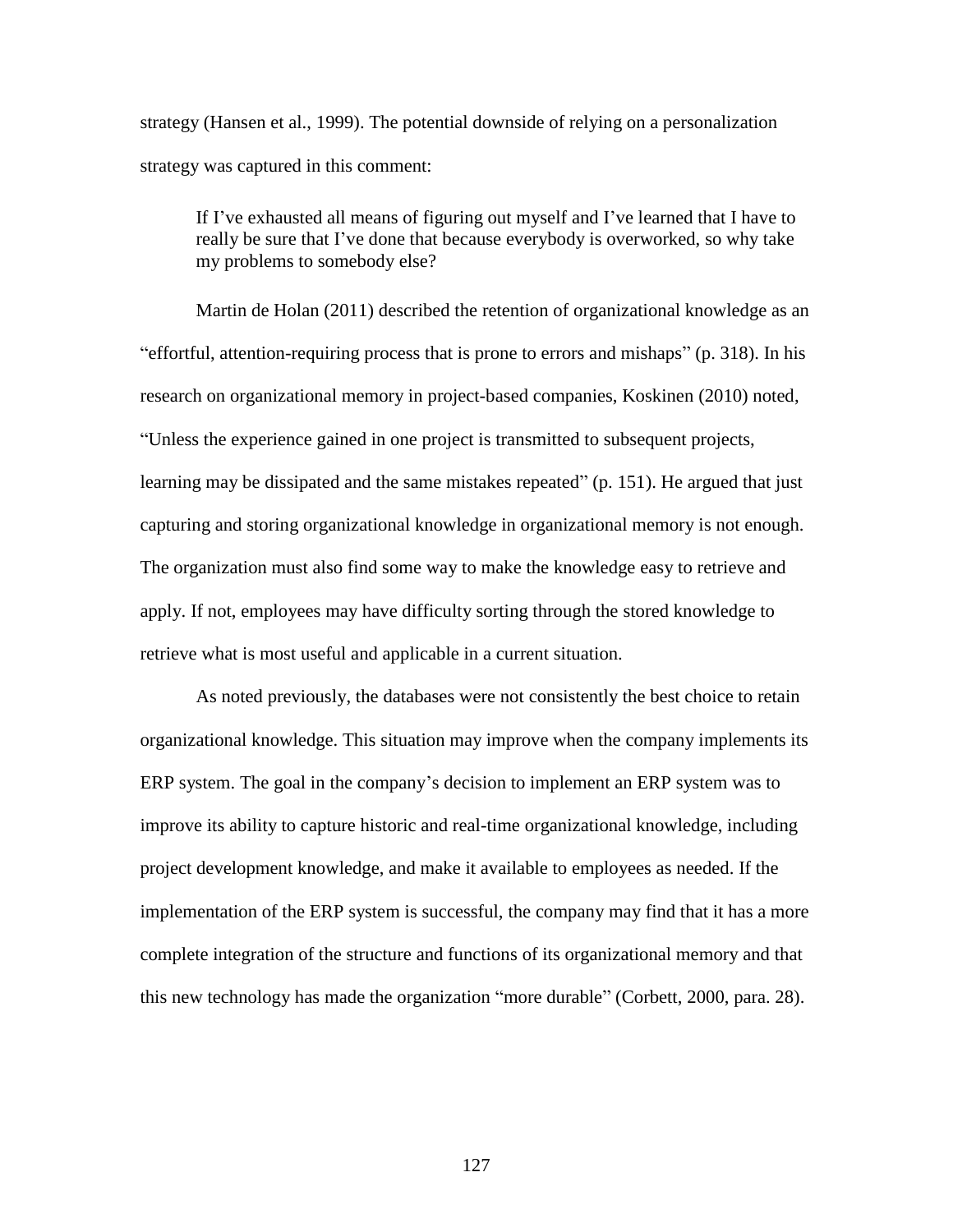#### **Conclusion 2**

*The formation and use of organizational memory was influenced by organizational members' interrelationships and shared social capital.*

The management team in this organization demonstrated a strong, ongoing exchange of social capital (Cross & Baird, 2000) in their project-development decision making. One senior manager was the primary person responsible for developing and implementing both Project A and Project B. The other managers placed a high level of trust in this individual and the social capital he accumulated and shared with them during project development and implementation. This was evident in the story of the time he spent at the state capitol gaining the knowledge needed to make a decision about piloting Project B. In turn, he relied on the social capital expended by the managers who lived in the state where Project B was piloted when they shared their knowledge of available energy efficiency programs with him. This joint expenditure of knowledge and social capital provided a comfort level that led to the pilot of Project B.

Nahapiet and Ghoshal (1998) described social capital as a "social-structural resource" (p. 244) which "inheres in the relationships between persons and among persons" (p. 244). This description was supported by the research of Cross and Baird (2000), who defined "social capital" (p. 70) as coworkers' mutual trust, willingness to provide reciprocal assistance, and willingness to share individual knowledge which develops over time through work-related social interactions.

Leana and Van Buren (1999) posited that social capital could not develop or be maintained without interrelationships between people. They described social capital as "embedded" (p. 538) in work relationships and noted that it ceased to exist when the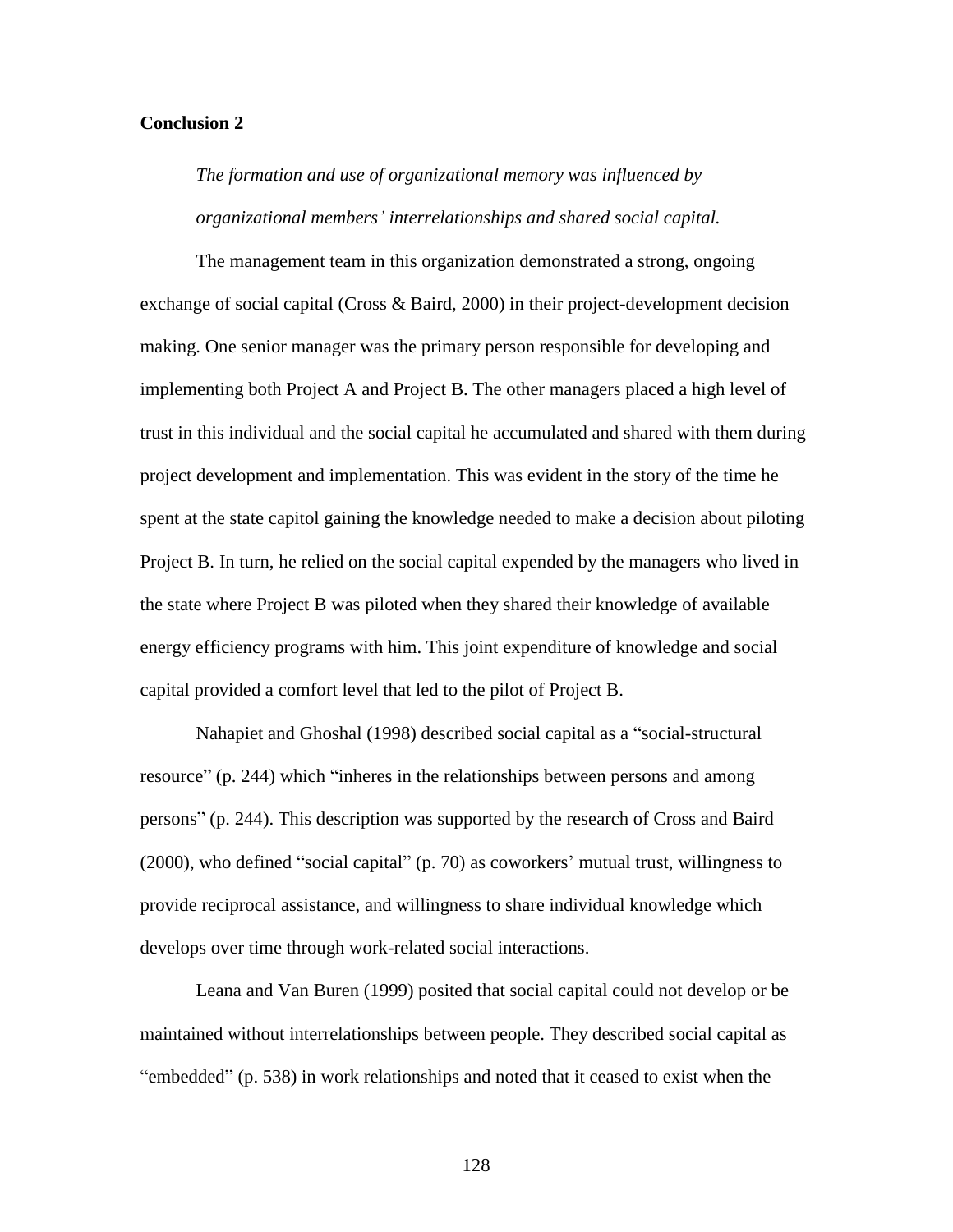work relationship upon which it was based ceased to exist. Leana and Van Buren also noted that social capital differed from the many other assets owned by an organization in that it is truly jointly owned by the organization and its employees. An unstable employment relationship, such as downsizing, can undermine employees' ability to form the meaningful work relationships that lead to the formation of social capital. Employees with an uncertain work future may also be reluctant to expend their stored social capital when the possibility of reciprocity or reward is unknown (Leana & Van Buren, 1999).

Fisher and White (2000) noted that organizational members often establish informal work groups to supplement the knowledge that can be gained from working within an assigned group. If these informal groups and their interactions are not considered when organizational members leave an organization, the loss to the organization may be significant. The value of an individual to an organization is "directly related to the quantity and value of the information held in that individual's memory and not retained elsewhere in the organization" (Fisher & White, 2000, p. 245). Olivera (2000) described these informal work groups as part of the organization's social networks. In turn, the social networks are part of the organization's organizational memory system that collects the knowledge gained through the experiences of its members. If this collected knowledge is made available to others in the social network and/or organization, it may contain "pointers to expertise within the firm" (Olivera, 2000, p. 820) that can help lead an organizational member to the substantive knowledge he or she is seeking.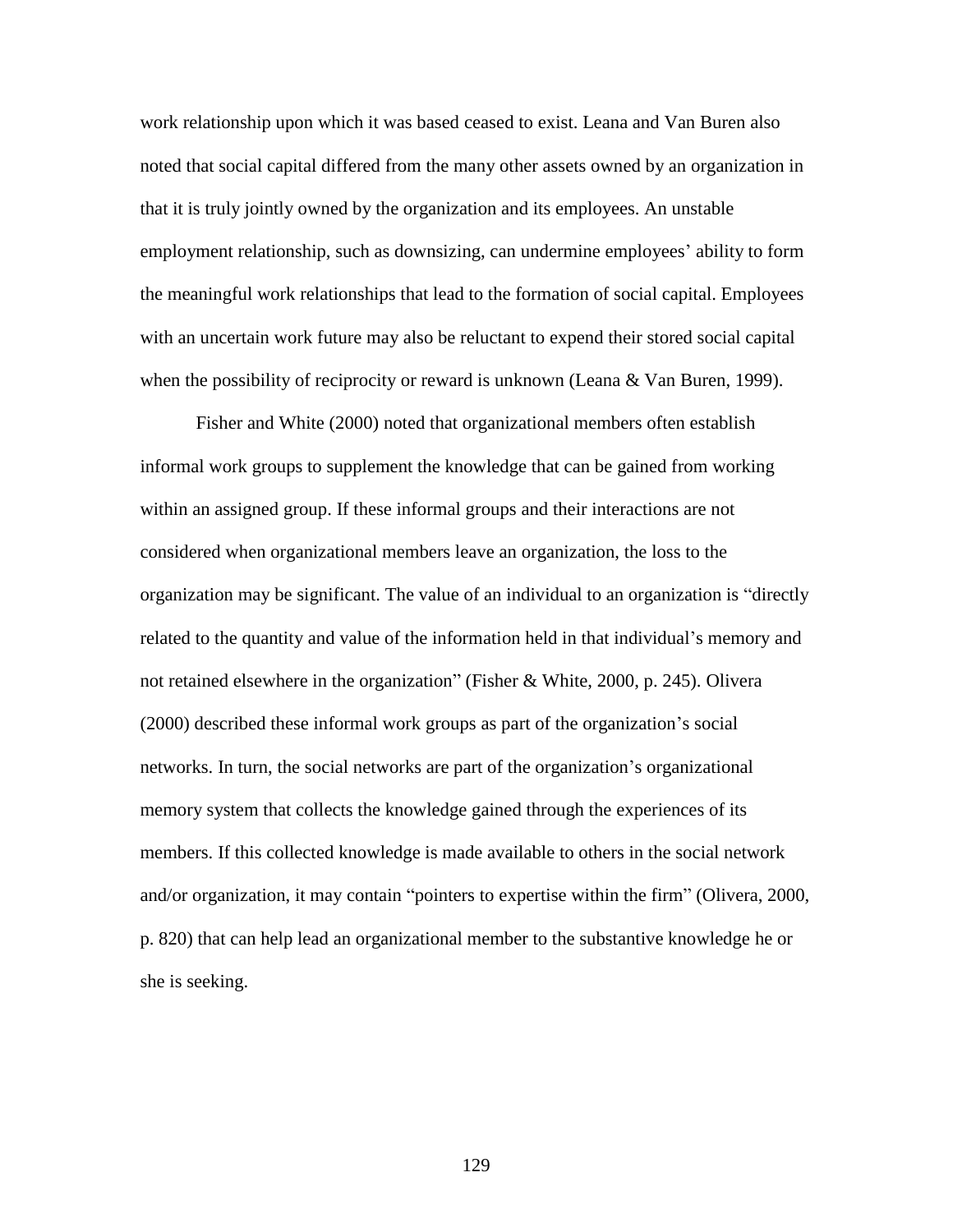#### **Conclusion 3**

*The organization lacked a codified, explicit process for project development decision making, but this lack of a formal process did not impede the project development process.*

In response to a question about processes for making project development decisions, one respondent stated that there was a "foundation" in place, but that the company had not developed an overall plan for addressing common project development issues. This may indicate that the company did have a source of organizational knowledge about project development from which it could draw as needed, but that the source required further refinement. The "senior team consensus" described in another response indicated a reliance on organizational knowledge stored in the individual memories of the managers and retrieved during the process of making project development decisions. This response also implied an integration of dispersed knowledge, a function of organizational memory described by Casey and Olivera (2003). Both responses also implied that the processes for making project development decisions satisfied Olivera's requirement for organizational memory to be regarded as a system by providing a mechanism to "collect, store, and provide access to information" (1999, p. ii).

The participants' responses to questions about project development decision making indicated that the company lacked a clear, codified process for making project development decisions, although unwritten policies and procedures appeared to guide the process in a manner understood by and acceptable to those involved. Martin de Holan (2011) referred to this type of institutionalized knowledge as "collective understandings" (p. 320). The lack of a codified project development process was related to the small size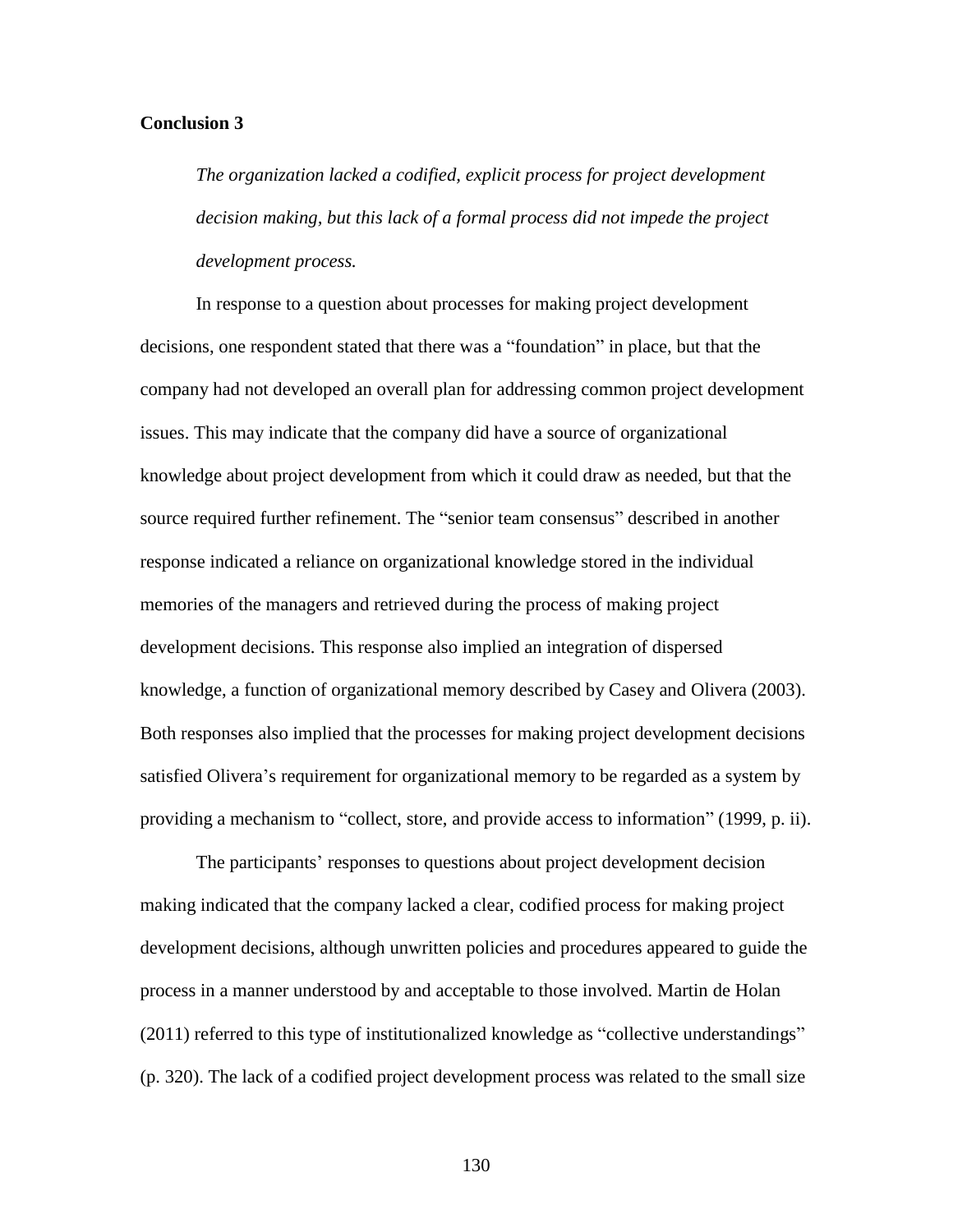and historically entrepreneurial spirit of the organization whose resources were focused on project development itself, leaving little time to focus on non–revenue-producing efforts such as reducing implicit knowledge to written policies and procedures. As one manager explained:

How much time do you put into developing documents? . . . . Some are more necessary than others, and before you know it, the writing of the document and procedures can be the project instead of actually working on the work itself, so it's a balance.

Given the scarce resources of the organization, the poor economic conditions at the time of data collection, and the extensive project development experience of many of the employees, the implicit nature of existing policies and procedures did not appear to have a negative impact on the processes the organization used to store and retrieve the organizational memory needed to make project development decisions. However, this failure to capture and retain individual memories and knowledge limited the ability of organizational memory to inform decision making (Casey & Olivera, 2003). Nilakanta et al. (2006) noted that failure to capture and retain organizational memory had the potential to make an organization less efficient and increase its costs of doing business, since the organization lacked a stored knowledge base from which it could draw in routine situations. Echoing Stein and Zwass (1995), Nilakanta et al. (2006) suggested using technology as the primary retention location for organizational memory. Since codifying project development knowledge was not a priority of the planned ERP system, this situation would not change without the deliberate intervention of senior management.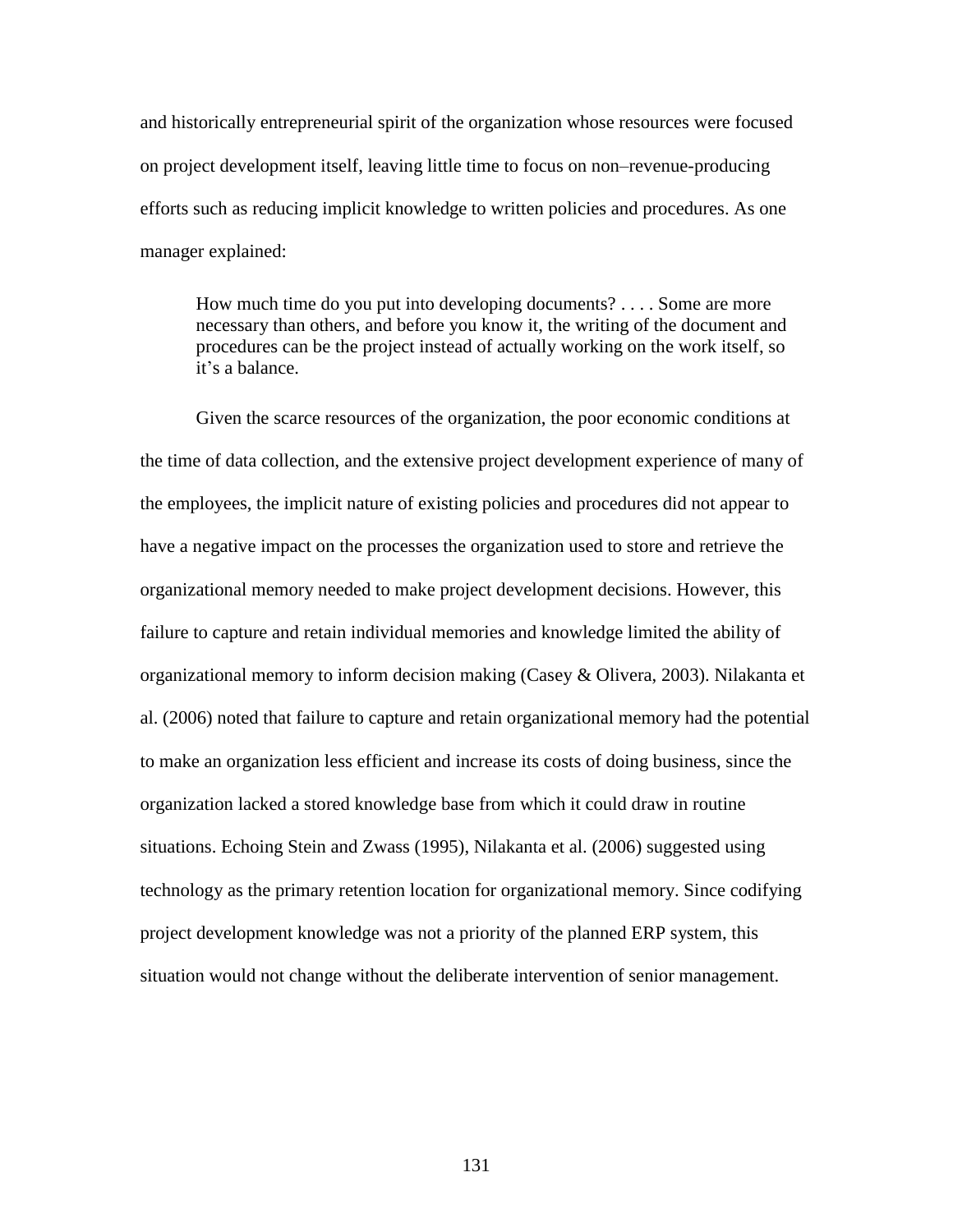### **Conclusion 4**

*Organizational memory functioned as a system in this organization, serving as a repository of organizational knowledge that was accessible to organizational members through their interactions with each other and with technology.*

Olivera (1999) described an organizational memory system as a "set of interrelated knowledge retention devices, such as people and documents, that serve to collect, store, and provide access to the organization's experience" (p. 25). He stated that memory systems have three key features: "structure, content, and process" (p. 25). Olivera described the final characteristics of an organizational memory system as how knowledge is chosen for storage, stored, and then made available to organizational members.

In this organization, the "interrelated knowledge retention devices" (Olivera, 1999, p. 25) required for an organizational memory system were the interactions of organizational members with each other, with others outside of the organization, and with the various forms of technology used in the organization. Through these interactions of people and technology, organizational members gained access to the history and experiences of the organization, the "content" of its organizational memory system. However, with the exception of the formal organizational knowledge retention policies, it was not clear how the organization chose knowledge for storage, yet knowledge was stored and retrieved. The retention of knowledge of past project successes and failures was evident in the discussions of how past projects and events influenced the decisions to implement Project A and pilot Project B.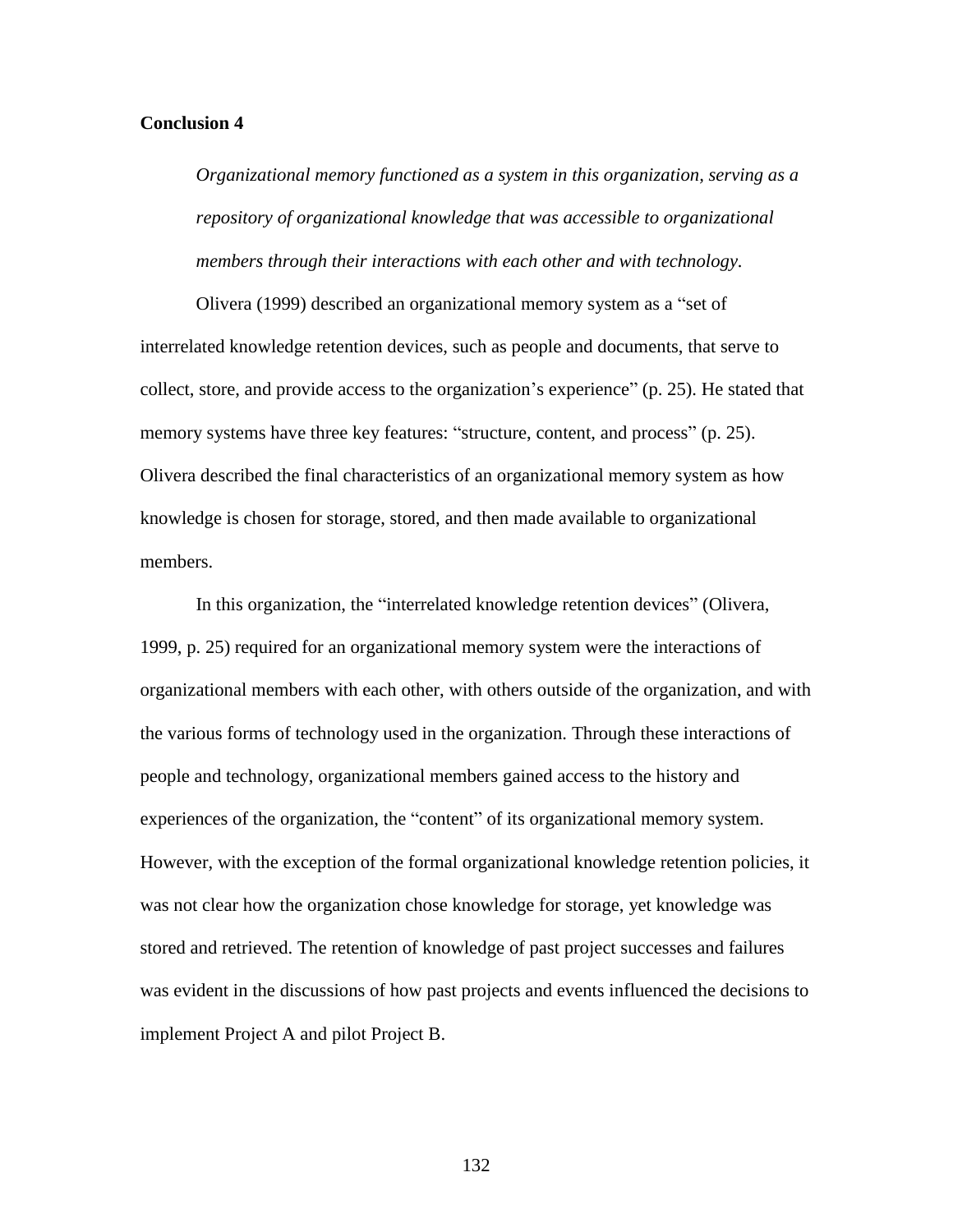Both Olivera's (1999, 2000) organizational memory system and Walsh and Ungson's (1991) retention bins are repositories of organizational memory. However, an organizational memory system differs from the bins framework in four ways. First, both an organizational memory system and the bins are designed to collect knowledge. The difference is that the organizational memory system is designed to make the knowledge accessible to its users, not maintain knowledge in a static repository. Second, organizational members access an organizational memory system with "the explicit intent of accessing their organization's experience" (Olivera, 2000, p. 817), while the storage bins merely categorize organizational knowledge, making accessing organizational experience more difficult. Third, an organizational memory system provides an organization with tools to recognize and account for the dispersed nature of organizational knowledge. The storage bins framework recognizes that organizational knowledge is dispersed, but does not take into account how it might be dispersed within a bin or how the same knowledge might be stored in one or more bins. The fourth way that the organizational memory system framework and the bins framework differ from each other is in their consideration of the role of technology. The storage bins framework does not explicitly consider technology as a component of organizational memory. The organizational memory systems framework "recognizes the role of information technologies and other knowledge management initiatives as specific forms of organizational memory" (Olivera, 2000, p. 817).

One area where organizational memory did not consistently act as a system was in the organization's use of technology. Organization members consistently used common office technology (i.e., computers, electronic mail, cellular phones, telephones, facsimile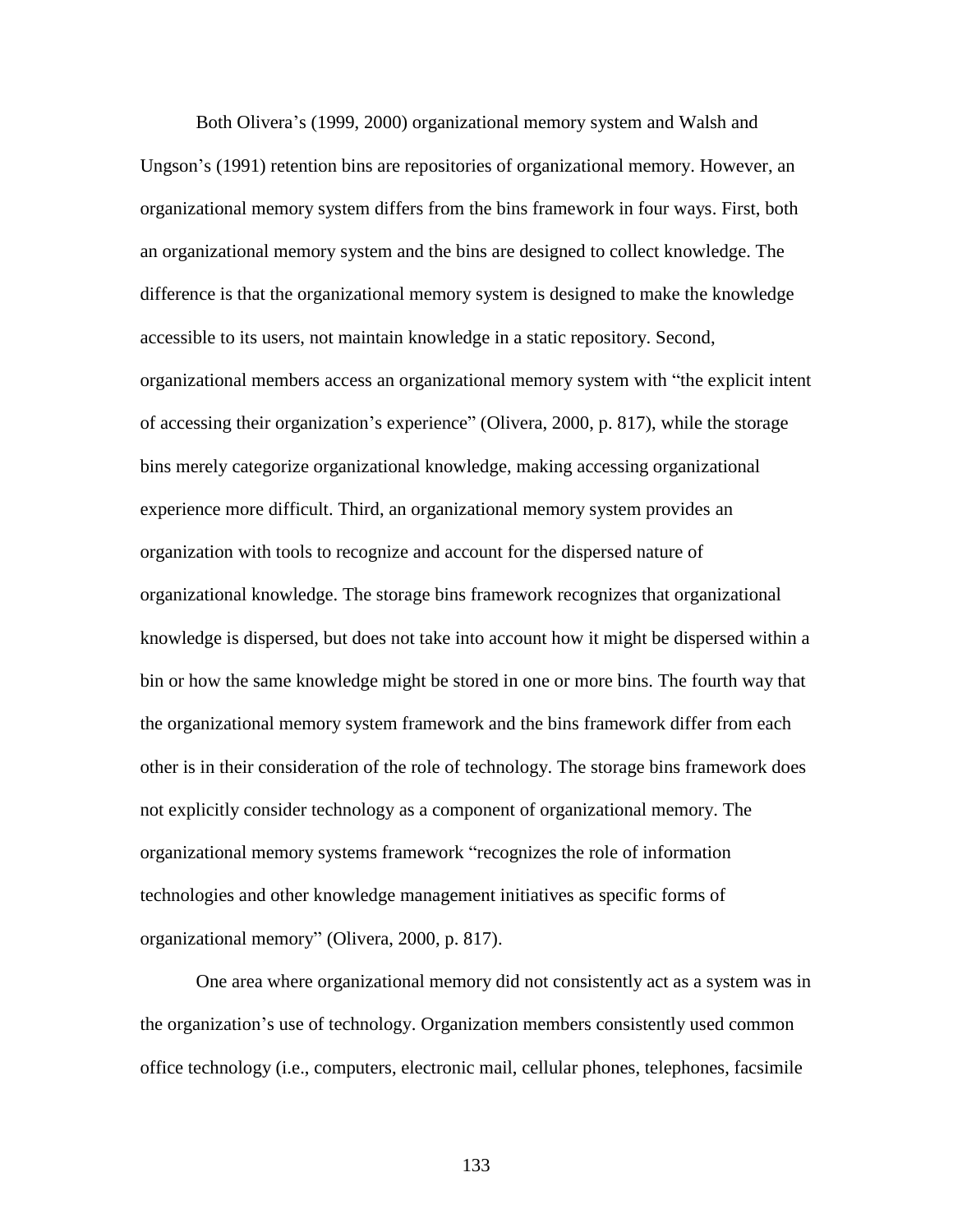machines) to assist in their daily work. The database system was also a part of the organizational memory system, and organizational members recognized its potential value; however, it was not used consistently or frequently for its intended purpose as a primary repository of organizational knowledge. The reason for this was very simple: the database system had not been developed or implemented in a user-friendly manner.

#### **Contributions to Theory**

This research makes three contributions to organizational memory research. This research lends empirical support to the Walsh and Ungson (1991) and Olivera (1999, 2000) models that form the basis for the conceptual framework. The findings and conclusions supported both Walsh and Ungson's (1991) characterization of the structure of organizational memory as a series of storage bins, and Olivera's (1999, 2000) characterization of organizational memory as a system. The third contribution to organizational memory research was empirical support of Morgeson and Hofmann's (1999) explanation of how individual-level constructs become collective constructs. This research also supported Morgeson and Hofmann's contention that although individual and group memory are structured differently, both serve the same basic function (i.e., remembering the past). The support for the Walsh and Ungson and Olivera models and for Morgeson and Hofmann's research is presented in this section, followed by a revised conceptual framework.

The stories of Project A and Project B contained many examples of extensive use of shared individual memory and indicated that individual memory was a key organizational memory structure for this company. Walsh and Ungson (1991) noted that only individuals, either by themselves or as part of a group, can understand the reasons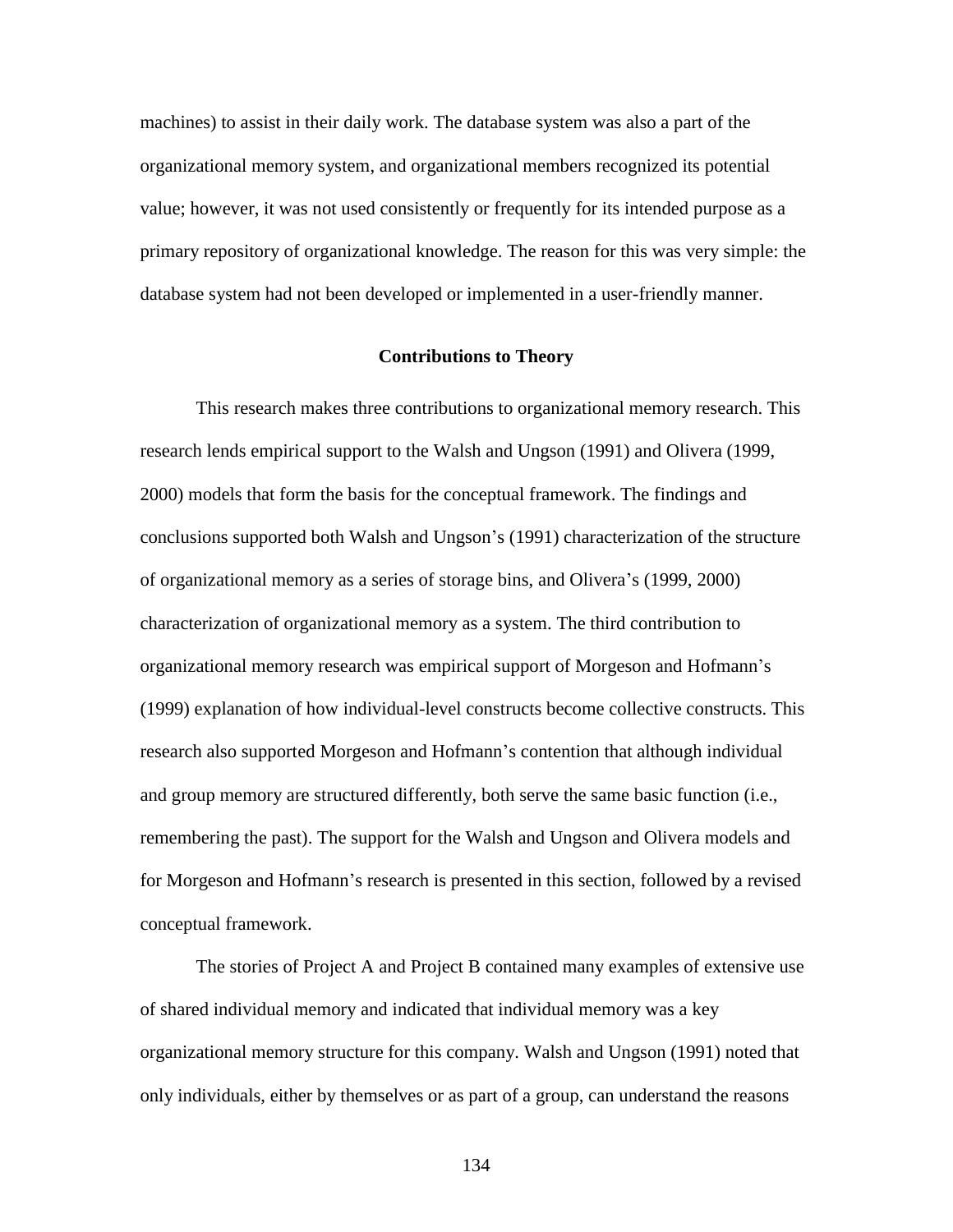why an organization made a decision. Thus, the storage bins can contain only what individuals have chosen to remember and store. Walsh and Ungson (1991) noted that, in addition to the individual experiences stored in individual memory, each person also stores "their organization's memory in the capacity to remember and articulate experience" (p. 63).

The individual memory bin (Walsh & Ungson, 1991) also held knowledge that was critical in the company's decision to respond to the request for proposal for Project A. A senior manager's memory of a prior meeting with the project manager for Project A and knowledge derived from the external archives bin were combined to assist the organization in making the decision to bid on Project A. As noted by Walsh and Ungson (1991), a company has no control over what is stored in its external archives. In this case, the individuals employed by the business peer who made the referral that led to Project A had high positive regard for the organization and its employees, built through years of working together.

Two of the three functions or "roles" (p. 73) of organizational memory described by Walsh and Ungson (1991) were apparent in the organization. First, organizational memory was a source of organizational information and knowledge, which assisted the company while making project-related decisions. Second, organizational memory provided a "control function" (p. 73), reducing the cost of decision making by providing a source of background information. The third function of organizational memory proposed by Walsh and Ungson, the political role, was not observed in the interactions of the research participants or in their descriptions of how they made project development decisions.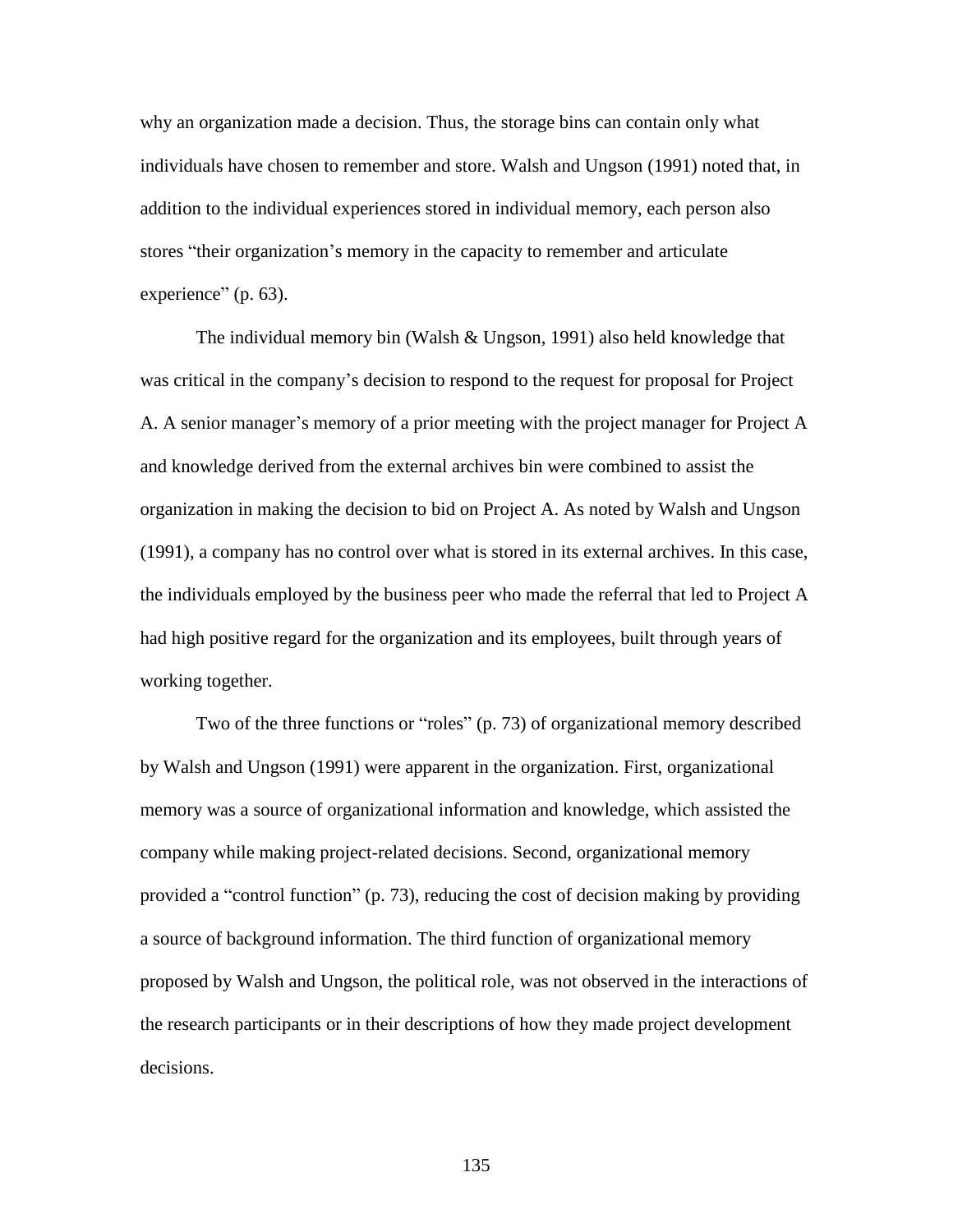Morgeson and Hofmann (1999) relied on Weick's (1979) double interact to describe how interactions between individuals become a collective construct (i.e., organizational memory). Morgeson and Hofmann posited that individuals need to interact with each other to accomplish certain tasks. While the interactions are taking place, the individuals develop acceptable ways of behaving that facilitate completion of the task. One of the acceptable ways of behaving may be sharing individual memories of similar experiences. The interactions have the potential to create norms for the group that may influence how the group behaves in future situations. The interaction of individuals provides the "social structure" (p. 256) necessary for the formation of a collective construct. As collective behaviors occur throughout an organization, "a structure of collective actions emerges that transcends the individuals who constitute the collective" (Morgeson & Hofmann, 1999, p. 252).

Morgeson and Hofmann (1999) noted that although the structure of collective constructs and the structure of individual-level constructs differ, they find common ground within their functions. For example, the basic function of memory at either the individual or group level is remembering a past experience. Morgeson and Hofmann cited Walsh and Ungson's (1991) organizational memory framework when describing how differences in the structure of individual memory and organizational memory can still result in the same use of organizational memory functions. Through their interactions when making the decision to move forward with both Project A and Project B, the managers in this organization demonstrated their willingness to share individual memories in a manner that was acceptable to the group, allowing those memories to become part of the collective construct of organizational memory.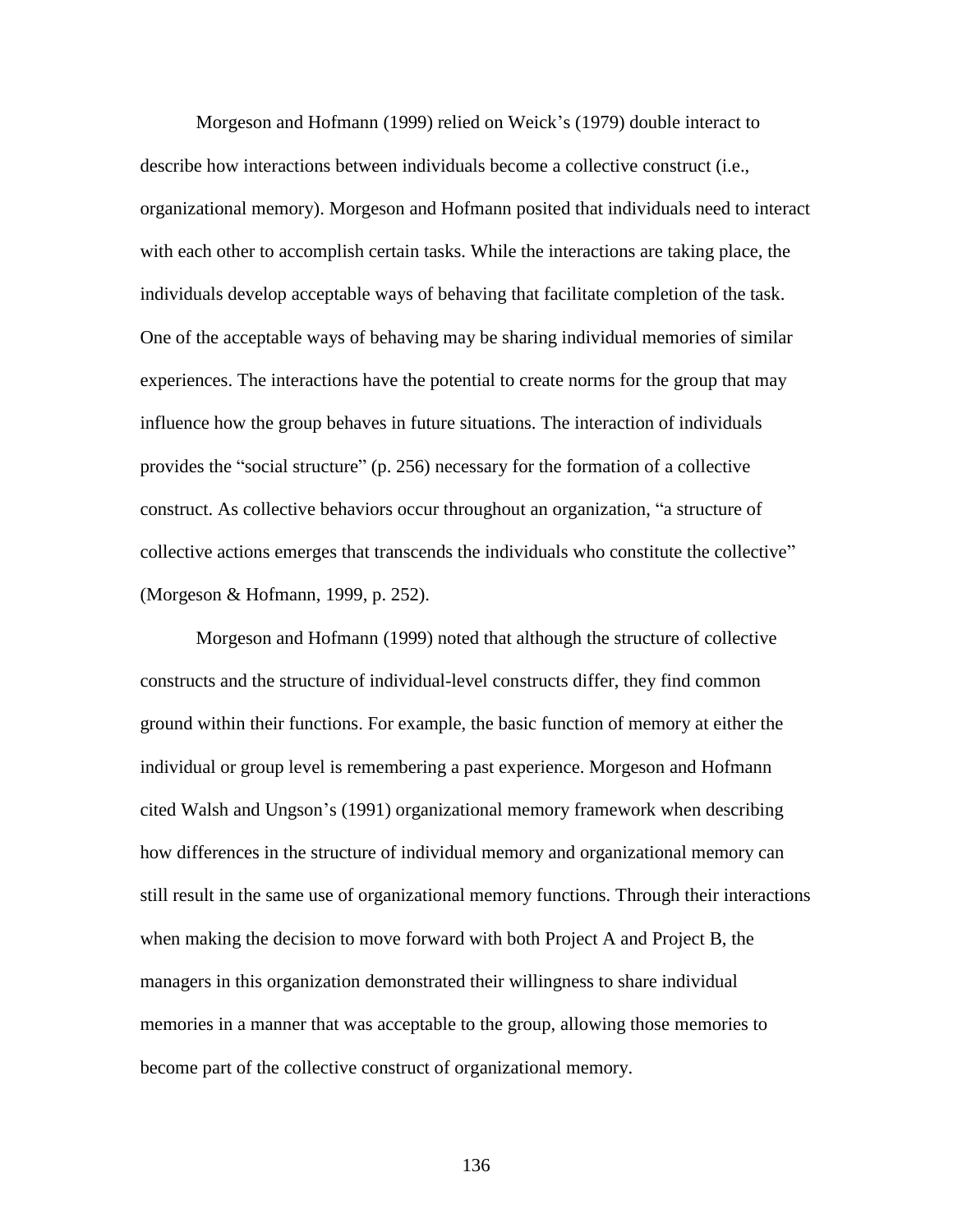Olivera's (2000) description of organizational memory as a system was also supported in this research. He described an organizational memory system as a "knowledge retention device" (p. 815) that contains and connects parts of an organization to form a system for the retention of organizational memory. Olivera (2000) found that an organization may have several organizational memory systems, such as social networks and various forms of technology, that both compete with and complement each other. Organizational memory systems compete with each other because the content in different parts of the system overlaps, so that an organizational member can obtain similar knowledge from different parts of the system. This finding was supported in this research. Organizational members preferred asking a colleague for information, but also searched for organizational knowledge using technology-based sources. This willingness to search for knowledge in a variety of sources supported Olivera's contention that organizational memory systems also complement each other. He found that through pointer knowledge, various repositories of organizational knowledge were interconnected, so that if an organization member could not find what he or she was looking for in one location, another organization member or a technology-based source could point the person in the right direction.

Olivera (1999) also found that social interactions affect a person's willingness to use different aspects of an organizational memory system to obtain organizational knowledge. For example, if coworkers are willing to help or the technology is easy to use, an individual may use these sources in the future. Conversely, if a coworker is not helpful or the technology is not user-friendly, the individual will choose another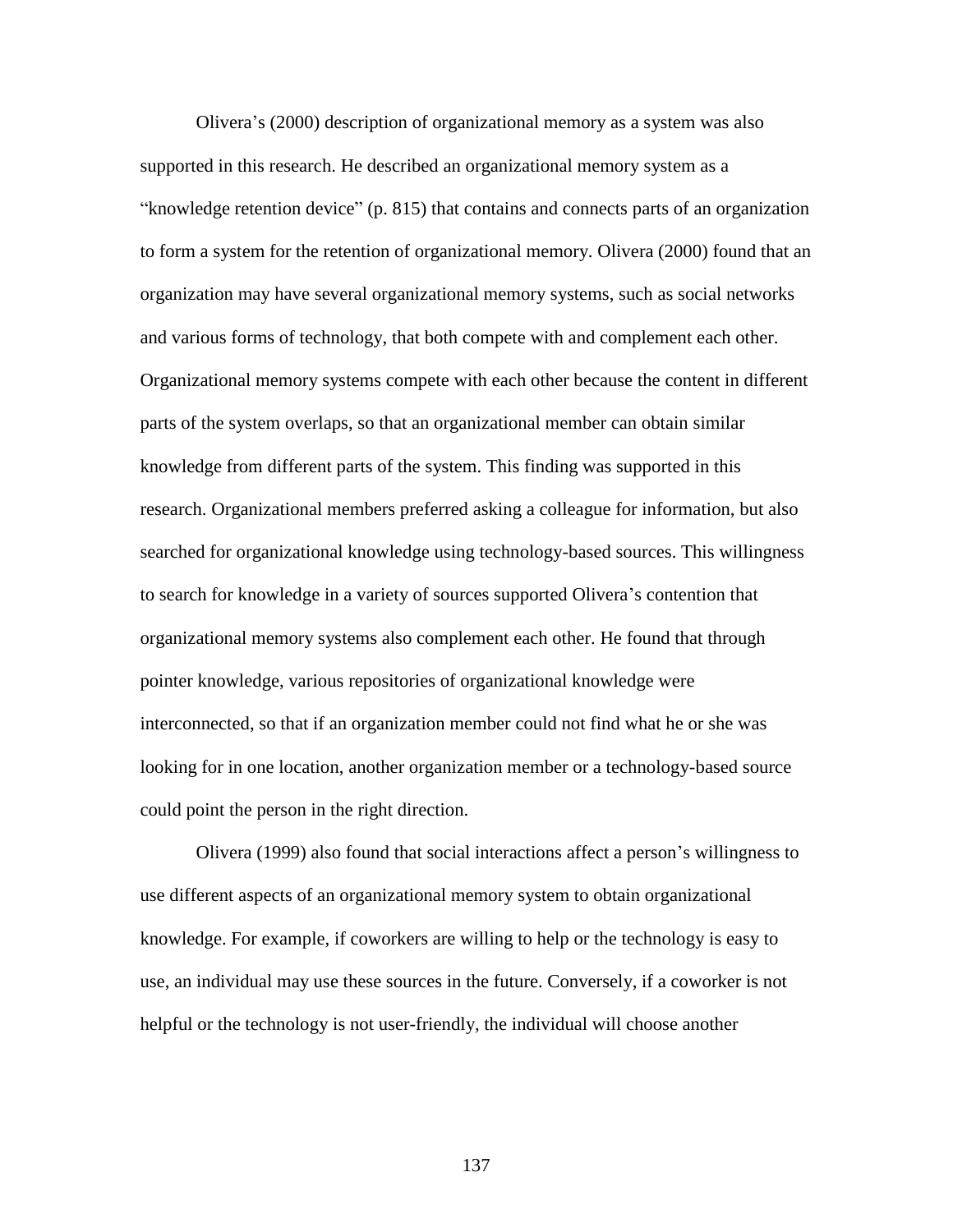alternative when seeking pointer or substantive knowledge in the future. The overall negative opinion about the existing company databases supported this finding.

The revised conceptual framework presented in Figure 5.1 reflects the contributions to theory discussed in this section. It is based on the findings of this research, the two models included in the original conceptual framework (Olivera, 1999, 2000; Walsh & Ungson, 1991), and the work of Morgeson and Hofmann (1999) on collective constructs. The conceptual framework also allows for the consideration of how social capital (Cross & Baird, 2000) might influence organizational memory and decision-making. Willingness to expend social capital implies a degree of trust between the parties involved, since choosing to share social capital requires giving a co-worker a personal asset that has grown and accrued over time through workplace interactions. Since social capital accrues over time, tenure in the organization could also influence willingness to share organizational knowledge, including knowledge needed for project development decision-making.

The role of the founder is also included conceptual framework, but may not apply in all situations, since his involvement in making project related decisions depended on the type of decision being made. The founder was more likely to be involved at the beginning of the project development process when the organization was deciding to respond to an RFP.

The model begins with organizational members collecting information and knowledge through social interaction and interactions with technology, then examining this information and knowledge and determining if it should be stored in organizational memory. Information and knowledge not chosen for storage is discarded. What remains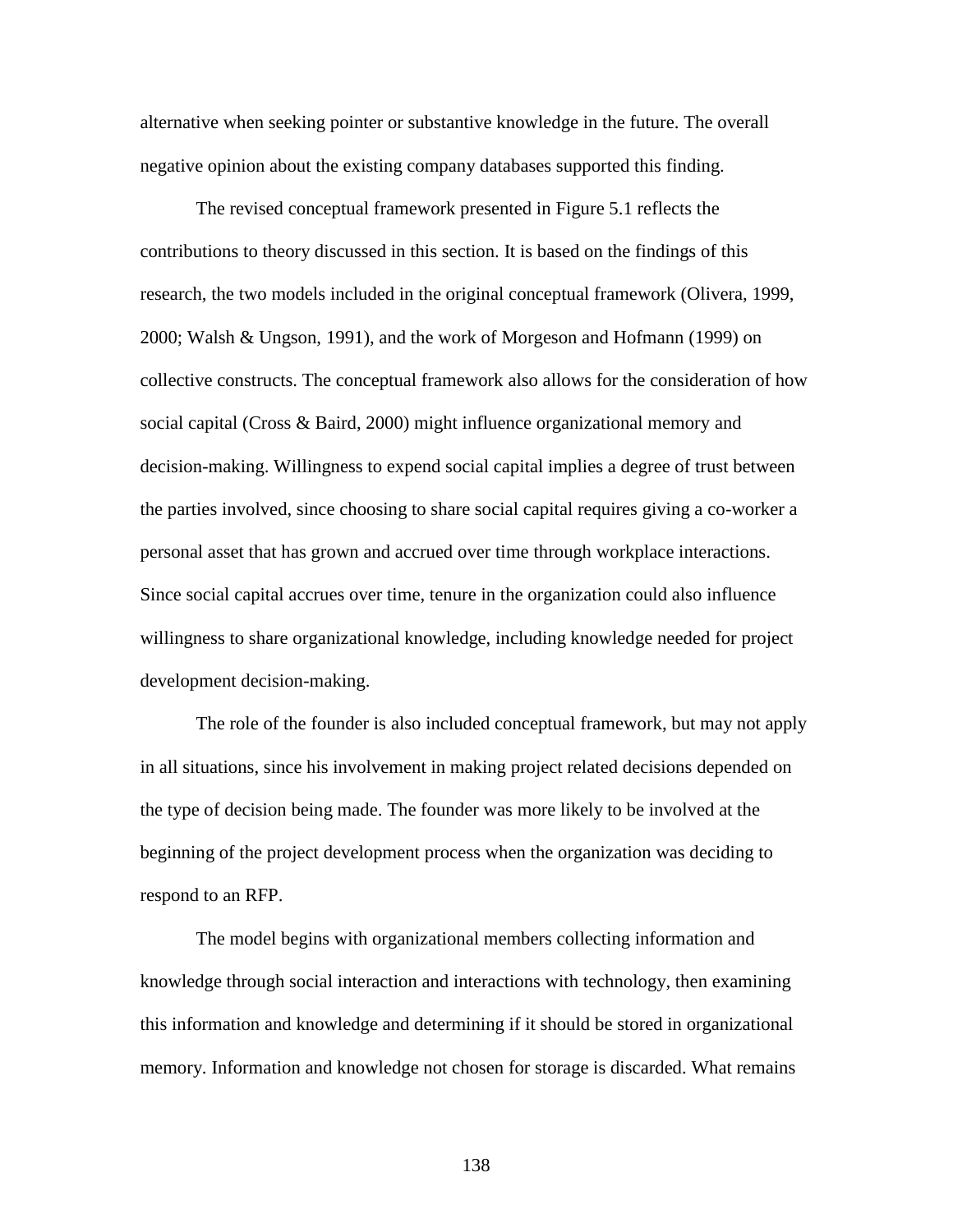and is stored becomes organizational knowledge. The shared knowledge could be retained in individual memory or in technology-based memory, or both. Stored knowledge is then available for retrieval, and the process may begin again. As noted earlier in this chapter, with the exception of the formal retention and archiving process, it was not clear how organizational knowledge was chosen for storage, yet organizational knowledge was stored in and retrieved from organizational memory to assist in project development decision making.

### **Contributions to Practice**

Practitioners rely on past experiences to make today's decisions. They may rely on past experiences to persuade them not to choose a certain path, or may search for memories that support a current decision. If practitioners can understand how the past affects the present and how the memories of individuals affect the collective memory of an organization, they may not make better decisions, but they may make decisions that are better informed.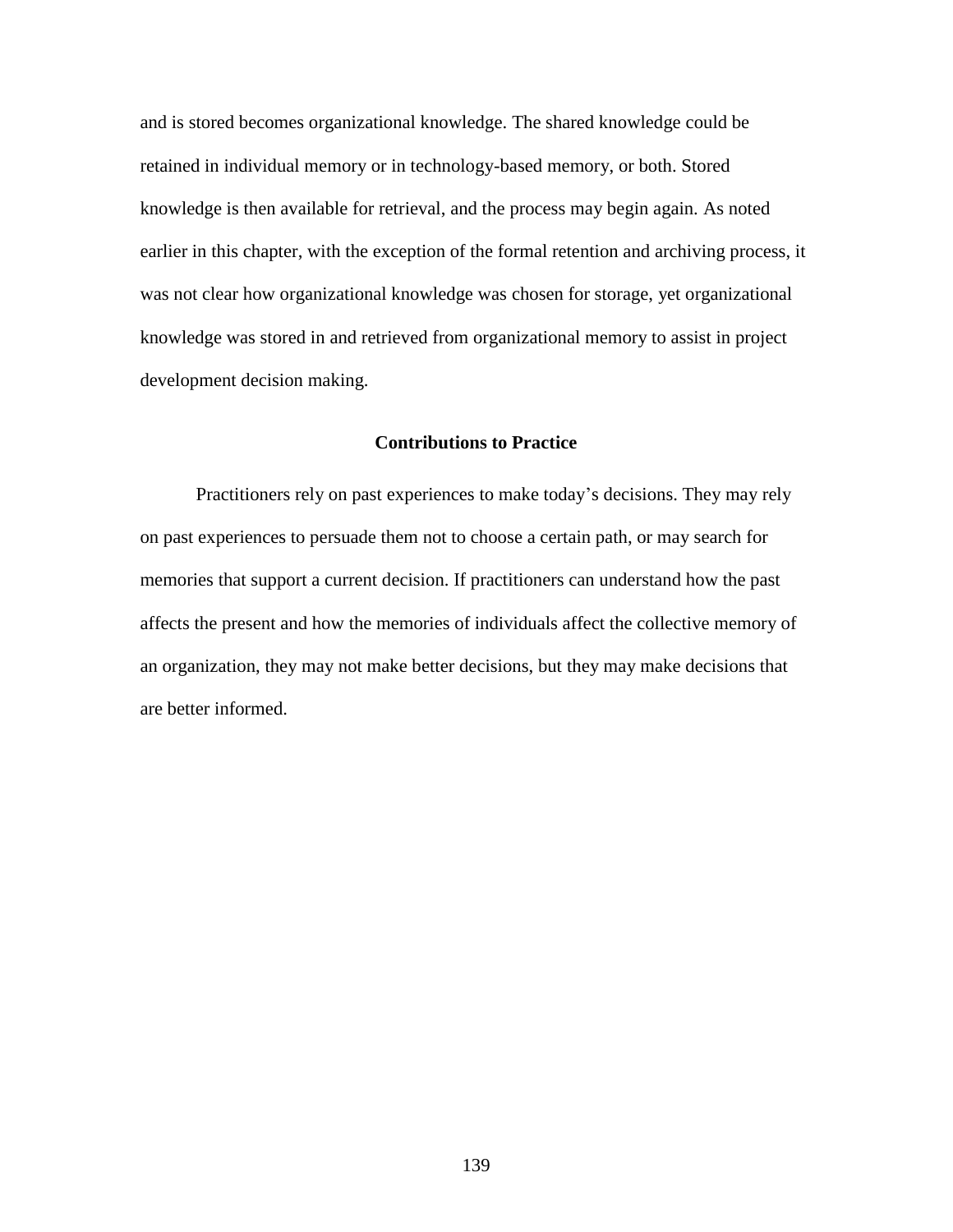

*Figure 5.1.* Revised conceptual framework based on this research, Morgeson and Hofmann (1999), Olivera (1999, 2000), and Walsh and Ungson (1991).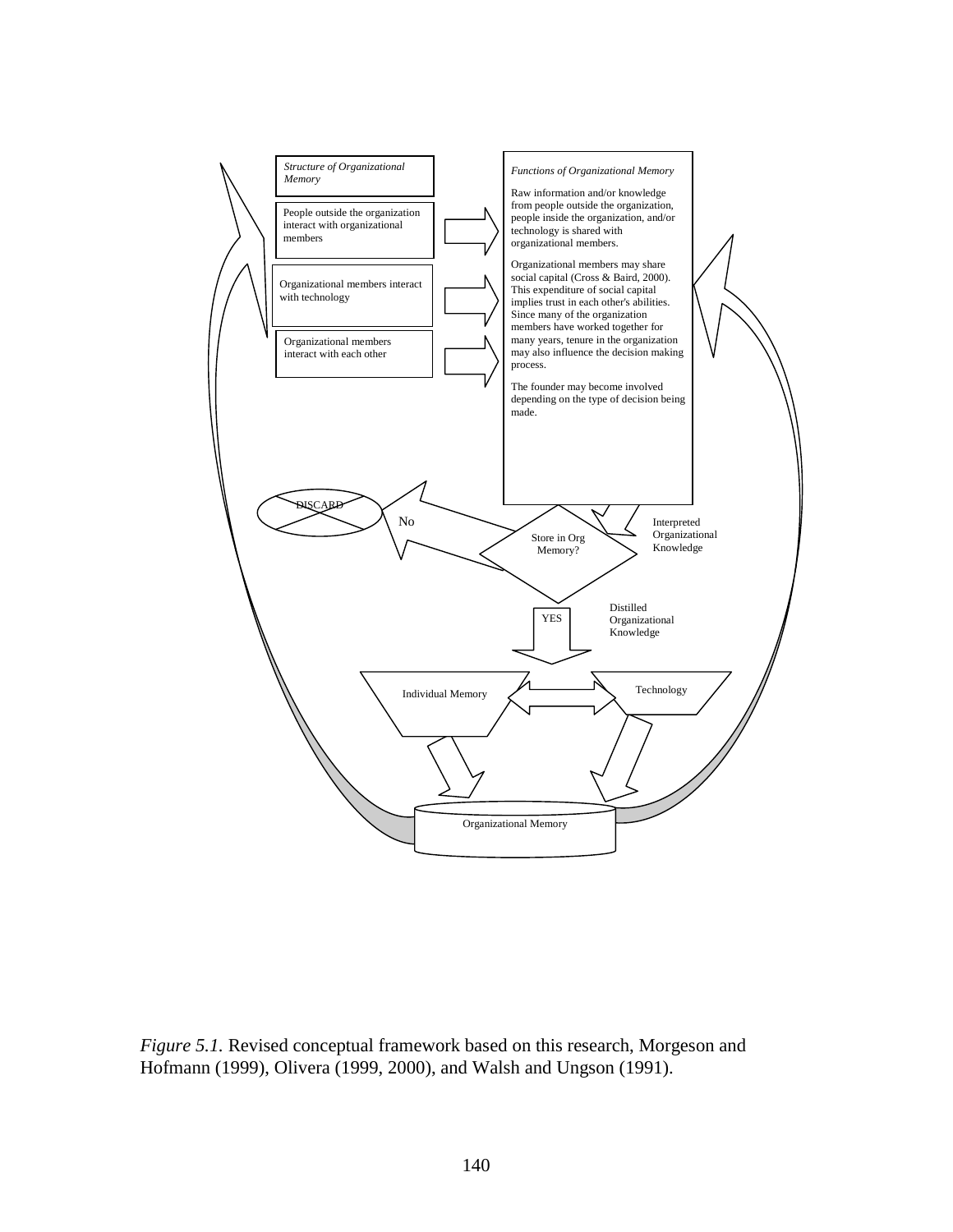Practitioners in small businesses may find a case study about the organizational memory of a small business that has survived difficult economic times a realistic and approachable example that they are comfortable taking the time to understand and apply to their situation. Practitioners in larger businesses may find this case study helpful in understanding how organizational memory influences decision making for their colleagues and clients in smaller businesses.

Practitioners may find it useful to compare the findings of this research conducted in an organization with few employees to organizational memory research conducted in a very different type of organization. For example, Olivera's (1999, 2000) research was completed in a large, multinational consultancy, but several of his findings were similar to findings in this research. First, in both organizations, organizational memory operated as a system with multiple organizational memory systems that interacted and overlapped to the overall benefit of the organization. Second, even with multiple technology-based resources for accessing organizational memory, organizational members in both organizations still preferred to obtain their organizational knowledge from each other. Third, in both organizations, organizational members were willing to expend social capital (Cross & Baird, 2000; Fisher & White, 2000; Leana & Van Buren, 1999; Nahapiet & Ghoshal, 1998) and share structured knowledge (Aimen-Smith et al., 2006) to obtain the organizational knowledge they sought.

When a project is successful, management may choose to add the stories of the success to organizational memory through the use of embedded narratives (Garud et al., 2011), providing a rich source of knowledge to assist in future decision making. When an organization chooses to create an embedded narrative, it is simply developing,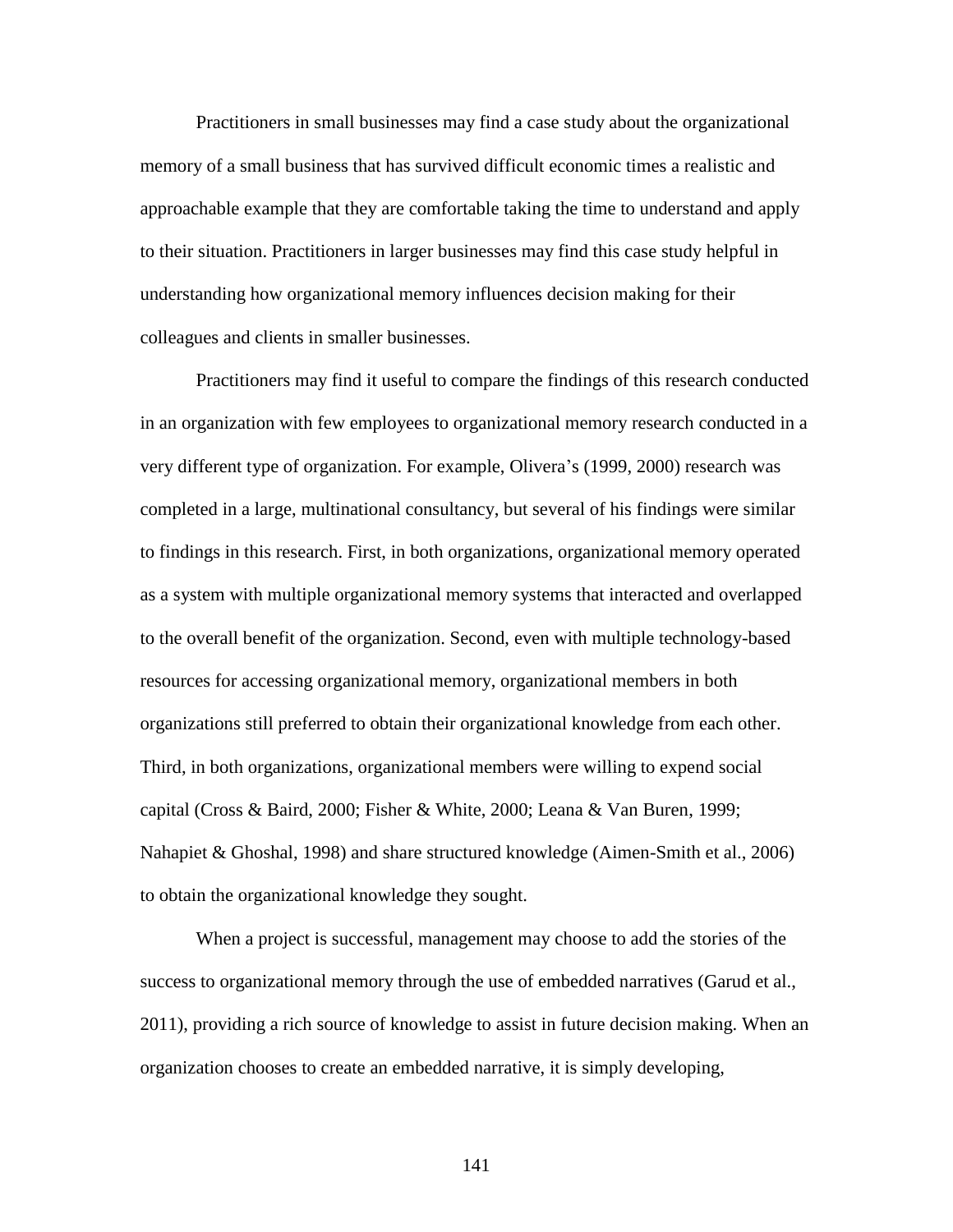maintaining, and storing in its memory a formal record of an event that was significant in the life of the organization. Embedded narratives are particularly useful when a company must deal with an unusual event. When the embedded narrative is retrieved from organizational memory, it can be used as a guide for the present situation, but not as an example of the perfect response, since unusual situations are not unusual in exactly the same way.

If the projects are not successful, management may choose organizational forgetting as its preferred course of action. Easterby-Smith and Lyles (2011) noted that sometimes organizational forgetting is a desired outcome, since forgetting the past may allow the organization to move forward without consideration of past failures. This "clean slate" may lead to new innovations and routines that better serve the organization. Martin de Holan et al. (2004) acknowledged that organizational forgetting may be a useful skill in certain situations, such as when management is trying to initiate significant change in an organization. However, they also noted that organizational forgetting may have a significant cost for the organization: "When a company finds itself in the situation of having to reinvent or buy knowledge it once had, resources are wasted. . . . Not only is the time and money spent developing these skills lost, but there is also an opportunity cost" (p. 45).

The opportunity cost of organizational forgetting is less tangible, but just as important as the financial cost. Intentional forgetting implies breaking ties with the past. These broken ties may have relied not only on organizational knowledge stored in organizational memory, but also on the social capital (Cross & Baird, 2000; Fisher  $\&$ White, 2000; Leana & Van Buren, 1999; Nahapiet & Ghoshal, 1998) and cultural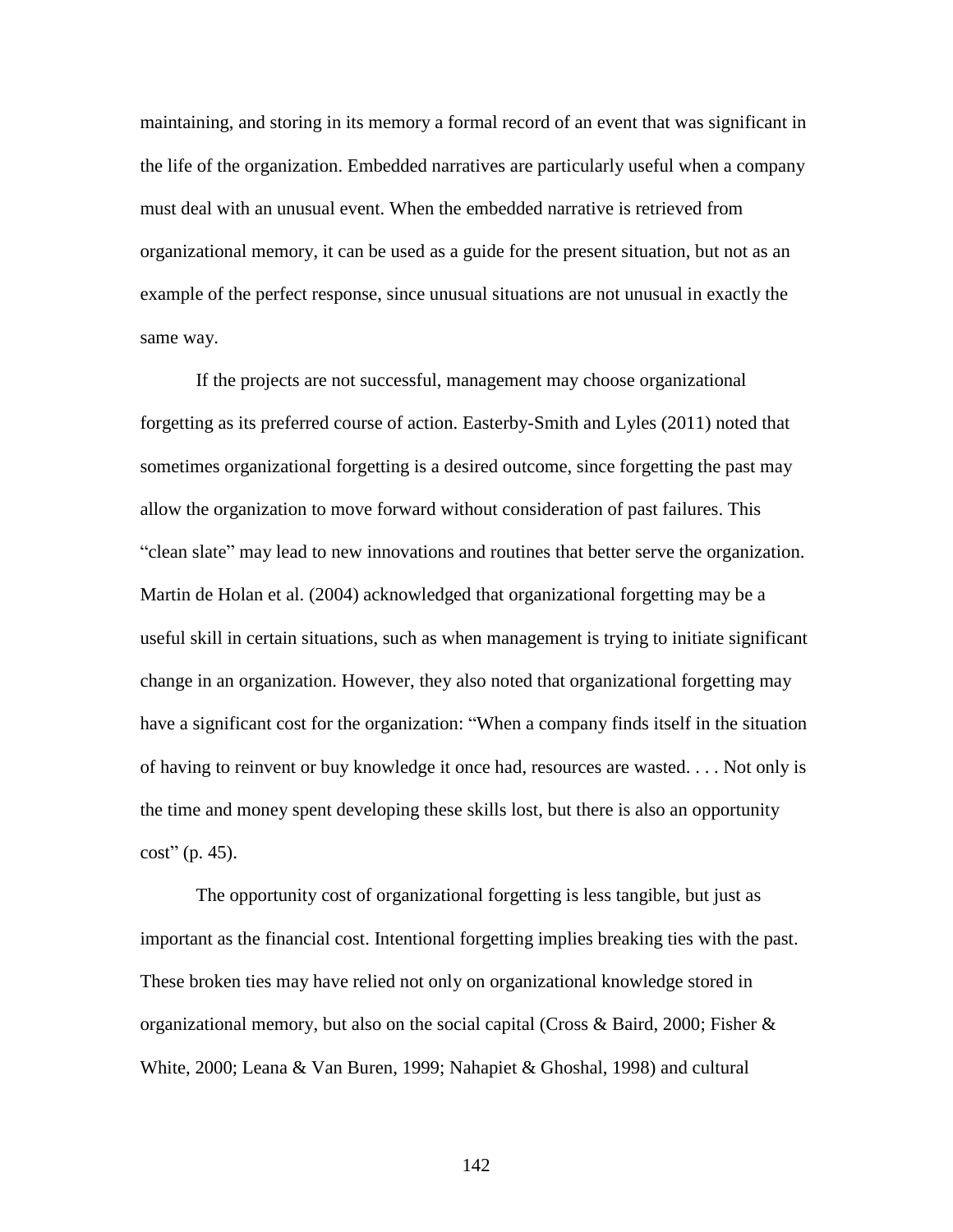knowledge (Aiman-Smith et al., 2006; Schein, 2004) of organizational members. If the historic relationships that fed the social capital and cultural knowledge were dysfunctional and unproductive, the break with the past can be a wise management decision. However, if management does not give adequate consideration to the informal relationships inherent in the formation and expenditure of social capital and the knowledge of "how we do things around here" inherent in an understanding of an organization's culture, the loss of this organizational knowledge can be destabilizing and detrimental for the organization (Easterby-Smith & Lyles, 2011). While the organization relearns what it once knew, competitors who have not lost their organizational memory may move forward, leaving the organization that forgot trying to regain what was lost.

Since Projects A and B were not complete at the time of data collection, it is not possible to determine if management chose to retain the stories of these projects through the use of embedded narratives (Garud et al., 2011) or discard the stories through the use of organizational forgetting (Aiman-Smith et al., 2006; Casey & Olivera, 2011; Easterby-Smith & Lyles, 2011; Martin de Holan, 2011; Martin de Holan et al., 2004; Myers & Dreachslin, 2007). Even in the absence of this knowledge, practitioners may find value in the constructs of embedded narratives and organizational forgetting. In very different ways, both constructs allow for deliberate consideration of how knowledge is managed in an organization, which may lead practitioners to enhanced awareness of how the past influences current decision making (Walsh & Ungson, 1991).

### **Recommendations for Future Research**

This section provides three suggested areas for future research. The first area is additional research on small business and organizational memory. The second area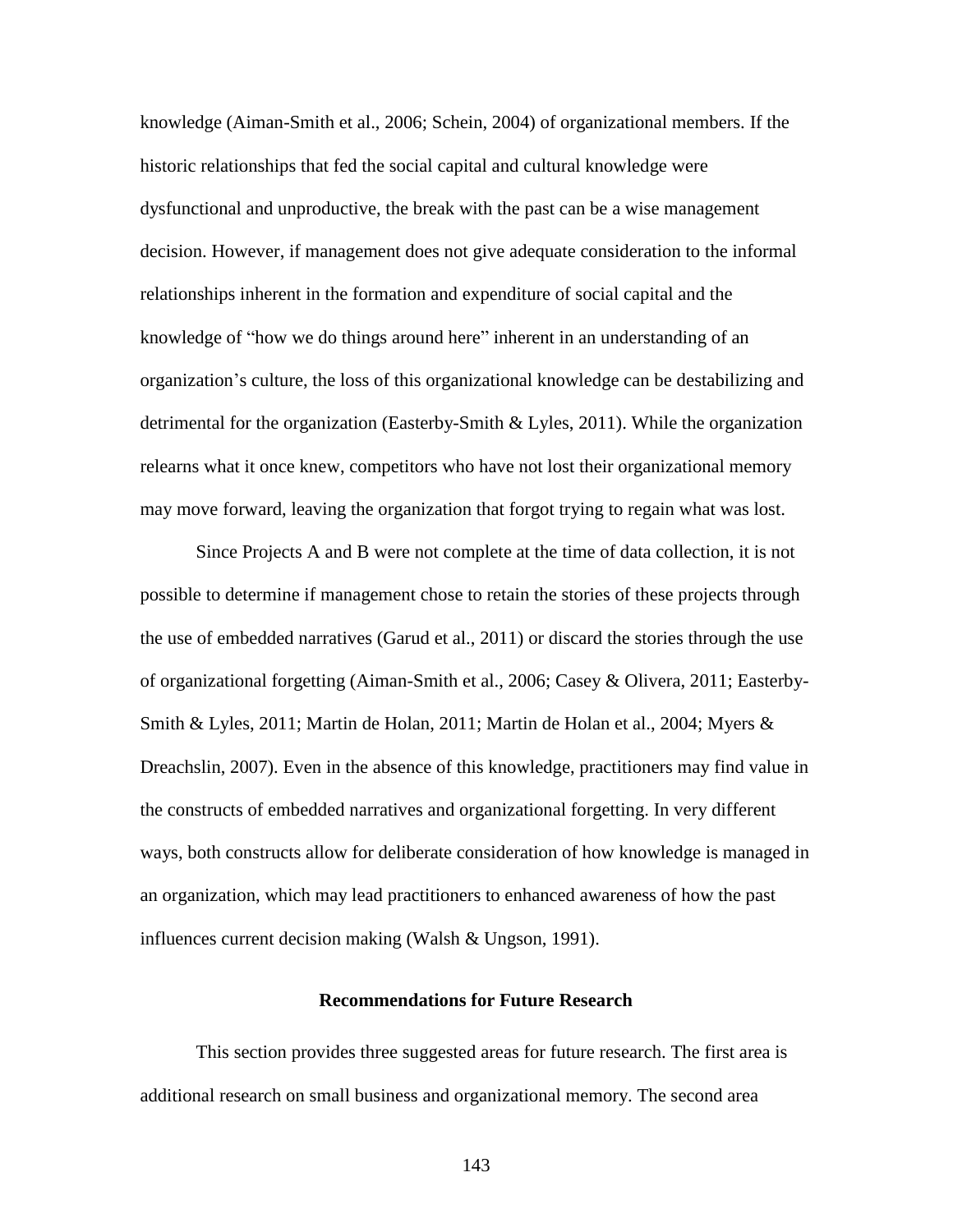speculates on how the choice of which projects to review might influence research in project-focused organizations. The third area speculates on how a different research method would have shifted the focus of this research and might have resulted in different findings and conclusions.

#### **Organizational Memory and Small Businesses**

There is limited research on the role organizational memory plays in small businesses and how, or if, it influences the daily life of these organizations. Since there is a dearth of organizational memory research that has utilized small businesses as its setting, it is not possible to draw any conclusions about what challenges researchers may face when seeking permission to study organizations of this type. Nor is it possible to determine if organizational memory scholars have any interest in understanding the organizational memory of small businesses.

To begin to address these gaps, four recommendations for further research about small businesses and organizational memory are offered:

- 1. Make the effort to locate and conduct empirical research at small businesses of all types.
- 2. Focus on how small businesses use their organizational memory in the day-to-day life of their organization, in contrast to this research, which focused on the use of organizational memory in making project development decisions.
- 3. Examine how small businesses forget or lose organizational memories.
- 4. Consider how small businesses make decisions when they do not have organizational memory to guide them, either because the memory has been lost or because a situation is new to the organization.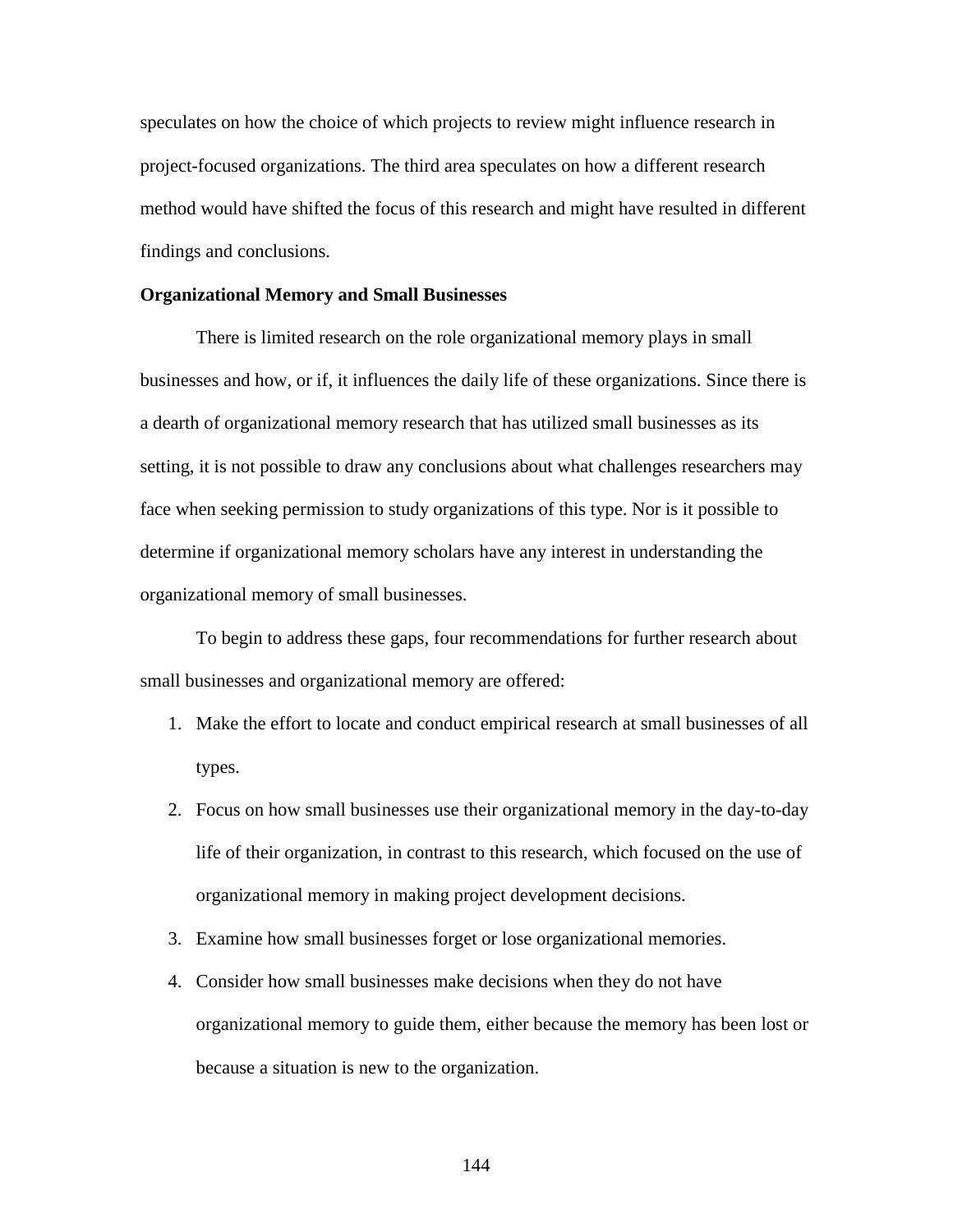Small businesses such as the one described in this research are the most common type of business in the U.S. and are vital to the economy's ongoing growth and success (SBA, n.d.). The contribution of their organizational stories to the existing body of scholarly research can only enhance our understanding of organizational memory. This also applies to the second recommendation of more organizational memory research in all types of small business settings, since an added benefit of pursuing a new type of research venue may be fresh intellectual curiosity about organizational memory and all other aspects of organizational life.

The third recommendation was for more research on small businesses that considered the effects of organizational forgetting (Aiman-Smith et al., 2006; Casey & Olivera, 2011; Easterby-Smith & Lyles, 2011; Martin de Holan, 2011; Martin de Holan et al., 2004; Myers & Dreachslin, 2007), while the fourth recommendation was for more research that examined decision making in the absence of organizational memory or when organizational memory has decayed to the point where it is no longer useful. This research took place during 2007 to 2009, when the United States was in the midst of a recession. The primary negative effect of the economy was the layoff of roughly half of the company's employees. Findings showed that participants were uncertain how successful the company was in capturing the organizational memory of those who were laid off. Some were certain that the individual memories had been captured; others were less certain. Ironically, the founder was the least sure of the company's ability to retain the organizational memory of departing employees: "People say whatever they want in an exit interview."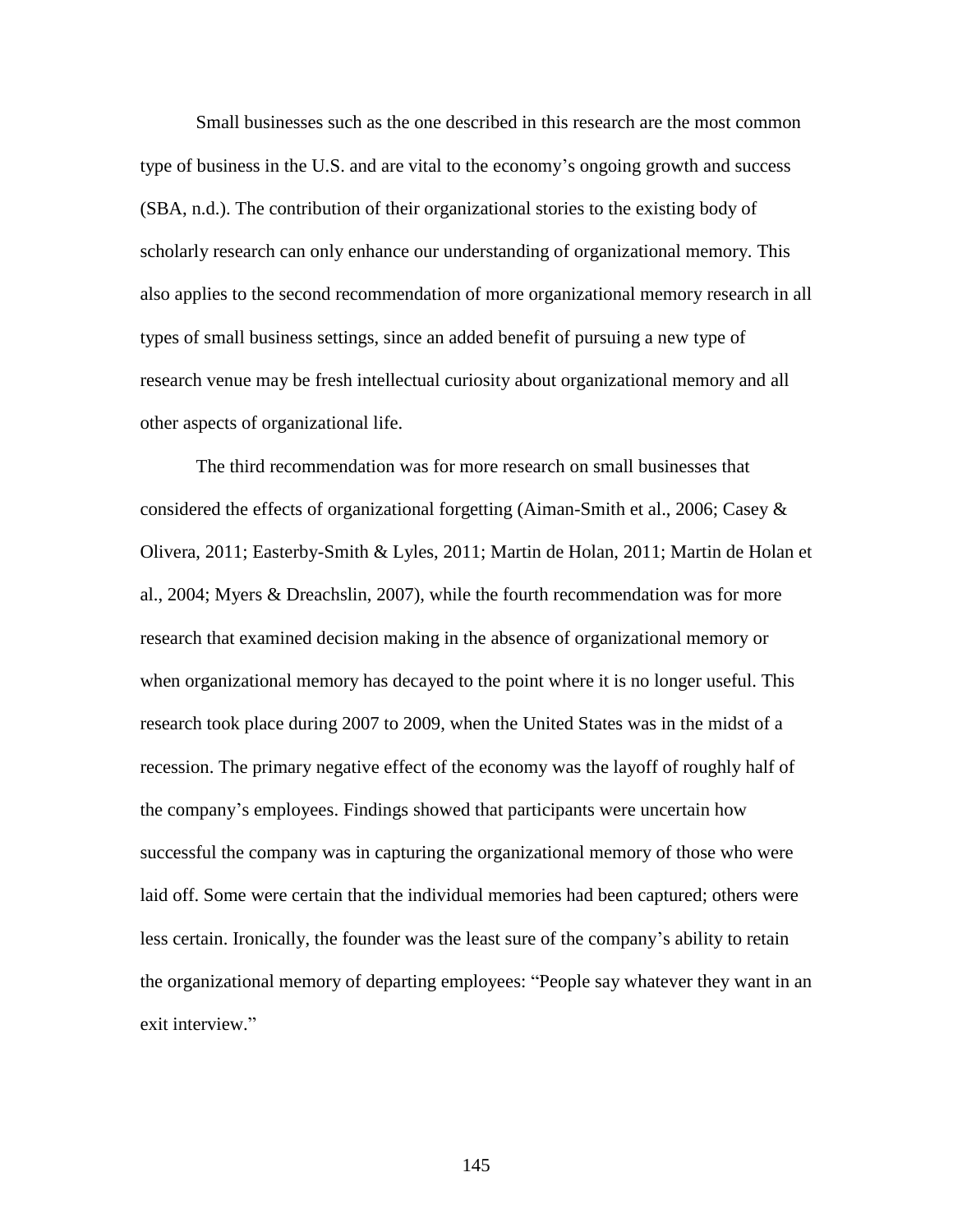Empirical research in a small business setting on the effects of layoffs on organizational memory would help to validate or repudiate the opinions recorded in this research. From a broader and more practical perspective, a better understanding of what is lost to the organization as a result of layoffs, or when an employee leaves voluntarily, could help small business owners make better decisions when faced with these situations. Understanding small business decision making when organizational memory is not available to provide context would also enhance scholars' and practitioners' understanding of the influence of organizational memory on all types of decision making in these organizations.

#### **Project Choice and Its Possible Influence on the Findings**

When choosing projects for future research on organizational memory and project development, researchers may wish to consider where a project is in its lifecycle and if that influences the use of organizational memory in making project-development decisions.

As noted in Chapter 1, the choice to focus on Project A and Project B was a limitation of this research since the nature of the project might produce different findings. For Project A, the company was still finalizing all of the background tasks that had to be completed before the project could actually begin (i.e., the implementation plan and the development tasks) and setting up its office at the site. A few homeowners had participated in Project B, but not enough for the company to know it they were on the right track or needed to make further refinements to the program. If the projects had been fully underway (i.e., construction completed on some homes and underway on others in Project A, more homeowners having participated in and provided feedback on Project B),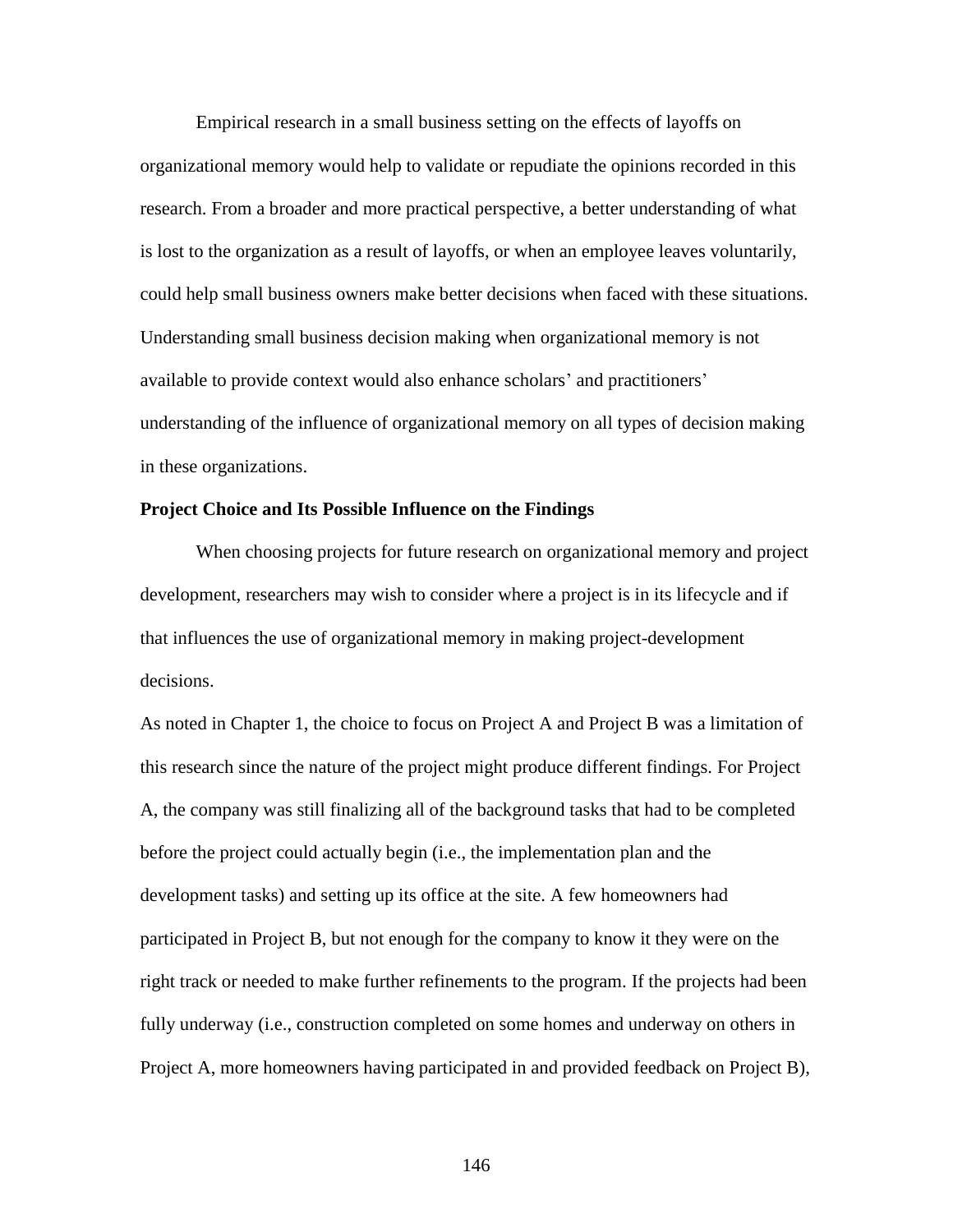the knowledge gained through these experiences may have been stored in organizational memory and been to available inform decision making on other these and other projects.

An additional consideration for future research is following a project in a small business from start to finish to determine how or if the entire project development process influences organizational memory differently than each piece of the process. When looking a project as a whole, researchers may also be able to determine how or if the story of the project changes after it is completed and which parts of the story become part of organizational memory.

#### **Consideration of a Different Research Method**

The reasons for using case study methodology were discussed in chapter 3. This research might also have been completed using a different research method, such as ethnography. Gall et al. (2005) defined ethnography as "the firsthand intensive study of the features of a given culture and the patterns in those features" (p. 348). The use of ethnographic methods would still have allowed for consideration of how organizational memory was used in making project development decisions, but would have shifted the focus to the influence of culture (Schein, 2004) on the process. The findings indicated that the managers considered organizational culture when making project development decisions.

Ethnographic research was not chosen because the hallmark of this research method, long-term engagement with the research participants in their environment, was not feasible in this situation for two reasons. In addition, the focus of this study was organizational memory and not specifically its relationship to organizational culture. In a small organization such as the one described in this research, the ongoing presence of a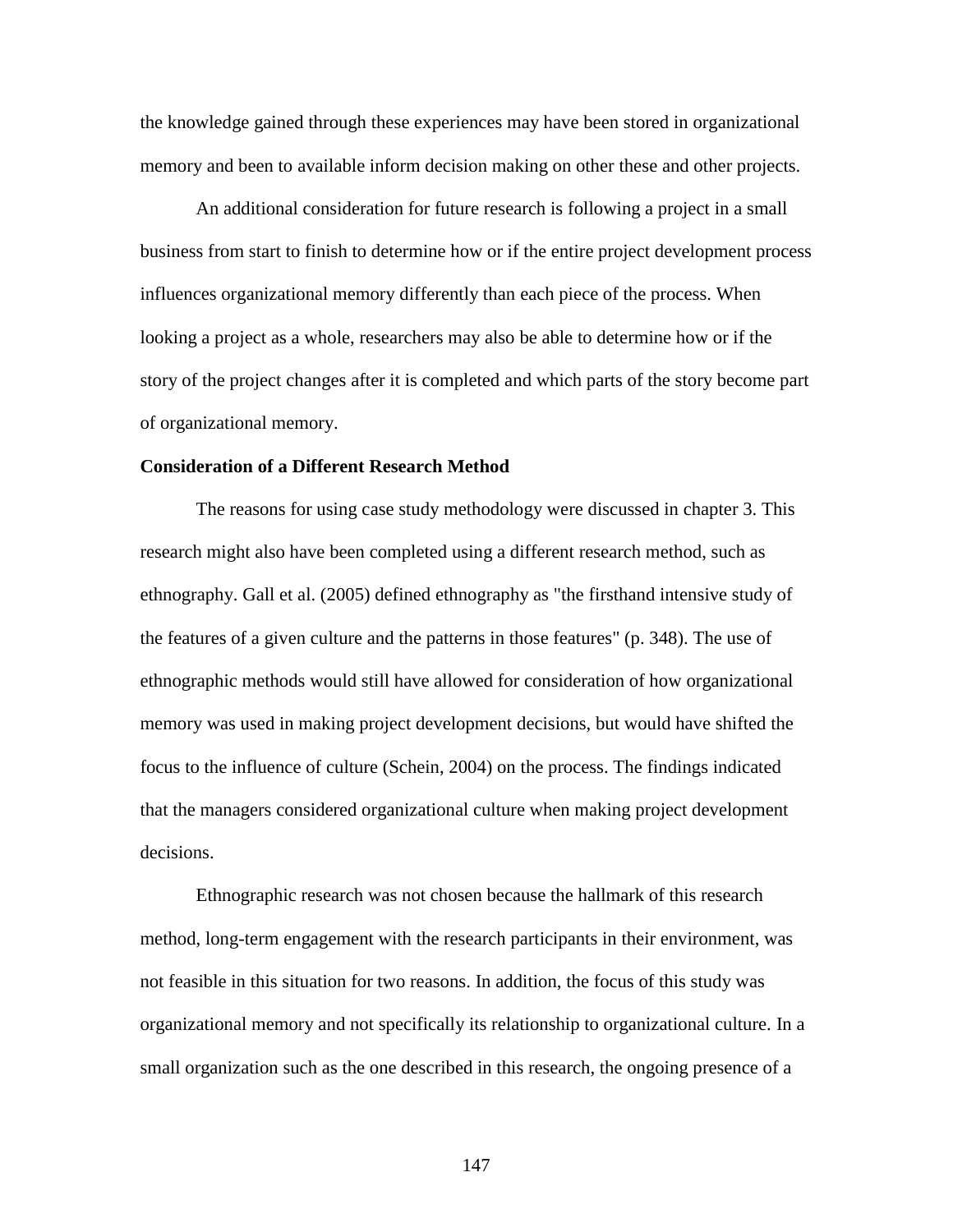researcher could have had the potential to influence the organizational members as they went about their day-to-day work. The configuration of the facility and the informal ways in which organizational members interacted would have made it very difficult to be an unobtrusive observer. The methodology was also not feasible for the researcher since the time commitment was not conducive to the timely completion of dissertation research.

Even with these two limiting issues, researchers should consider how ethnographic research could be completed in similar settings. One suggestion might be a team research approach that would allow for ongoing observation without allowing the research participants or researcher to lose his or her objectivity due to prolonged contact with the research participants.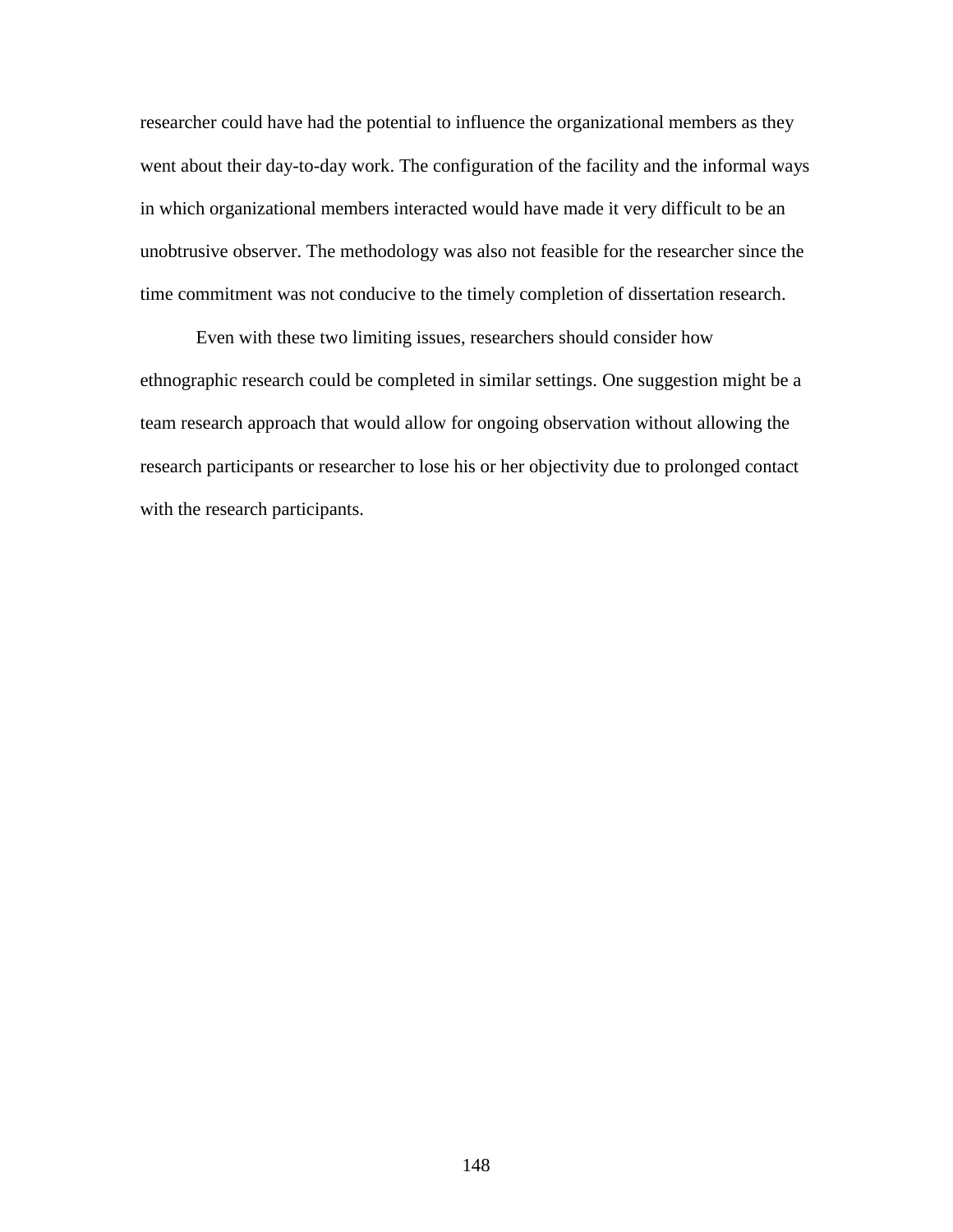#### **REFERENCES**

- Ackerman, M. S. (1996). Definitional and contextual issues in organizational and group memories. *Information Technology and People*, *9*, 10-21.
- Ackerman, M. S., & Halverson, C. A. (2000). Reexamining organizational memory. *Communications of the ACM*, *43*, 59-64.
- Adler, T. R., & Zirger, B. J. (1998). Organizational learning: Implications of a virtual research and development organization. *American Business Review*, *16*, 51-60.
- Aiman-Smith, L., Bergey, P., Cantwell, A. R., & Doran, M. (2006). The coming knowledge and capability shortage. *Research Technology Management, 49*, 15- 23.
- Anand, V. (1999). *Using an organizational memory framework to study the effect of organizational knowledge*. Unpublished doctoral dissertation, Arizona State University, Phoenix, AZ.
- Anand, V., Manz, C. C., & Glick, W. H. (1998). An organizational memory approach to information management. *Academy of Management Review, 23,* 796-809.
- Anderson, M. H., & Sun, P. Y. T. (2010). What have scholars retrieved from Walsh and Ungson (1991)? A citation content study. *Management Learning*, *41,* 131-145. doi: 10.1177/1350507609341091
- Argote, L., Beckman, S. L., & Epple, D. (1990). The persistence and transfer of learning in industrial settings. *Management Science, 36*, 140-154.
- Argote, L., & Miron-Spektor, E. (2011). Organizational learning: From experience to knowledge. *Organization Science, 22*, 1123-1137. doi: 10.1287/orsc.1100.0621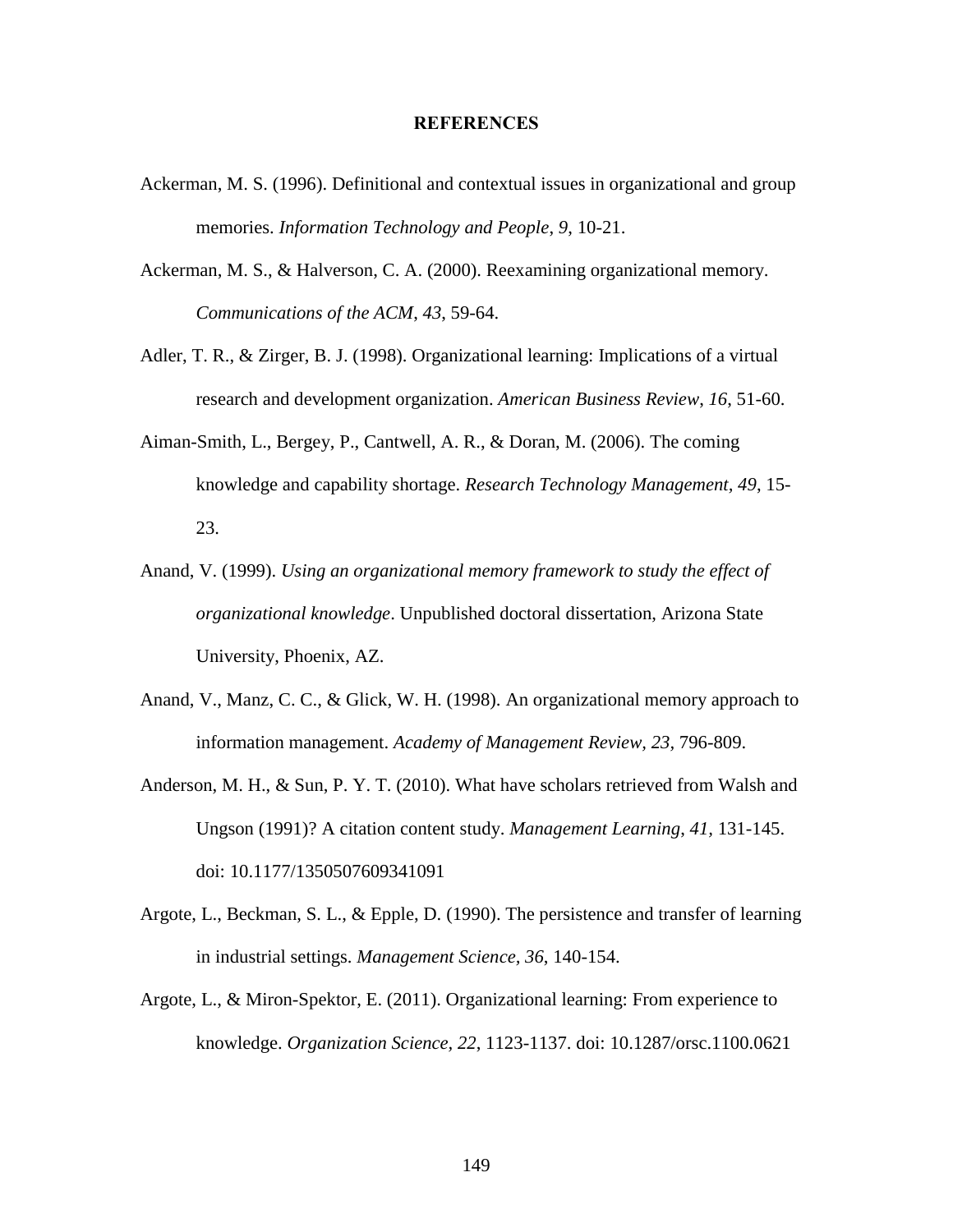- Baxter, G. J., Connolly, T. M., & Stansfield, M. (2009). How can organisations learn: An information systems development perspective. *Learning Inquiry, 3*, 25-46. doi: 10.1007/s11519-0090038-8
- Beis, D. A., Loucopoulos, P., Pyrgiotis, Y., & Zografos, K. G. (2006). PLATO helps Athens win gold: Olympic games knowledge modeling for organizational change and resource management. *Interfaces*, *36*, 26-42.
- Birkinshaw, J., & Sheehan, T. (2002). Managing the knowledge lifecycle. *MIT Sloan Management Review, 44*, 75-83.
- Brown, J. S., & Duguid, P. (2000). Balancing act: How to capture knowledge without killing it. *Harvard Business Review, 78*, 73-80.
- BSCS. (2005). *Using technology to study cellular and molecular biology* (NIH Publication No. 05-5170)*.* Washington, DC: National Institutes of Health, National Center for Research Resources. Retrieved from https:// science.education.nih.gov/supplements/nih4/technology/guide/nih\_technology\_ curr-supp.pdf
- Burrell, G., & Morgan, G. (1979). *Sociological paradigms and organisational analysis*. London, UK: Heinemann.
- Campbell-Kelly, M. (1996). Information technology and organizational change in the British census, 1801-1911. *Information Systems Research, 7*, 22-36.
- Carlile, P. R., & Rebentisch, E. S. (2003). Into the black box: The knowledge transformation cycle. *Management Science, 49*, 1180-1195.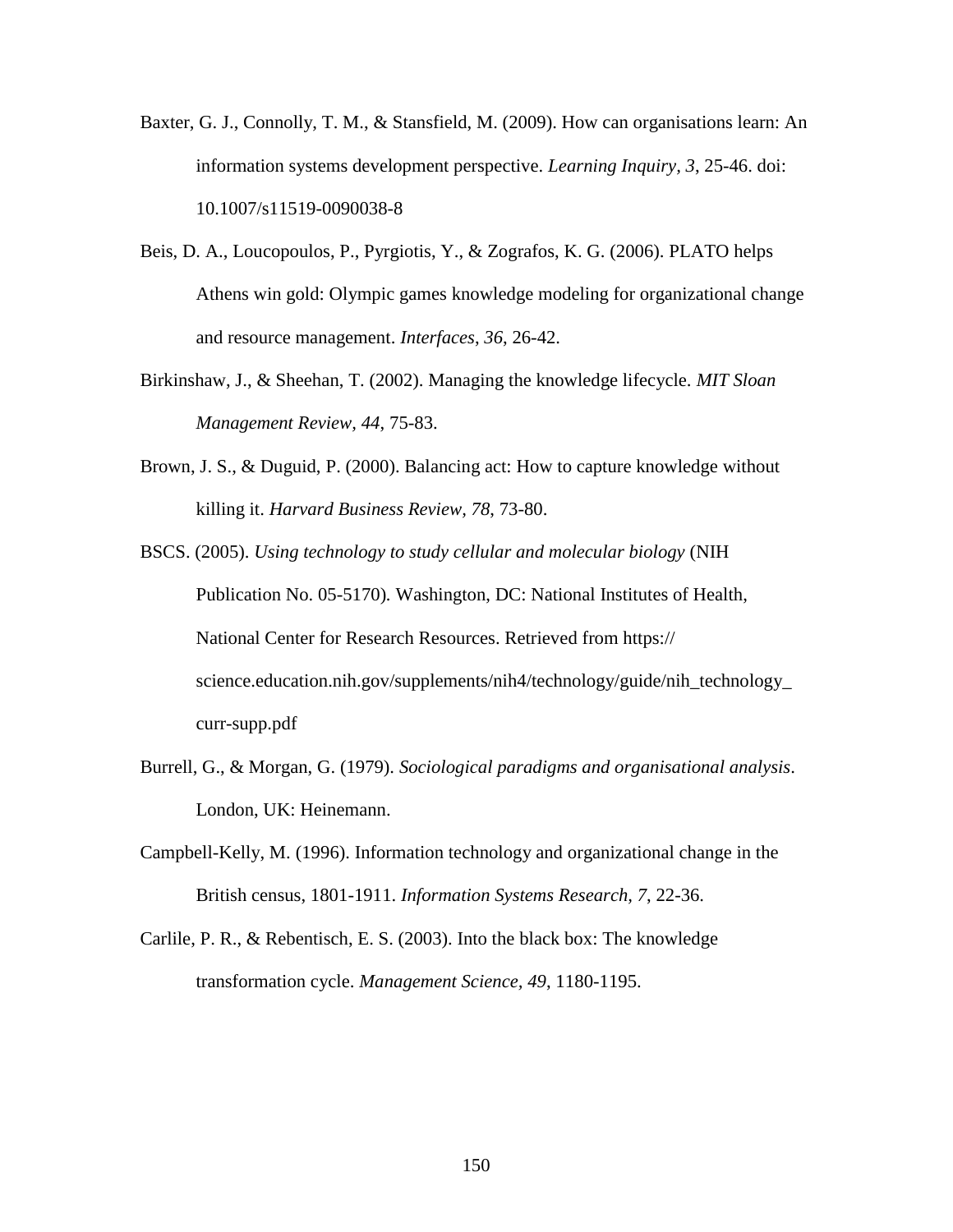- Casey, A. J. (1994). *Collective memory in an organization: Content, structure, and process.* Unpublished doctoral dissertation, The George Washington University, Washington, DC.
- Casey, A. J. (1997). Collective memory in organizations. In P. Shrivastava, A. S. Huff, & J. E. Dutton (Series Eds.) & J. P. Walsh & A. S. Huff (Vol. Eds.), *Advances in strategic management: Vol. 14. Organizational learning and strategic management* (pp. 111-146). Greenwich, CT: JAI Press.
- Casey, A. J., & Olivera, F. (2003, August). *Organizational memory remembered: A look back and future directions.* Paper presented at the annual meeting of the Academy of Management, Seattle, WA.
- Casey, A. J., & Olivera, F. (2011). Reflections on organizational memory and forgetting. *Journal of Management Inquiry*, *20*, 305-310. doi: 10.1177/1056492611408264
- Chou, S.-W. (2005). Knowledge creation: Absorptive capacity, organizational mechanisms, and knowledge storage/retrieval capabilities. *Journal of Information Science*, *31*, 453-465.
- Corbett, J. M. (2000). On being an elephant in the age of oblivion: Computer-based information systems and organisational memory. *Information Technology and People, 13*, 282-292.
- Creswell, J. W. (1998). *Qualitative inquiry and research design: Choosing among the five traditions.* Thousand Oaks, CA: Sage.
- Creswell, J. W. (2009). *Research design: Qualitative, quantitative, and mixed methods approaches* (3rd ed.). Thousand Oaks, CA: Sage.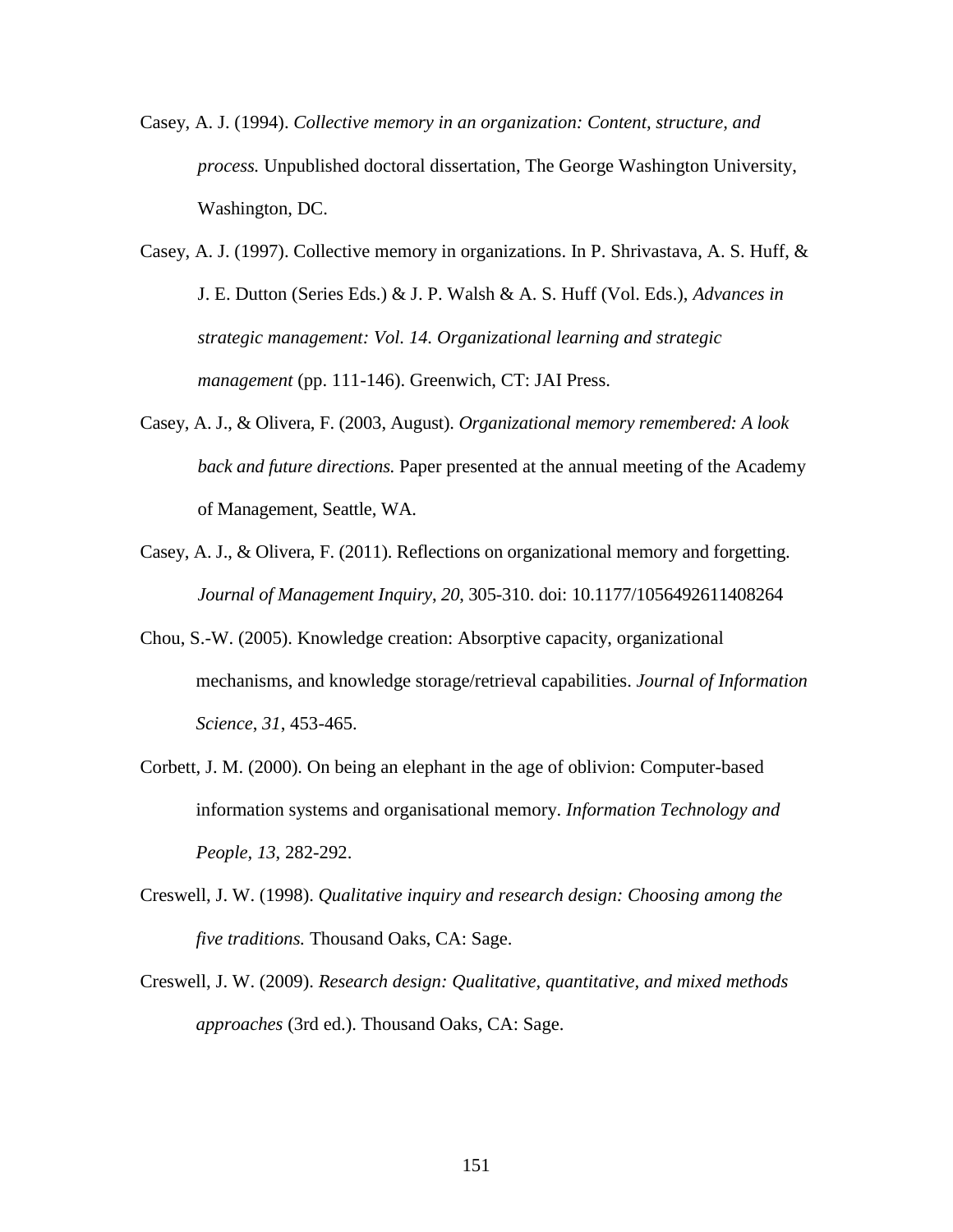- Croasdell, D. T. (2001). IT's role in organizational memory and learning. *Information Systems Management, 18*, 8-11.
- Cross, R., & Baird, L. (2000). Technology is not enough: Improving performance by building organizational memory. *Sloan Management Review*, *41*, 69-78.
- Crossan, M. M., Lane, H. W., & White, R. E. (1999). An organizational learning framework: From intuition to institution. *Academy of Management Review*, *24*, 522-537.
- De Weerd-Nederhof, P. C., Wouters, M. J. F., Teuns, S. J. A., & Hissel, P. H. (2007). The architecture improvement method: Cost management and systemic learning about strategic product architectures. *R & D Management*, *37*, 425-439.
- Easterby-Smith, M., Crossan, M., & Nicolini, D. (2000). Organizational learning: Debates past, present and future. *Journal of Management Studies*, *37*, 783-796.
- Easterby-Smith, M. & Lyles, M. A. (2011). In praise of organizational forgetting. *Journal of Management Inquiry, 20*, 311-316. doi: 10.1177/1056492611408508
- Fiedler, M., & Welpe, I. (2010). How do organizations remember? The influence of organizational structure on organizational memory. *Organization Studies, 31*, 381-407. doi: 10:1177/0170840609347052
- Fiol, C. M., & Lyles, M. A. (1985). Organizational learning. *Academy of Management Review*, *10*, 803-813.
- Fisher, S. R., & White, M. A. (2000). Downsizing in a learning organization: Are there hidden costs? *Academy of Management Review*, *25*, 244-251.
- Fredrickson, J. W. (1986). The strategic decision process and organizational structure. *Academy of Management Review, 11*, 280-297.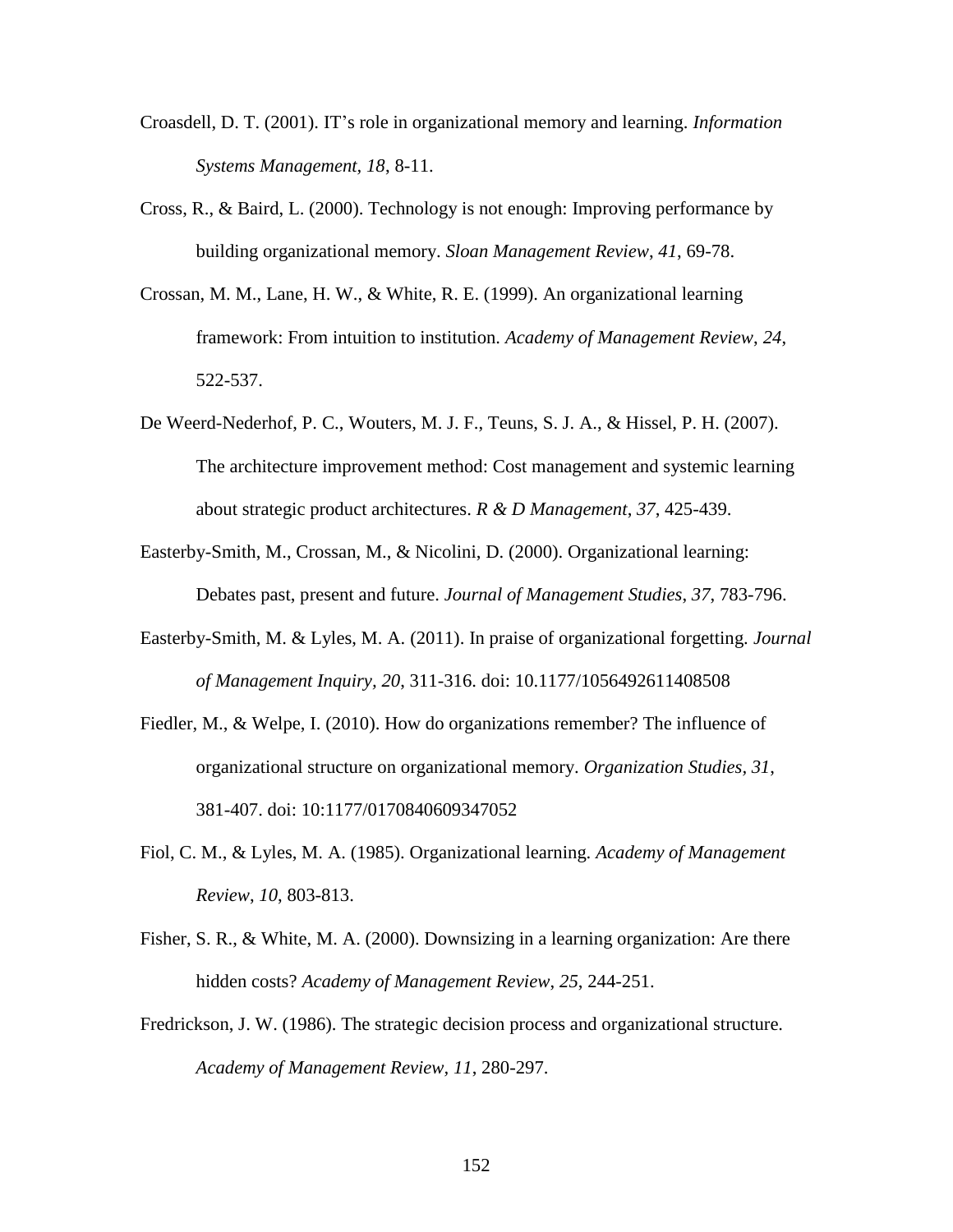- Gall, J. P., Gall, M. D., & Borg, W. R. (2005). *Applying educational research: A practical guide* (5th ed.). New York, NY: Pearson, Allyn & Bacon.
- Gammelgaard, J., & Ritter, T. (2005). The knowledge retrieval matrix: Codification and personification as separate strategies. *Journal of Knowledge Management, 9*, 133- 143.
- Garud, R., Dunbar, R. L. M., & Bartel, C. A. (2011). Dealing with unusual experiences: A narrative perspective on organizational learning. *Organization Science, 22*, 587-601. doi 10.1287/orsc.1100.0536
- Gold, A. H., Malhotra, A., & Segars, A. H. (2001). Knowledge management: An organizational capabilities perspective. *Journal of Management Information Systems, 18*, 185-214.
- Hansen, M. T., Nohria, N., & Tierney, T. (1999). What's your strategy for managing knowledge? *Harvard Business Review, 77*, 106-116.
- Jones, K. (2006). Knowledge management as a foundation for decision support systems. *Journal of Computer Information Systems*, *46*, 116-124.
- Kallinikos, J. (2004). Deconstructing information packages: Organizational and behavioural implications of ERP systems. *Information Technology and People, 17*, 8-30. doi: 10.1108/09593840410522152
- Kantrow, A. M., Chandler, A. D., Jr., McCraw, T. K., McDonald, A. L., Tedlow, R. S., & Vietor, R. H. (1986). Why history matters to managers. *Harvard Business Review, 64*, 81-88.
- Kerzner, H. (2006). *Project management: A systems approach to planning, scheduling, and controlling* (9th ed.). Hoboken, NJ: John Wiley & Sons.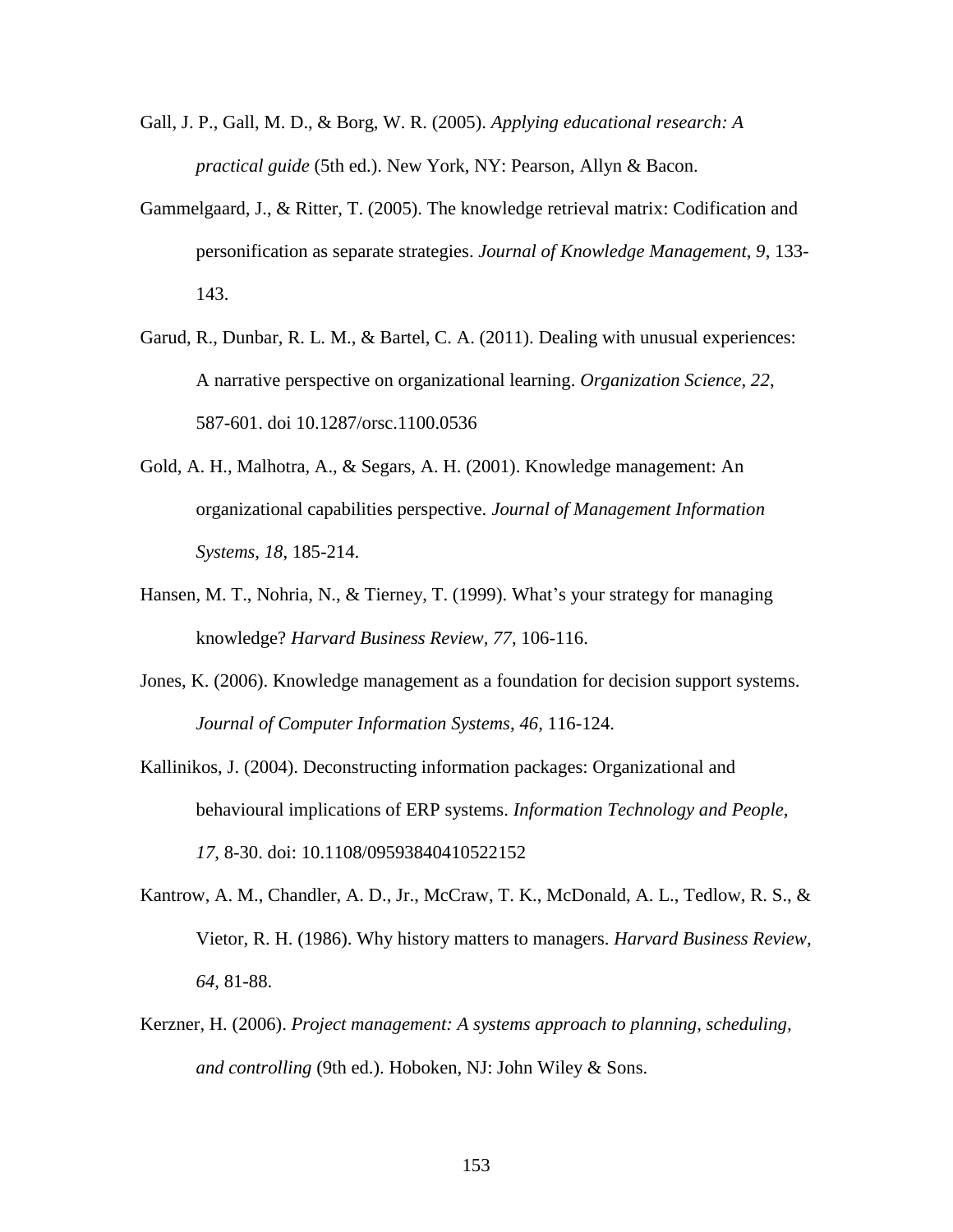- Koskinen, K. U. (2010). Organisational memories in project-based companies: An autopoietic view. *Learning Organization, 17*, 149-162.
- Kruse, S. D. (2003). Remembering as organizational memory. *Journal of Education Administration*, *41*, 332-346.
- Lavingia, N. J. (2006). How to create a world class project management organization. *AACE International Transactions*, PM1-PM15.
- Leana, C. R., & Van Buren, H. J., III. (1999). Organizational social capital and employment practices. *Academy of Management Review, 24*, 538-555.
- Lincoln, Y. S., & Guba, E. G. (1985). *Naturalistic inquiry*. Newbury Park, CA: Sage.
- March, J. G., & Heath, C. (1994). *A primer on decision making: How decisions happen*. New York, NY: Free Press.
- Martin de Holan, P. (2011). Agency in voluntary organizational forgetting. *Journal of Management Inquiry, 20*, 317-322. doi:10.1177/1056492611408265
- Martin de Holan, P., Phillips, N., & Lawrence, T. B. (2004). Managing organizational forgetting. *MIT Sloan Management Review*, *45*, 45-51.
- Massingham, P. (2008). Measuring the impact of knowledge loss: More than ripples on a pond? *Management Learning, 39*, 541-560. doi: 10.177/1350507608096040
- MassMutual, Kennesaw State University, & Family Firm Institute. (2007, October). *American family business survey.* Springfield, MA: MassMutual. Retrieved from http://www.massmutual.com/mmfg/pdf/afbs.pdf
- Miles, M. B., & Huberman, A. M. (1994). *Qualitative data analysis* (2nd ed.). Thousand Oaks, CA: Sage.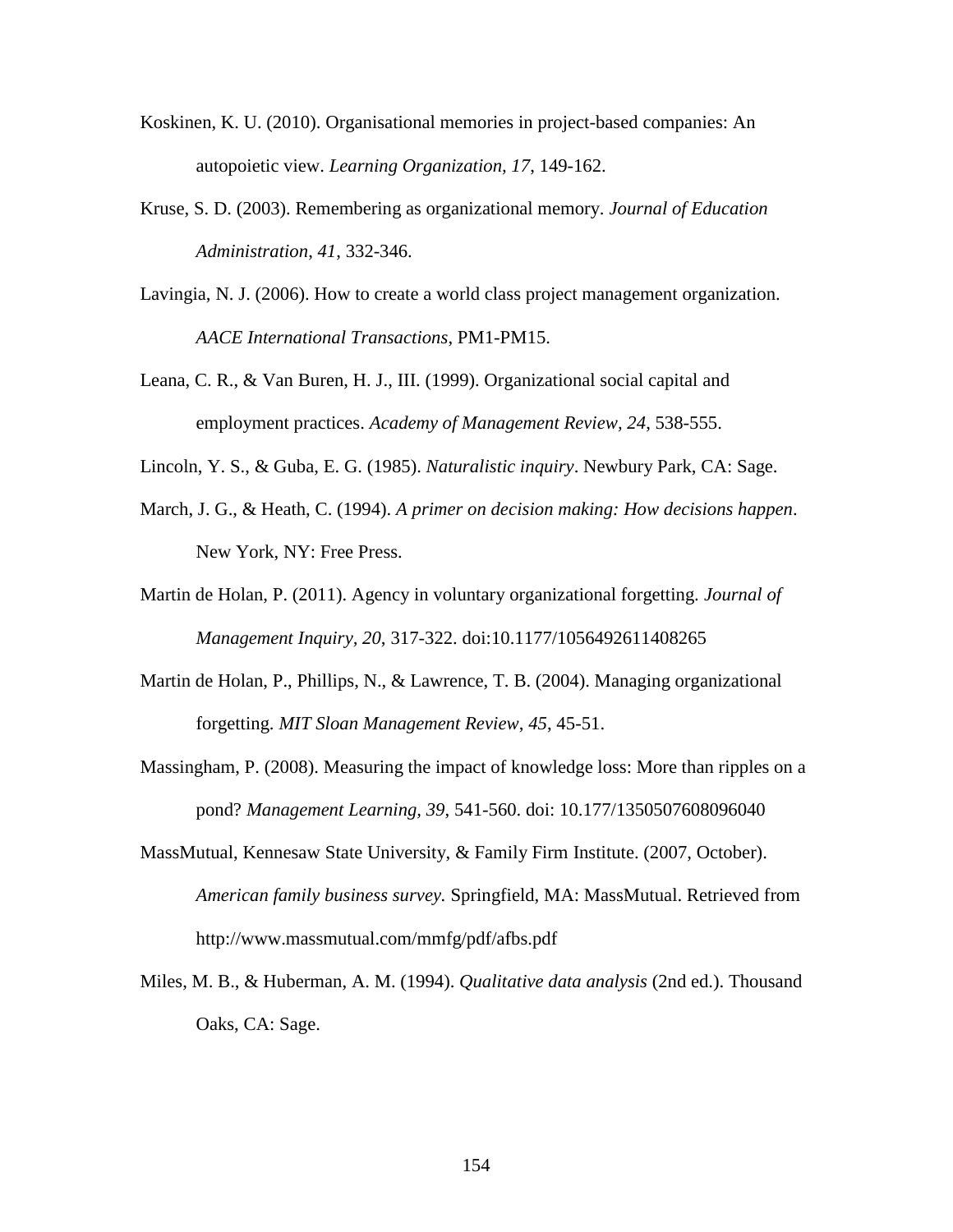- Moorman, C., & Miner, A. S. (1997). The impact of organizational memory on new product performance and creativity. *Journal of Marketing Research, 34*, 91-106.
- Moorman, C., & Miner, A. S. (1998a). The convergence of planning and execution: Improvisation in new product development. *Journal of Marketing*, *62*, 1-20.
- Moorman, C., & Miner, A. S. (1998b). Organizational improvisation and organizational memory. *Academy of Management Review*, *23*, 698-723.
- Morgeson, F. P., & Hofmann, D. A. (1999). The structure and function of collective constructs: Implications for multilevel research and theory development. *Academy of Management Review*, *24*, 249-265.
- Myers, V. L., & Dreachslin, J. L. (2007). Recruitment and retention of a diverse workforce: Challenges and opportunities. *Journal of Healthcare Management*, *52*, 290-298.
- Nahapiet, J., & Ghoshal, S. (1998). Social capital, intellectual capital, and the organizational advantage. *Academy of Management Review, 23*, 242-266.
- National Bureau of Economic Research. (2008). *Determination of the December 2007 peak in economic activity* [press release]*.* Retrieved from http://www.nber.org/ cycles/ dec2008.html
- National Bureau of Economic Research. (2010a, April 12). *NBER committee confers: No trough announced* [press release]*.* Retrieved from http://www.nber.org/ cycles/april2010.html
- National Bureau of Economic Research. (2010b, September 20). *NBER Business Cycle Dating Committee announces trough date* [press release]. Retrieved from http://www.nber.org/cycles/sept2010.html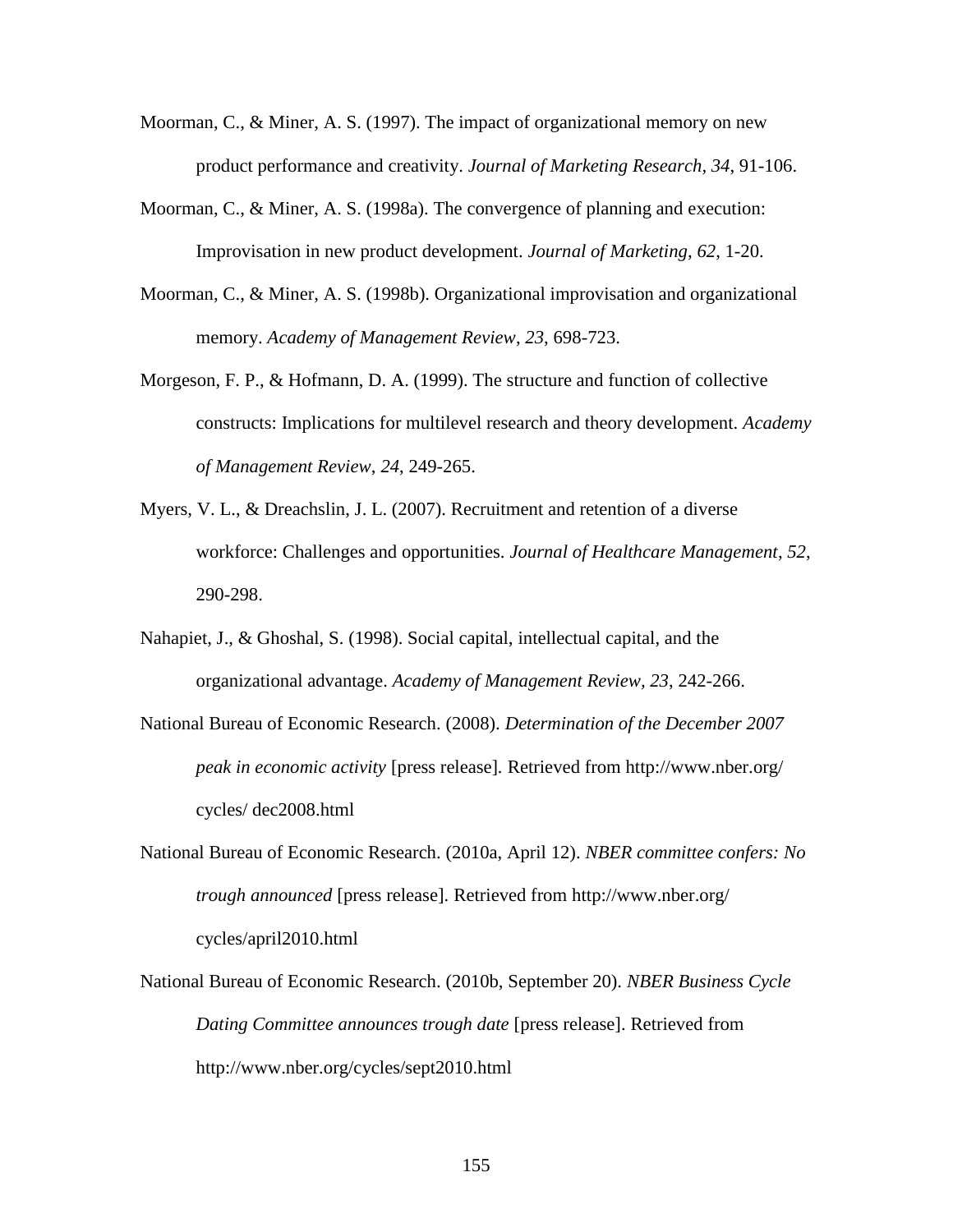- National Economic Council. (2011). *The small business agenda: Growing America's small businesses to win the future.* Retrieved from http://www.sba.gov/sites/ default/files/Small%20Business%20Agenda%20NEC.pdf
- Nevo, D., & Wand, Y. (2005). Organizational memory information systems: A transactive memory approach. *Decision Support Systems*, *39*, 549-562.
- Nilakanta, S., Miller, L. L., & Zhu, D. (2006). Organizational memory management: Technological and research issues. *Journal of Database Management*, *17*, 85-94.
- Nissley, N., & Casey, A. (2002). The politics of the exhibition: Viewing corporate museums through the paradigmatic lens of organizational memory. *British Journal of Management*, *13*, 35-46.
- Nonaka, I. (1994). A dynamic theory of organizational knowledge creation. *Organizational Science*, *5*, 14-37.
- Olivera, F. (1999). *Memory systems in organizations*. Unpublished doctoral dissertation, Carnegie Mellon University, Pittsburgh, PA.
- Olivera, F. (2000). Memory systems in organizations: An empirical investigation of mechanisms for knowledge collection, storage and access. *Journal of Management Studies*, *37*, 811-832.
- Parise, S., Cross, R., & Davenport, T. H. (2006). Strategies for preventing a knowledge loss crisis. *MIT Sloan Management Review*, *47*, 31-38.
- Patton, M. Q. (2002). *Qualitative research and evaluation methods* (3rd ed.). Thousand Oaks, CA: Sage.
- Rodan, S. (2008). Organizational learning: Effects of (network) structure and (individual) strategy. *Computational and Mathematical Organization Theory, 14,* 222-247.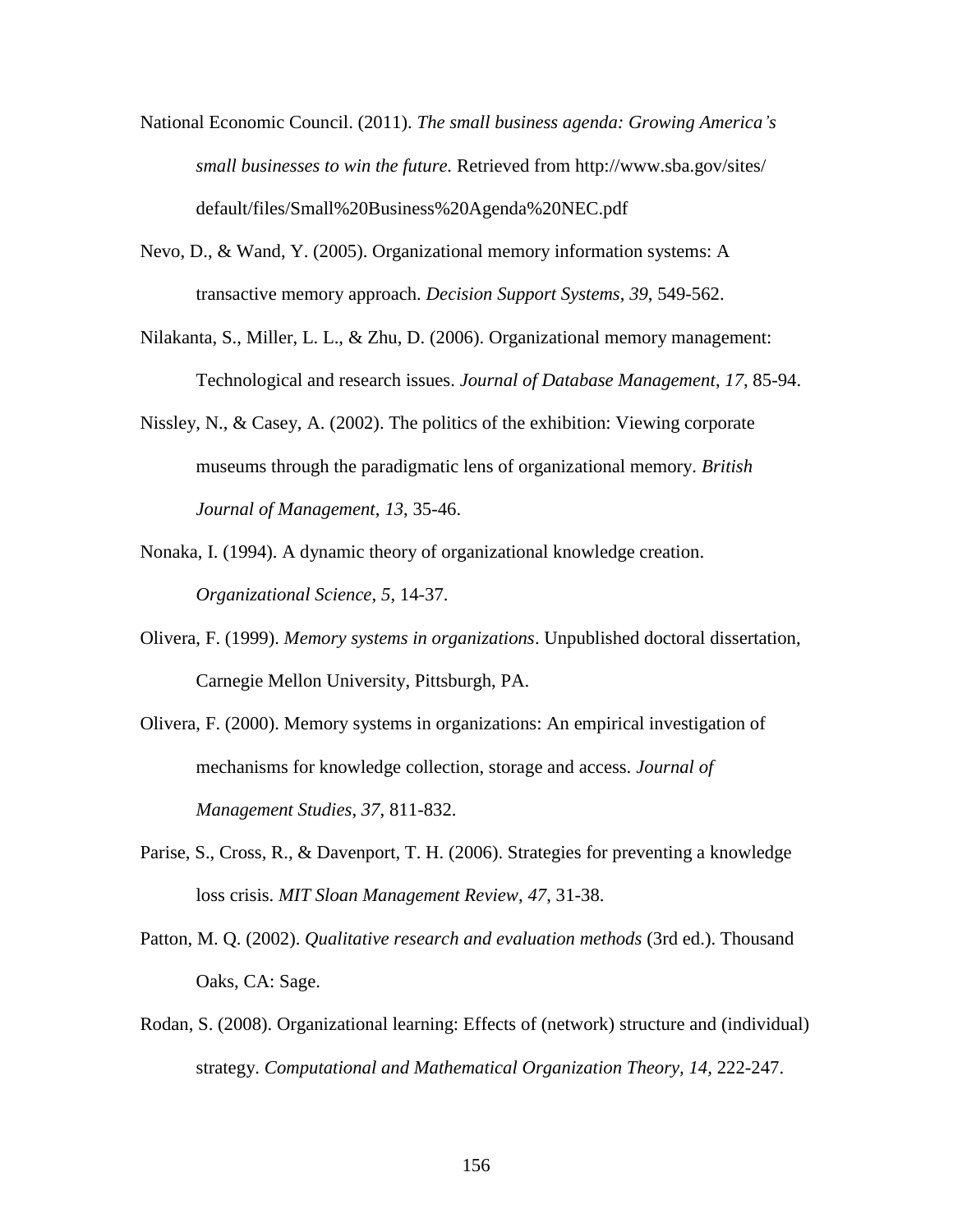- Schein, E. H. (2004). *Organizational culture and leadership* (3rd ed.). San Francisco, CA: Jossey-Bass.
- Schwandt, D. R. (1995). Learning as an organization: A journey into chaos. In S. Chawla & J. Renesch (Eds.), *Learning organizations* (pp. 364-379). Portland, OR: Productivity Press.
- Schwandt, D. R., & Marquardt, M. J. (2000). *Organizational learning: From world-class theories to global best practices*. Boca Raton, FL: CRC Press.
- Schwartz, D. (1998). Shared semantics and the use of organizational memories for email communications. *Internet Research*, *8*, 434-441.
- Shebab, E. M., Sharp, M. W., Supramaniam, L., & Spedding, T. A. (2004). Enterprise resource planning: An integrative review. *Business Process Management Journal, 10*, 359-386. doi: 10.1108/14637150410548056
- Siggelkow, N. (2007). Persuasion with case studies. *Academy of Management Journal, 50*, 20-24.
- Smith, J. K. (1990). The scientific tradition in American industrial research. *Technology and Culture, 31*, 121-131.
- Spender, J. C. (1996). Organizational knowledge, learning and memory: Three concepts in search of a theory. *Journal of Organizational Change Management, 9*, 63-73.
- Stein, E. W., & Zwass, V. (1995). Actualizing organizational memory with information systems. *Information Systems Research, 6*, 85-117.
- Stockham, L. G., & Vednere, G. (2008). Best practices in implementing taxonomy for enterprise information management. *DM Review, 18*, 24-X.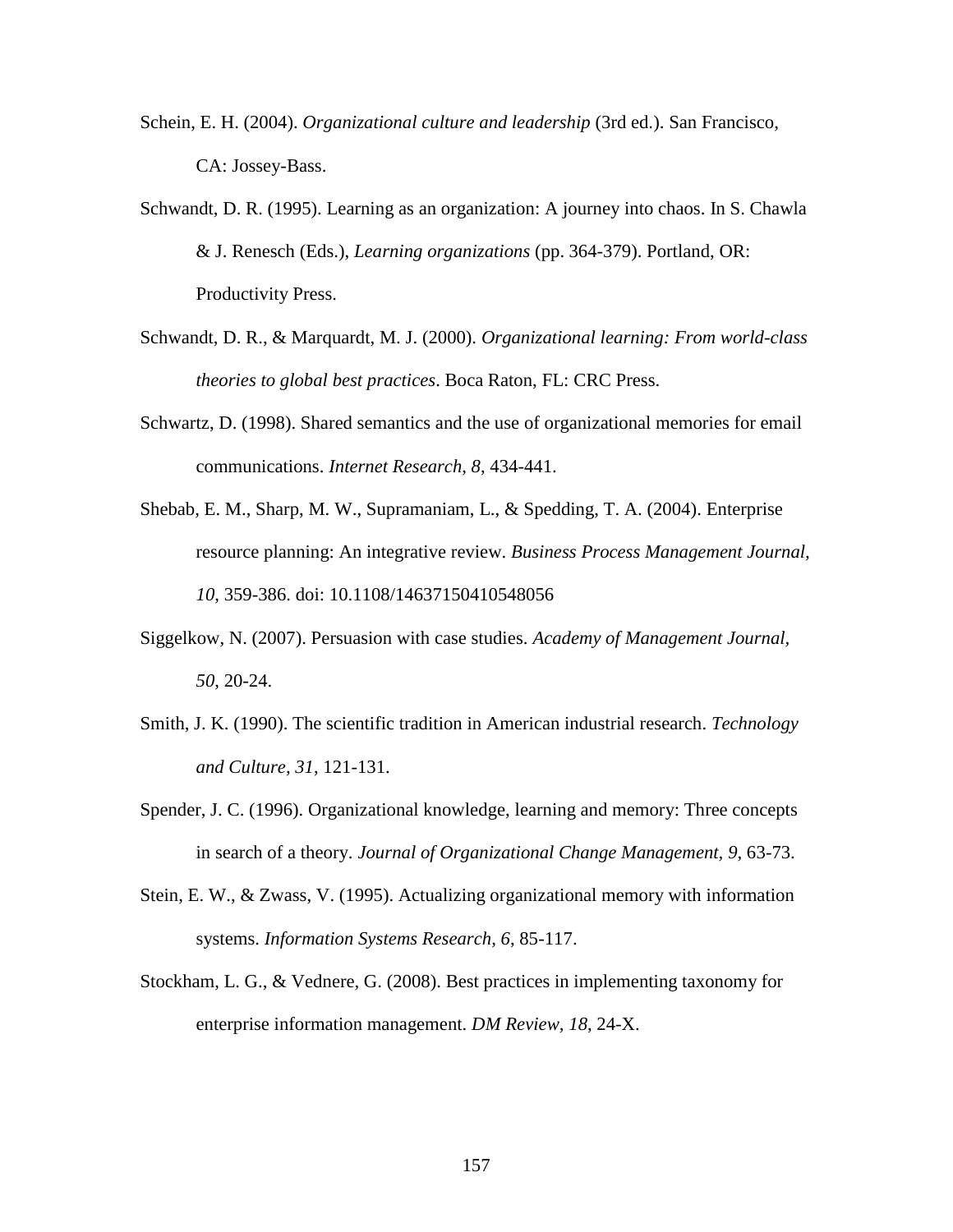- Storck, J., & Hill, P. A. (2000). Knowledge diffusion through "strategic communities." *MIT Sloan Management Review, 41*, 63-74.
- Swan, J., Scarbrough, H., & Newell, S. (2010). Why don't (or do) organizations learn from projects? *Management Learning, 41*, 325-344. doi: 10.177/1350507609357003
- U.S. Small Business Administration. (n.d.). *US Small Business Administration FAQs: Frequently asked questions*. Retrieved from http://web.sba.gov/faqs/ faqindex.cfm?areaID=24
- U.S. Small Business Administration. (2011). *How important are small businesses to the US economy?* Retrieved from http://www.sba.gov/advocacy/7495/8420
- Van Maanen, J. (1979). Reclaiming qualitative methods for organizational research: A preface. *Administrative Science Quarterly, 24*, 520-526.
- Volti, R. (2009). *Society and technological change* (6th ed.). New York, NY: Worth Publishers.
- Walsh, J. P., & Ungson, G. R. (1991). Organizational memory. *Academy of Management Review*, *16*, 57-91.
- Weick, K. E. (1979). *The social psychology of organizing*. New York, NY: McGraw-Hill.
- Weick, K. E. & Roberts, K. H. (1993). Collective mind in organizations: Heedful interrelating on flight decks. *Administrative Science Quarterly, 38*, 357-381.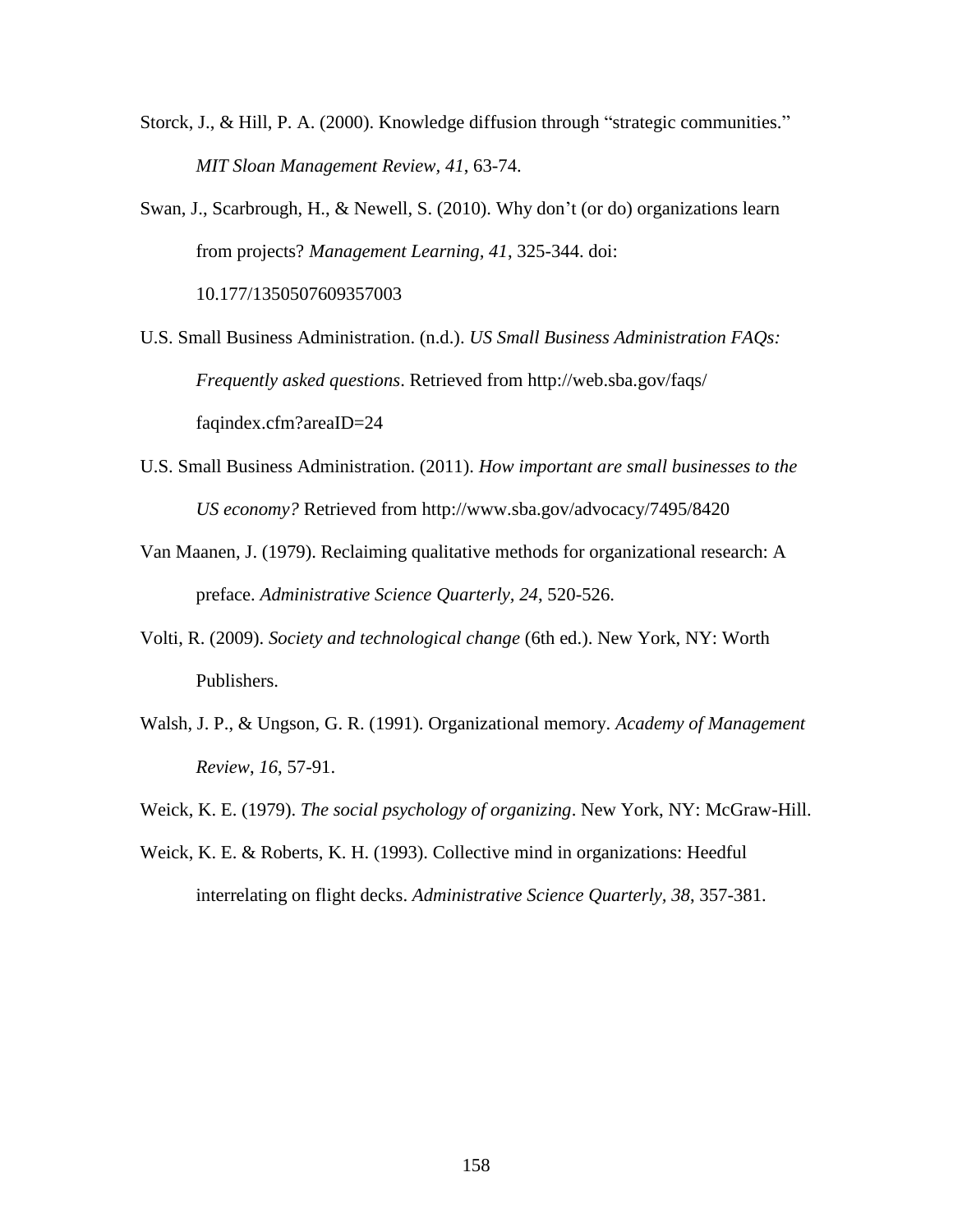# **APPENDIX A:**

# **INTERVIEW QUESTIONS**

Based on Olivera (1999, 2000) and Casey (1994, 1997)

## I. *Introduction*

- 1. Introduce myself and explain why I am there.
- 2. Describe the purpose of the research.
	- —Explain and define organizational memory.
- 3. Explain confidentiality of responses.
- 4. Ask to audiotape the interview.
- 5. Ask if the employee has any questions (ask this again at the end of the interview).
- 6. Give employee the consent form and review it with him/her.

## II. *Demographic information*

- 1. How long have you worked for the organization?
- 2. How long have you worked in your current position?
- 3. What other positions have you held in the organization?
- 4. Describe your daily job responsibilities and routines. —What do you do every day and how do you do it?

## III. *General questions about the organization*

- 1. Does this organization have clearly defined policies and procedures for making project development decisions?
	- What are the consequences for not following the policies and procedures?
	- If not, would having clearly defined policies and procedures for making project development decisions be helpful for the organization? Why/why not?
- 2. With respect to project development decisions, what are the major challenges facing the organization?
- 3. How do you know if a project is successful? Can you provide examples from several projects?
- 4. How much influence does the founder have on the organization? Describe.
	- How much influence does the founder have on the project development process?
- 5. How would the organization be different without the founder? Describe.
	- How would the project development process be different without the founder? Describe.

## IV. *More specific questions about the project management process in the organization*

- 1. If you need project development information (for example, to prepare a bid or to get an update on an existing bid), how do you obtain it?
	- Do you try to find it yourself? Why/why not?
	- Where do you look? Why do you look there?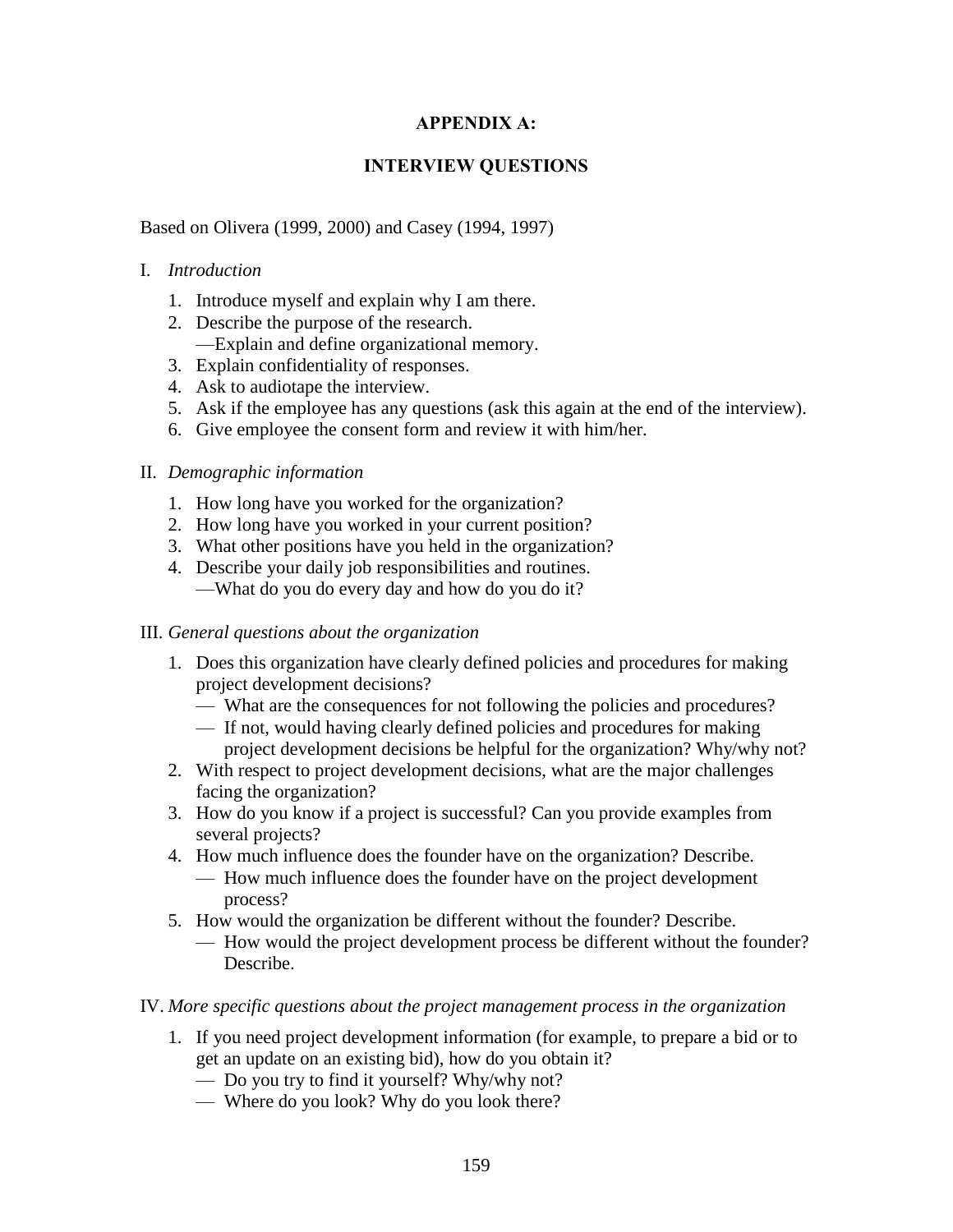- Describe a situation when you tried to find information yourself and whether that effort was successful or unsuccessful.
- Do you ask your manager for information? Why/why not? If so, describe a situation when you asked your manager for help in finding information that you could not find yourself and whether that effort was successful or unsuccessful.
- Do you ask a coworker? Why/why not? If so, describe a situation when you asked a coworker for help in finding information that you could not find yourself and whether that effort was successful or unsuccessful.
- 2. If there is someone in the organization that you go to for help in finding project development information and I have not asked you about them, please tell me who that person is.

—Why do you go to him/her for help?

- 3. Does your knowledge about the history of this organization help you to do your job? Describe.
- 4. Does your knowledge about the history of this organization hinder your ability to do your job? Describe.
- 5. When someone leaves the organization, does the organization retain his/her knowledge?
	- $\overline{-}$ If so, how?
	- —If not, why not?
- V. *Job characteristics and use of technology*
	- 1. How many hours of a typical work day do you spend using a computer?
	- 2. How many hours of a typical work day do you spend talking on your desk phone on work-related business?
	- 3. How many hours of a typical work day do you spend talking on your cell phone on work-related business?
	- 4. How many work-related emails have you sent in the last week?
		- —How many to internal sources?
		- —How many to external sources?
	- 5. How many work-related emails have you received in the last week?
		- —How many from internal sources?
		- —How many from external sources?
	- 6. How many work-related voicemail messages have you sent in the last week?
		- —How many to internal sources?
		- —How many to external sources?
	- 7. How many work-related voicemail messages have you received in the last week?
		- —How many from internal sources?
		- —How many from external sources?
	- 8. How many times in the last week have you used the company database to look for project development information?
		- —What were you looking for?
		- —Did you find it?
		- —Was the information helpful?
		- —If not, how might the information have been more helpful?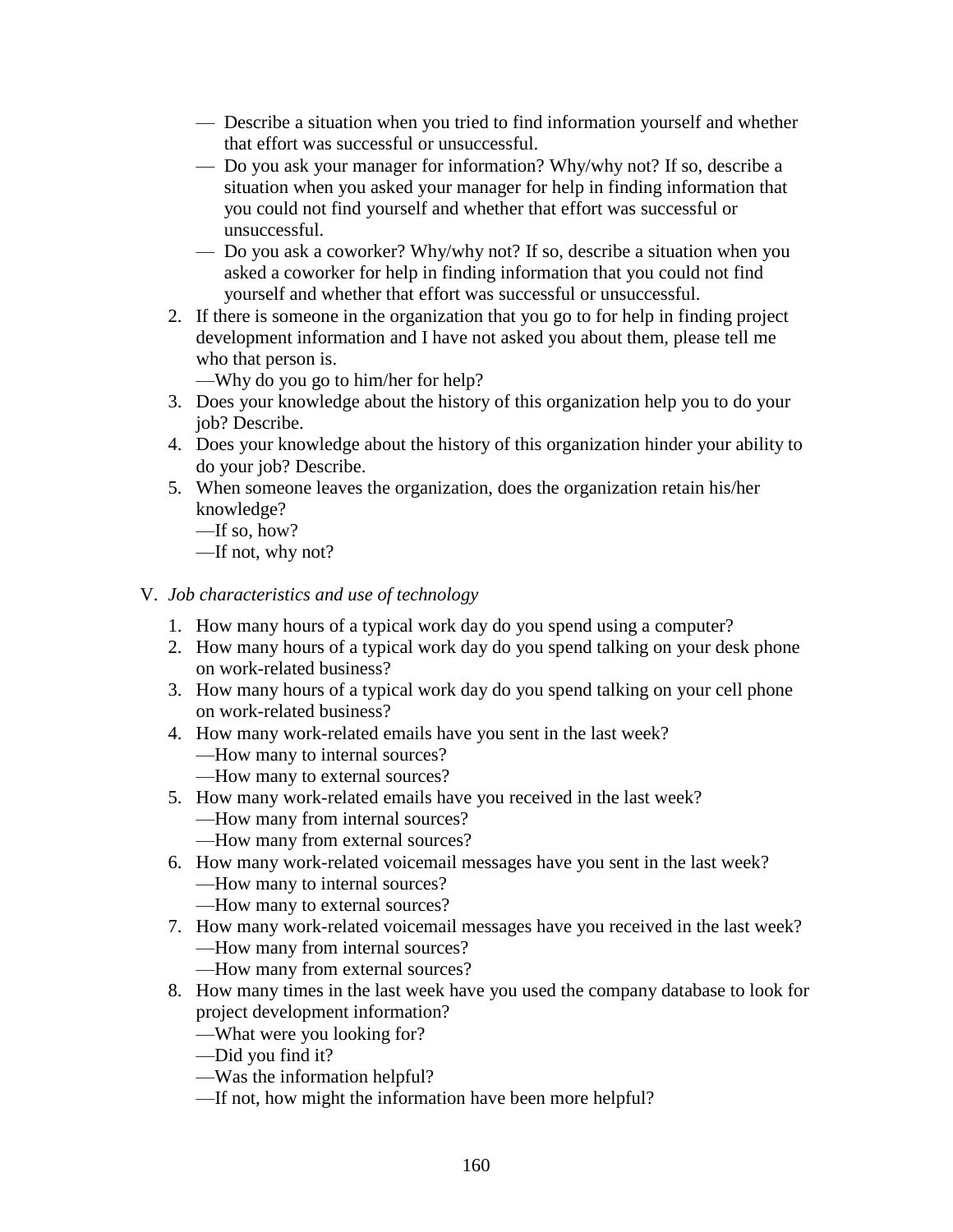- 9. How many times in the last week have you used the company intranet to look for project development information?
	- —What were you looking for?
	- —Did you find it?
	- —Was the information helpful?
	- —If not, how might the information have been more helpful?
- 10. How many times in the last week have you used the Internet for a project development reason?
	- —What were you looking for?
	- —Did you find it?
	- —Was the information helpful?
	- —If not, how might the information have been more helpful?
- 11. How many hours of a typical work day do you spend going to meetings that are related to project development?
	- —Did you attend these meetings in person?
	- —If not, how did you attend? (by telephone or video conference, for example)

VI. *Wrap-up*

- 1. Review description of research from beginning of the interview. Based on my description of the research, is there anything I should have asked you that I missed?
- 2. Is there anything else that you would like to tell me about the company?
- 3. Is there anything else that you would like to tell me about the project development management process?
- 4. Thank employee for his/her time and end interview.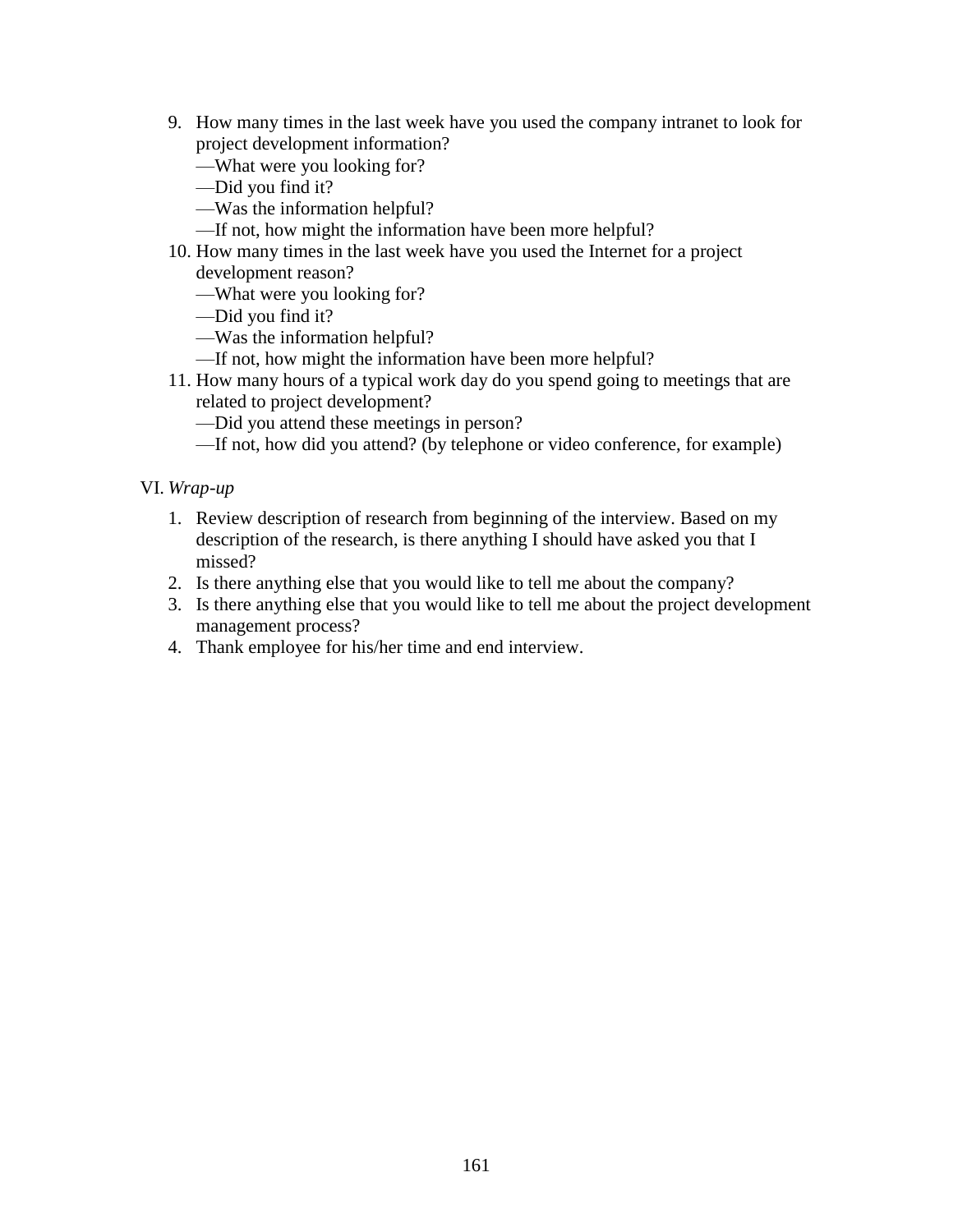### **APPENDIX B:**

### **LIST OF CODES**

Challenges facing organization Competition Counting - attending meetings Counting - email sent/received Counting - hours spent on cell phone Counting - hours spent on desk phone Counting - hours spent using computer Counting - time spent using company database Counting - using Internet Counting - voicemail sent/received Database Defining a successful project Downsizing - capturing OM Economic conditions Founder as brand Founder's perceived strengths & weaknesses Help Hinder Implementation Influence of founder Job & OM Job responsibilities Job title Knowledge evolution Knowledge transfer Memory help [Name of state where another project was located] New Jersey OM & [Project B] OM & future jobs OM & technology OM & technology (new database) OM as process OM in current job (how used) OM influence in getting current job OM influence on company from outside OM influence on current job OM role in project selection OM's role at company OM's role in project management Other jobs in the company Person as technology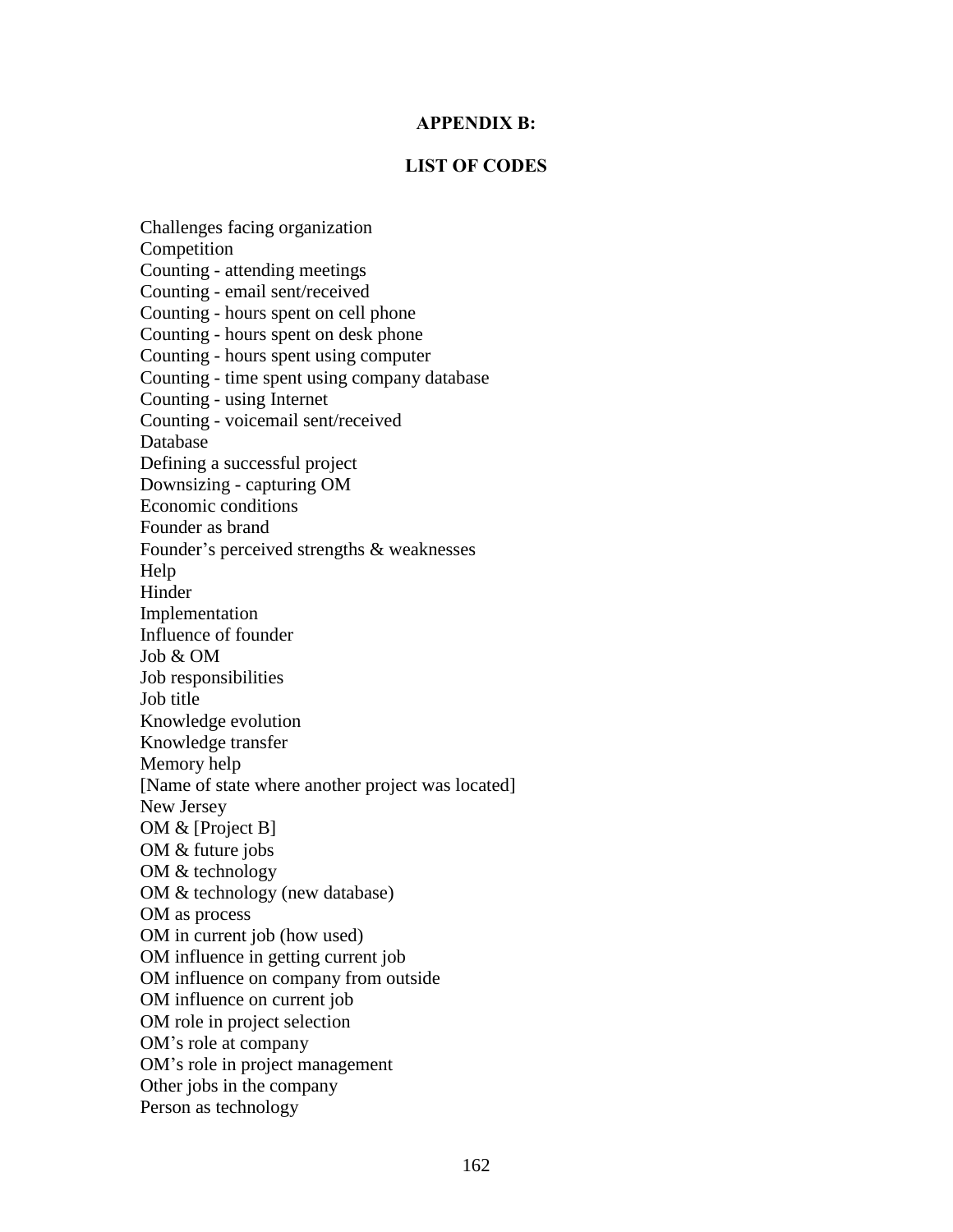Policies & procedures - good & bad Policies and procedures Project [Project A] [Project B] Project development Project development/project Project management RFP Role of founder Strategic planning Talent gap Technology use Tenure at company Tenure in position Using OM for current job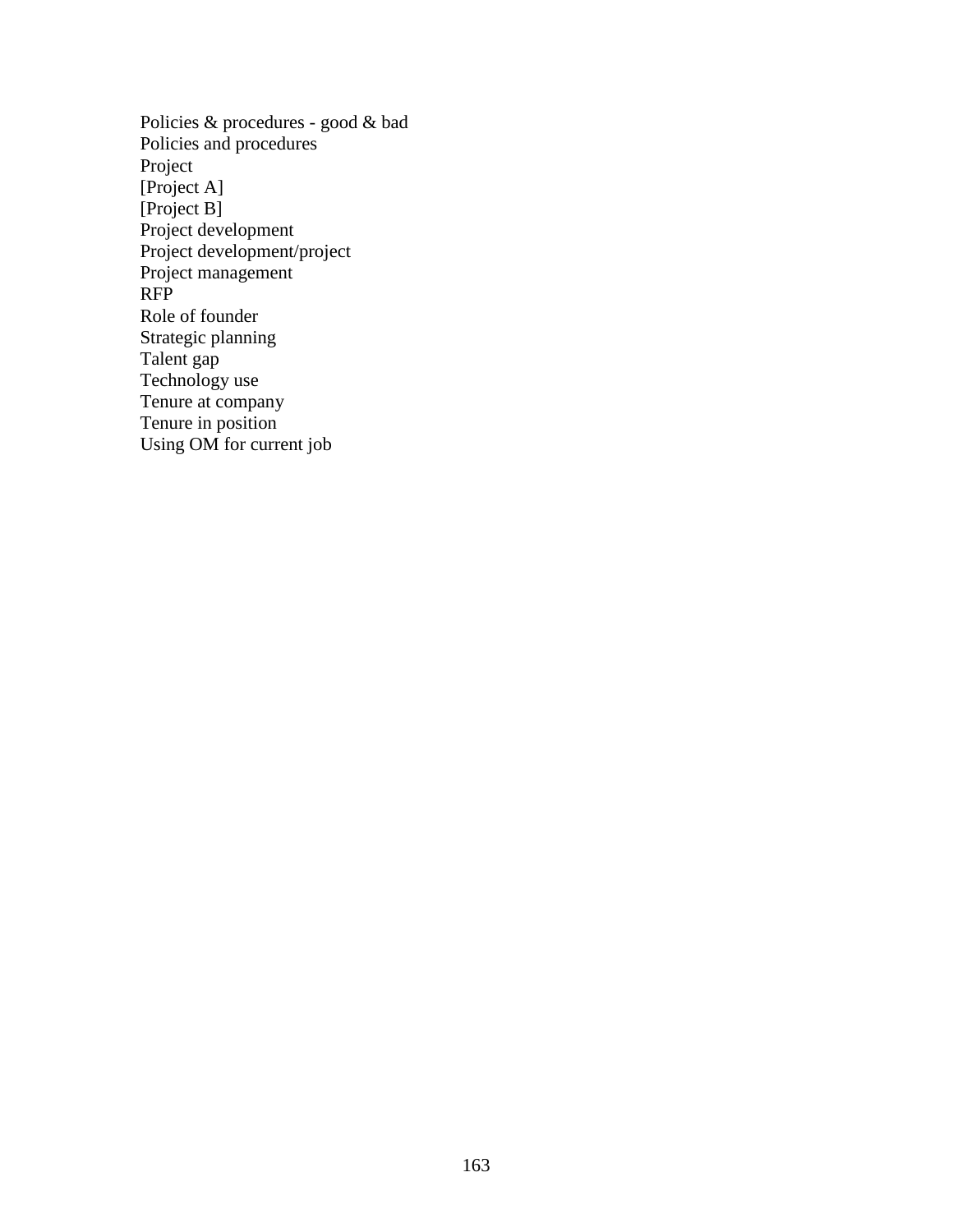# **APPENDIX C:**

# **CONSENT FORM**

# **A Case Study of the Structure and Function of the Organizational Memory of a Small For-Profit Business**

| GW IRB number:          | 090626             |                   |
|-------------------------|--------------------|-------------------|
| Principal Investigator: | Andrea Casey       | Telephone number: |
| Sub-Investigator:       | Stephanie Berridge | Telephone number: |
| Sponsor:                | N/A                |                   |

You are invited to take part in my research study being conducted through The Graduate School of Education and Human Development at The George Washington University. This research will fulfill part of the requirement for me to earn a doctorate degree.

You are being asked if you want to participate in this study because your job description indicates that the work you do may help to answer some or all of the research questions. Please read this form carefully and ask any questions you may have before agreeing to be in the study.

Talk to me if you have questions, including questions about your rights, if you have concerns or complaints, or if you think you have been harmed. You can contact me at or contact the principal investigator, Dr. Andrea Casey, at . If you want to talk with someone else, please call the Office of Human Research at 202.994.2715.

Taking part is up to you. You can refuse to take part. You can join now and quit later. Either way, it won't affect how we treat you. Your employment will not be affected in any way should you choose not to participate or withdraw at any time.

The purpose of the research is to understand how your company uses its organizational memory when making project development decisions. Organizational memory is how the company uses its past to make current decisions.

If you choose to participate in this study, we will meet once for 60 to 90 minutes, and I will ask you some questions about how you do your job. Shortly after the interview, I will give you a printed transcript of the interview for you to review. If you find any factual errors in the transcript, I will correct them. I may also ask to observe you as you go through your work day.

This study does not have any significant physical, legal, economic, or social risks to you. There is no cost for you to participate in this study. You may benefit from the study by